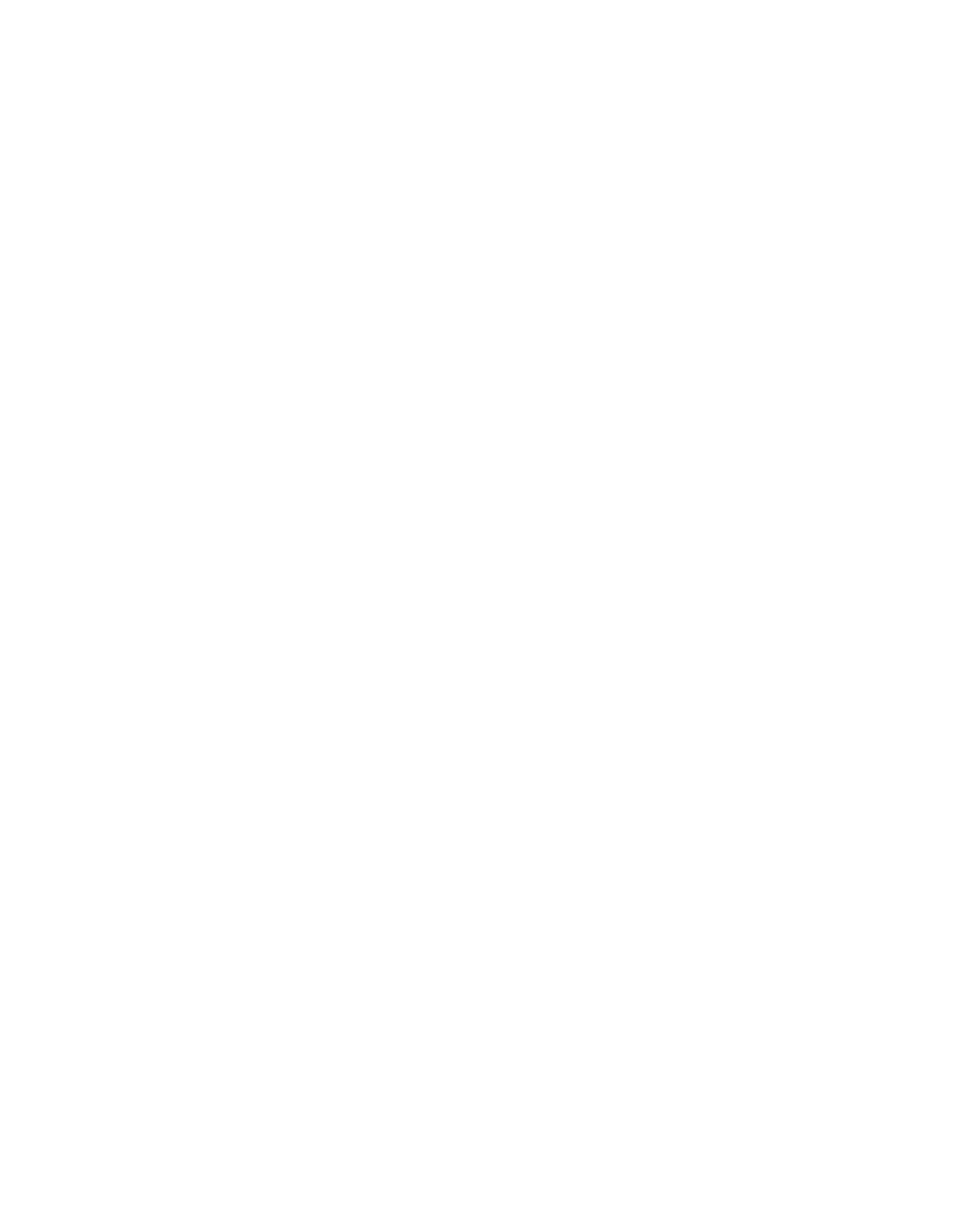## **ALBANY INTERNATIONAL CORP.**

# **216 Airport Drive, Rochester, New Hampshire 03867**

# **NOTICE OF ANNUAL MEETING OF STOCKHOLDERS**

## **TO BE HELD MAY 20, 2022**

The Annual Meeting of Stockholders of Albany International Corp. will be held on Friday, May 20, 2022, at 9:00 a.m. Eastern Time, for the following purposes:

- 1. To elect nine Directors to serve until the next Annual Meeting of Stockholders and until their successors have been elected and qualified:
- 2. to consider and take action on a proposal to approve a new Directors' Annual Retainer Plan, increasing the stock portion of each Director's annual retainer from \$105,000 to \$120,000;
- 3. to ratify the appointment of KPMG LLP as our independent auditor
- 4. to approve, by nonbinding vote, executive compensation; and
- 5. to transact such other business as may properly come before the meeting or any adjournment or adjournments thereof.

You will be able to attend and participate in the Annual Meeting online, vote your shares electronically and submit your questions prior to and during the Annual Meeting. To be admitted to the Annual Meeting please visit https:// www.meetnow.global/M55NHCN. No password is needed. There is no physical location for the Annual Meeting.

If you are a registered holder of Company shares (i.e., you hold your shares through our transfer agent, Computershare), please follow the instructions on your proxy card or Notice Regarding the Availability of Proxy Materials. If you hold your shares through an intermediary (i.e., a broker, bank or other financial institution), you must register in advance to attend, vote, and submit questions or comments at the Annual Meeting online. (See "Instructions/Q&A Section" beginning on page 2.)

Only stockholders of record at the close of business on March 21, 2022, will be entitled to vote at the Annual Meeting of Stockholders or any adjournment or adjournments thereof.

Whether or not you expect to attend the Annual Meeting, we urge you to vote your shares at your earliest convenience by telephone, online, or by signing, dating, and returning a proxy card. Submitting your proxy now will not prevent you from voting your shares at the meeting if you desire to do so, as your proxy is revocable at your option.

> JOSEPH M. GAUG *Secretary*

April 6, 2022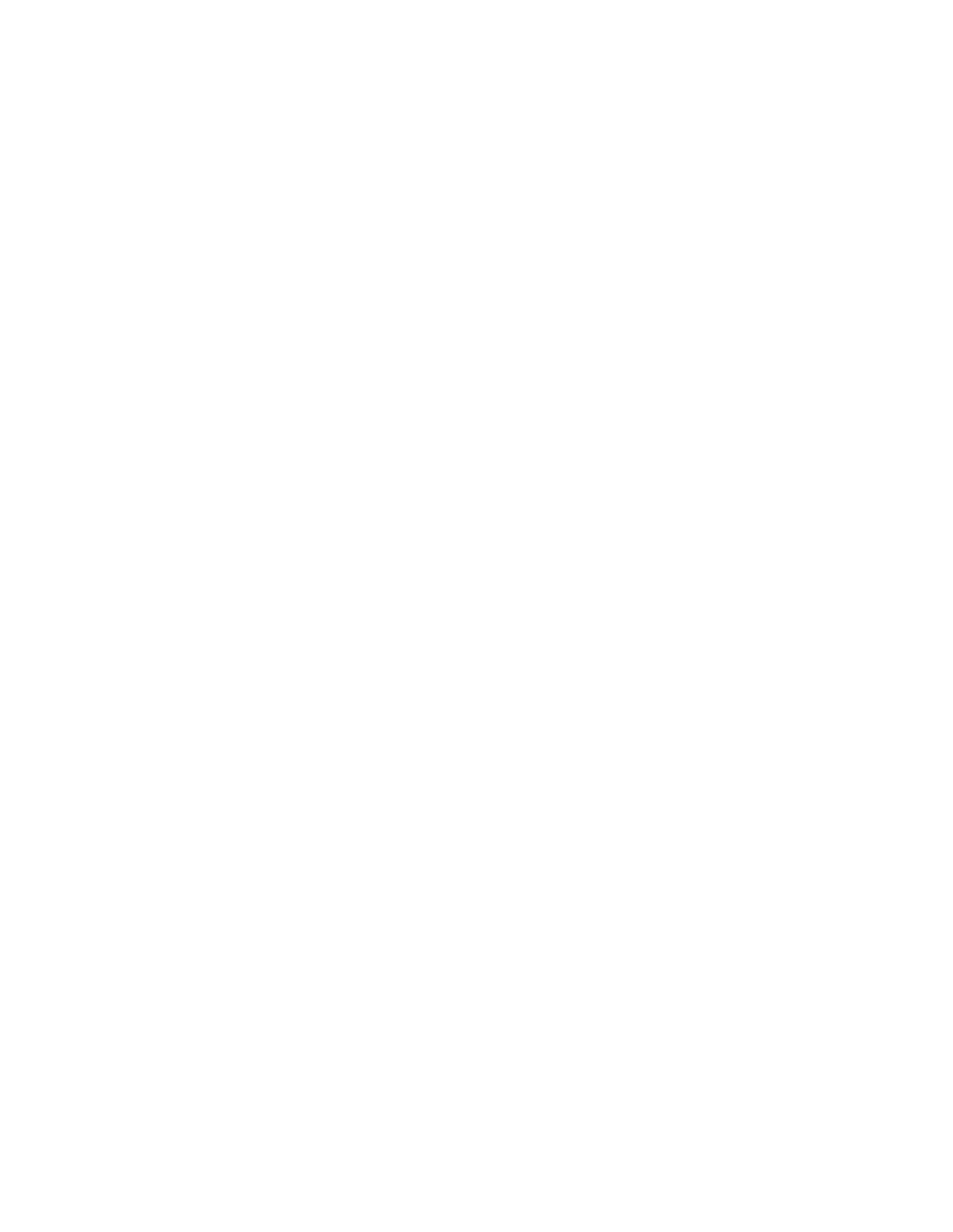# **PROXY STATEMENT**

This proxy statement is furnished in connection with the solicitation by the Board of Directors of Albany International Corp. ("the Company"), 216 Airport Drive, Rochester, New Hampshire, of proxies in the accompanying form for use at the Annual Meeting of Stockholders to be held on May 20, 2022, and at any adjournment or adjournments thereof.

# **GENERAL INFORMATION**

### **Annual Meeting**

As part of our effort to maintain a safe and healthy environment at our Annual Meeting and after closely monitoring statements issued by the World Health Organization (who.int) and the Centers for Disease Control and Prevention (cdc.gov) regarding COVID-19, we have decided to hold the Annual Meeting virtually again this year.

#### **Voting Procedures**

Each properly executed proxy in the accompanying form received prior to the Annual Meeting will be voted with respect to all shares represented thereby and will be voted in accordance with the specifications, if any, made thereon. **If no specification is made, the shares will be voted in accordance with the recommendation of the Board of Directors. In addition, the shares will be voted in the discretion of the proxies with respect to (1) any matter of which we did not have notice prior to February 11, 2022, (2) the election of a person as a director in substitution for a nominee named in this proxy statement who, at the time of the meeting, is unable, or for good cause is unwilling, to serve, (3) any stockholder proposal properly excluded from this proxy statement, and (4) matters incident to the conduct of the meeting, or any other matters as may properly come before the meeting. A proxy may be revoked at any time prior to the voting thereof.**

If a stockholder is a participant in our Dividend Reinvestment Plan (sponsored by our transfer agent, Computershare) or the Albany International Corp. ProsperityPlus 401(k) Savings Plan, a properly executed proxy will also serve as voting instructions with respect to shares in the stockholder's accounts in such plans. In order for the plan trustee to vote 401(k) plan account shares, instructions must be received no later than 11:59 p.m. Eastern Time on May 17, 2022.

This proxy statement and the accompanying form of proxy are first being made available to our stockholders on or about April 6, 2022.

The only persons entitled to vote at the Annual Meeting (including any adjournment or adjournments) are holders of record at the close of business on March 21, 2022, of the Company's Class A and Class B Common Stock outstanding on such date. As of March 21, 2022, there were 31,720,301 shares of the Company's Class A Common Stock outstanding but NO shares of our Class B Common Stock outstanding. Each share of Class A Common Stock is entitled to one vote.

Any shareholder attending this year's virtual Annual Meeting will be considered "present" and "in person". Under our By Laws, a copy of which is available at the Corporate Governance section of our website (*www.albint.com*), the presence, in person or by proxy, of shares having a majority of the total number of votes entitled to be cast at the meeting is necessary to constitute a quorum. Under Delaware law, if a quorum is present, a plurality of the votes cast at the meeting by the shares present in person or by proxy and entitled to vote is required for the election of directors. A majority of the voting power of our Class A Common Stock and Class B Common Stock present in person or by proxy, voting together as a single class, is required for any other action. Shares present at the meeting in person or by proxy and entitled to vote that abstain or fail to vote on any matter will be counted as present and entitled to vote but such abstention or failure to vote will not be counted as an affirmative or negative vote and thus will have the same effect as a vote "Against" each of the matters scheduled to be voted on at the Annual Meeting (other than the election of directors).

Under New York Stock Exchange ("NYSE") rules, brokerage firms are permitted to vote in their discretion on certain routine matters on behalf of clients who have been requested to provide voting instructions, and have failed to do so by a date specified in a statement from the brokerage firm accompanying proxy materials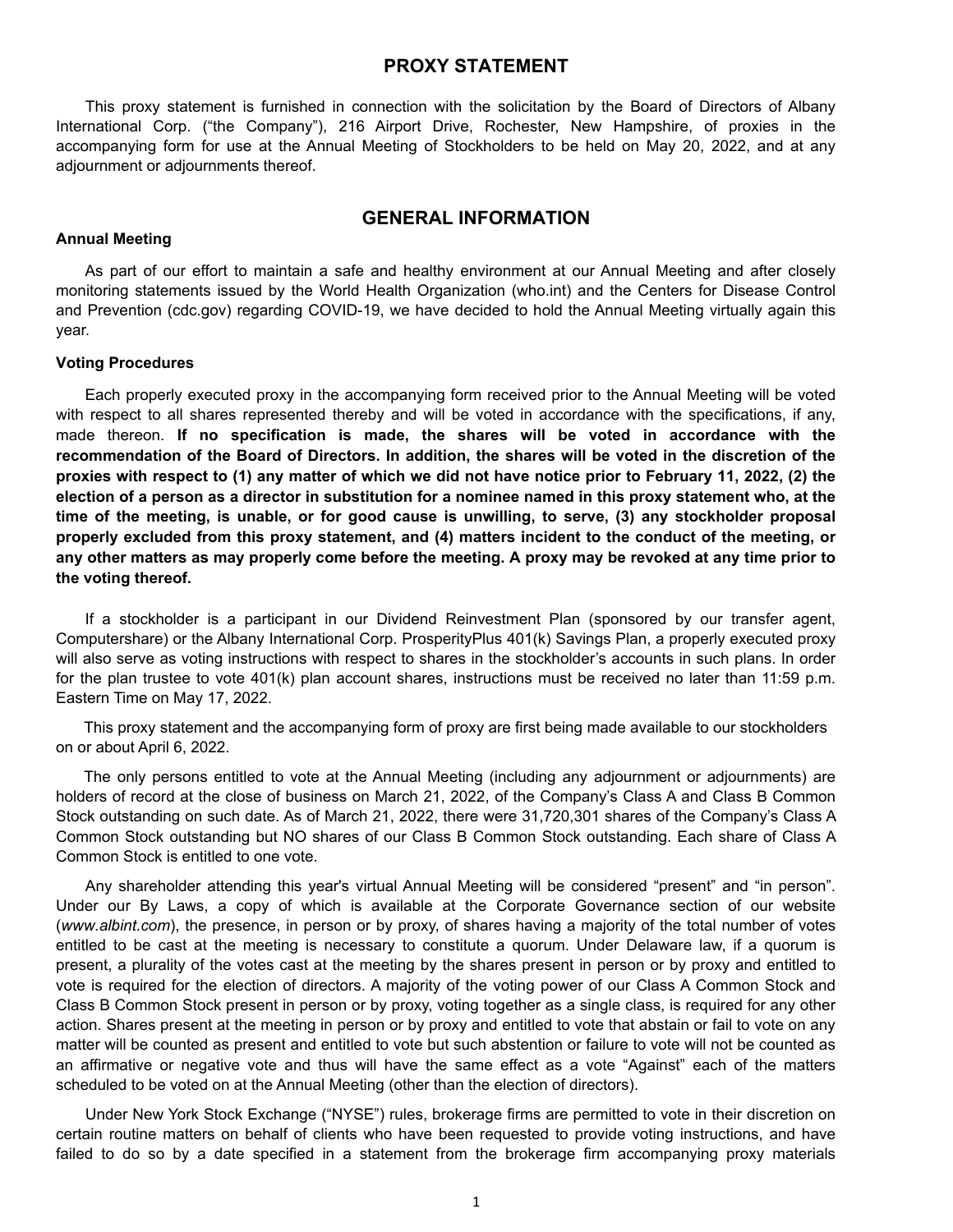distributed to its clients. Brokerage firms generally do not have such discretion as to any contested action, any authorization for a merger or consolidation, any equity-compensation plan or other matter related to executive compensation, any election of directors, or any matter that may affect substantially the rights or privileges of stockholders. In such a case, broker "nonvotes" are treated as shares that are present at the meeting but are not eligible to vote. The Company anticipates that brokerage firms will be able to vote in their discretion only on the proposal to ratify the selection of KPMG LLP as independent auditor. Broker "nonvotes" will not affect the outcome of any matter being voted on at the Annual Meeting, assuming that a quorum is present.

#### **Instruction/Q&A Section**

#### **Q: How can I attend the Annual Meeting?**

**A:** The Annual Meeting will be a virtual meeting of stockholders, which will be conducted exclusively online. You are entitled to participate in the Annual Meeting only if you were a stockholder of the Company as of the close of business on the Record Date, or if you hold a valid proxy for the Annual Meeting. No physical meeting will be held.

You will be able to attend the Annual Meeting virtually and submit your questions during the meeting by visiting https:// www.meetnow.global/MNHCN. No password is needed. You also will be able to vote your shares online by attending the Annual Meeting virtually.

To participate in the Annual Meeting, you will need your 15-digit control number. Please carefully review the information included on your proxy card and on your Notice Regarding the Availability of Proxy Materials.

If you hold your shares through an intermediary, such as a bank or broker, you must register in advance using the instructions below.

**The Annual Meeting will begin promptly at 9:00 a.m. Eastern Time. We encourage you to access the Annual Meeting prior to the start time leaving ample time for the check in. Please follow the registration instructions outlined in this proxy statement.**

#### **Q: How do I register to virtually attend the Annual Meeting?**

**A:** If you are a registered shareholder (i.e., you hold your shares through our transfer agent, Computershare), you do not need to register to attend the Annual Meeting virtually. Please follow the instructions on the proxy card or Notice Regarding the Availability of Proxy Materials that you received.

If you hold your shares through an intermediary, such as a bank or broker, you must register in advance to attend, vote, and submit questions at the Annual Meeting online.

To register to attend the Annual Meeting virtually, you must submit proof of your proxy power (legal proxy) reflecting your Company holdings along with your name and email address to Computershare. Requests for registration must be labeled as "Legal Proxy" and be received no later than 5:00 p.m. Eastern Time, on May 13, 2022.

You will receive a confirmation of your registration by email after we receive your registration materials.

Requests for registration should be directed to Computershare at the following:

#### **By email**

Forward the email from your broker, or attach an image of your legal proxy, to legalproxy@computershare.com

#### **By mail**

**Computershare** ALBANY INTERNATIONAL Legal Proxy P.O. Box 43001 Providence, RI 02940-3001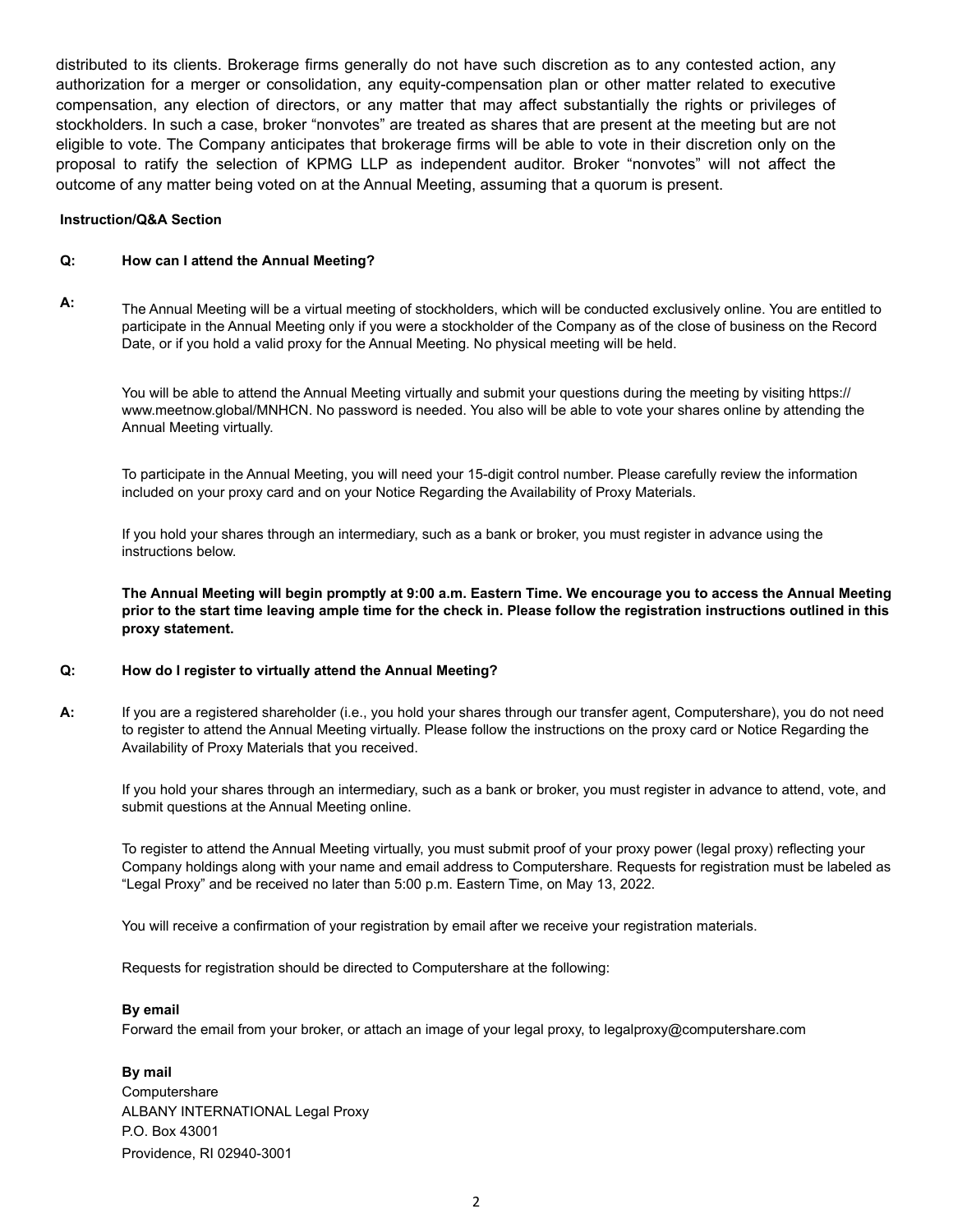#### **Q: How can I submit questions if I attend the Annual Meeting virtually?**

**A:** If you wish to submit a question, you may do so in a few ways. If you want to ask a question before the Annual Meeting, you may do so at https://www.meetnow.global/M55NHCN. No password is needed, but you will need your 15-digit control number found on your proxy card or Notice Regarding the Availability of Proxy Materials. If you hold our shares through a broker, you must register in advance using the instructions above.

If you want to submit a question before or during the Annual Meeting, you may do so by logging into the virtual meeting platform at https://www.meetnow.global/M55NHCN, entering your 15-digital control number, and clicking on the Q/A icon on the right side of the page. Enter your question in the box and click send.

Questions pertinent to meeting matters will be addressed during the Annual Meeting, subject to time constraints. Questions that relate to proposals that are not properly before the Annual Meeting, relate to matters that are not proper subject for action by stockholders, are irrelevant to the Company's business, relate to material non-public information of the Company, relate to personal concerns or grievances, are derogatory to individuals or that are otherwise in bad taste, are in substance repetitious of a question or comment made by another stockholder, or are not otherwise suitable for the conduct of the Annual Meeting as determined in the sole discretion of the Company, will not be answered. Additional rules of conduct and procedures may apply during the Annual Meeting and will be available for you to review in advance of the meeting at https:// www.meetnow.global/M55NHCN.

Any questions pertinent to meeting matters that cannot be answered during the Annual Meeting due to time constraints will be posted online and answered at https://www.meetnow.global/M55NHCN. The questions and answers will be available as soon as practical after the meeting and will remain available until one week after posting.

### **Q: What if I have trouble accessing the Annual Meeting virtually?**

**A:** The virtual meeting platform is fully supported across browsers (Microsoft Edge, Firefox, Chrome and Safari) and devices (desktops, laptops, tablets and cell phones) running the most updated version of applicable software and plugins. Participants should ensure that they have a strong WiFi connection wherever they intend to participate in the Annual Meeting. We encourage you to access the virtual meeting platform prior to the start time. Please allow ample time for online check-in, which will begin at 8:00 a.m. If you encounter any difficulties accessing the virtual meeting platform during the check-in time or during the Annual Meeting, please call the technical support number that will be posted on https:// www.meetnow.global/M55NHCN.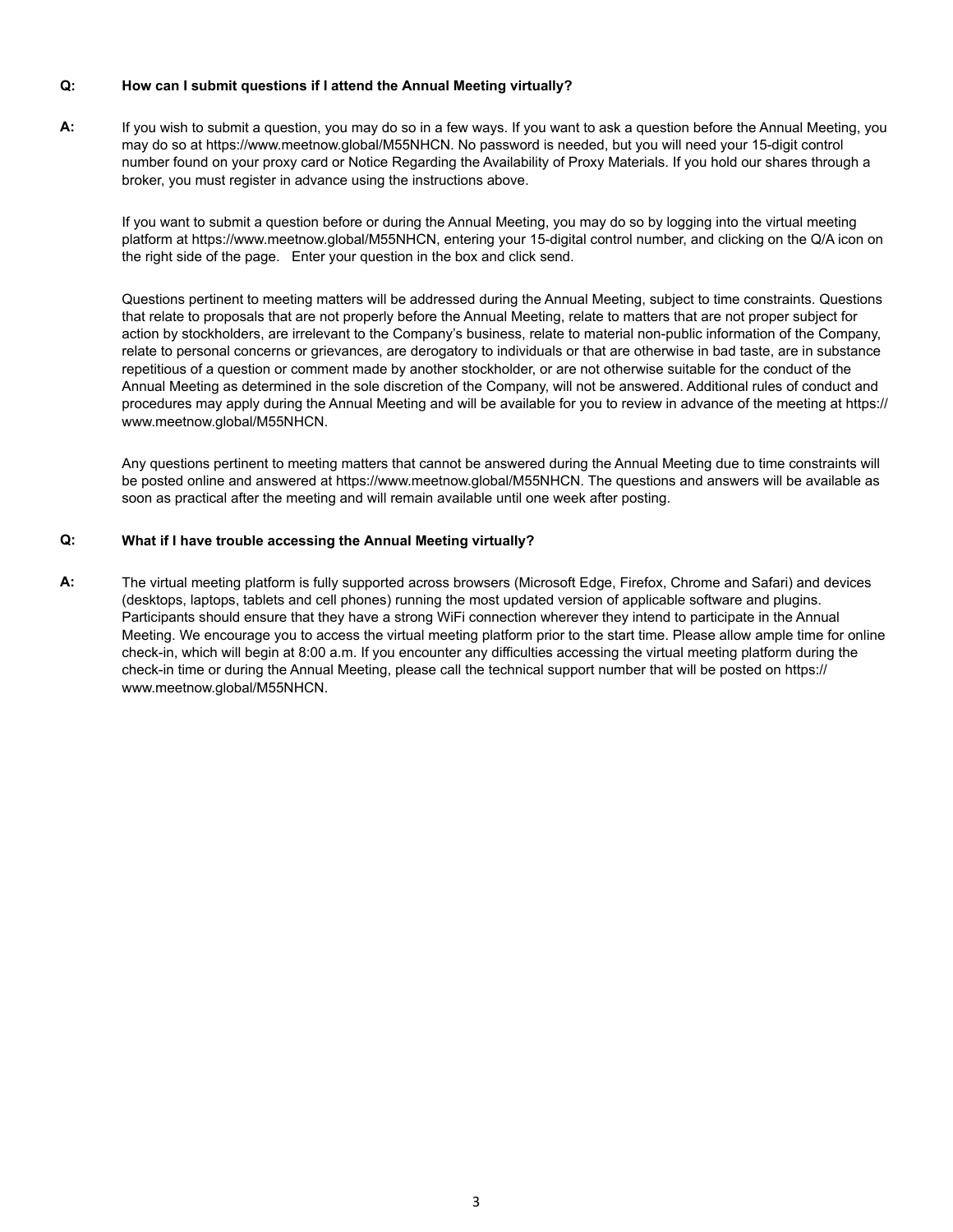# TABLE OF CONTENTS

| PROXY STATEMENT AND GENERAL INFORMATION                               | 1  |
|-----------------------------------------------------------------------|----|
| <b>EXECUTIVE SUMMARY</b>                                              | 6  |
| <b>CORPORATE GOVERNANCE AT ALBANY INTERNATIONAL</b>                   | 9  |
|                                                                       |    |
| <b>Board Leadership Structure</b>                                     | 9  |
| <b>Risk Oversight</b>                                                 | 9  |
| <b>Director Independence</b>                                          | 10 |
| <b>Meeting Attendance</b>                                             | 10 |
| <b>Non-management directors</b>                                       | 10 |
| <b>Board Committees</b>                                               | 11 |
| <b>Governance Committee</b>                                           | 11 |
| <b>Audit Committee</b>                                                | 12 |
| <b>Compensation Committee</b>                                         | 13 |
| <b>Compensation Committee Interlocks and Insider Participation</b>    | 13 |
| <b>ITEM 1: ELECTION OF DIRECTORS</b>                                  | 14 |
| <b>DIRECTOR COMPENSATION</b>                                          | 18 |
| <b>ITEM 2: APPROVAL OF NEW DIRECTORS' ANNUAL RETAINER PLAN</b>        | 20 |
| <b>AUDIT COMMITTEE REPORT</b>                                         | 21 |
|                                                                       |    |
| <b>ITEM 3: RATIFICATION OF INDEPENDENT AUDITORS</b>                   | 22 |
| <b>COMPENSATION COMMITTEE REPORT</b>                                  | 25 |
| <b>COMPENSATION DISCUSSION AND ANALYSIS</b>                           | 25 |
| <b>Executive Summary</b>                                              | 25 |
| <b>PART I - Overview</b>                                              | 26 |
| <b>PART II - 2021 EXECUTIVE COMPENSATION EARNED</b>                   | 36 |
| <b>PART III - REQUIRED COMPENSATION TABLES</b>                        | 39 |
| <b>Summary Compensation Table</b>                                     | 39 |
| <b>Grants of Plan-Based Awards</b>                                    | 43 |
| <b>Outstanding Equity Awards at Fiscal Year-End</b>                   | 44 |
| <b>Option Exercises and Stock Vested</b>                              | 46 |
| <b>Pension Benefits</b>                                               | 47 |
| <b>ITEM 4: ADVISORY VOTE ON EXECUTIVE COMPENSATION</b>                | 52 |
| <b>SHARE OWNERSHIP</b>                                                | 53 |
| <b>Shareholder communications</b>                                     | 55 |
| <b>Available Information</b>                                          | 55 |
| <b>Certain Business Relationships and Related Person Transactions</b> | 55 |
| <b>STOCKHOLDER PROPOSALS</b>                                          | 56 |
| <b>OTHER MATTERS</b>                                                  | 56 |
| <b>Exhibit A - Supplement to Compensation and Analysis</b>            | 57 |
| <b>Exhibit B - Directors' Annual Retainer Plan</b>                    | 62 |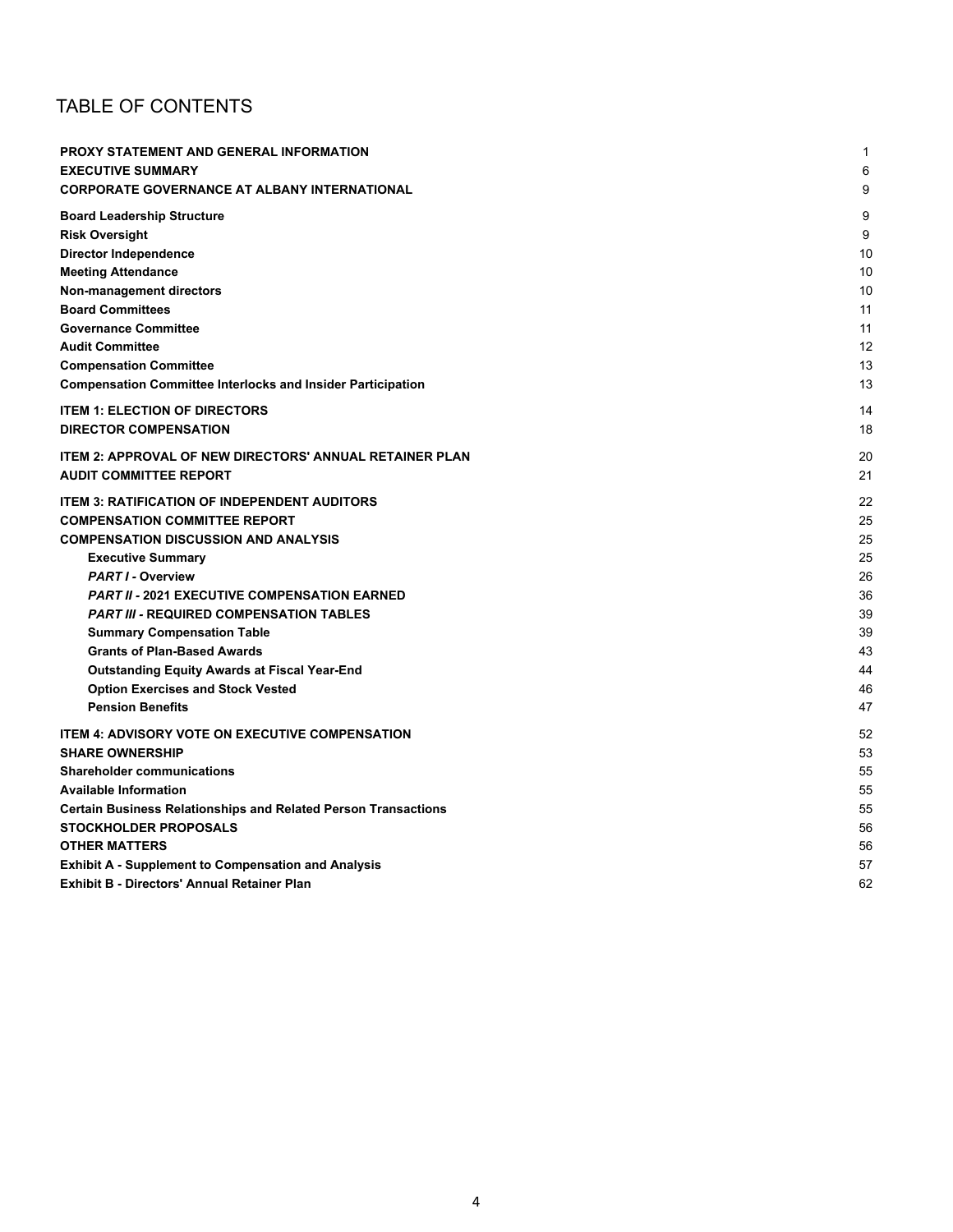# **SUMMARY OF SHAREHOLDER VOTING MATTERS**

| Voting<br><b>Matters</b> |                                                 | <b>Board Vote</b><br>Recommendation | See<br>Page |
|--------------------------|-------------------------------------------------|-------------------------------------|-------------|
| Item 1                   | Election of Directors                           | <b>FOR EACH NOMINEE</b>             | 14          |
| Item 2                   | Approval of New Directors' Annual Retainer Plan | <b>FOR</b>                          | 20          |
| Item 3                   | <b>Ratification of Independent Auditors</b>     | <b>FOR</b>                          | 22          |
| Item 4                   | Advisory Vote on Executive Compensation         | <b>FOR</b>                          | 52          |

# **DIRECTOR NOMINEES**

| Name                       | Age | Director<br>Since | Experience                                                                                                                                                                                                                         | Committee<br>Membership             | <b>Other Public</b><br>Company<br><b>Boards</b>                   |
|----------------------------|-----|-------------------|------------------------------------------------------------------------------------------------------------------------------------------------------------------------------------------------------------------------------------|-------------------------------------|-------------------------------------------------------------------|
| Erland E.<br>Kailbourne    | 80  | 1999              | Retired Chairman and Chief Executive<br>Officer (New York Region) of Fleet National<br>Bank, a banking subsidiary of Fleet<br>Financial Group, Inc.                                                                                | Compensation<br>(Chair), Governance | Rand Capital<br>Corporation                                       |
| John R.<br>Scannell        | 58  | 2012              | Chairman and Chief Executive Officer of<br>Moog Inc.                                                                                                                                                                               | Compensation                        | Moog, Inc.,<br>M&T Bank                                           |
| Katharine L.<br>Plourde    | 70  | 2013              | Former principal and analyst at the<br>investment banking firm of Donaldson,<br>Lufkin & Jenrette, Inc.                                                                                                                            | Governance (Chair)<br>Audit         |                                                                   |
| A. William<br>Higgins      | 63  | 2016              | President & Chief Executive officer of Albany<br>International Corp.; Former Chairman, Chief<br>Executive Officer and President of CIRCOR<br>International, Inc.                                                                   |                                     | Kaman<br>Corporation                                              |
| Kenneth W.<br>Krueger      | 65  | 2016              | Former interim President and Chief<br>Executive Officer of Manitowoc Company,<br>Inc., former Chief Operating Officer of<br>Bucyrus International, Inc.,                                                                           | Audit (Chair)<br>Governance         | Manitowoc<br>Company,<br>Inc., Douglas<br>Dynamics,<br><b>LLC</b> |
| Mark J.<br>Murphy          | 54  | 2020              | Chief Financial Officer of Qorvo, Inc., former<br>CFO, Delphi Automotive, PLC, and former<br>President, Praxair Surface Technologies.                                                                                              | Governance<br>Audit                 |                                                                   |
| J. Michael<br>McQuade      | 66  | 2020              | Strategic advisor to the President, Carnegie<br>Mellon University, former Vice President for<br>Research at Carnegie Mellon University,<br>former Senior Vice President, Science &<br>Technology at United Technologies<br>Company | Compensation                        |                                                                   |
| Christina M.<br>Alvord     | 54  | 2022              | Former President, Southern and Gulf Coast<br>Division, Vulcan Materials Company, Former<br>President, Middle River Aircraft Systems<br>(GE Aviation)                                                                               | Compensation                        | Apogee<br>Enterprises                                             |
| Russell E.<br><b>Toney</b> | 52  | 2022              | President, Specialty Products Group, Dover<br>Corporation, former Senior Vice President,<br>Global Sourcing, Dover Corporation                                                                                                     | Compensation                        |                                                                   |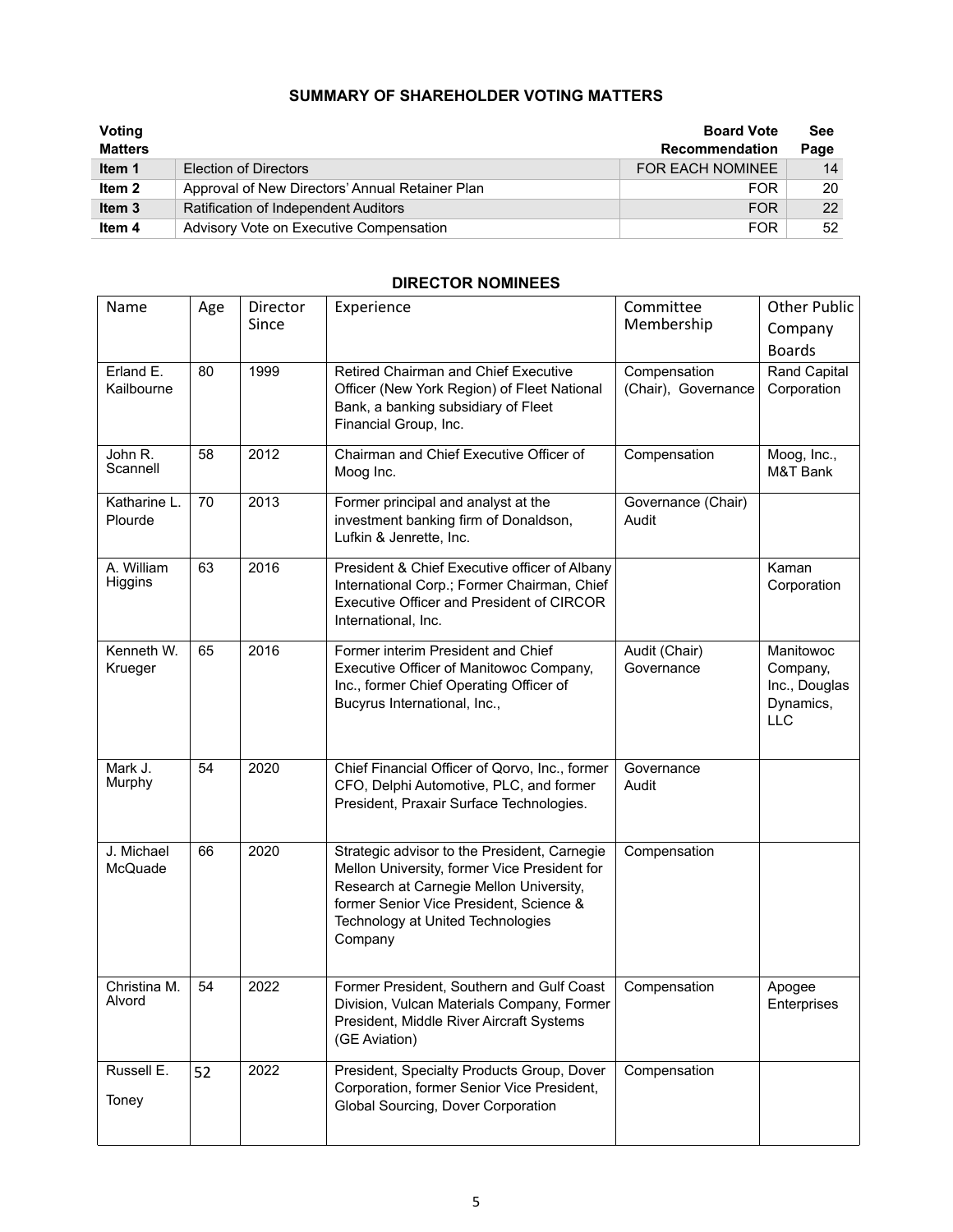# **EXECUTIVE SUMMARY**

At Albany International Corp. we develop and produce world-class highly engineered components and custom process solutions that improve efficiency, quality, and cost for our customers in the aerospace, paper and process industries.We do this by leveraging innovation leadership, operational excellence and the expertise of our diverse, engaged and talented global team. We are committed to driving sustainably positive results for our Company and for all of our stakeholders through consistent investment in talent and technology. Our core values are:

> **Safety** *Before all else, be safe.* **Accountability** *Own your actions, decisions and results.* **Integrity** *Do what's right every time.* **Respect** *Treat others as they want to be treated.* **Passion** *Be determined and persistent to attain excellence.* **Innovation** *Challenge assumptions to deliver the best solutions*

#### **BUSINESS HIGHLIGHTS**

| Years Ended December 31st              | 2021    | 2020    | 2019      |
|----------------------------------------|---------|---------|-----------|
| US \$Million, except per share data    |         |         |           |
|                                        |         |         |           |
| <b>Net Sales</b>                       | \$929.2 | \$900.6 | \$1,054.1 |
|                                        |         |         |           |
| <b>Operating Income</b>                | \$178.0 | \$166.1 | \$193.6   |
|                                        |         |         |           |
| Net Income Attributable to the Company | \$118.5 | \$98.6  | \$132.4   |
|                                        |         |         |           |
| <b>Earnings Per Share - Basic</b>      | \$3.66  | \$3.05  | \$4.10    |
|                                        |         |         |           |
| <b>Earnings Per Share - Diluted</b>    | \$3.65  | \$3.05  | S4.10     |

Executing on our vision and strategy, we were able to deliver solid results for our stockholders in 2021 while simultaneously remaining focused on the health and safety of our employees and responding to the needs of our customers. Showing great resiliency, management responded decisively to the uncertainties of 2021 and our employees rose to the challenges caused by the global COVID 19 pandemic, rising inflation and supply chain disruption, and the macroeconomic issues of the markets we serve. We achieved net sales of \$929 million, operating income of \$178 million, net income of \$118 million resulting in basic earnings per share of \$3.66. We generated record free cash flow<sup>1</sup> of more that \$160 million and in so doing succeeded in reducing net debt<sup>2</sup> to \$48 million while returning almost \$50 million to stockholders through dividends and share buybacks. All this was done while further improving our Total Recordable Incident Rate, a key measure of employee safety, to a world-class rate of 0.68. As we enter 2022, we remain committed to a disciplined capital allocation strategy focused on investing in our

<sup>&</sup>lt;sup>1</sup> A non-GAAP measure, cash from operations, less capital expenditures. Please see the tables in our Annual Report on Form 10K and subsequent Securities and Exchange Commission (SEC) filings for a reconciliation of non-GAAP measures to their comparable GAAP measures, as well as for our disclosure regarding cautionary information and forward looking statements.

 $^2$  Total debt (i.e., long term debt, current maturities of long term debt, and notes and loans payable), less cash and cash equivalents.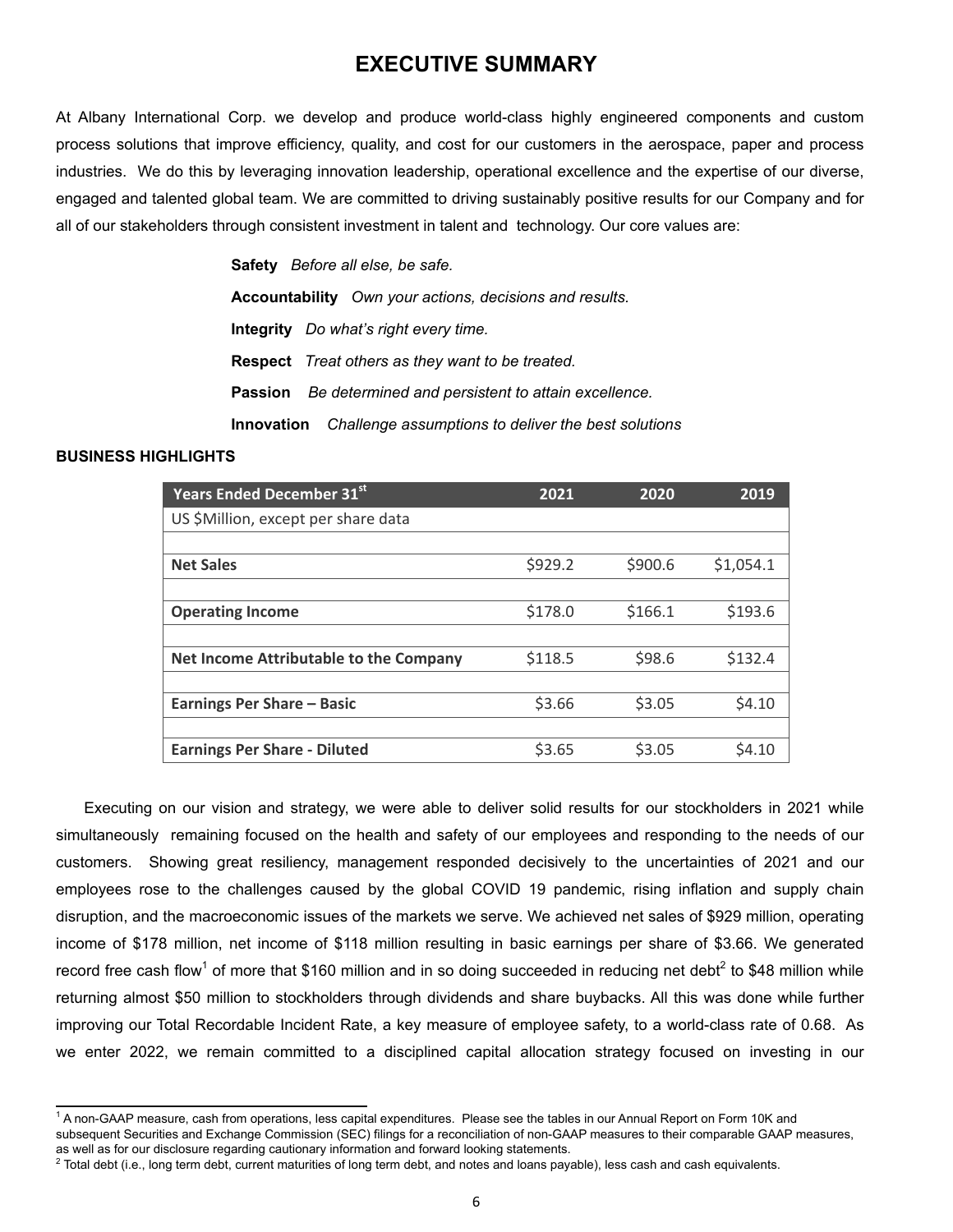businesses, maintaining a sustainable dividend, opportunistic share buybacks, and, if presented, the pursuit of strategic investments and acquisitions that will generate acceptable returns on our invested capital.

# **CORPORATE GOVERNANCE HIGHLIGHTS**

Albany International Corp. is committed to best corporate governance practices. We believe good corporate governance creates long-term value for our stockholders and strengthens our relationships with other stakeholders. In that regard, our corporate governance practices are dynamic and reflect the Board's continual review of emerging best practices and their impact and effectiveness.

# **Independent Oversight Accountability**

- **•** 8 of 9 Directors are independent
- Non-executive Chairman
- All independent committees
- All members of the Audit
- Committee are financial experts • Private executive session for all independent Directors following each regularly scheduled Board meeting

- Annual Election of all Directors
- Annual Board and Committee selfevaluations
- Annual advisory vote on executive compensation
- Stock ownership and retention guidelines
- Prohibition on hedging, pledging and other transactions
- Corporate Governance Guidelines with overboarding policy

**100% attendance at all Board and Committee meetings in 2021**

As part of this dynamic process, the Board recently amended and updated its corporate governance guidelines to include (1) a Director overboarding policy, (2) a statement of factors taken into consideration when evaluating Director candidates, including experience, diversity and independence, and (3) a recognition of the Board's role in reviewing management's Environmental, Social and Governance ("ESG") strategies, initiatives and policies. In fact, the Charter of the Governance Committee of the Board of Directors was amended to establish the Committee's role and responsibilities in regard to the last two items.

**Most notably, the Company has effectively eliminated its dual class of share ownership. As part of a secondary offering completed in August 2021, the selling stockholders agreed to convert any remaining shares of Class B common stock in their possession to Class A common stock. Thereafter, the Company took efforts to seek the conversion of the remaining 1,154 shares of Class B common stock then outstanding. In early March 2022, the last holder of Class B common shares converted their shares, and at this point there are now no shares of Class B Common Stock outstanding. Thus, while the shareholder tables starting on page 53 show that there were 104 shares of Class B Common Stock outstanding as of March 1, 2022, those shares had been converted by the record date of March 21, 2022.**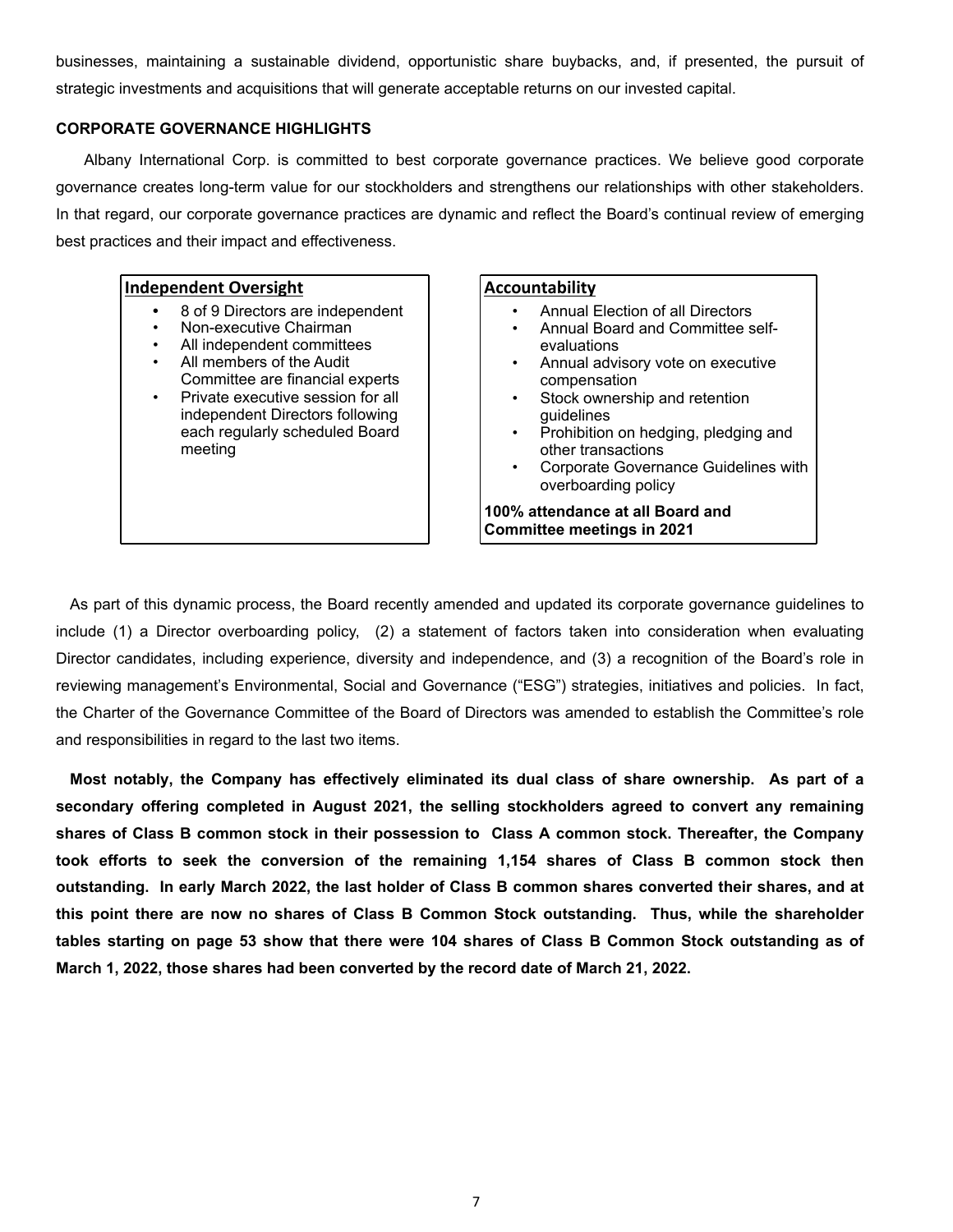# **CORPORATE RESPONSIBILITY HIGHLIGHTS**

At Albany International Corp., we have long been committed to sustainable practices in our business, our work environment, and in our communities.Day-in and day-out, we are guided by our core values, which are embedded in the way we do business and how we treat one another, our customers, our suppliers and partners, and the communities in which we live and work.

By living our values, we strive to make a positive impact on the world and advance our three core sustainability pillars of

- (1) Respect for our people and communities,
- (2) Accountability for our role as environmental stewards, and
- (3) Integrity in how we govern our business.

We believe that this is the right way to do business and is essential for building long-term value for our stakeholders and ensuring Albany's long-term success.

In the past year we achieved several important milestones, including:

- Establishment of the Albany Sustainability Council with Board oversight and cross functional, global representation across the company;
- Assessment and research of views and preferences of key stakeholder groups, including current and prospective employees, customers, partners, environmental groups and investors; and
- Evaluation reporting frameworks, to assess which standards are best aligned with our business and our stakeholders' interests in order to prepare to report against and/or operationalize around the most material sustainability issues.

As a result of this comprehensive body of work, we now have an enhanced view of Albany's sustainability strengths,

challenges and opportunities. While there is more work to be done, notable 2021 achievements include:

- Creation of the Corporate Diversity, Equity and Inclusion Council;
- Establishment of the Empowering Women Leadership Network and various mentoring and internship programs;
- Support for multiple local community services initiatives;
- Amendment of the Governance Committee Charter to include oversight of the Company's Environmental, Social and Governance ("ESG") strategy, initiatives, and policy; and
- Continued execution of a world-class safety program (reporting the lowest recordable incident rate in the company's history of 0.68 per 200,000 work hours) and continuing with our enhanced hygiene and pandemic protocols that helped protect employees during a worldwide pandemic.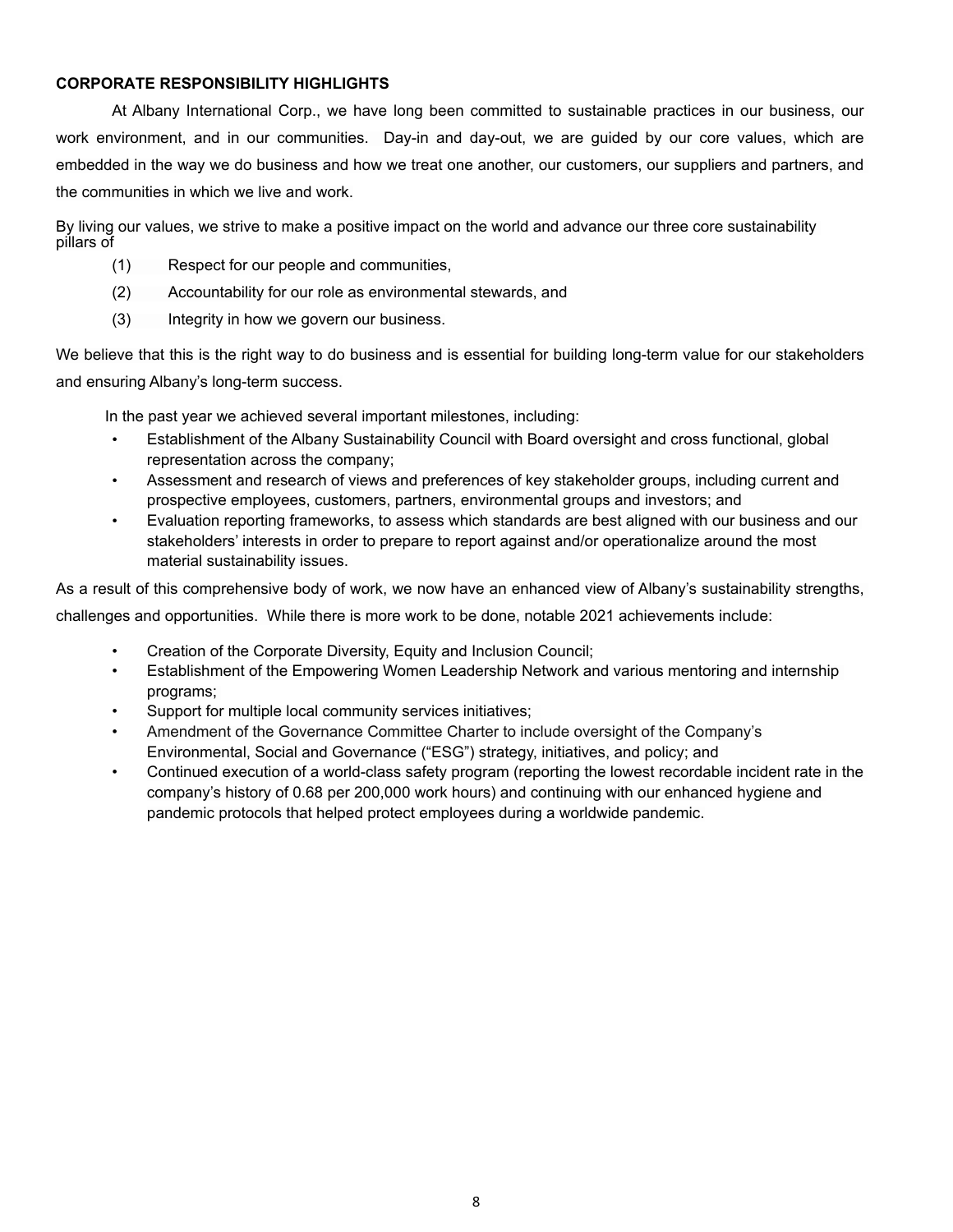# **CORPORATE GOVERNANCE AT ALBANY INTERNATIONAL**

# **BOARD LEADERSHIP STRUCTURE**

Since becoming a public company in 1984, the Company has at times operated under a board leadership structure with the roles of Chief Executive Officer and Board Chairman combined, while at other times the positions of the Chairman and the top executive officer have been separated. At certain times during which the Chief Executive Officer also served as Chairman, a non-management Board member has served as Lead Director. A non-management independent Board member has served as Board Chairman since 2008.

The Board of Directors expects the Chairman of the Board to:

- function as a liaison and independent conduit between the members of the Board and the Company's Chief Executive Officer between meetings of the Board;
- preside over meetings of, and provide leadership to, the non-management members of the Board; and
- set Board meeting agendas, in cooperation with the Chief Executive Officer and Secretary.

Other responsibilities of the Chairman are described in the Company's Corporate Governance Guidelines. The Chairman is also empowered to delegate some of these duties, in his or her discretion, to a Vice Chairman. (There is currently no Vice Chairman of the Board.) The Board has found that having a non-management director function in this role, whether as a "lead director" or as Chairman, facilitates communication, helps ensure that issues of concern to non-management directors are given an opportunity for discussion at meetings, and contributes generally to a more effective use of management and Board time. The Board also believes the current board leadership structure has served the Company well, allowing the Chief Executive Officer to devote his attention to the management of the Company during what has been a challenging and dynamic period. The Board engages in an annual self-evaluation process to determine whether the Board is discharging its responsibilities and operating effectively, and to consider changes in membership, structure, or process that could improve performance. While we believe that the current Board leadership structure is appropriate, it is possible that alternative Board leadership structures, including those that combine the offices of Chairman and Chief Executive Officer, could be appropriate for the Company under different circumstances.

# **RISK OVERSIGHT**

The Board of Directors oversees the Company's risk management processes. The Company's Chief Executive Officer and Chief Financial Officer review with the Board, at each regularly scheduled quarterly meeting, the most significant top-level enterprise risks facing the Company, and the processes by which the Company mitigates such risks. This review is supported by periodic (but no less than quarterly) formal reviews by senior management of all significant enterprise risks, facilitated by the Chief Financial Officer. The Board requests that management, from time to time, supplement these quarterly reviews with a more detailed analysis of one or more specific risks, selected by the Board, including related mitigation actions. The Board also reviews management's annual operating plan and strategic plan to ensure that they are consistent with, and appropriately address, the Company's risks and risk management processes. The Audit Committee is responsible for assisting the Board in its oversight of the Company's risk management processes. The Audit Committee periodically reviews the adequacy of the processes by which the Company handles risk assessment and risk management, and discusses such processes with management, the Company's internal audit function and the independent auditor. The Committee receives periodic reports from the Company's finance department regarding liquidity and other financial risks; from the finance and internal audit function regarding internal control risks; and from the finance, legal, and internal audit departments regarding processes for addressing fraud, legal and compliance risks, and the adequacy of the Company's disclosure controls and procedures. Each year, the Committee also reviews the results of management's annual fraud risk assessment. It also regularly reviews and discusses cyber-security risks to the Company with the Company's Chief Information Officer and the internal audit function, and reviews and discusses with senior management the risk factors disclosed by the Company in its periodic filings with the Securities and Exchange Commission ("SEC") before such filings are made. Each year, the Compensation Committee assesses compensation-related risks to the Company.

Although the Board oversees the Company's risk management, day-to-day management of risk remains the responsibility of management.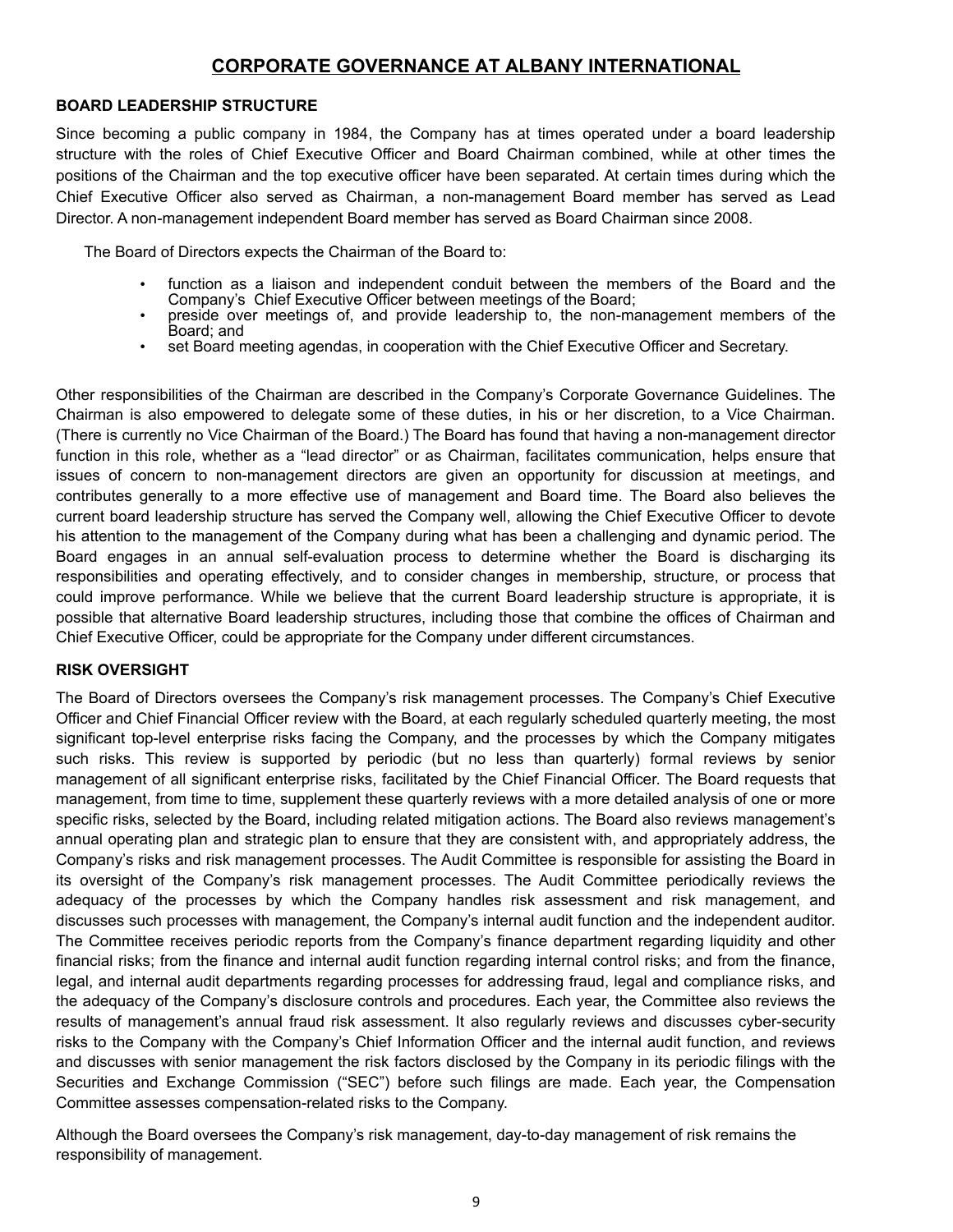#### **DIRECTOR INDEPENDENCE**

The corporate governance standards of the NYSE ("NYSE Standards") require that a majority of our Board consist of independent directors. In general, the NYSE Standards require that an independent director must have no material relationship with the Company, except as a director.

Our Board reviews any business transactions and charitable relationships between the Company and each director to determine whether any such material relationship exists, and to evaluate whether there are any other facts or circumstances that might impact a determination of the independence of such director.

Based on its review, our Board has determined that all Board members, other than President and CEO A. William Higgins, are independent under the NYSE Standards. Our Board has appointed only independent directors to our Audit Committee, Compensation Committee and Governance Committee in accordance with the independence requirements set forth in NYSE Standards.

The Board of Directors has also determined that all of the members of the Audit Committee are independent under the separate independence standards set forth in SEC Rule 10A-3. The Board is not required to make this determination with respect to any other director, and it has not done so.

## **MEETING ATTENDANCE**

The Board of Directors met seven times in 2021. Each incumbent director attended (in person or by video) 100% of the aggregate number of meetings of the Board and of the committees of the Board on which he or she served. It is the policy of the Company that all persons who are candidates for election to the Board of Directors at an Annual Meeting of Stockholders should attend that meeting. All of the candidates for election to the Board of Directors who were also candidates in 2021 attended the 2021 Annual Meeting of Stockholders.

### **NONMANAGEMENT DIRECTORS**

Meetings of the "nonmanagement" directors, as defined by the NYSE Standards, are regularly held at the conclusion of each regularly scheduled meeting of the Board. The current nonmanagement directors are all of the directors other than Mr. Higgins. Meetings of the nonmanagement directors during 2021 were chaired by the Chairman. The Chairman also acts as a liaison between the directors and the Chief Executive Officer and facilitates communication among the directors. Interested persons may communicate with the Chairman and the nonmanagement directors by writing to: Chairman, Albany International Corp., 216 Airport Drive, Rochester, New Hampshire 03867.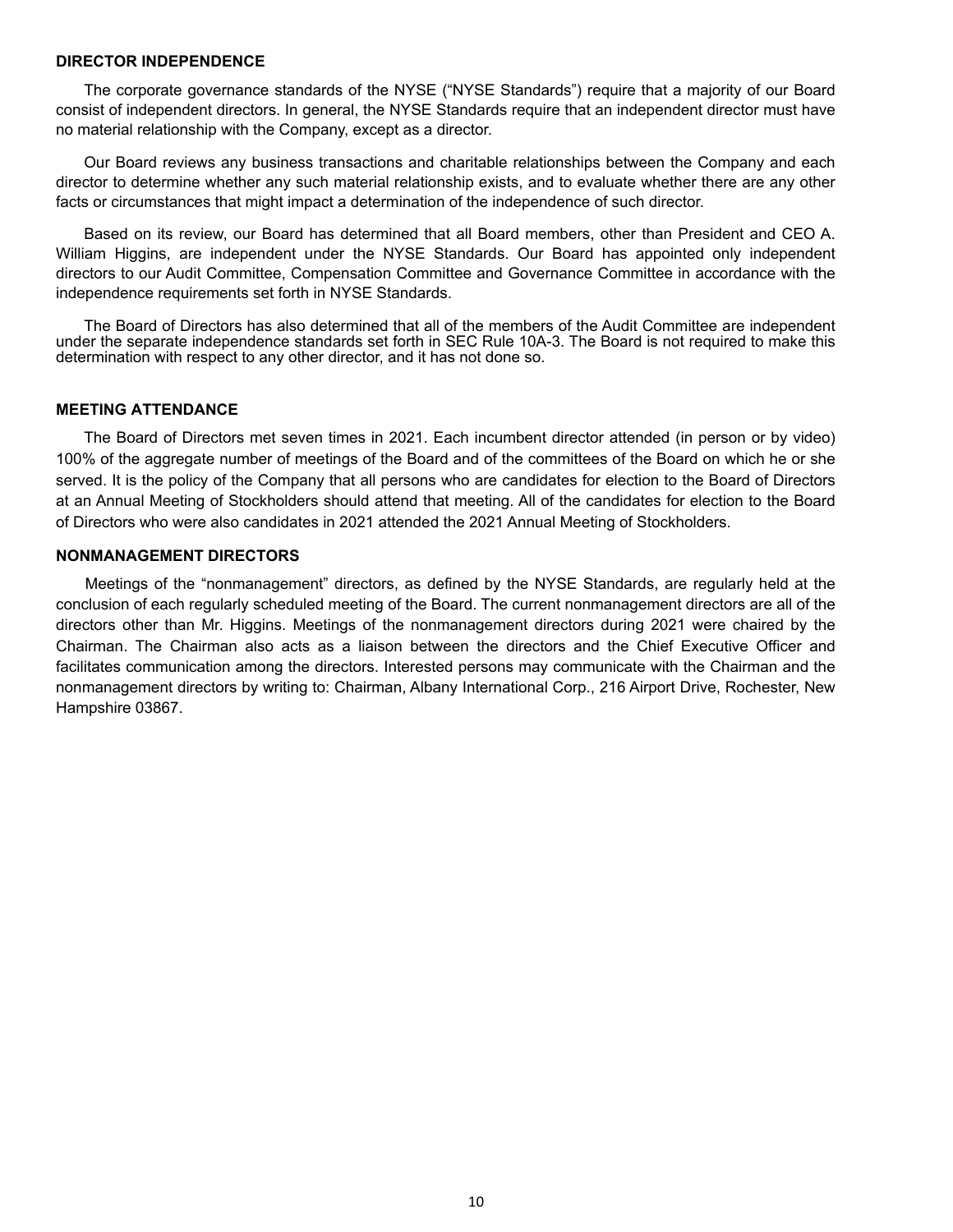### **BOARD COMMITTEES**

The Board assigns responsibilities and delegates authority to its committees, which regularly report on their activities and actions to the Board. The Board has determined that each current member of each committee is "independent" within the meaning of the NYSE Standards and the Guidelines and meets any applicable additional committee-specific independence requirements. The standing committees of the Board of Directors are the Governance Committee, the Audit Committee, and the Compensation Committee. The purpose and principle responsibilities of each committee are summarized below and set forth in more detail in each committee's written charter, which can be found in the Corporate Governance section of our website (www.albint.com).

| <b>Governance Committee</b>                                                                             | Purpose: to provide leadership to the Board in the development<br>and maintenance of an effective corporate governance structure<br>and process                                                                                                                   |
|---------------------------------------------------------------------------------------------------------|-------------------------------------------------------------------------------------------------------------------------------------------------------------------------------------------------------------------------------------------------------------------|
| Members:<br>Katharine L. Plourde, Chair<br>Erland E. Kailbourne<br>Kenneth W. Krueger<br>Mark J. Murphy | Principal Responsibilities:<br>• reviews and recommends changes to the Company's<br>Corporate Governance Guidelines and governance and<br>management structure;<br>• evaluates the effectiveness of the Board of Directors, its<br>committees, and the directors; |
| Meetings in 2021: 4                                                                                     | • recommends to the Board of Directors the persons to be<br>nominated for election as directors; and<br>• reviews management succession planning                                                                                                                  |
| Attendance: 100%                                                                                        |                                                                                                                                                                                                                                                                   |

Directors Plourde, Kailbourne, and Krueger each served on the Governance Committee during all of 2021; Director Murphy joined the Committee in August 2021.

The Governance Committee considers, on an ongoing basis, the skills, background, and experience that should be represented on the Board of Directors and its committees, the performance of incumbent directors, the appropriate size of the Board of Directors, potential vacancies on the Board, and other factors relating to the efficacy of the Board. The Committee and the Board seek to maintain a group of Board members that, in the aggregate, possesses the skills, background, and experience necessary and desirable to address effectively the issues and challenges the Company will confront. The Board does not expect that any single member will possess all of these attributes, and therefore seeks to accomplish this by selecting candidates with diverse skills and backgrounds taking into consideration such factors as experience, diversity, and, for non-management directors, independence. The Committee discusses with the Board, at least annually, the various qualifications and skills that should be represented on the Board and its committees, taking into account the nature of the business and the objectives of the Company as they may evolve over time. The Committee also reviews, on an annual basis, the performance of the sitting members of the Board, and makes recommendations to the Board regarding those directors to be nominated for reelection by the stockholders.

The Governance Committee employs professional consultants for this purpose, and members of the Committee also communicate with knowledgeable persons on a continuing basis to identify potential candidates for Board membership. Any qualified potential candidates so identified are then discussed by the Committee and the Board, and if the potential candidate appears likely to be a substantial addition to the Board, he or she is then interviewed by members of the Committee and the Board. The Governance Committee then considers the reports of the interviews and other information that has been gathered and determines whether to recommend to the Board of Directors that the person be elected as a director. The Committee has retained the director search firm of G. Fleck/Board Services since 2011 to assist in identifying and evaluating potential Board members, and at times Korn Ferry to supplement the work of G. Fleck/Board Services as needed.

Stockholders may send recommendations of persons to be considered by the Governance Committee for nomination for election as directors to: Chair, Governance Committee, Albany International Corp., 216 Airport Drive, Rochester, New Hampshire 03867. Our Corporate Governance Guidelines, a copy of which is available at the Corporate Governance section of our website (*www.albint.com*), set forth criteria to be employed by the Governance Committee and the Board of Directors in determining whether a person is qualified to serve as a director of the Company. Recommendations by stockholders should include information relevant to these criteria. The Governance Committee will give consideration to persons recommended by stockholders in the same manner that it employs when considering recommendations from other sources.

All of the nominees for election as directors at the 2022 Annual Meeting are current Board members standing for election or reelection by the stockholders.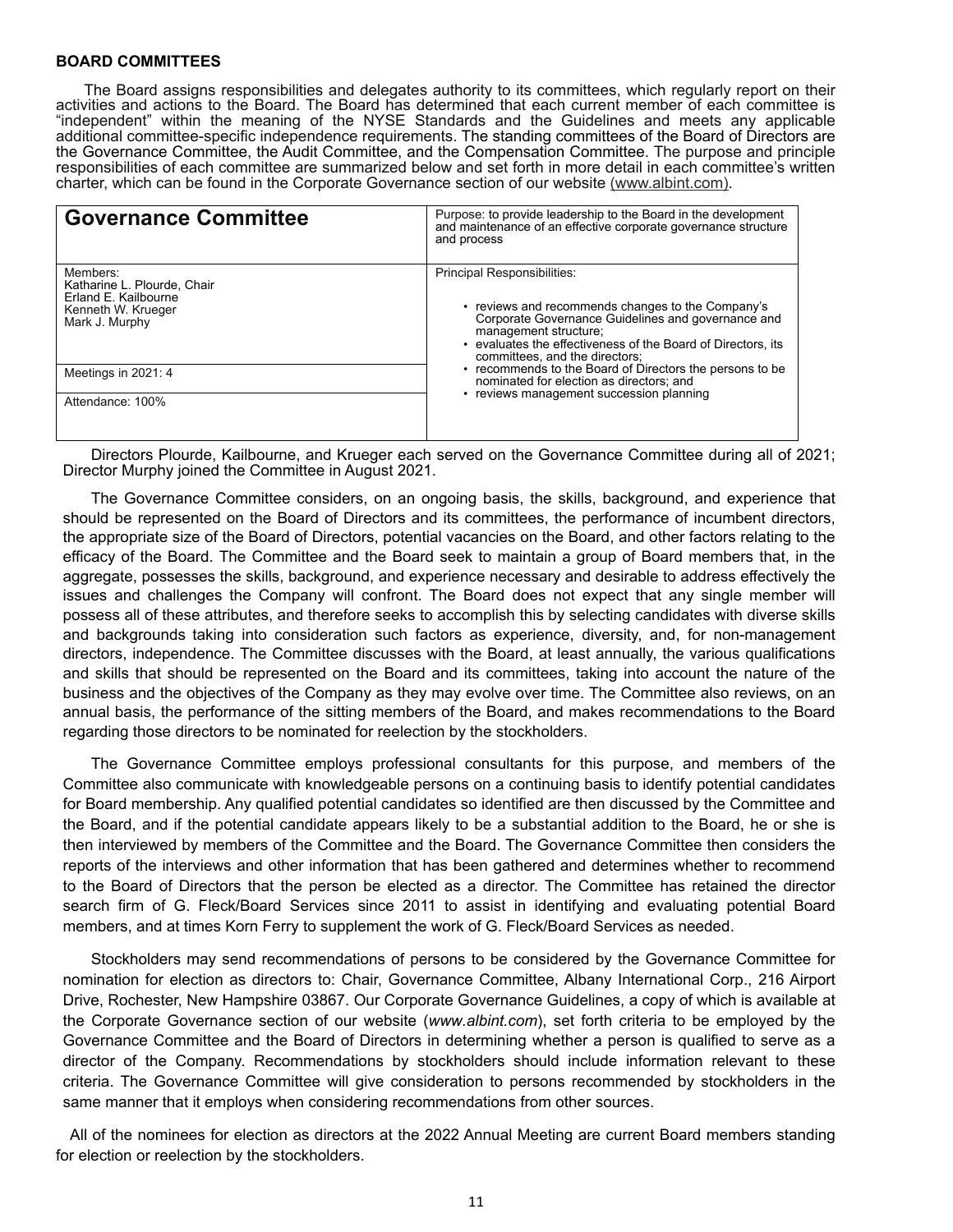| <b>Audit Committee</b>                                                                                                     | Purpose: to assist the Board of Directors in fulfilling its<br>oversight responsibilities in a number of key areas, including:<br>• the integrity of our financial statements, financial<br>reporting process, and internal controls;<br>• the performance of our internal audit function;<br>· our compliance with legal and regulatory requirements,<br>including our disclosure controls and procedures; and<br>• the annual independent audit of our financial statements,<br>including the engagement of the independent auditor,<br>and the evaluation of the independent auditor's<br>qualifications, independence and performance.                                                                                                                                                                                                                                                                                                                                                                                                                                                                                                                    |
|----------------------------------------------------------------------------------------------------------------------------|---------------------------------------------------------------------------------------------------------------------------------------------------------------------------------------------------------------------------------------------------------------------------------------------------------------------------------------------------------------------------------------------------------------------------------------------------------------------------------------------------------------------------------------------------------------------------------------------------------------------------------------------------------------------------------------------------------------------------------------------------------------------------------------------------------------------------------------------------------------------------------------------------------------------------------------------------------------------------------------------------------------------------------------------------------------------------------------------------------------------------------------------------------------|
| Members:<br>Kenneth W. Krueger, Chair<br>Katharine L. Plourde<br>Mark J. Murphy<br>Meetings in 2021: 9<br>Attendance: 100% | Principal Responsibilities:<br>• reviewing and discussing with management each<br>quarterly earnings release, as well as other financial<br>communications, and all quarterly reports on Form 10-Q<br>or annual reports on Form 10-K;<br>• after the completion of each annual audit, and before<br>the filing of the Form 10-K, reviewing and discussing with<br>the independent auditors, the head of internal audit, and<br>senior management, among other things: (1) any<br>significant audit findings, and management's responses<br>to such findings, (2) any significant changes in audit<br>scope, and (3) any difficulties encountered during the<br>course of the audit.<br>periodically reviewing and discussing with the<br>independent auditor, management, and the head of the<br>internal audit function, the acceptability and quality of our<br>accounting policies, the clarity of our financial<br>disclosures, and any weaknesses in our system of<br>internal controls; and<br>• periodically reviewing, evaluating and discussing with<br>management the qualifications, performance and depth<br>of the Company's financial personnel |

Director Kailbourne left the Audit Committee in August 2021 when he became Chair of the Compensation Committee. All of the other current committee members served during all of 2021.

The Board of Directors has determined that none of the members of the Audit Committee has any relationship with the Company that impairs his or her independence, or that would preclude a determination of independence, and, on that basis, has determined that each of them is independent under the NYSE Standards as well as the additional requirements of SEC Rule 10A-3. In making this determination, the Board considered, after due inquiry, the lack of any transactions, relationships, or arrangements between the Company and each member of the Committee. The Board of Directors has also determined that each member of the Audit Committee is a "financial expert" as that term is defined in Item 401 of Regulation SK of the Securities and Exchange Commission.

The Board of Directors believes that each of the current members of the Audit Committee is well qualified to perform the functions for which the Committee is responsible.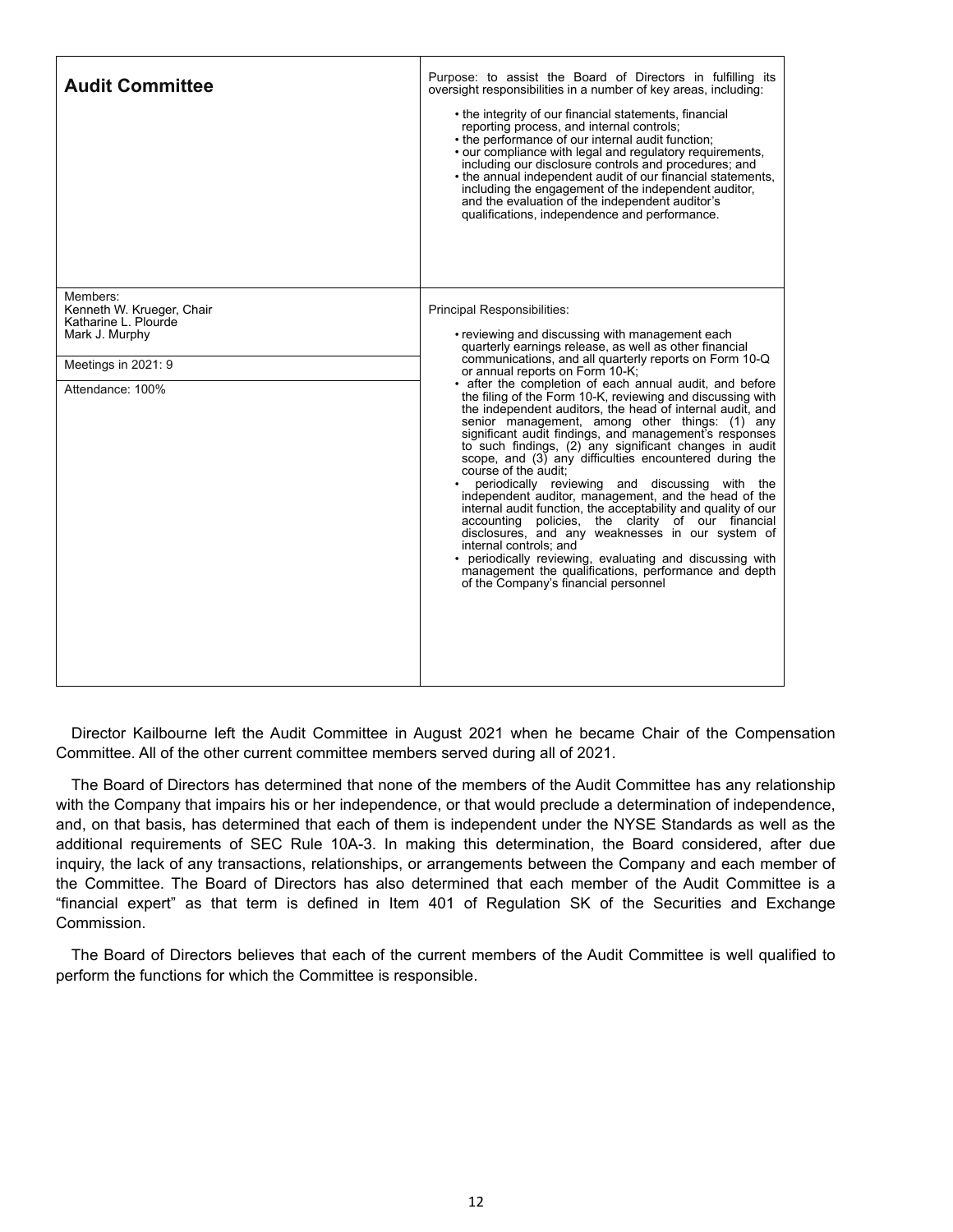| <b>Compensation Committee</b>                                                                                                                                         | Purpose: generally responsible for determining the<br>compensation of the Company's Directors, Chief Executive<br>Officer and other senior executive officers of the Company                                                                                                                                                                                                                                                                            |
|-----------------------------------------------------------------------------------------------------------------------------------------------------------------------|---------------------------------------------------------------------------------------------------------------------------------------------------------------------------------------------------------------------------------------------------------------------------------------------------------------------------------------------------------------------------------------------------------------------------------------------------------|
| Members:<br>Erland E. Kailbourne, Chair<br>John Scannell<br>J. Michael McQuade<br>Christina Alvord<br><b>Russell Toney</b><br>Meetings in 2021: 4<br>Attendance: 100% | Principal Responsibilities:<br>• assists the Board of Directors in the creation and<br>implementation of employee compensation, incentive,<br>and benefit policies and plans;<br>• administer (or oversees the administration by<br>management of) pension and other employee benefit<br>plans;<br>approve grants and awards under our incentive plans;<br>• oversee the compliance of such programs and policies<br>with applicable legal requirements |

# **Compensation Committee Interlocks and Insider Participation**

Directors Scannell and McQuade both served on the Compensation Committee during all of 2021. Director Kailbourne joined the Committee and became its Chair in August 2021. Until August 2021, Lee C. Wortham was Chair of the Committee. Mr. Wortham is an officer and director of J. S. Standish Co. Mr. Wortham resigned from our Board of Directors in August 2021 when J.S. Standish Co., Standish Families Holdings, Inc. and other related entities completed a secondary offering wherein the selling stockholders sold 1,566,644 shares of the Company's Class A Common Stock. Director Alvord became a member of the Committee when she was elected to the Board of Directors in February 2022. Director Toney became a member of the Committee when he was elected to the Board of Directors in March 2022. No member of the Committee was an employee during 2021.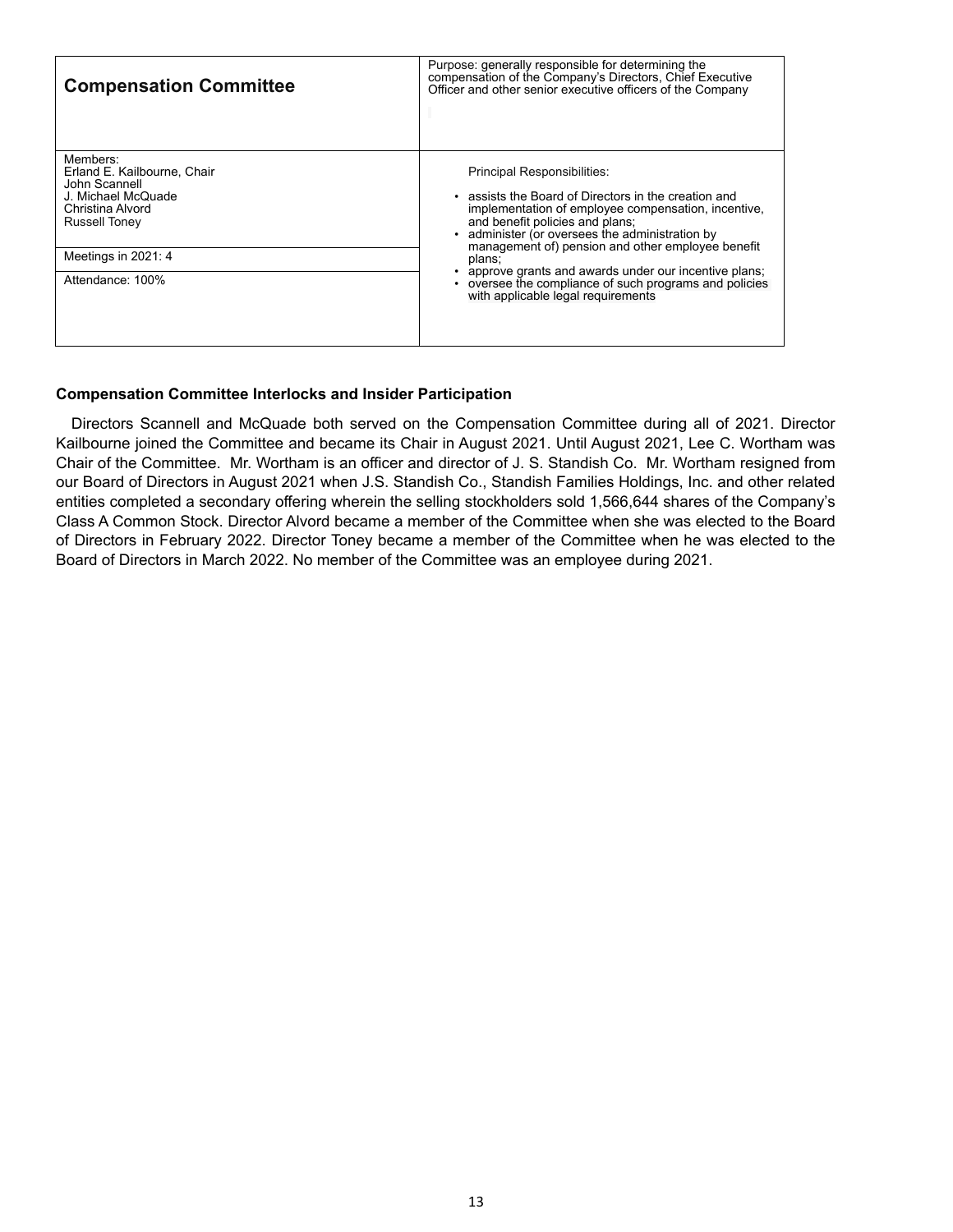# **ITEM 1 ELECTION OF DIRECTORS**

All of the members of the Board of Directors are elected annually to serve until the next Annual Meeting of Stockholders and until their successors are elected and qualified. Pursuant to our By Laws, the Board of Directors may increase or decrease the number of directors from time to time, but not to fewer than three. The Board of Directors has determined that, until further action by the Board, the number of directors of the Company, from and after the time of the 2022 Annual Meeting of Stockholders, shall be nine. Accordingly, the number of directors to be elected at the 2022 Annual Meeting of Stockholders is nine. The Board of Directors has nominated for election the nine persons listed below. All of the nominees are currently serving as directors. Unless otherwise specified on the proxy, the shares represented by a proxy in the accompanying form will be voted for the election of the nine persons listed below. If, at the time of the meeting, any nominee is unable, or for good cause unwilling, to serve, which event is not anticipated, the shares will be voted for a substitute nominee proposed by the Board of Directors, unless the Board reduces the number of directors. The biographical sketches of each nominee below highlight some of the specific experience, qualifications, attributes or skills that contributed to his or her selection by the Board.

#### **Age**: 80 **ERLAND E. KAILBOURNE**

**Director Since**: 1999

**Chairman Since**: 2020

Erland E. Kailbourne previously served as Chairman from May 2008 until February 2019. He resumed the position in January 2020. Mr. Kailbourne retired as Chairman and Chief Executive Officer (New York Region) of Fleet National Bank, a banking subsidiary of Fleet Financial Group, Inc., in 1998. He was Chairman and Chief Executive Officer of Fleet Bank, also a banking subsidiary of Fleet Financial Group, Inc., from 1993 until its merger into Fleet National Bank in 1997, and also served as Vice Chairman of the State University of New York from 1995 until 1999. He is a director of Rand Capital Corporation, a director of the two insurance companies that comprise the Allegany Insurance Group, and a director of Rev LNG Holdings, LLC and Rev LNG, LLC.. Mr. Kailbourne's broad experience as a director on numerous boards of public and private companies and foundations, his 38 years of experience in banking and finance, and his operational experience as chief executive officer of large organizations make him a valuable addition to the board of any public or private company, especially in oversight of risk management, liquidity, and finance matters.

#### **Age:** 58 **JOHN R. SCANNELL**

**Director Since**: 2012

John R. Scannell has served as Chairman and Chief Executive Officer of Moog Inc., a worldwide designer, manufacturer, and integrator of high-performance precision motion and fluid control systems for a broad range of applications, since January 2014. Mr. Scannell joined Moog in 1990 as an Engineering Manager of Moog Ireland and later became Operations Manager of Moog GmbH in Germany. In 1999, he became the General Manager of Moog Ireland, and in 2003 moved to the Aircraft Group in East Aurora, New York, as the Boeing 787 Program Manager. He was named Moog's Director of Contracts and Pricing in 2005. Mr. Scannell was elected Vice President of Moog in 2005 and Chief Financial Officer in 2007, a position he held until December 2010, at which time he was appointed President and Chief Operating Officer. In December 2011, he was named Moog's Chief Executive Officer. Mr. Scannell also serves on the Board of M&T Bank. Mr. Scannell's range of management experience in engineering, operations management, contracts, and finance, along with his in-depth knowledge of aerospace markets, products, and technologies, make him highly qualified to serve as a Director. In addition to an M.B.A. from Harvard Business School, Mr. Scannell holds B.S. and M.S. degrees in Electrical Engineering from University College Cork, Ireland.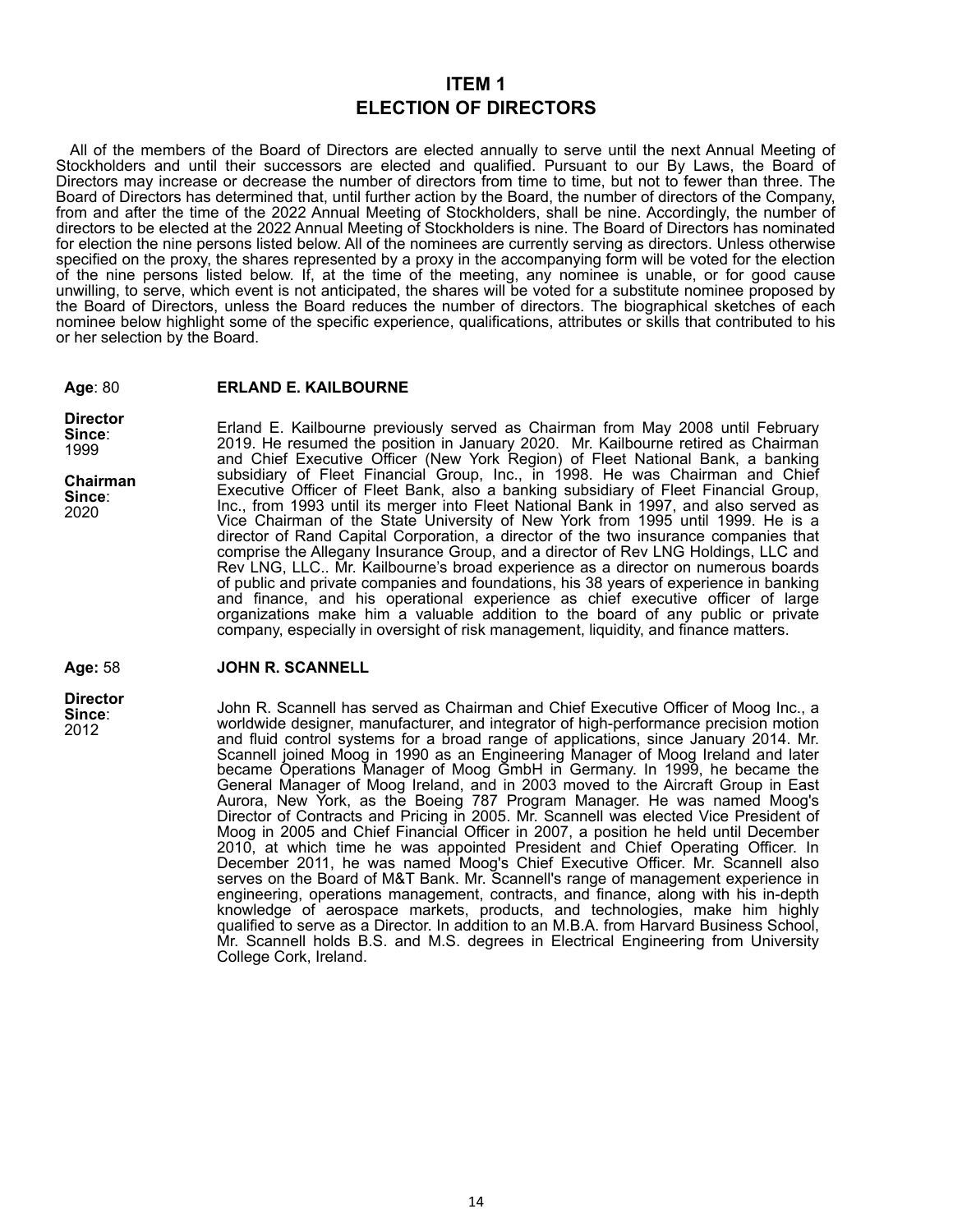#### **KATHARINE L. PLOURDE**

Katharine L. Plourde was a principal and analyst at the investment banking firm of Donaldson, Lufkin & Jenrette, Inc. ("DLJ") until November 1997. Since that time, she has engaged in private investing. She previously served as a director of Pall Corporation, a global provider of filtration, separation and purification products and systems, from 1995 until its acquisition by Danaher Corporation in 2015, and of OM Group Inc. (OMG), a provider of specialty chemicals, advanced materials and technologies, from 2002 until OMG was acquired by Apollo Global Management in 2015. She also previously served as lead independent director of OMG and on the audit committees of OMG and Pall. She has also served on the board of directors of Evercore Equity Fund, a publicly traded mutual fund, since November 2014. Ms. Plourde brings significant analytical and financial expertise to the Board in a number of critical areas, including investor relations, financial reporting, accounting, corporate finance, and capital markets. Ms. Plourde's years of service on the nominating/ governance committees at Pall and OM Group have also given her significant Board governance experience, and contributed to her expertise on governance issues generally.

#### **A. WILLIAM HIGGINS**

**Age**: 63

**Director Since**: 2016

A William Higgins has been President and CEO since January 20, 2020. He previously served as Chairman of the Board from February 2019 until January 20, 2020. Mr. Higgins currently serves as a director of Kaman Corporation, a diversified aerospace, defense, industrial and medical company, where he is a member of the finance and corporate governance committees. He previously served on the board of Bristow Group Inc., a global industrial aviation services provider, from 2016 until October 2019. (Bristow filed a pre-negotiated Chapter 11 plan of reorganization in May, 2019, from which it successfully emerged in October, 2019.) He served as Chairman, Chief Executive Officer and President of CIRCOR International, Inc. from 2008 to 2012. Prior to March 2008, Higgins held the offices of President and Chief Operating Officer and Executive Vice President and Chief Operating Officer of CIRCOR. Prior to joining CIRCOR in 2005, he spent thirteen years in a variety of senior management positions with Honeywell International and AlliedSignal. Mr. Higgins's professional background as a chief operating officer, president, chief executive officer and chairman of a public company, as well as his prior experience at Honeywell and Allied Signal, provides the Board with additional valuable perspective on talent development, international operations and global strategic development, lean manufacturing and continuous improvement processes, and the aerospace and defense industries.

#### **KENNETH W. KRUEGER**

**Age**: 65

**Director Since**: 2016

Kenneth W. Krueger currently serves as the Chairman of the Board of Manitowoc Company, Inc. He has been a member of the Manitowoc Board of Directors since 2004. From October 2015 until March 2016, he also served as Manitowoc's interim President and CEO. Mr. Krueger served as Chief Operating Officer of Bucyrus International, Inc., a global manufacturer of mining equipment, from 2006 to 2009, having previously served as Executive Vice President from 2005 to 2006. Mr. Krueger also served as Senior Vice President and Chief Financial Officer of A.O. Smith Corp., a global manufacturer of water heating and treatment systems, from 2000 to 2005, and as Vice President, Finance and Planning for the Hydraulics, Semiconductor and Specialty Controls business segment of Eaton Corporation in 1999 and 2000. Mr. Krueger has served as a director of Douglas Dynamics, Inc. since 2012, where he is currently chair of the audit committee and also serves on the compensation and nominating and governance committees. Mr. Krueger's contributions to the Company's Board include his experience as a chief operating officer, chief executive officer and chairman of a public company, his board experience at other public companies, and his prior treasury and financial reporting experience.

15

**Age**: 70

**Director Since**: 2013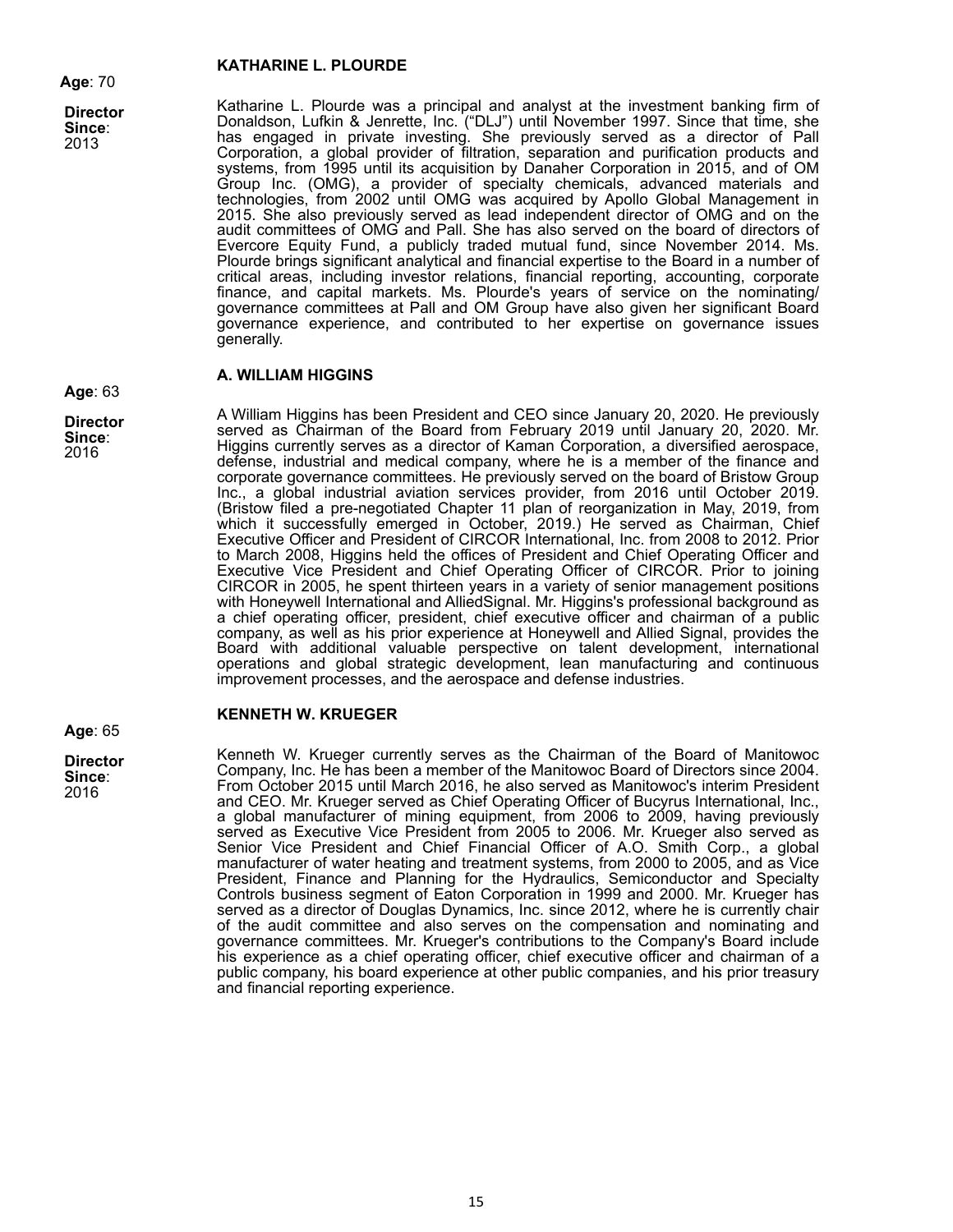#### **MARK J. MURPHY**

**Age:** 54

**Director** 

**Since**: 2019

Mark J. Murphy is the Chief Financial Officer of Qorvo, Inc., (NASDAQ: QRVO), a leading provider of radio frequency solutions for mobile devices, wireless infrastructure, aerospace and defense, internet of things, and other markets. Mr. Murphy joined Qorvo as CFO in June 2016 and is responsible for finance, information technology, and strategic planning. He was previously executive vice president and CFO of Delphi Automotive, PLC, a supplier of advanced technologies to the automotive industry. Mr. Murphy joined Delphi from Praxair, Inc., a global industrial gas supplier, where he was president of the U.S. Industrial Gases business, and before that, president of Praxair's Surface Technologies and Electronic Materials division. He previously served as senior vice president and CFO of MEMC Electronic Materials, Inc., corporate controller of Praxair, president of Praxair's Electronics division and vice president of finance for Praxair Asia based in Shanghai. Mr. Murphy's experience as a CFO and general manager in high technology industrial businesses, including those serving aerospace and advanced materials markets, and his extensive experience working in Asia and Europe make him qualified to serve as a director.

J. Michael McQuade is the Strategic Advisor to the President at Carnegie Mellon University a private, global research university in Pittsburgh, Pennsylvania. Until July 2021 he was the Vice President for Research at the University. He also served on the Defense Innovation Board of the Unites States Department of Defense from 2016 to 2021. From 2006 to 2018, he served as Senior Vice President, Science & Technology at United Technologies Company which, prior to its merger with Raytheon Technologies Company, was a diversified company with extensive aerospace operations. From 2002 to 2006, Dr. McQuade was Vice President of 3M Medical Business Unit and from 2000 to 2001 President, Kodak Health Imaging Business Unit and Senior Vice President, Eastman Kodak. Prior to 2000, Mr. McQuade held various technical and managerial positions at the health imagining businesses of Kodak, 3M Company and Imation. Dr. McQuade holds B.S., M.S., and Ph.D. degrees from Carnegie Mellon University. His extensive background in research and development, program management, and innovation are valuable attributes for oversight of the Company's research and development operations as well as its Albany Engineered Composites segment, which

#### **Age:** 66 **J. MICHAEL McQUADE**

**Director** 

**Since:**  2020

**Age:** 55

**Director Since**: 2022

**CHRISTINA M. ALVORD**

Christina M. Alvord has been a director of the Company since February 2022. From 2016 to 2021 she served in various roles at Vulcan Materials Company, including President, Southern and Gulf Coast Division, President, Central Division, and Vice President, Performance Improvement. Prior to 2016 Ms. Alvord held various technical and executive leadership positions at the GE Aviation unit of General Electric Company, including General Manager, Turbine Airfoils Center of Excellence, President, Unison Industries, and President, Middle River Aircraft Systems. Ms. Alvord holds a B.S. degree in Political Science, and a B.S. and M.S. degree in Mechanical Engineering, all from Massachusetts Institute of Technology, and an M.B.A. from Harvard Graduate School of Business Administration. She currently serves on the board of directors of Apogee Enterprises. Her significant experience in leadership positions in a Her significant experience in leadership positions in a manufacturing environment and her knowledge of the aerospace industry make her highly qualified to serve as a director and will be valuable attributes contributing to the growth of the Company's Albany Engineered Composites business segment.

seeks to grow as a key supplier to customers in the aerospace industry.

#### **Age:** 52 **RUSSELL E. TONEY**

**Director Since**: 2022

Russell E. Toney has been a director of the Company since March 2022. Since 2018 he has been President, Specialty Products Group at Dover Corporation, a diversified global manufacturing company. From 2015 to 2018 he served as Dover's Senior Vice President, Global Sourcing, where he also had responsibility for its Global Innovation center in India. Before joining Dover, Mr. Toney spent 13 years at General Electric Company where he held various sales and leadership positions in its plastics business, as well as supply chain and leadership roles at its energy business. Prior to that, he was a strategy consultant with Boston Consulting Group and worked in engineered and manufacturing roles at Proctor Gamble Company. Mr. Toney holds a B.S. degree in Chemical Engineering from the University of Dayton and an M.B.A. from the Darden Graduate School of Business Administration at the University of Virginia. His experience in sales, operations, supply chain, and strategic consulting, as well as his engineering background, will provide significant insight, making him highly qualified to serve as a director.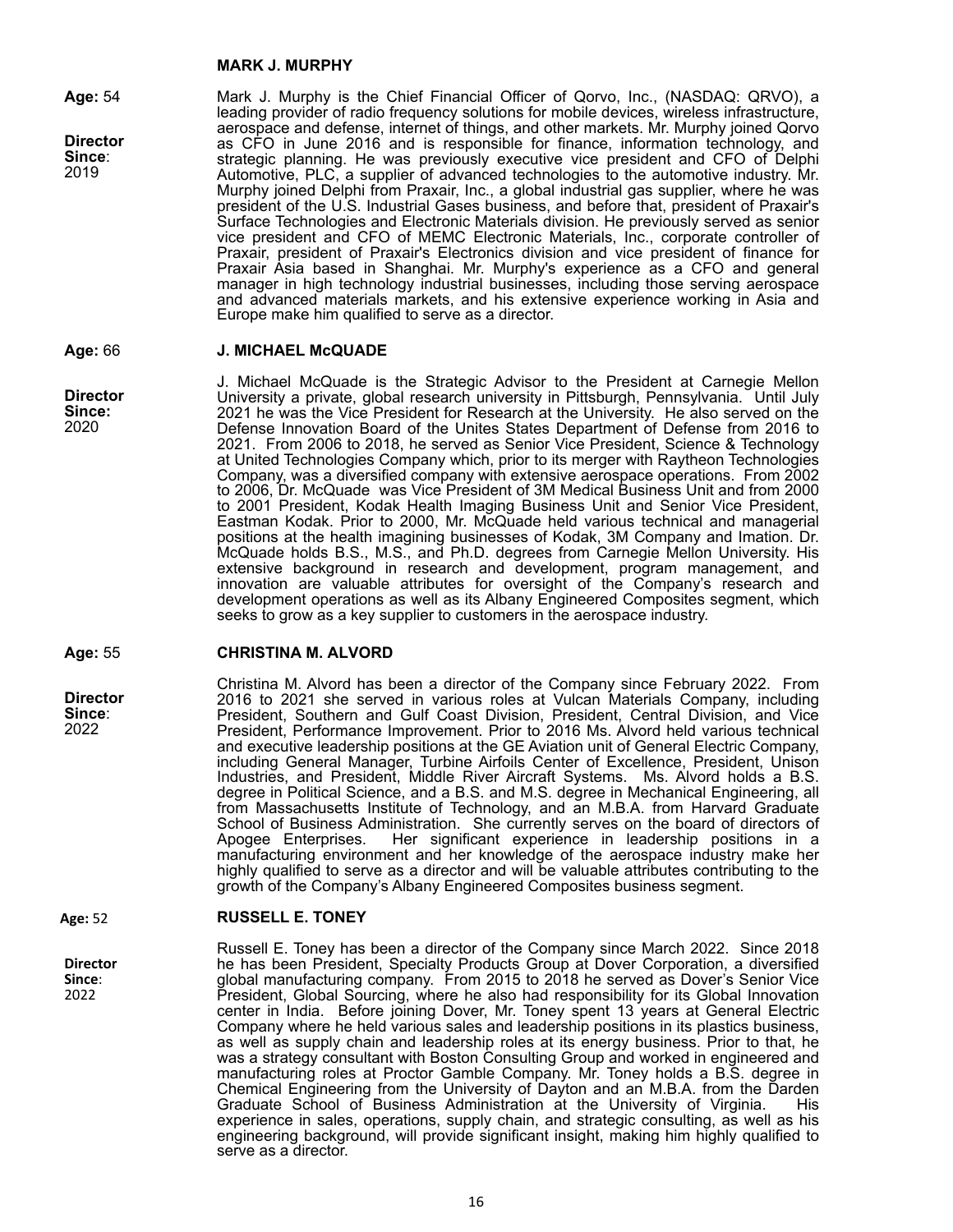The table below summarizes the key experience, qualifications and attributes for each director nominee and highlights the balanced mix of experience, qualifications and attributes of the board as a whole. This high-level summary is not intended to be an exhausted list of each director nominee's skills or contributions to the board.

|                                   | Industry<br><b>Experience</b> | <b>Public</b><br>Company<br><b>Board</b><br><b>Experience</b> | <b>Senior</b><br>Leadership<br><b>Experience</b> | Finance /<br>Capital<br><b>Allocation</b> | International<br><b>Experience</b> | Government<br>and Public<br><b>Policy</b> | Gender,<br><b>Ethnic or</b><br><b>National</b><br><b>Diversity</b> |
|-----------------------------------|-------------------------------|---------------------------------------------------------------|--------------------------------------------------|-------------------------------------------|------------------------------------|-------------------------------------------|--------------------------------------------------------------------|
| Erland E.<br><b>Kailbourne</b>    |                               | $\bullet$                                                     |                                                  |                                           | $\bullet$                          | $\bullet$                                 |                                                                    |
| John R.<br><b>Scannell</b>        | $\bullet$                     |                                                               | $\bullet$                                        | $\bullet$                                 | $\bullet$                          |                                           |                                                                    |
| Katharine L.<br><b>Plourde</b>    |                               | $\bullet$                                                     |                                                  | $\bullet$                                 |                                    |                                           |                                                                    |
| A. William<br><b>Higgins</b>      | $\bullet$                     | $\bullet$                                                     | $\bullet$                                        | $\bullet$                                 | $\bullet$                          |                                           |                                                                    |
| Kenneth W.<br><b>Krueger</b>      |                               | $\bullet$                                                     | $\bullet$                                        | $\bullet$                                 | $\bullet$                          |                                           |                                                                    |
| Mark. J<br><b>Murphy</b>          | $\bullet$                     |                                                               | $\bullet$                                        | $\bullet$                                 | $\bullet$                          |                                           |                                                                    |
| J. Michael<br><b>McQuade</b>      | $\bullet$                     |                                                               | $\bullet$                                        |                                           | $\bullet$                          | $\bullet$                                 |                                                                    |
| Christina M.<br><b>Alvord</b>     | $\bullet$                     |                                                               | $\bullet$                                        | $\bullet$                                 |                                    | $\bullet$                                 |                                                                    |
| <b>Russell E.</b><br><b>Toney</b> | $\bullet$                     |                                                               | $\bullet$                                        |                                           | $\bullet$                          |                                           |                                                                    |

In nominating Director Scannell for re-election, the Board is cognizant of the fact that some institutional investors and some proxy advisory firms might deem him to be "overboarded" due to the fact that he also serves as a member of the boards of directors of M&T Bank, and Moog, Inc., where he is also President and CEO. We are also aware that there are differing opinions on this issue, and that other institutional investors and shareholder advisory firms do not deem him overboarded. As a result, we have adopted an overboarding policy appropriate for our Board and our Company as part of our Corporate Governance Guidelines. Under this policy, Director Scannell is not overboarded.

On this issue, we believe a one-size-fits-all approach is not in the best interest of stockholders. A review of Mr. Scannell's biography above shows he is well-qualified to serve as a Director of our Company and is an important contributor to our Board. His education, experience and expertise align well with our business needs and goals, particularly as we seek to grow the Albany Engineered Composites business segment. To conform to an inflexible and arbitrary overboarding policy without deference to his abilities, value or significant contributions, would be unwise. Director Scannell has been an Albany director since February 2012. Over those years, he has provided valuable oversight and direction to our Company and has developed significant institutional knowledge and insight, while building important relationships with management. He attended 100% of all Board and Compensation Committee meetings last year and remains a hard-working, engaged Director, who brings intelligence and experience to the table. Consequently, we believe Mr. Scannell's continued service on our Board of Directors is in the best interest of our stockholders.

# THE BOARD OF DIRECTORS RECOMMENDS

# **A VOTE "FOR"**

# ALL OF THE NOMINEES FOR ELECTION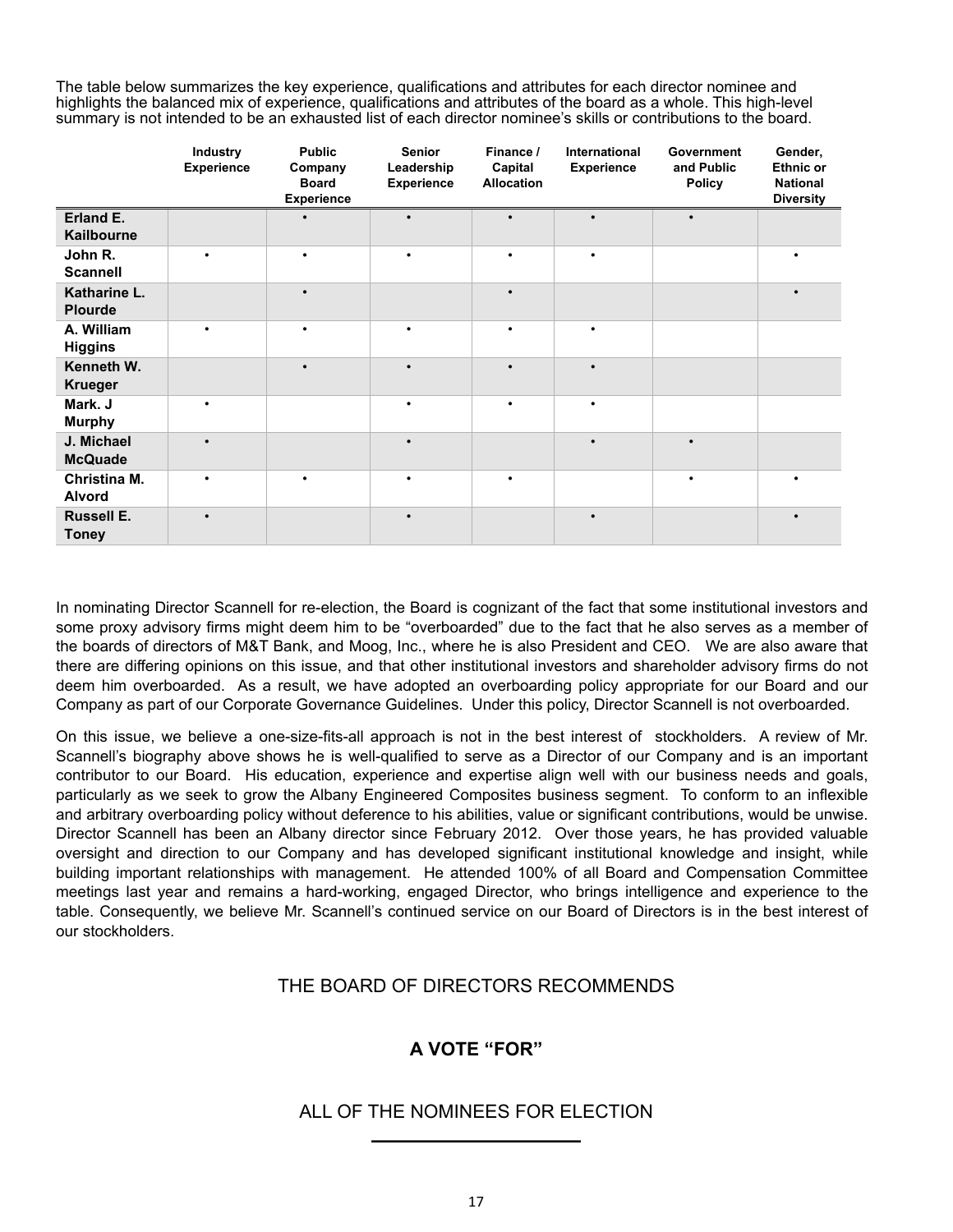# **DIRECTOR COMPENSATION**

It is the goal of the Company to set directors' fees at a competitive level that will enable the Company to attract and retain talented, well-qualified directors. Effective August 2021, the Board, upon the recommendation of the Compensation Committee (and subject to the approval of the Company's stockholders for that portion which is paid in shares of Company Common Stock, see below) and based on benchmark data provided by compensation consultant Pearl Meyer & Partners, approved the following compensation for directors:

| Annual Cash Retainer                                              | \$75,000  |
|-------------------------------------------------------------------|-----------|
| Additional Annual Cash Retainer for Chairman of the Board         | \$75,000  |
| Additional Annual Cash Retainer for Vice Chairman of the Board    | \$35,000  |
| Additional Annual Cash Retainer for Audit Committee Chair         | \$22,000  |
| Additional Annual Cash Retainer for Compensation Committee Chair  | \$15,000  |
| Additional Annual Cash Retainer for Governance Committee Chair    | \$12,000  |
| Additional Annual Cash Retainer for Audit Committee Member        | \$12,000  |
| Additional Annual Cash Retainer for Compensation Committee Member | \$7,500   |
| Additional Annual Cash Retainer for Governance Committee Member   | \$7,000   |
| Annual Equity Grant in the form of Class A Common Stock           | \$120,000 |

Directors serving for only a portion of the year receive a pro-rated portion of their applicable compensation. Cash retainer fees are paid in four equal quarterly installments; the annual equity grant is paid shortly after the date of the Annual Meeting of Stockholders to each member who served on the Board during the year in which the meeting was held. A director whose final term ends at the Annual Meeting, or any director first elected at the Annual Meeting, receives one-half of the share retainer; directors elected otherwise than at an Annual Meeting receive a pro-rated portion of the equity grant at the time of appointment.

All directors are reimbursed for expenses incurred in connection with such services. In addition, the Company provides travel and liability insurance to all directors.

During 2021, the Board created a special committee of disinterested Directors (consisting of Directors Plourde, Krueger and Murphy) in connection with the Company's participation in a registered secondary offering by the Standish family of a portion of their Company shares. Members of the special committee during 2021 each received a stipend of \$5,000 and fees of \$1,000 for each meeting they attended in person, \$750 for each meeting they attended by telephone, and \$1,500 for each day spent on special committee business.

**Director Pension.** Each person who was a member of the Board of Directors on January 12, 2005, who was elected as a director prior to August 9, 2000, and who is not eligible to receive a pension under any other Company retirement program is, following (i) the termination of his or her service as a director and (ii) the attainment by such director of the age of 65, entitled to receive an annual pension in the amount of \$20,000, payable in quarterly installments until the earlier of (a) the expiration of a period equal to the number of full years that such person served as a director prior to May 31, 2001, or (b) the death of such person. Director Erland Kailbourne is the only current directors so eligible.

**Share Ownership Guidelines.** The Board has adopted share ownership guidelines for its members. Under these guidelines, directors are generally expected to retain ownership of shares of Common Stock awarded or acquired until an ownership equal to three (3) times the annual cash and stock retainer is attained.

**Meeting and Other Fees.** Since May 2018, Directors have not received any additional fees for attendance at meetings or for any other service.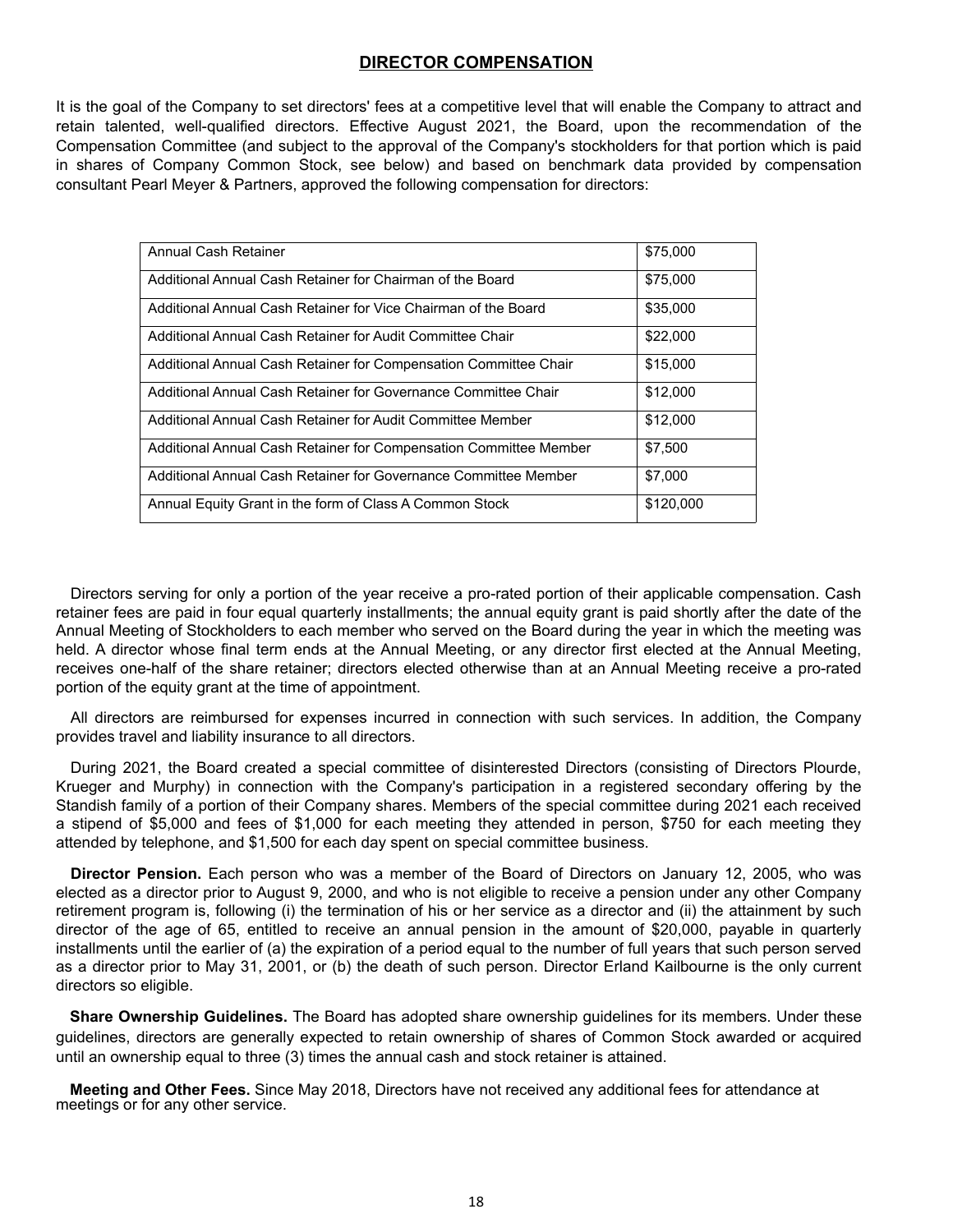# **Director 2021 Compensation Earned**

|                                      | Earned<br>or Paid | <b>Stock</b>          | Option                   | Nonequity<br><b>Incentive Plan</b> | <b>Deferred</b><br>Compensation |              |         |
|--------------------------------------|-------------------|-----------------------|--------------------------|------------------------------------|---------------------------------|--------------|---------|
|                                      | in Cash           | Awards <sup>(1)</sup> | <b>Awards</b>            | Compensation                       | Earnings                        | All Other    | Total   |
| Name                                 | (5)               | (\$)                  | (5)                      | (5)                                | (\$)                            | Compensation | (5)     |
|                                      |                   |                       |                          |                                    |                                 |              |         |
| Christine L. Standish <sup>(2)</sup> | 150,333           |                       | -                        |                                    | (4)<br>1,252                    |              | 151,585 |
|                                      |                   |                       |                          |                                    |                                 |              |         |
| Erland E. Kailbourne                 | 114,829           | 149,921               | —                        | —                                  | (4)<br>1,489                    | —            | 266,239 |
|                                      |                   |                       |                          |                                    |                                 |              |         |
| John F. Cassidy, Jr. <sup>(3)</sup>  | 46,019            | 52,481                | —                        | —                                  | $\qquad \qquad$                 | —            | 98,500  |
|                                      |                   |                       |                          |                                    |                                 |              |         |
| John R. Scannell                     | 80,039            | 104,961               | $\overline{\phantom{0}}$ | $\qquad \qquad -$                  |                                 | —            | 185,000 |
|                                      |                   |                       |                          |                                    |                                 |              |         |
| Katherine L. Plourde                 | 107,539           | 104,961               | $\overline{\phantom{0}}$ | —                                  |                                 | —            | 212,500 |
|                                      |                   |                       |                          |                                    |                                 |              |         |
| Kenneth W. Krueger                   | 112,539           | 104,961               | $\overline{\phantom{0}}$ | $\qquad \qquad -$                  |                                 | —            | 217,500 |
|                                      |                   |                       |                          |                                    |                                 |              |         |
| Lee C. Wortham <sup>(2)</sup>        | 46,289            | 104,921               | -                        | $\qquad \qquad$                    | $\overline{\phantom{0}}$        | —            | 151,250 |
|                                      |                   |                       |                          |                                    |                                 |              |         |
| Mark J. Murphy                       | 52,329            | 149,921               | -                        | -                                  |                                 | —            | 202,250 |
| J. Michael McQuade                   | 174,936           | 10,065                |                          | —                                  |                                 |              | 185,001 |

- (1) As these are payments of shares, and not stock "awards," there are no amounts deemed "outstanding" at the end of 2021.
- (2) Resigned from the Board of Directors effective August 10, 2021.
- (3) Did not stand for re-election and retired at the conclusion of the May 2021 annual shareholder meeting.
- (4) Increase/(decrease) during 2021 in the actuarial present value of the director's accumulated benefit under the director pension plan described in the narrative preceding this table.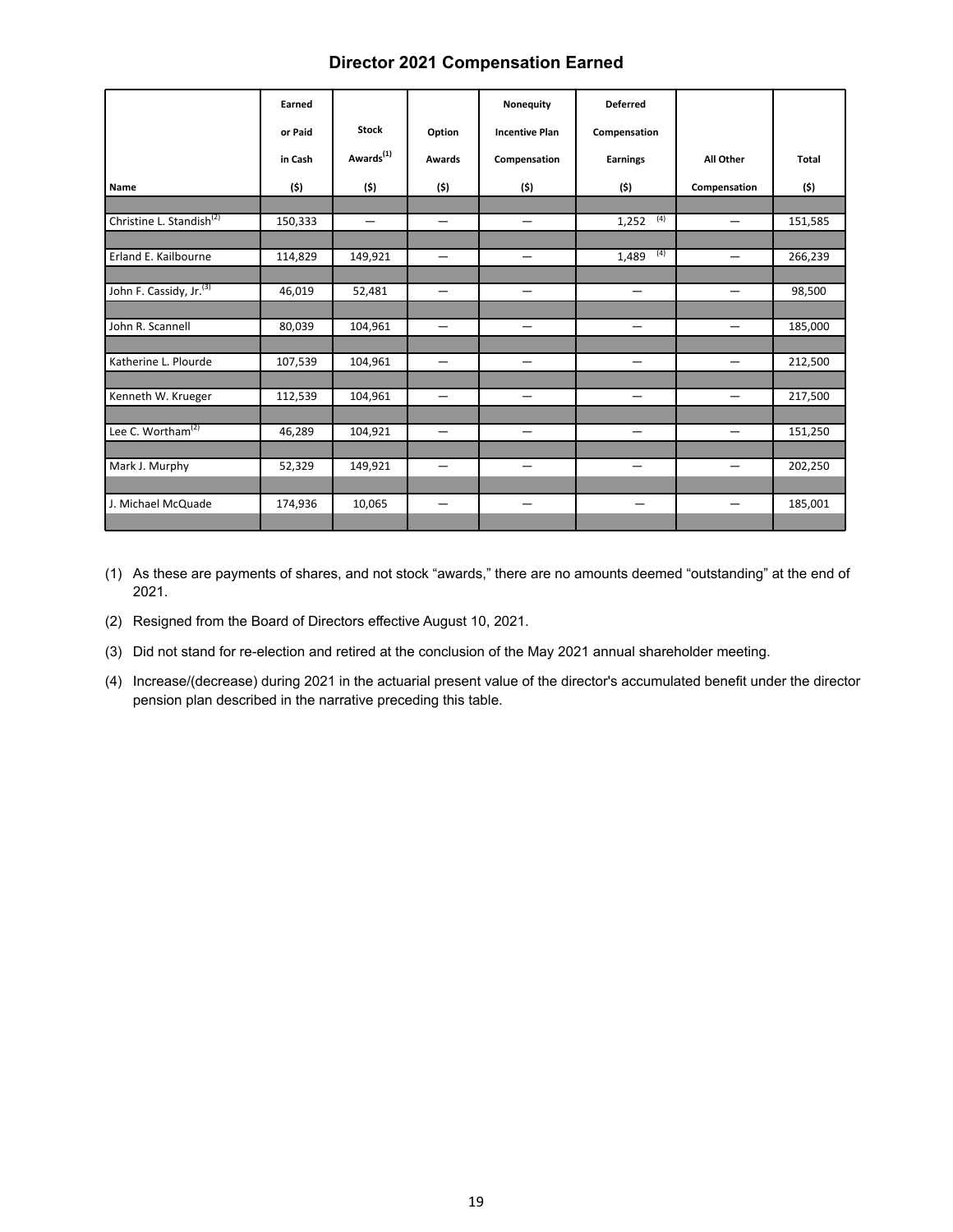# **ITEM 2**

# **APPROVAL OF NEW DIRECTOR'S ANNUAL RETAINER PLAN**

The Company's Directors' Annual Retainer Plan provides that \$105,000 of a Director's annual retainer, the total amount of which is determined by the Board of Directors, be paid in shares of the Company's Class A Common Stock. Under the NYSE Standards, the Company cannot increase the stock portion of the directors' annual retainer without stockholder approval.

A copy of the new proposed Directors' Annual Retainer Plan, which will replace the current plan, is attached to this Proxy Statement as Exhibit B.

The proposed plan:

- **Provides that it will govern the stock portion of the directors' annual retainer during the period from the 2022 Annual Meeting until it is amended or terminated by the Board; and**
- **Fixes the stock portion of the annual retainer at \$120,000.**

The Board of Directors recommends that the new Directors' Annual Retainer Plan be approved.

## **New Plan Benefits**

Assuming the new plan is approved, the portion of total director compensation paid in shares of the Company's Class A Common Stock will be increased from \$105,000 to \$120,000. Current non-employee Directors and Director nominees who would be entitled to the new benefits are Erland E. Kailbourne, John R. Scannell, Katharine L. Plourde, Kenneth W. Krueger, Mark J. Murphy, J. Michael McQuade, Christina M. Alvord and Russell E. Toney.

# THE BOARD OF DIRECTORS RECOMMENDS

# **A VOTE 'FOR'**

THE APPROVAL OF THE NEW DIRECTORS' ANNUAL RETAINER PLAN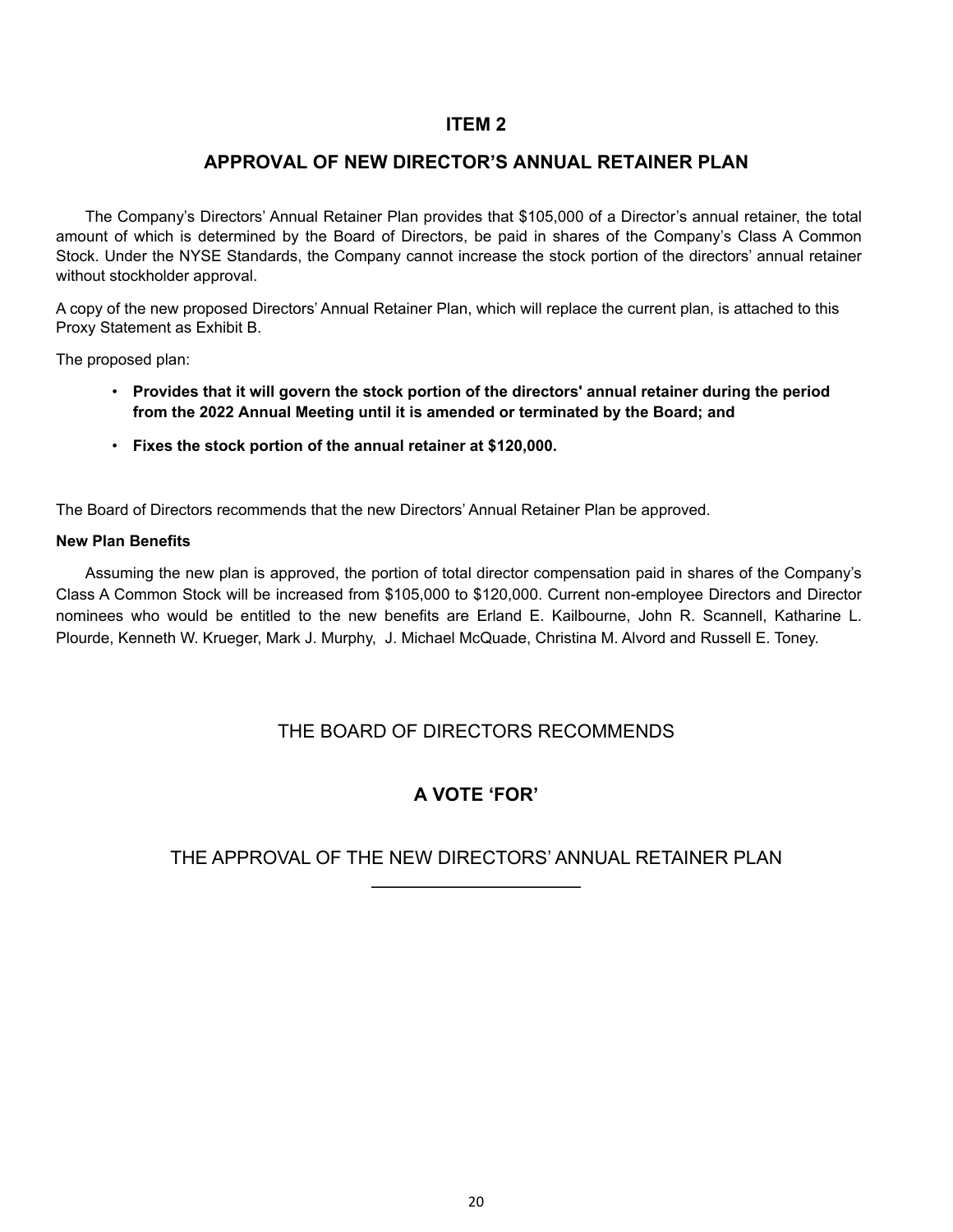# **AUDIT COMMITTEE REPORT**

The Audit Committee has provided the following report:

The Audit Committee has reviewed and discussed with management and the independent auditors, KPMG LLP ("KPMG"), the financial statements for 2021, including management's report with respect to internal control over financial reporting. The Audit Committee has discussed with KPMG the matters required to be discussed under the rules adopted by the Public Company Accounting Oversight Board ("PCAOB") and has received from KPMG the written disclosures and the communications relating to KPMG's independence required by PCAOB rules. The Audit Committee has discussed with KPMG its independence, and has considered whether the provision by KPMG of the services referred to below under **"RATIFICATION OF INDEPENDENT AUDITORS"** is compatible with maintaining the independence of KPMG.

Based on the foregoing discussions and review, the Audit Committee recommended to the Board of Directors that the audited statements for 2021 be included in the Company's Annual Report on Form 10-K for 2021 filed with the Securities and Exchange Commission.

The financial reporting process of the Company, including the system of internal controls and the preparation of financial statements in accordance with accounting principles generally accepted in the United States of America, is the responsibility of the Company's management. The Company's independent auditors (KPMG) are responsible for auditing the Company's financial statements and internal controls over financial reporting. The Audit Committee monitors and reviews these processes. As required by the NYSE Standards, the Board of Directors has determined that, in their judgment, all of the members of the Audit Committee are "financial experts" as such term is defined in Item 407 of Regulation S-K of the Securities and Exchange Commission and are "financially literate" and have "accounting or related financial management expertise." The members of the Audit Committee are not employees of the Company and do not represent themselves as experts in the field of accounting or auditing.

The Charter of the Audit Committee provides that the members of the Committee are entitled to rely, and they do rely, on advice, information, and representations that they receive from the independent auditors, management, and the head of the Company's Internal Audit function. Accordingly, the review, discussions, and communications conducted by the Audit Committee do not assure that the financial statements of the Company are presented in accordance with accounting principles generally accepted in the United States of America, that the audit of the Company's financial statements has been carried out in accordance with auditing standards generally accepted in the United States of America, or that the Company's independent auditors are, in fact, "independent."

The Audit Committee:

Kenneth W. Krueger, *Chair* Katharine L. Plourde Mark J. Murphy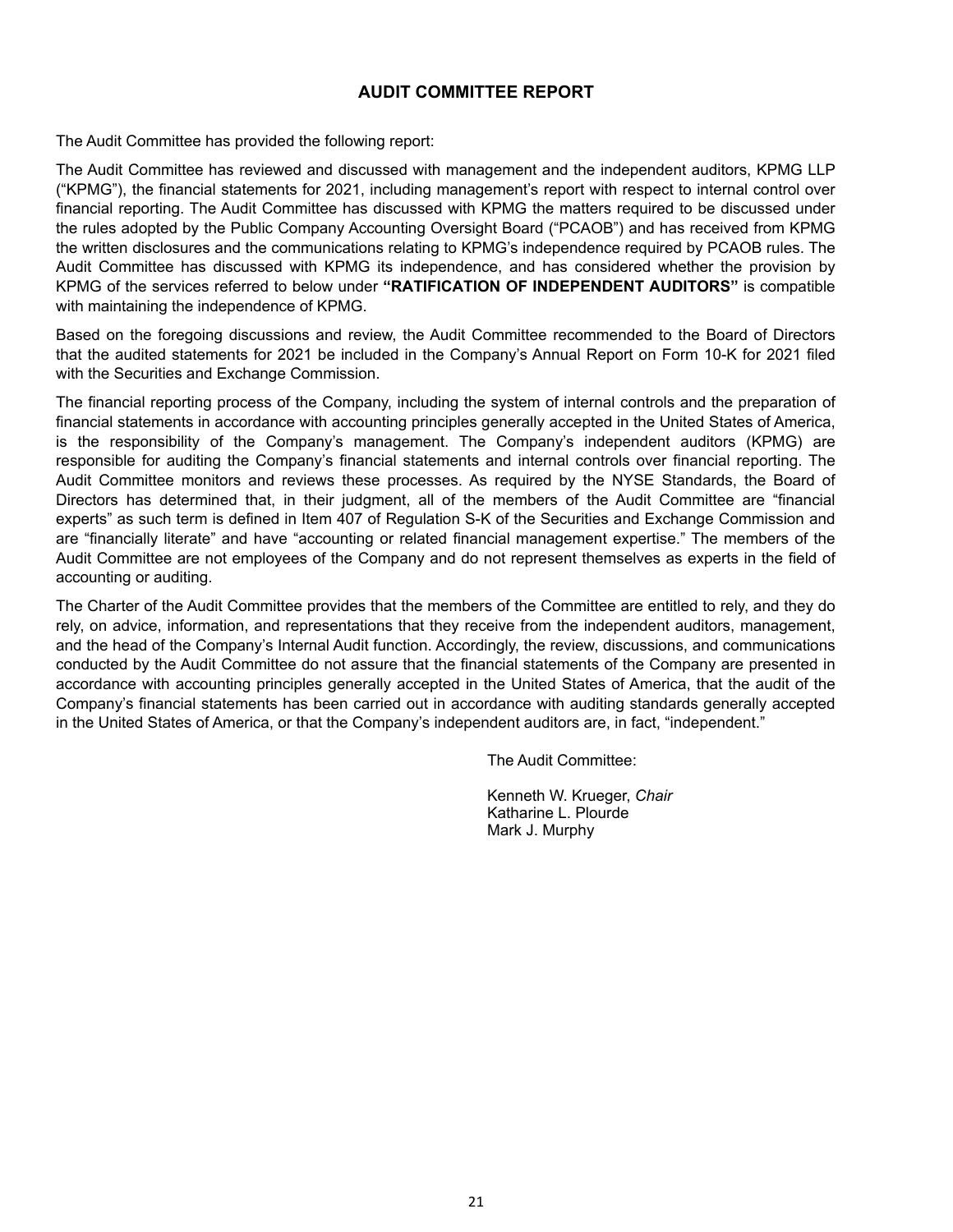# **RATIFICATION OF INDEPENDENT AUDITORS**

The Audit Committee appointed KPMG LLP ("KPMG") as auditors of the financial statements included in our Annual Report on Form 10-K for the year ended December 31, 2021, and to perform the reviews of the financial statements to be included in our quarterly reports on Form 10-Q during that period.

As stated in the Audit Committee Report above, the Audit Committee has received the communications related to KPMG's independence required by applicable PCAOB rules, has discussed with KPMG its independence, and has considered whether the provision of the services referred to below under "All Other Fees" is compatible with maintaining the independence of KPMG. In accordance with its charter, the Committee has also reviewed KPMG's report describing (1) its internal quality-control procedures, (2) any material issues raised in any recent internal review, peer review, or review by any government or professional authorities (such as the PCAOB) of one or more independent audits conducted by KPMG, and (3) any steps taken by KPMG to deal with any issues raised in such reviews.

Although current law, rules, and regulations, as well as the charter of the Audit Committee, require the Audit Committee to appoint, terminate, oversee and evaluate the performance of the Company's independent auditor, the Board considers the selection of the independent auditor to be an important matter of stockholder concern and is submitting the selection of KPMG for ratification by stockholders as a matter of good corporate practice. The affirmative vote of holders of a majority of the votes entitled to be cast at the meeting by the shares present in person or by proxy is required to approve the ratification of the selection of KPMG as the Company's independent auditor. A representative from KPMG is expected to be available to respond to appropriate questions from stockholders.

The Audit Committee currently expects to take action during the second quarter of 2022 with respect to the appointment of auditors to audit the financial statements to be included in our Annual Report on Form 10-K for the year ending December 31, 2022, and may issue requests to KPMG and other audit firms for proposals, which the Committee will review before making any appointment. The Audit Committee also reserves the right to appoint, reappoint, retain, or replace our auditors at any time, even after an appointment has been ratified by the stockholders. The stockholder vote on this proposal is advisory and nonbinding and serves only as a recommendation to the Board of Directors. If the shareholders do not ratify the appointment of our auditors, the Audit Committee will consider such voting results with respect to any appointment.

#### **Audit Fees**

The aggregate fees billed by or agreed to with KPMG for the audit of the Company's annual financial statements, reviews of the financial statements included in the Company's Forms 10-Q, and services in connection with statutory and regulatory filings or engagements were \$3,200,000 in 2021 and \$2,998,300 in 2020.

#### **Audit-related Fees**

The aggregate fees billed by KPMG for assurance or related services reasonably related to the performance of the audit or review of the Company's annual financial statements, including benefit plans and a comfort letter related to the secondary offering in 2021, were \$275,000 in 2021 and \$123,500 in 2020.

#### **Tax Fees**

The aggregate fees billed by KPMG for tax compliance, tax advice, and tax planning were \$98,150 in 2021 and \$133,500 in 2020. Billings were primarily for assistance in the preparation of tax returns and filings, assistance in connection with tax audits, tax compliance advice in connection with corporate and business restructuring activities, and general tax advice.

#### **All Other Fees**

KPMG did not bill for any other products or services not described above in 2021 or 2020.

#### **Preapproval Policy**

It is the responsibility of the Company's Audit Committee to approve all audit and nonaudit services to be performed by the independent auditors, such approval to take place in advance of such services when required by law, regulation, or rule.

The Chairman of the Audit Committee is permitted to preapprove any engagement of the independent auditor for services that could be properly preapproved by the Committee, provided that the anticipated fees with respect to the services so preapproved do not exceed \$100,000. The Chairman is required to report such preapprovals at the next regular meeting of the Committee.

The Audit Committee is required to preapprove each engagement of the independent auditor not preapproved by the Chairman of the Committee. Each such preapproval must describe the particular service to be rendered. No preapproval may be given for any service that would cause the independent auditor to be considered not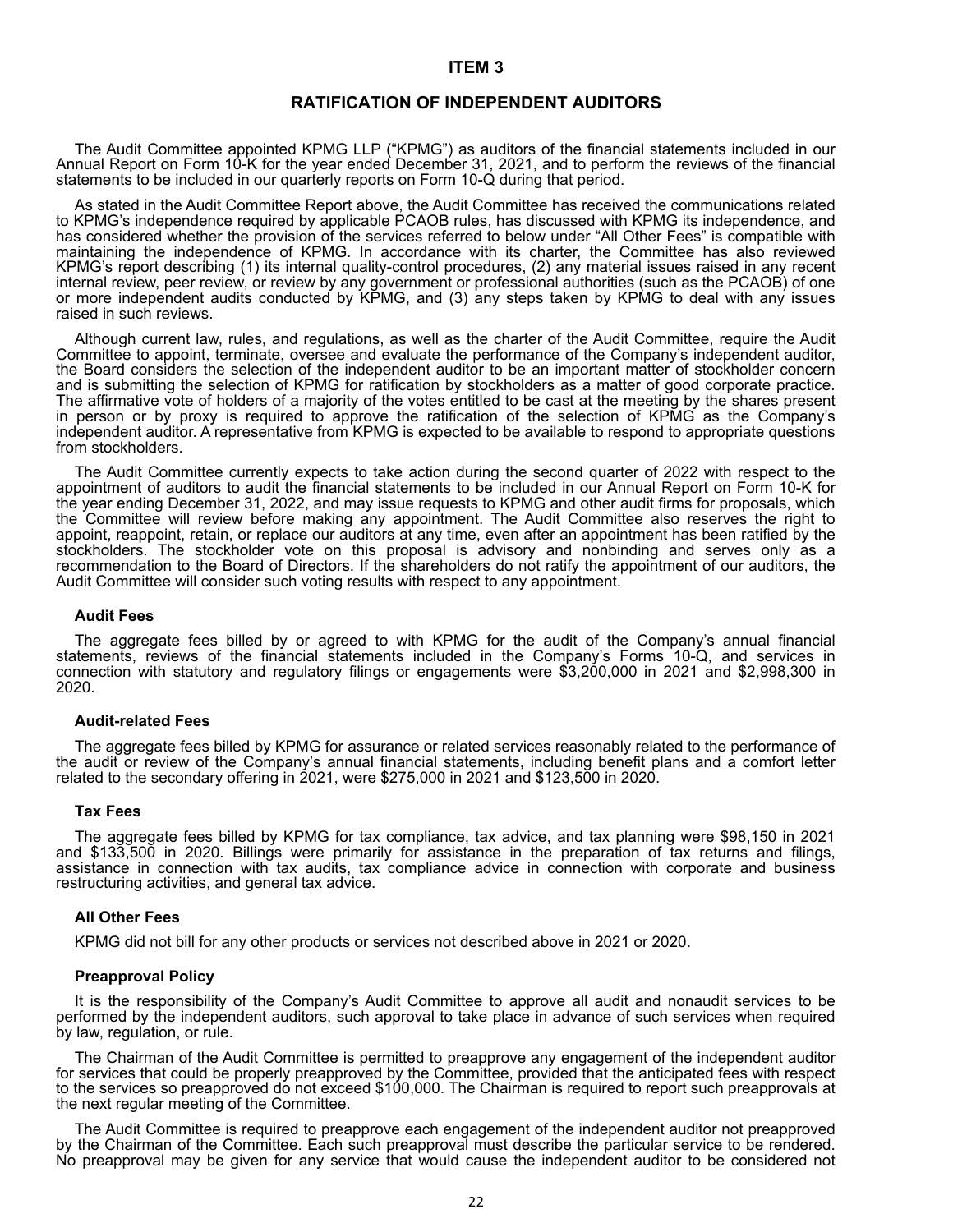independent under applicable laws and regulations, and the independent auditor is requested to confirm that such service will not compromise its independence as part of the preapproval process.

With respect to the engagement of the independent auditor to provide routine and recurring audit-related tax and other nonaudit services, preapproval of the Audit Committee may take the form of approval of a schedule describing such services in reasonable detail and specifying an annual monetary limit. Each audit or nonaudit service shall be reflected in a written engagement letter or other writing. In connection with the provision of permitted tax services, the independent auditor is required to, among other things, provide a written description of the services and discuss their impact on the auditor's independence.

None of the 2020 or 2021 services described above was approved by the Audit Committee or its Chairman pursuant to 17 CFR 210.2-01(c)(7)(i)(C), which permits the waiver of preapproval requirements in connection with the provision of certain nonaudit services.

# THE BOARD OF DIRECTORS RECOMMENDS

# **A VOTE "FOR"**

THE RATIFICATION OF THE APPOINTMENT OF KPMG LLP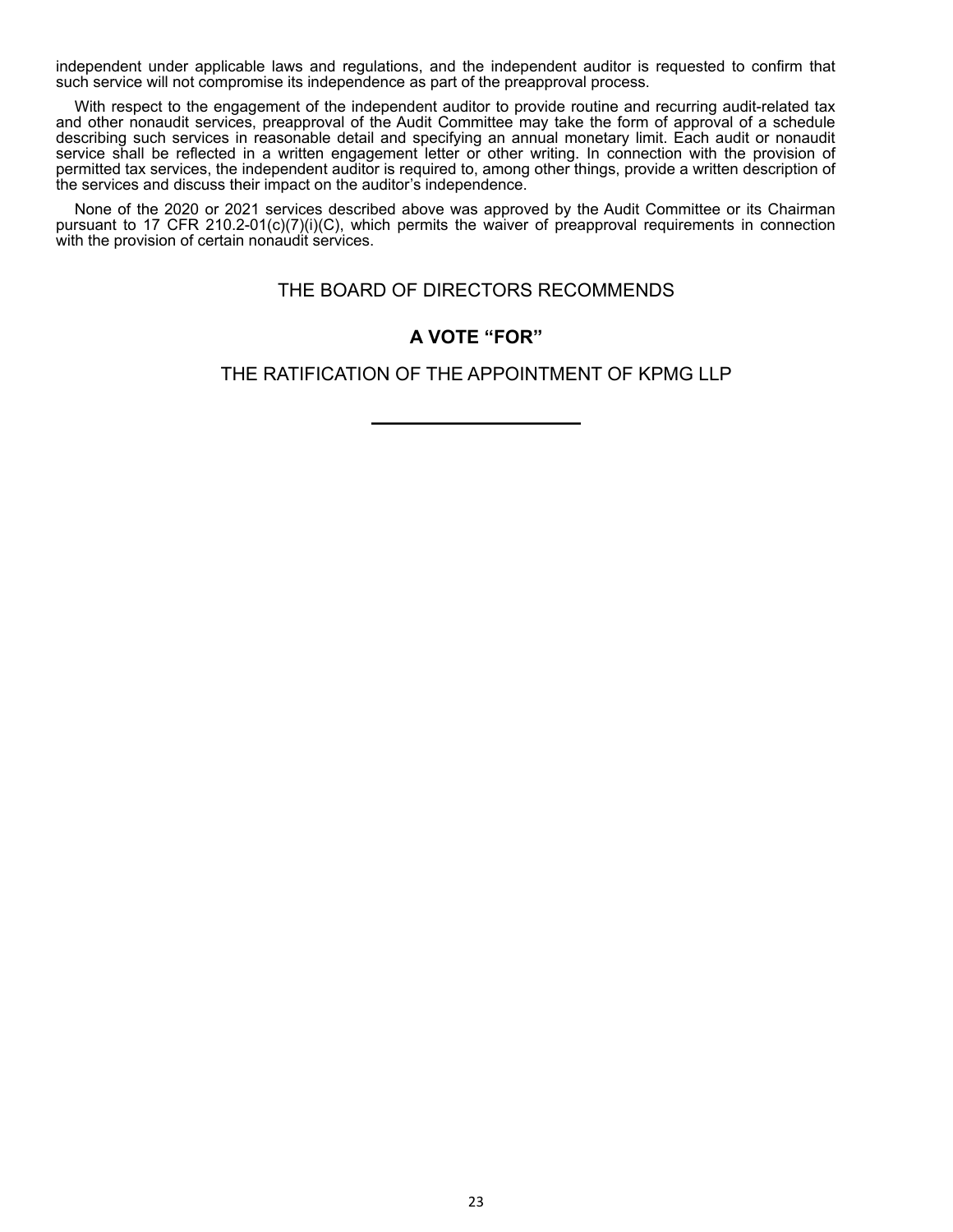## **Other Audit Committee Matters**

As part of its oversight of our internal audit function, the Audit Committee reviews and approves the annual internal audit plan, and reviews, at least quarterly, the reports and findings of plan activities with the head of the department, senior management and the independent auditor. The Committee also evaluates the performance of the department at least annually, with input from management and the independent auditor.

The Audit Committee has established procedures for the receipt, retention and treatment of communications (including anonymous communications) relating to questionable accounting, auditing or internal control matters, violations of laws or regulations to which the Company is subject, or violations of the Company's Business Ethics Policy or Code of Ethics for the Company's Chief Executive Officer, Chief Financial Officer or Controller. Our Business Ethics Policy describes various means by which such communications may be reported (see "Available Information" on page 56.) The Committee has direct access to any complaints made to the Company's whistleblower hotline that relate to accounting, auditing, internal controls, or alleged violations of the Business Ethics Policy, and oversees the investigation and resolution of all such complaints by the Company's legal department and compliance function. The Committee also serves as the Company's "Qualified Legal Compliance Committee" pursuant to the rules of the Securities and Exchange Commission with respect to Section 307 of the Sarbanes-Oxley Act, and is responsible for the review and resolution of all reports of "material violations" subject to Section 307. The Committee is also charged with reviewing any complaints or concerns relating to accounting, auditing, or internal controls matters that are communicated to the Chair of the Committee pursuant to the Company's "up-the-ladder" reporting process for responding to such communications. The Committee is also responsible for evaluating all related-party transactions, and for recommending to the Board whether any such transaction should be ratified or approved.

The Audit Committee is solely responsible, in accordance with the NYSE Standards, for the appointment of our independent auditors. The Committee is also responsible for the evaluation of the independence, performance and qualifications of our independent auditors, and reviewing and approving their compensation. (See **"RATIFICATION OF INDEPENDENT AUDITORS"** on page 23.)

## **Certain Business Relationships and Related Person Transactions**

The Company has adopted a written policy requiring review of relationships and transactions in which directors or executive officers, or members of their immediate families, are participants, in order to determine whether such persons have a direct or indirect material interest. The Company's Legal Department is responsible for developing and implementing processes and controls designed to obtain information relating to any such relationship or transaction, and for determining whether disclosure of such relationships or transactions is required. The Audit Committee of the Board of Directors is responsible for reviewing such information and making recommendations to the disinterested members of the Board regarding the ratification or approval of such relationships or transactions. As set forth in the policy, the Audit Committee considers each transaction in light of relevant factors, including any benefits to the Company, whether the terms are arm's-length and in the ordinary course, the direct or indirect nature of the related person's interest in the transaction, the size and expected term of the transaction, and such other facts and circumstances as may bear on the materiality of the transaction or relationship. No director may participate in the review, ratification, or approval of any transaction in which such director has an interest.

Since January 1, 2021, there have been no transactions involving related persons required to be reported in this proxy statement where the above policy did not require review, approval, or ratification, or where such policy was not followed.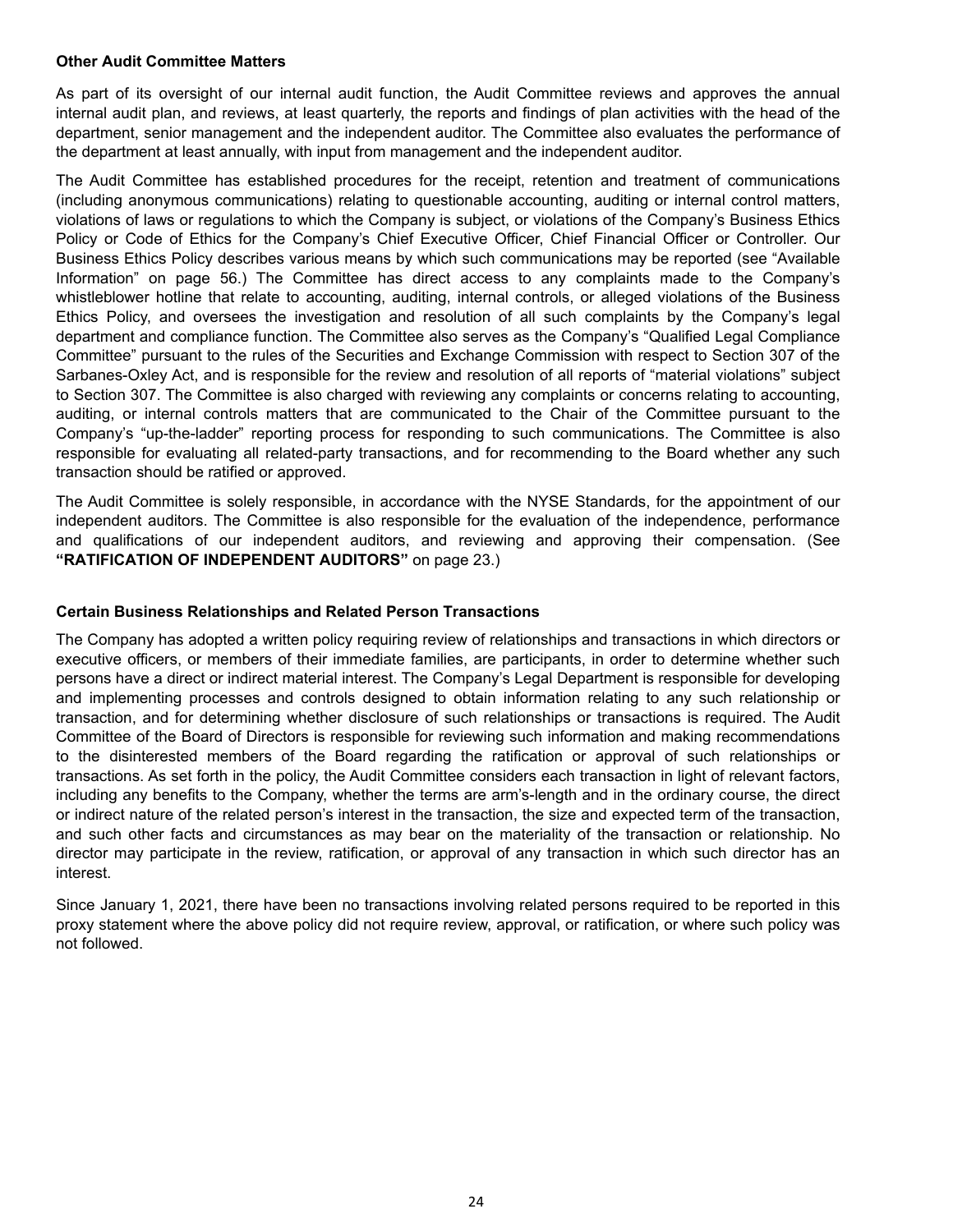# **COMPENSATION COMMITTEE REPORT**

The Compensation Committee has provided the following report:

The Compensation Committee of the Board of Directors has reviewed with management of the Company the Compensation Discussion and Analysis set forth in this proxy statement. Based on such review, the Committee has approved it, and has recommended to the Board of Directors that it be included in the Company's Annual Report on Form 10-K and this proxy statement.

> Erland E. Kailbourne, *Chair* John Scannell J. Michael McQuade Christina Alvord

# **COMPENSATION DISCUSSION AND ANALYSIS**

# **Executive Summary**

This portion of our Proxy Statement describes the 2021 executive compensation program and reports on the compensation earned by and paid to the Company's "named executive officers" in 2021. For 2021 our named executive officers (or, "NEOs"), as that term is defined in applicable SEC regulations, were:

- President and CEO A. William Higgins,
- Chief Financial Officer Stephen M. Nolan;
- President Machine Clothing Daniel Halftermeyer;
- President Albany Engineered Composites Gregory N. Harwell; and
- Vice President, General Counsel & Secretary Joseph M. Gaug.

Following the same format of prior years, the discussion is presented in three parts. The first part sets forth the compensation philosophy and objectives of the Compensation Committee (the "Committee"), identifies the different elements of compensation, describes the structure of the 2021 compensation program, and explains the various matters taken into consideration by the Committee when adopting compensation policies or making compensation decisions. The second part reports the compensation earned by our NEOs based on the Company's 2021 performance. The final part sets out the 2021 compensation actually earned by, awarded to, or available to the NEOs in the tables prescribed by SEC rules.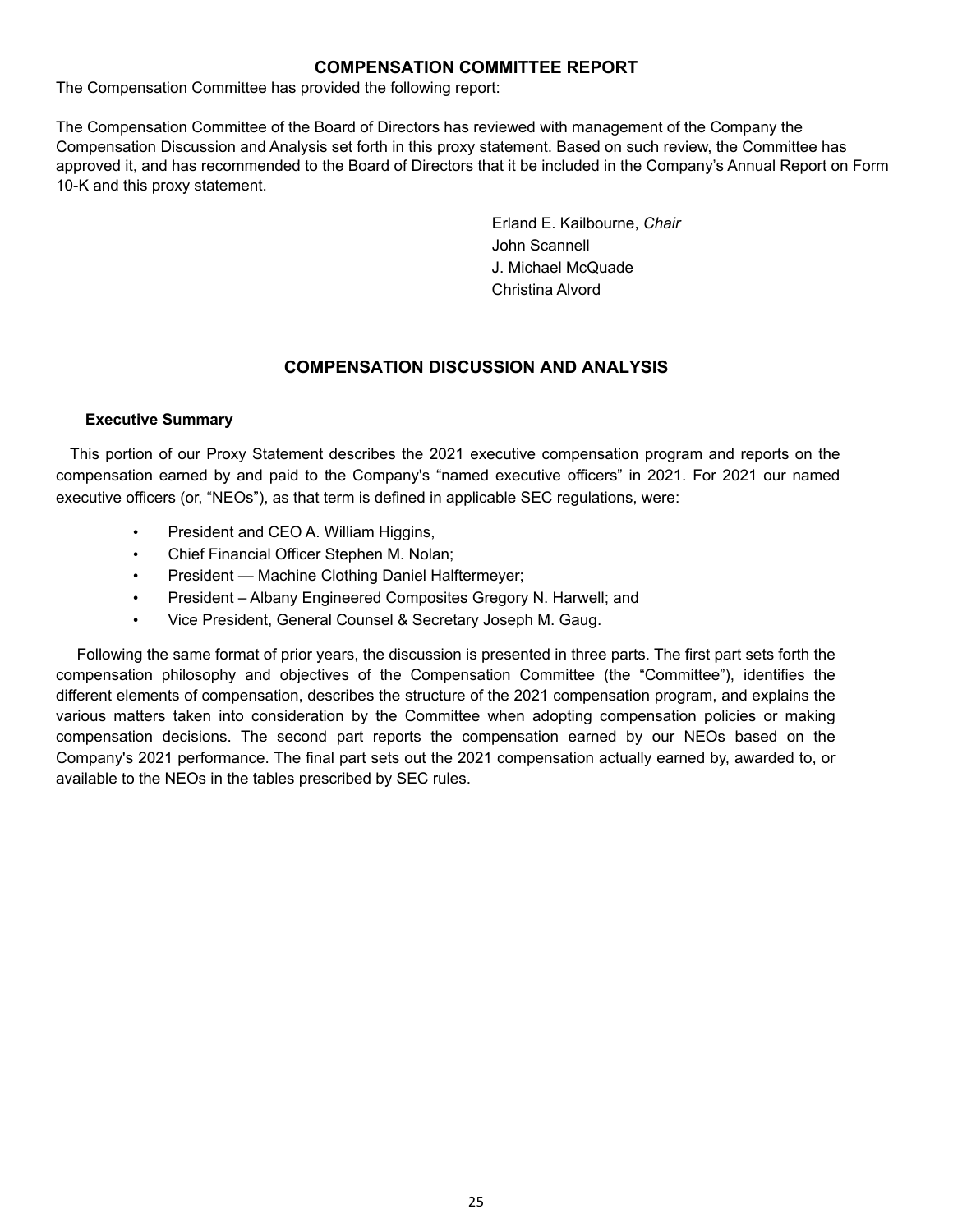# **Compensation Philosophy and Objectives**

The Compensation Committee strongly believes in pay for performance.

The principal objectives of our executive compensation program are to:

- Enable the Company to attract and retain talented, well-qualified, experienced, and highly motivated executives whose performance will substantially enhance the Company's performance;
- Reinforce the Company's strategic objectives and core values;
- Align executive pay results with the Company's performance results both in terms of short-term financial performance and long-term shareholder value creation, while not encouraging excessive risk taking; and
- Reflect sound governance principles and best practices

## To further these objectives, we

- Target total compensation opportunities near the market median, with other relevant factors also being considered when making pay determinations (e.g., experience, growth potential, internal equity, succession planning, etc.);
- Provide a higher portion of target total compensation in the form of variable incentives than fixed base salary, such that actual compensation earned by our executives increases or decreases based on company performance and shareholder value;
- Utilize both short-term and long-term incentives to appropriately balance the achievement of annual operating plans, multi-year financial objectives, and long-term shareholder value creation;
- Evaluate performance measures, weights, and goals annually to ensure alignment with the Company's business strategy and performance expectations, which evolve as the operating environment and business mix change; and
- Denominate and settle long-term incentive awards in Company stock and require executives to achieve and maintain a minimum level of stock ownership and prohibit the selling of shares (net of taxes) until the minimum ownership level is attained.

## **Elements of Compensation**

The Company's executive compensation program incorporates several components of compensation. Not every component need be granted, or made available, to all executives. Flexibility in the use of each discrete component provides the Committee the ability to adjust to changes in market conditions and for performance. This flexibility is evidenced in the Committee's practice of adjusting the allocation between long- and short-term compensation, and in its varying use of cash and non-cash elements. In 2021, the principal components of the executive compensation program are summarized in the following chart and described in more detail below.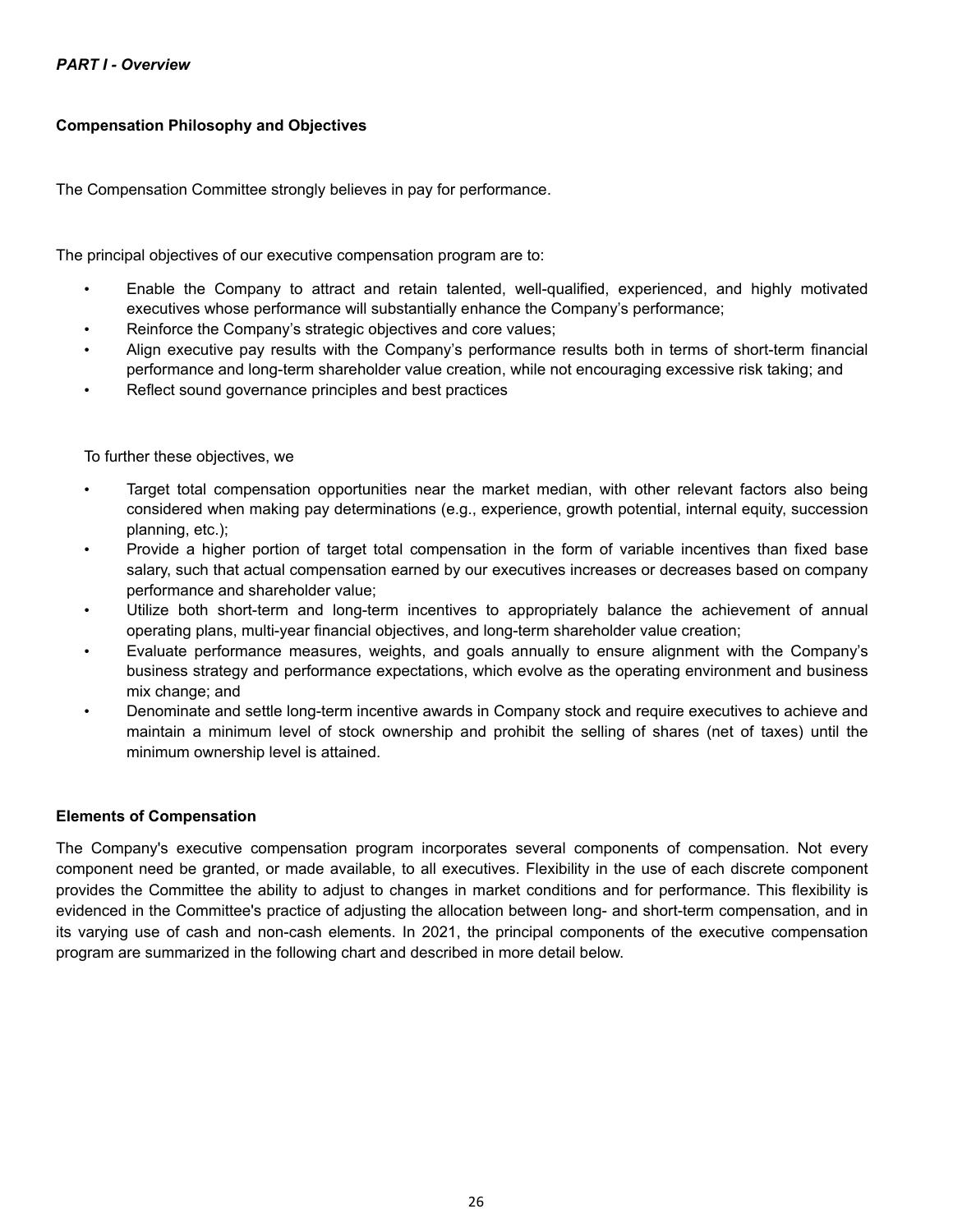| Key Elements of Compensation            |                                                                                      |  |  |  |  |
|-----------------------------------------|--------------------------------------------------------------------------------------|--|--|--|--|
| <b>Base Salary</b>                      | Core cash portion of compensation                                                    |  |  |  |  |
| Annual Incentive Plan                   | Annual cash incentive bonuses                                                        |  |  |  |  |
| Performance Awards                      | Cash and share-based awards to reward performance for senior<br>executives           |  |  |  |  |
| Performance Phantom<br>Awards           | Retention and performance award for top managers other than the<br>senior executives |  |  |  |  |
| <b>Restricted Stock Units</b><br>(RSUs) | Special grants made from time-to-time to senior executives                           |  |  |  |  |

## Base Salary

Annual base salary constitutes the core cash portion of the compensation for every member of management, including the NEOs. In determining the appropriate amount to be established as base salary, the Committee considers benchmarking data, the executive's past performance, his or her individual importance to the Company and internal equity.

## Annual Incentive Plan

The Company provides certain managers an opportunity to earn an annual cash incentive bonus. These bonus opportunities are established pursuant to the Company's 2017 Incentive Plan. Although the amount of the bonus actually paid to a manager is determined by the Committee in its sole discretion, it is generally based on Company, business unit, and/or individual performance against established targets during the previous year. Target bonus opportunities are established as a percentage of base salary. The Committee generally excludes the senior management team (consisting of the CEO and approximately three to five top executives working most closely to him) from the annual cash incentive bonus and did so again in 2021. Instead, the senior management team is granted Performance Awards, as described below. Participation in the annual cash incentive bonus program is limited to approximately 350-400 managers worldwide.

Under the annual incentive plan, a bonus at the targeted level is paid only if the Committee determines that the performance levels that it considers appropriate for the particular year have been achieved. Lesser cash incentives may be paid if such performance levels are not achieved, and larger incentives will be paid if performance exceeds such levels. Threshold performance levels are also established and performance below the threshold levels would generally result in no bonus being earned. Maximum performance levels are also established. The threshold, target and maximum performance levels are established by reference to the annual operating plan approved by the Board of Directors.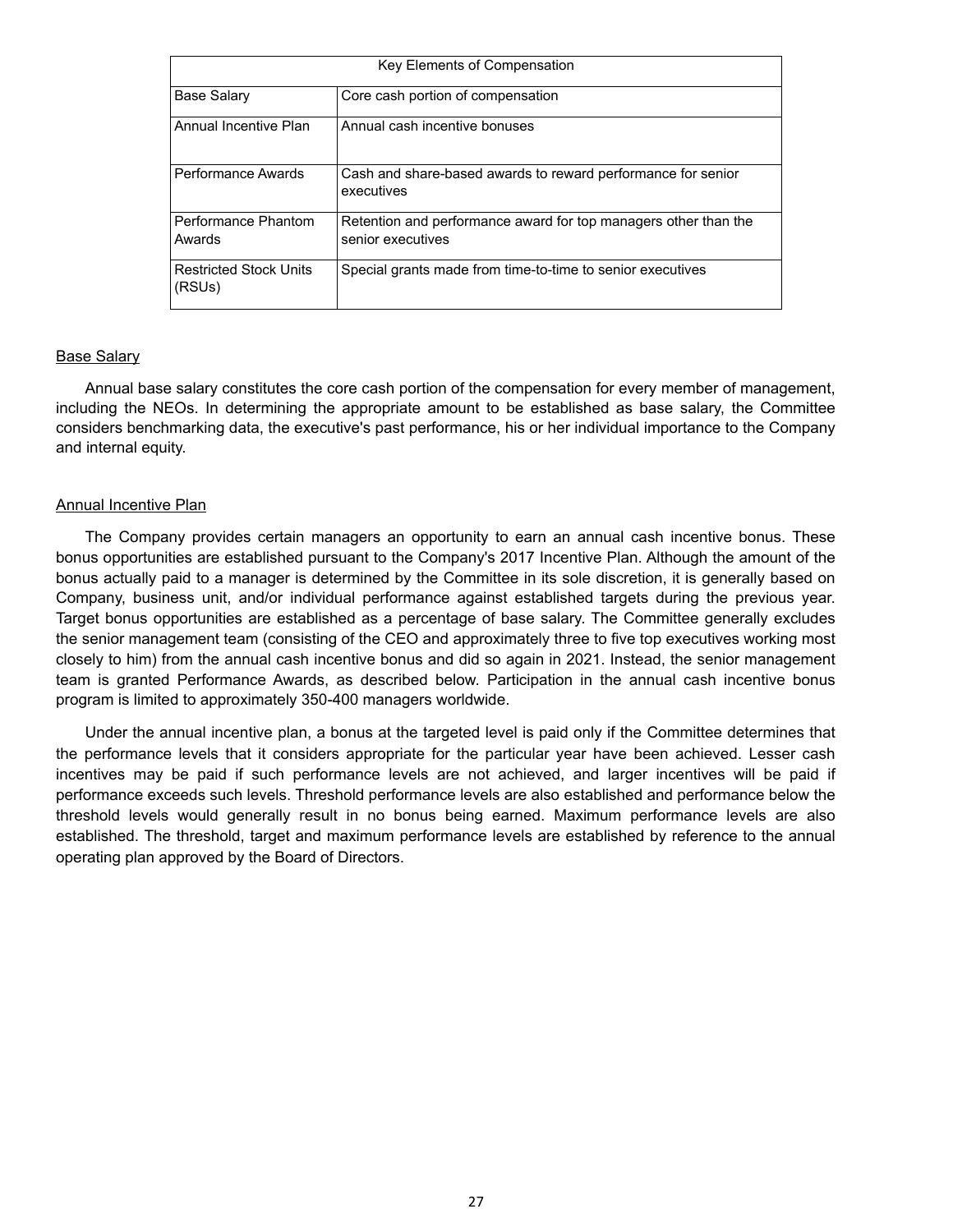## Performance Awards

Performance Awards are granted pursuant to the Company's 2017 Incentive Plan to the senior executive team only. They are designed to reward performance. In granting Performance Awards, the Committee considers:

- (1) the alignment between the performance goals and the Company's business objectives,
- (2) advice from its executive compensation consultant regarding the total value of the awards as a percentage of total direct compensation, as well as the ideal frequency of various award outcomes, and
- (3) the amounts of Performance Awards actually earned in prior years.

The performance period for the short-term performance incentive awards granted in 2021 was the 2021 fiscal year. This annual performance period award (the "APP Performance Award") entitled the recipient to receive between 0% and 200% of the target award, denominated as a dollar amount, based on the extent to which certain performance goals were attained during 2021. Once determined, the awards were paid out in full in cash in March 2022. The performance period for the long-term performance incentive awards granted in 2021 runs from January 1, 2021 through December 31, 2023. Beginning in 2021, recipients were granted two multi-year performance period awards. The first of these, referred to as the "MPP Performance Award", entitles the recipient to receive between 0% and 200% of the target award, denominated in shares, based on the extent to which certain cumulative performance goals were attained at the end of the three-year performance period. Once determined, the awards will be paid out in full in stock in early 2024. For the second of the multi-year performance period awards, the Company chose to grant share-settled restricted stock units under the Company's 2017 Incentive Plan. Under this award, each recipient is awarded a fixed number of number of shares which vests ratably over the three-year period and is paid in Class A common stock upon vesting.

When establishing performance goals for all performance-based incentive compensation, the Committee intends that there be a rather high probability that threshold levels would be met, and a rather low probability that maximum levels would be met. The performance measurement metrics and goals for the 2021 performancebased incentive compensation program were drawn from the annual operating plan approved by the Board of Directors for 2021.

# Performance Phantom Stock

Performance Phantom Stock is granted pursuant to the Company's Performance Phantom Stock Plan (the "Performance Phantom Stock Plan"). These grants function as a retention incentive, but with a performance component. The size of any grant is determined primarily on the basis of salary and grade level, internal equity, consideration of the employee's value to the Company, and the retentive effect of previously awarded incentives that remain outstanding. The number of units ultimately earned depends on Company performance measured against corporate-wide goals established at the beginning of the one-year performance period. Members of the senior management team have not participated in, and are not expected to participate in, this plan. These grants are targeted to approximately 125-150 managers below the senior management team, who also participate in the annual cash incentive bonus program.

## Restricted Stock Units

Restricted Stock Units ("RSUs") can also be granted pursuant to the Company's Restricted Stock Unit Plan ("RSU Plan") to function primarily as retention incentives. These RSUs are separate and distinct from the RSUs awarded under the Company's 2017 Incentive Plan, and have been used only rarely since 2010. From time to time, however, both before and after 2011, the RSU Plan has been be utilized to make special grants to members of the senior management team as part of special executive retention incentives. In those times, grants have been made to individual members of the senior management team, under unique situations, and not to the group as a whole.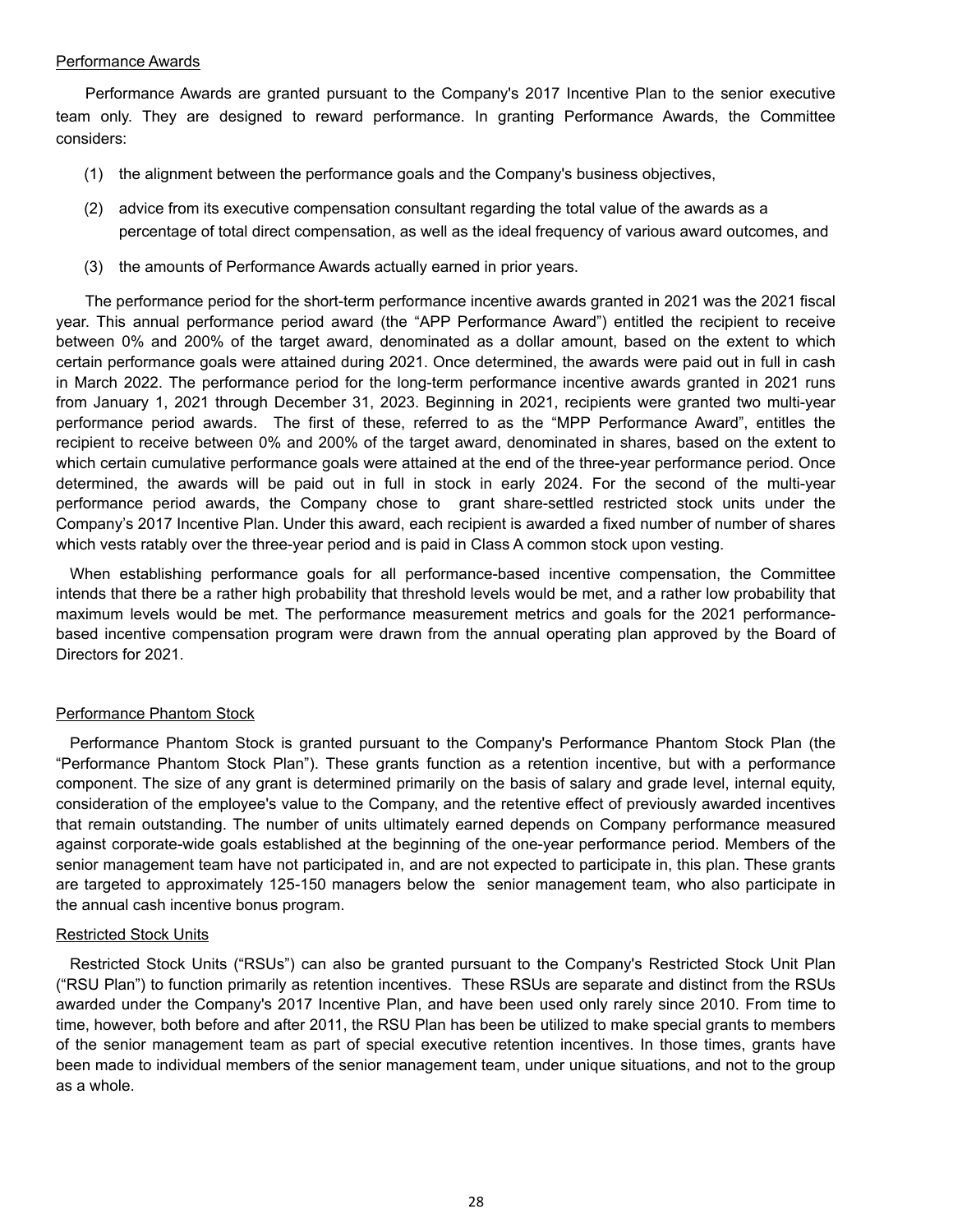### Other Plans and Programs

In addition to the foregoing, the Company maintains a tax-qualified 401(k) defined contribution plan in which all U.S. employees are generally eligible to participate. Under the 401(k) plan, a participant is entitled to contribute up to 100% of his or her income (subject to IRS-imposed limitations). The Company will match contributions made by the employee under the Plan, up to a maximum of 5% of the employee's pre-tax income. The Company also maintains a profit-sharing plan for all eligible U.S. employees. Under the profit-sharing plan, the Company makes an additional, discretionary profit-sharing contribution to the accounts of eligible participants in the 401(k) plan. The amount of the contribution is generally determined using a formula similar to one used to determine the Company CEO's performance under his annual APP Performance Award. The actual amount is determined by the Committee in its sole discretion, and typically amounts to between 1% and 2.5% of each participant's annual salary. The contributions are made in cash and allocated to investments chosen by plan participants.

The Company maintains a tax-qualified defined benefit plan (i.e., a pension plan) in which all salaried and hourly U.S. employees who began their employment before October 1, 1998 participate. The Company also maintains a related supplemental executive retirement plan. NEOs who are U.S. employees and who were hired before such date accrued retirement benefits under these plans in accordance with their terms until February 28, 2009. These plans were both amended as of that date so that no additional benefits would accrue to any plan participant, effectively freezing the future benefits of any participant based on their years of service and highest earned salaries as of such date. These plans were subsequently terminated as of September 30, 2021 and the Company is currently in the process of winding down the plans.

The amounts to which executives are entitled under these plans are dictated by the terms of the plans themselves. These are tax-qualified, nondiscriminatory plans, which apply equally to all eligible employees of the Company. The Committee is made aware of the accrued value of these entitlements when making determinations regarding executive compensation (including the NEOs), but an executive's benefits under these plans have generally had no direct bearing on its determinations. The Committee believes that the accumulation of benefits under these plans should have no impact on its objective of compensating individuals based upon their individual importance to the Company in achieving annual and strategic objectives.

Employees located outside of the United States may enjoy benefits under local government-mandated retirement or pension plans, as well as supplementary pension or retirement plans sponsored by local Company affiliates. Mr. Halftermeyer is the only NEO employed outside of the United States. As a French citizen serving as an employee of a Swiss subsidiary of the Company while on an international assignment, he accrues benefits under both a private pension plan maintained by the Swiss subsidiary as required by Swiss law, and as an expatriate under a French government-sponsored pension program. The Company pays both the employer and employee contributions to this program in order to maintain Mr. Halftermeyer's participation during his expatriation. The amounts paid by the Company toward both pension plans during 2021 are reported in the "Summary Compensation Table" on page 40, and the present value of the benefits accumulated under the Swiss private pension plan are reported in the "Pension Benefits" table on page 48.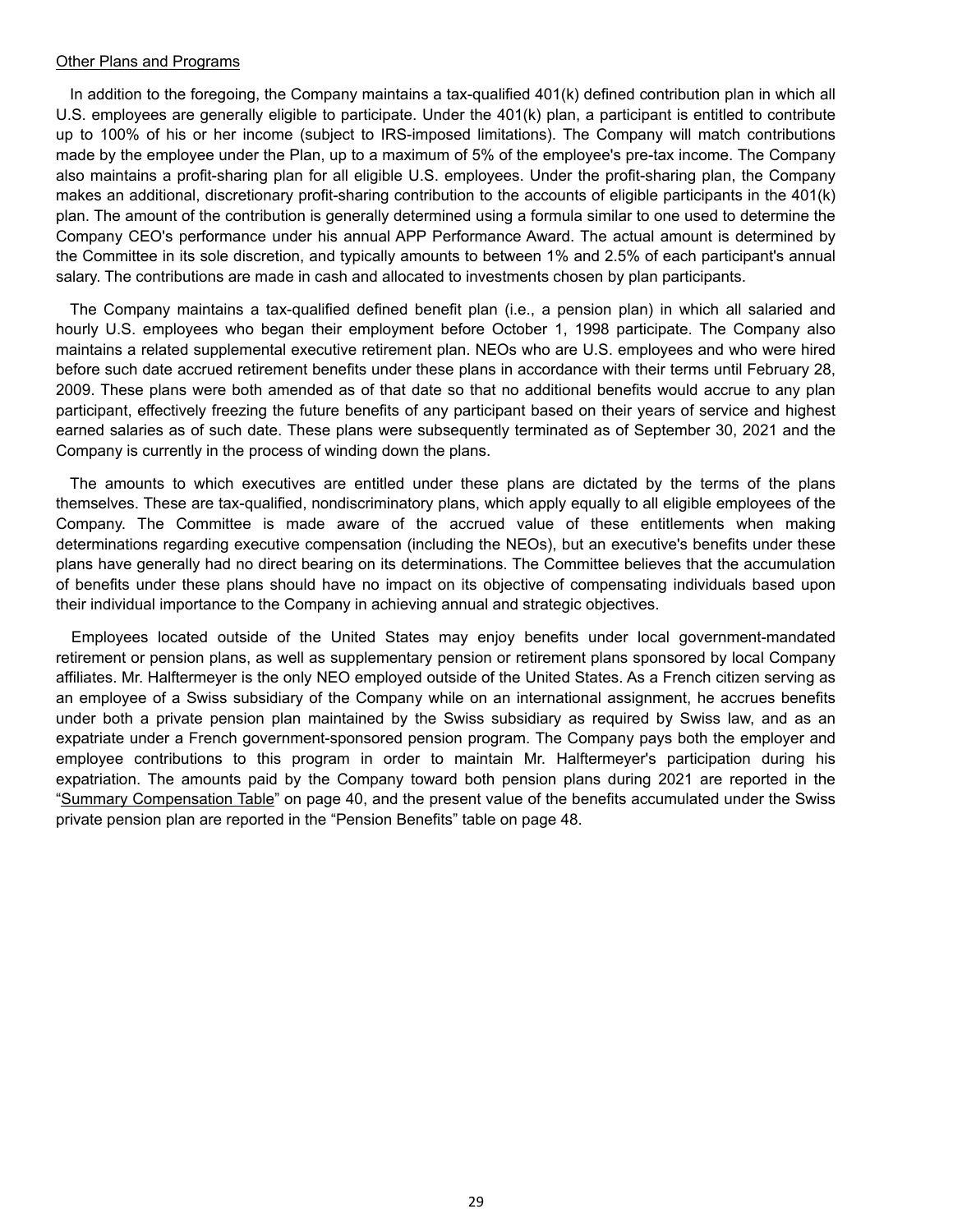## **Shareholder "Say on Pay"**

For 2021, the Committee once again implemented the same compensation program structure it has used since 2010. Although the results of the 2021 "say on pay" vote were not available when the Committee was adopting the 2021 compensation program in February 2021, voting results from prior years had a significant impact on that decision. When the vote was eventually held in 2021, the votes for approval represented 99.86% of the votes cast.

### **Roles in Structuring Compensation**

#### *The Role of Compensation Committee*

The Committee is responsible for reviewing and approving compensation for all of our executive officers. The Committee considers, adopts, reviews, and revises the various compensation plans, programs and guidelines, and reviews and determines all components of each executive officer's compensation. The Committee also reports to, and receives feedback from, the full Board of Directors each quarter. With respect to CEO compensation, the determination of the Committee reflects advice and input from the full Board of Directors and takes into account the full Board's assessment of CEO performance.

## *The Role of Consultants and Advisors*

The Committee's charter charges the Committee with the responsibility to obtain advice and assistance from outside legal or other advisers or consultants as the Committee may from time to time deem appropriate, and to determine the compensation and other terms of service of such advisers and consultants. The Committee has exclusive power to select, retain, and terminate the services of any such advisers or consultants to assist in evaluating the compensation of the Chief Executive Officer or senior executives, and sole power to determine the compensation and other terms of service of such consultants. The charter provides that the Company shall provide for the payment of fees and compensation to any advisers or consultants so employed by the Committee.

#### *The Role of the Compensation Consultant*

The Committee retains Pearl Meyer & Partners ("PMP") as an executive compensation consultant to provide benchmarking and comparative compensation analysis. PMP's findings and recommendations form part of the basis used in the ongoing review and design of the Company's compensation programs. Their analysis is normally performed annually in the case of the Company's CEO, CFO and business unit Presidents, and periodically with respect to other members of the senior management team. Analyses completed by PMP in late 2020 were considered by the Committee when establishing 2021 total direct compensation targets and base salary increases. In addition, PMP was retained in 2021 to provide compensation consulting services in connection with director compensation.

#### *The Role of Executive Officers*

The Committee's Charter provides that input from management is expected, and in some instances required, in connection with the Committee's exercise of its responsibilities. Company management does make recommendations to the Committee from time to time regarding the elimination or modification of existing benefit plans, or the adoption of new plans. In addition, although the Committee has traditionally been responsible for reviewing and approving salary ranges for senior management, such ranges and changes are typically proposed to the Committee by the Company's CEO after consultation with personnel from the Company's human resources function.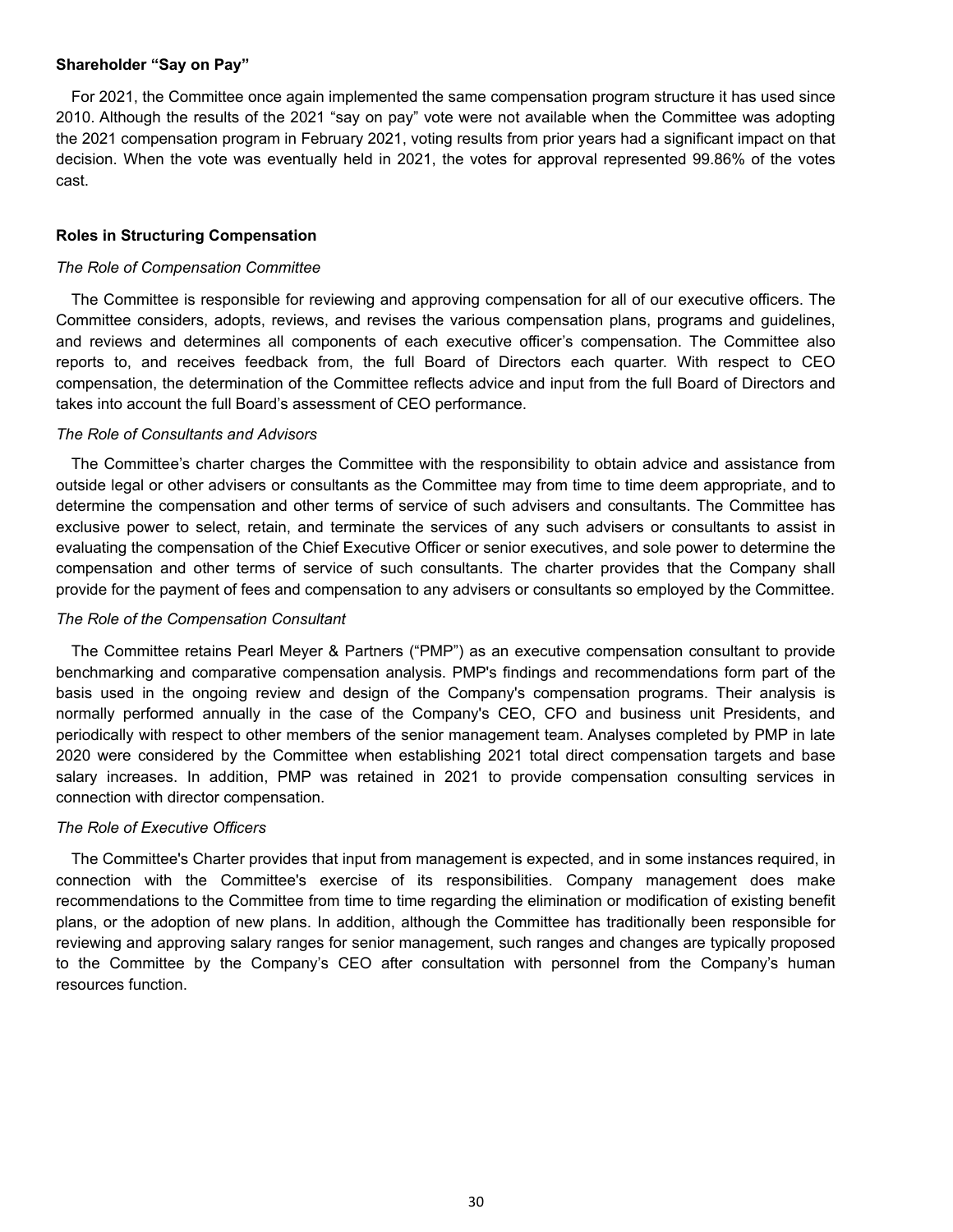## **Other Compensation Polices and Considerations**

### *Timing of Awards and Grants*

Base salary increases are determined by the Committee at its first meeting after completion of the fiscal year when all relevant data is available. This meeting typically occurs in February, with increases becoming effective in April. The Committee also typically approves Performance Award grants, annual cash incentive bonuses and Performance Phantom Stock grants at this meeting.

## *The Effect of Prior or Accumulated Compensation*

When considering each element of compensation, the Committee reviews historic compensation summaries for each executive officer and other members of the senior management team. These summaries show all material elements of annual and long-term compensation actually earned by each executive in the immediate prior year and, depending on the executive's length of service, several years prior thereto. They also show the outstanding balances of RSU or Phantom Stock grants and any equity-based awards, and the unrealized gains on those balances. The Committee considers this information before approving new Performance Awards, base salary increases, or final annual cash incentive bonuses for the prior year. These summaries are used to determine how effectively past compensation practices satisfy the Committee's objectives.

Although these summaries provide insight into an executive's accumulated compensation, it is the Committee's view that neither the historical data nor any perceived wealth accumulation justifies a change in either the Committee's current compensation philosophy or the elements of compensation employed. It is the Committee's belief that an executive's accumulated compensation is the result of his or her achievement of a series of objectives over time. Furthermore, it is the Company's view that the effect of such accumulated compensation is not sufficient to call into question the Committee's objective of compensating individuals based on their individual importance to the Company in achieving strategic objectives. The Committee views "realizable" future compensation as having been earned by the employee based on past employment and performance. As a result, such "realizable" future compensation has generally had little, if any, bearing on the amount or timing of new compensation approved or awarded. The Committee does not believe that the compensation paid to its executives, including the NEOs, or any individual element of that compensation, is lavish or extraordinary.

#### *Independence of Compensation Consultant and Identity of Benchmarking Group*

For its 2021 benchmarking and comparative compensation analysis, the Committee again retained the services of PMP. The Committee has used the services of PMP since 2010. The Company paid PMP \$119,925 for services during 2021 including such benchmarking and comparative compensation analysis as well as other services. The Committee routinely assesses the independence of PMP using criteria established by the New York Stock Exchange and has consistently determined them to be independent.

For 2021, PMP benchmarked individual compensation against a peer group of companies approved by the Committee in 2017. The peer group consisted of publicly traded U.S. companies (identified below) in the same or related industries with comparable revenues, employees, and international operations. The benchmarking data used was derived from proxy statements filed by these companies prior to 2021, which explains why the list contains companies that are no longer publicly traded.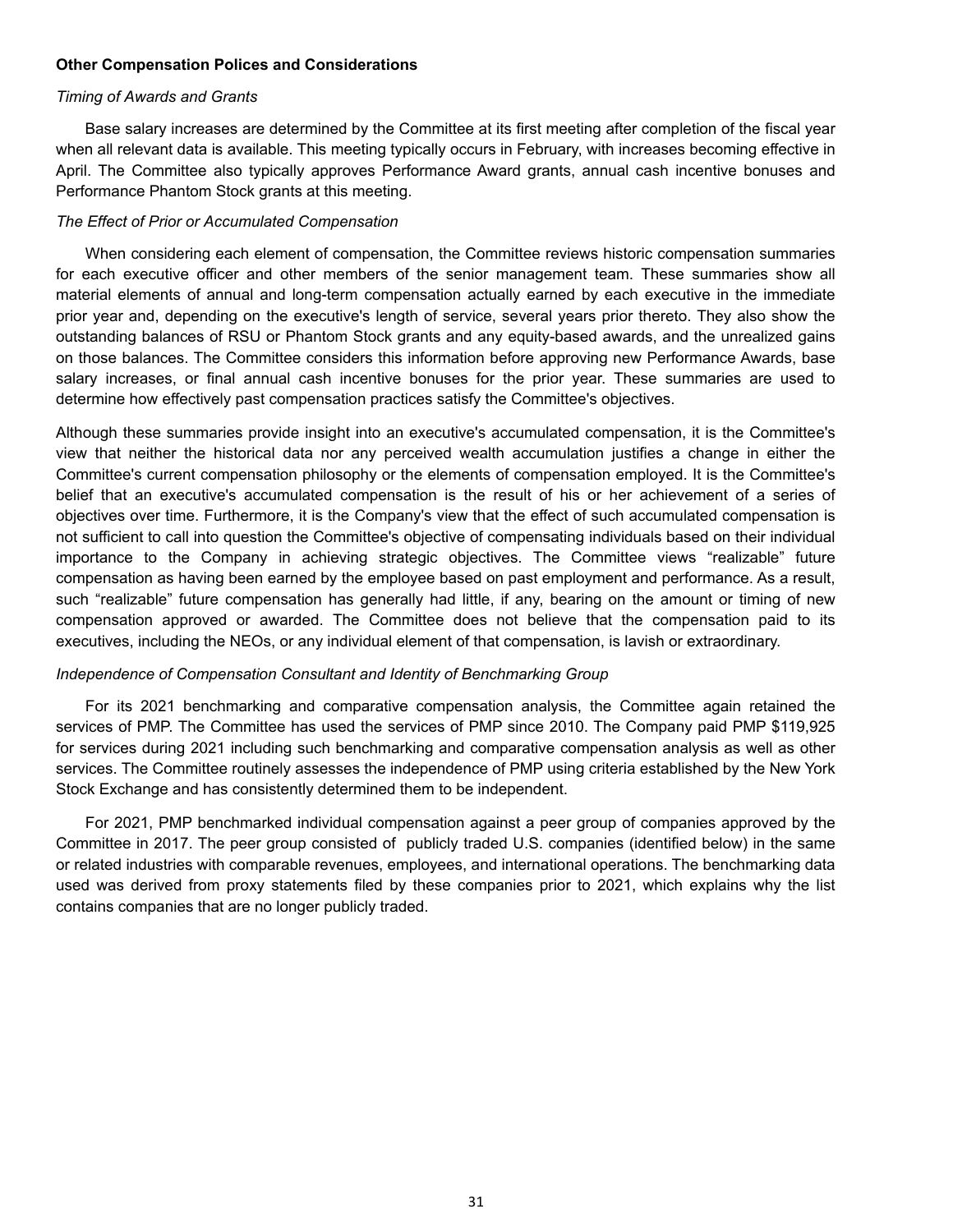Teledyne Technologies ESCO Technologies Inc. Curtiss-Wright Corporation Incorporated Donaldson Company, Inc. Hexcel Corporation Woodward, Inc. **TriMas Corporation** P. H. Glatfelter Company Aerojet Rocketdyne **Kaman Corporation** Schweitzer-Maudit Holdings, Inc. **HEICO Corporation** International, Inc. **International** Barnes Group, Inc. **Kadant, Inc.** Kadant, Inc.

Representatives from PMP communicate directly with members of management as needed, including the Company's CEO and personnel from the Human Resources function, with the acknowledgement and encouragement of the Committee. However, the consultant is retained by, instructed by, serves for, and reports to the Committee, and its main point of contact remains the Chairman of the Committee. Notwithstanding the use of a compensation consultant, the Committee is ultimately responsible for all compensation matters.

# *The Impact of Accounting or Tax Considerations*

When confronted with a choice between two comparable forms of compensation, the Committee has in the past favored the form with the lower tax cost (to the employee and/or the Company), more favorable accounting treatment, or more favorable impact on the Company's borrowing cost pursuant to its primary revolving credit facility.

# *Equity Ownership Requirements or Guidelines*

The Company's Board of Directors has adopted stock ownership guidelines for the Company's CEO, and all other NEOs. Those guidelines provide that the CEO is expected to own and hold shares of the Company's Common Stock (Class A or Class B) equal in value to five times current base salary. The other NEOs are expected to own and hold shares equal in value to two times their base salary. There is no deadline by which these such targets should be attained, but at any time that the value of one's holdings is less than his or her target, he or she will be expected to retain, in addition to all shares already owned, (1) all shares acquired upon the exercise of any stock options, and (2) all shares received upon a distribution of shares pursuant to the terms of any Performance Award (in each case, net of shares used, if any, to satisfy the exercise price, taxes, or commissions). Messrs. Higgins, Nolan, Harwell and Gaug had not reached the applicable guideline by the end of 2021, but Mr. Halftermeyer did own shares of value equal to at least two times his base salary. The Committee does not believe that adoption of share ownership guidelines for other officers is warranted at this time.

# *Compensation Clawback Policy*

The "clawback" provisions under the annual and long-term incentive awards granted to our NEOs provide that repayment of the awards may be required under certain circumstances. For instance, under these award agreements, an NEO must repay the entire incentive, or forfeit it if not already paid, whether vested or unvested, to the extent a material financial restatement is caused or substantially caused by the fraud or intentional misconduct of the NEO. In the event a material restatement occurs but is not caused or substantially caused by the fraud or intentional misconduct of the NEO, the NEO must repay, or forfeit if not already paid, so much of the incentive that was or would have been earned and awarded based on the achievement of financial results that were subsequently the subject of a restatement. Moreover, any unpaid incentive would be forfeited in its entirety should an NEO engage in any business or activity, either on his own or as an employee, which is deemed to be in competition with the Company.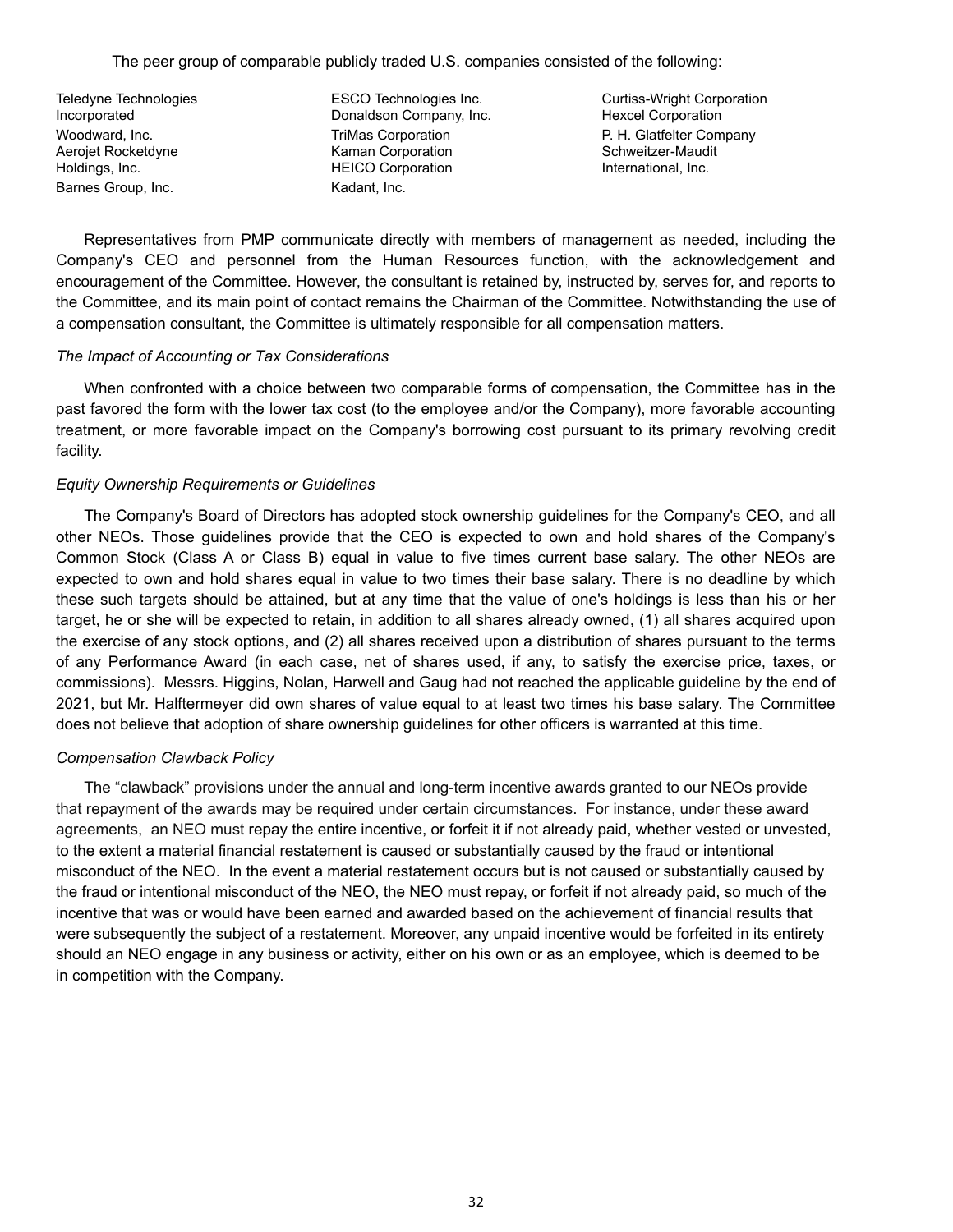### *Anti-hedging Policy*

No officer, director or employee of the Company is permitted to purchase or use, directly, or indirectly, through family members or other persons or entities, financial instruments (including prepaid variable forward contracts, equity swaps, collars and exchange funds) that are designed to offset or hedge any decrease in market value of Company securities.

#### *Risk Assessment of Compensation Plans and Programs*

During 2021, the Committee, after reviewing its compensation plans and programs, particularly those components which are employed as part of the incentive compensation plans for the NEOs and other executives, re-affirmed its prior determinations that such plans and programs are not reasonably likely to have a material adverse effect on the Company. In reaching this conclusion, the Committee compiled an inventory of all executive compensation plans and programs globally and evaluated those plans and programs as potential contributors to Company risks. The conclusion is based on the finding that the Company's executive compensation structure consists of a balanced mix of components that utilize both equity and cash elements, impose caps on incentives, apply multiple performance measures, establish staggered performance and payout periods, and rely on the Committee's use of discretion in approving final awards. The Committee also noted the Company's policies related to severance, perquisites, and change-in-control provisions, as well as its adoption of clawback/ recoupment mechanisms. During its discussion, the Committee recognized its own oversight responsibilities and noted that it requires all senior management incentive compensation calculations to be reviewed by its external auditor. It then determined that its practices, coupled with the structure of the executive compensation plans and programs, appropriately mitigate any risks associated with compensation programs.

#### *Employment Contracts — Named Executive Officers*

The Company entered into an Employment Agreement with Mr. Higgins dated January 20, 2020. The Agreement provides that employment could be terminated by either party at any time. It provided for an initial base salary of \$850,000 and provided for an Annual Performance Award and Multi-year Performance Award. The Agreement entitled Mr. Higgins to four weeks of vacation with pay, or such greater amount as the Company's vacation policy applicable to executive officers provides and entitled him to participate in the Company's employee benefit plans, policies, and arrangements applicable to executive officers generally (including, for example, 401(k), health care, vision, life insurance, and disability); in each case, as the same may exist from time to time, as well as such perquisites as may from time to time be made generally available to senior executives of the Company. The Agreement includes a severance provision that is more fully described below. As of December 31, 2020, the Company had not entered into employment contracts with any other NEO.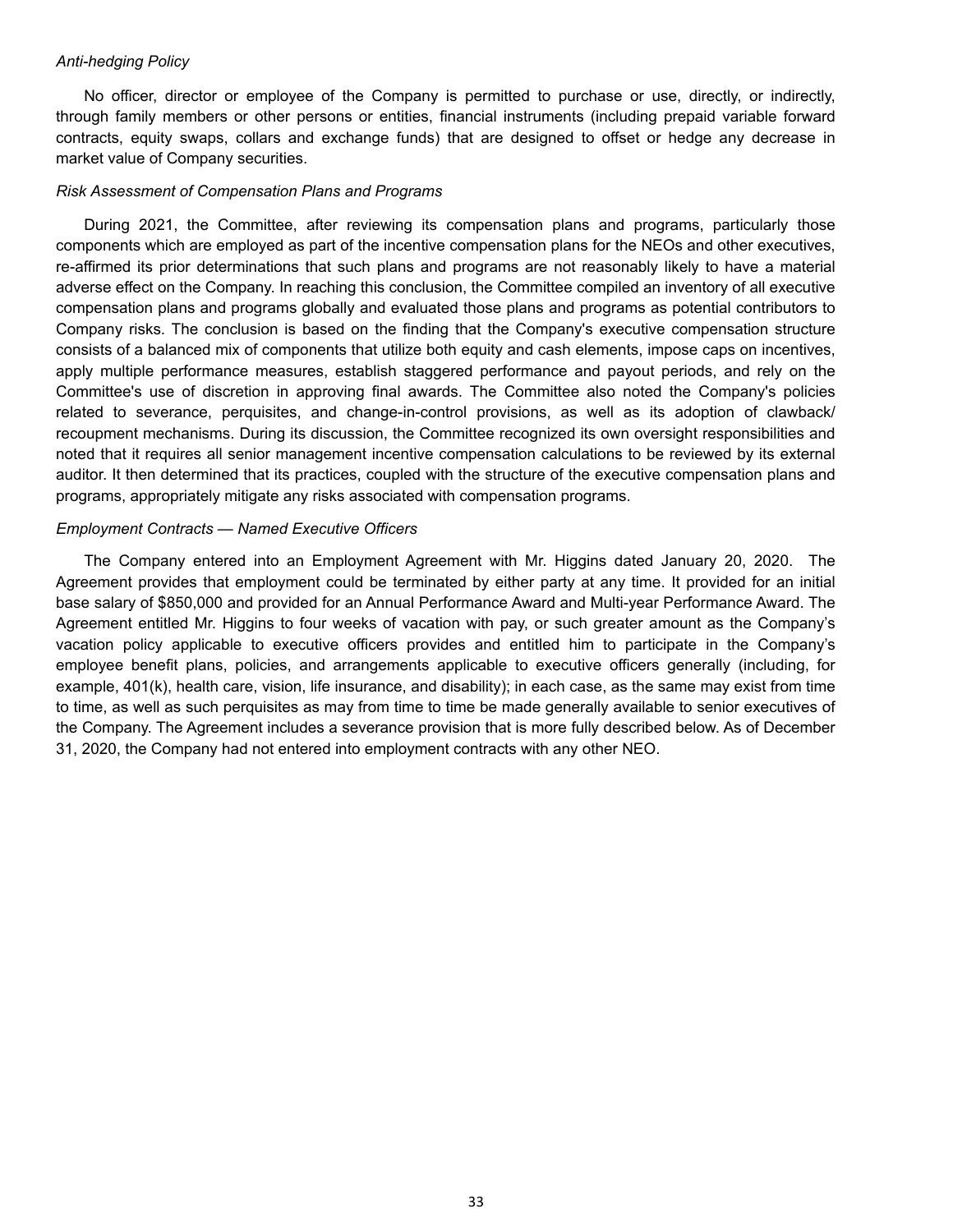## **Structuring the 2021 Compensation Program — Pay for Performance**

The first step to determining 2021 compensation for NEOs was to establish a total direct compensation target for each executive. The Committee considers benchmarking data as well as the executive's past performance and his or her individual importance to the Company when establishing such targets. The Committee considers the total direct compensation target and base salary paid to similarly-situated executives at companies included in its benchmarking group (see page 32). It also notes the mean and median compensation paid to executives in the benchmarking group and compares those amounts to the amounts awarded to the Company's own executives in prior years.

Once total direct compensation targets are established, the Committee selects the compensation elements to be used, and allocates the targeted compensation among the selected components. In making these determinations, the Committee reviews the mix of the compensation paid to executives in the benchmarking group, focusing on long-term and short-term compensation, fixed and variable components, and the ratio of earned compensation paid as equity or cash. The Committee determined that the 2021 total direct compensation target opportunities for NEOs would be paid as base salary, and through short-term and long-term incentive compensation awards. The Committee then allocated how much of the total direct compensation target would be allocated to each component based on benchmarking data, internal equity and other considerations.

After the total direct compensation target was allocated among these components, the Committee established the performance measurement metrics and goals against which each NEO's performance would be judged to determine how much of the incentive compensation, if any, would be earned by that NEO at the end of 2021. Lastly, the Committee determined the form in which each component should be paid, if earned. Base salary and the short– term incentive award were both established as cash compensation, while long-term performance incentive awards was determined to be payable in equity.

### **2021 NEO Compensation Opportunities**

Following the structure described above, the Committee established a total direct compensation target for each of the Company's NEOs for 2021 as follows:

|                     |                                                          | 2021 Total Direct |    | 2020 Total Direct |        |
|---------------------|----------------------------------------------------------|-------------------|----|-------------------|--------|
| <b>NEO</b>          | <b>Compensation Target</b><br><b>Compensation Target</b> |                   |    | % Change          |        |
| A. William Higgins  | \$                                                       | 3,800,000         | \$ | 3.400.000         | 11.76% |
| Stephen Nolan       | \$                                                       | 1,716,750         | \$ | 1,526,000         | 12.50% |
| Daniel Halftermeyer | \$                                                       | 1,404,660         | \$ | 1.193.000         | 17.74% |
| Greg Harwell        | \$                                                       | 1,421,000         | \$ | 1.347.500         | 5.45%  |
| Joseph Gaug         | \$                                                       | 905.625           | \$ | 750,000           | 20.75% |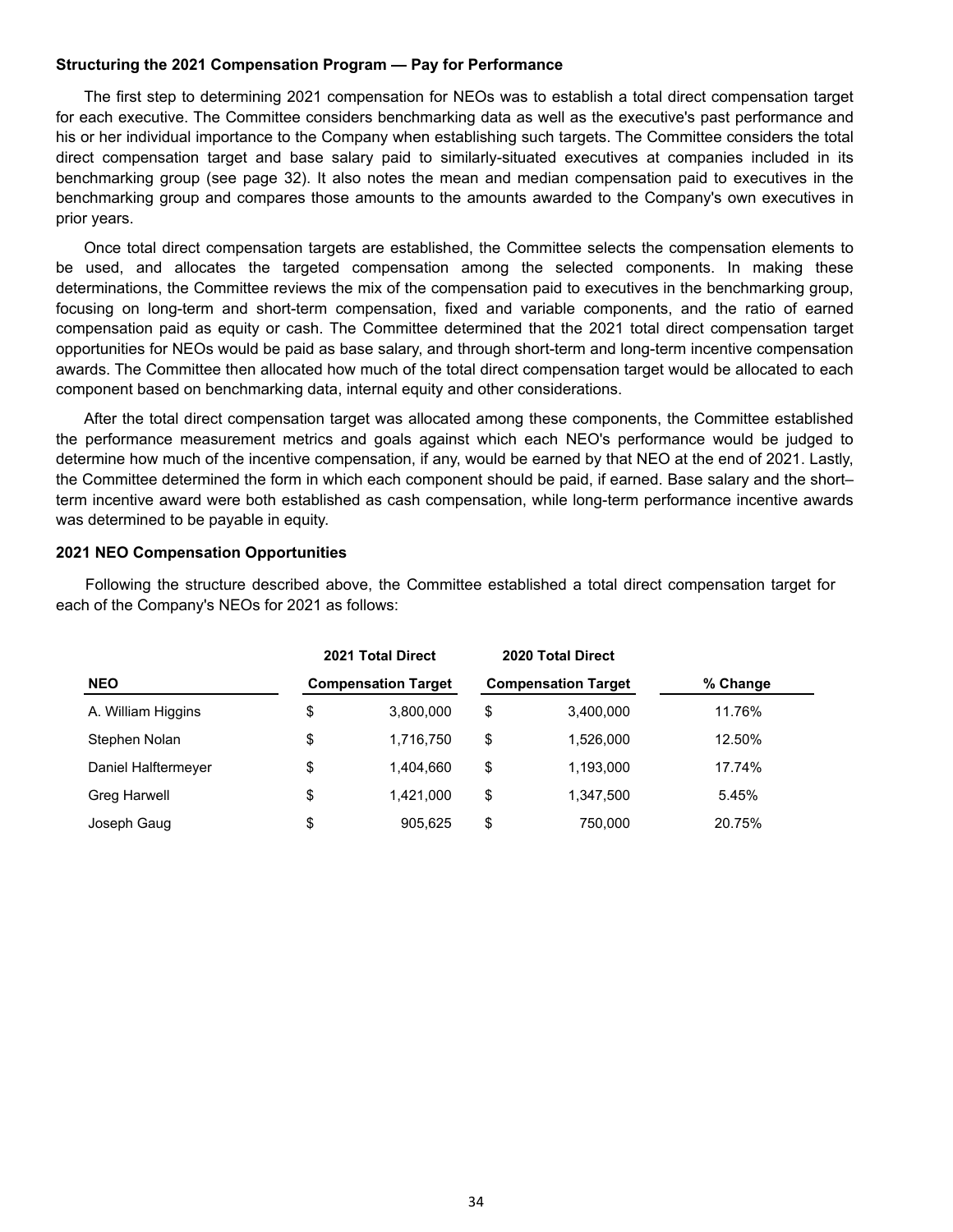The Committee then determined the amount of the total direct compensation target that should be paid as base salary.

|                     | 2021               | % of Total           | 2021 to 2020 |
|---------------------|--------------------|----------------------|--------------|
| <b>NEO</b>          | <b>Base Salary</b> | <b>Direct Target</b> | % Change     |
| A. William Higgins  | \$<br>875,000      | 23.00 %              | 3%           |
| Stephen Nolan       | \$<br>545.000      | 31.75 %              | $0\%$        |
| Daniel Halftermeyer | \$<br>492.000      | 35.00 %              | $0\%$        |
| Greg Harwell        | \$<br>490,000      | 34.40 %              | $0\%$        |
| Joseph Gaug         | \$<br>393,750      | 43.50 %              | 5 %          |

Lastly, the Committee determined the proper allocation between stock and cash for the performance awards and RSU grants. For 2021, the MPP Performance Award allocation was 100% stock, and a distinct target share opportunity was identified. Similarly, since the RSUs are settled in shares, a distinct share amount was also established. Moreover, since the MPP Performance Award and the RSU grant were each intended to represent fifty percent (50%) of each senior executive's long-term incentive, the share amounts were equal. The grant date share price was used to determine the actual number of shares granted in the RSU award and the actual number of shares for the MPP Performance Award stock target. For the APP Performance Award, the allocation was 100% cash, and a target dollar amount was identified in the award agreement. The following table sets forth the target opportunities established for each of the NEOs for the MPP Performance Award and the APP Performance Award, and the number of shares granted in the RSU Award.

|                     | <b>APP</b>              | <b>MPP</b>                   |                              |
|---------------------|-------------------------|------------------------------|------------------------------|
| <b>NEO</b>          | <b>Opportunity Cash</b> | Opportunity<br><b>Shares</b> | <b>RSU Shares</b><br>granted |
| A. William Higgins  | \$<br>925,000           | 12,531                       | 12,531                       |
| Stephen Nolan       | \$<br>381,500           | 4,951                        | 4,951                        |
| Daniel Halftermeyer | \$<br>273,060           | 3,298                        | 3,298                        |
| Greg Harwell        | \$<br>343,000           | 3,684                        | 3,684                        |
| Joseph Gaug         | \$<br>236,500           | 1,727                        | 1,727                        |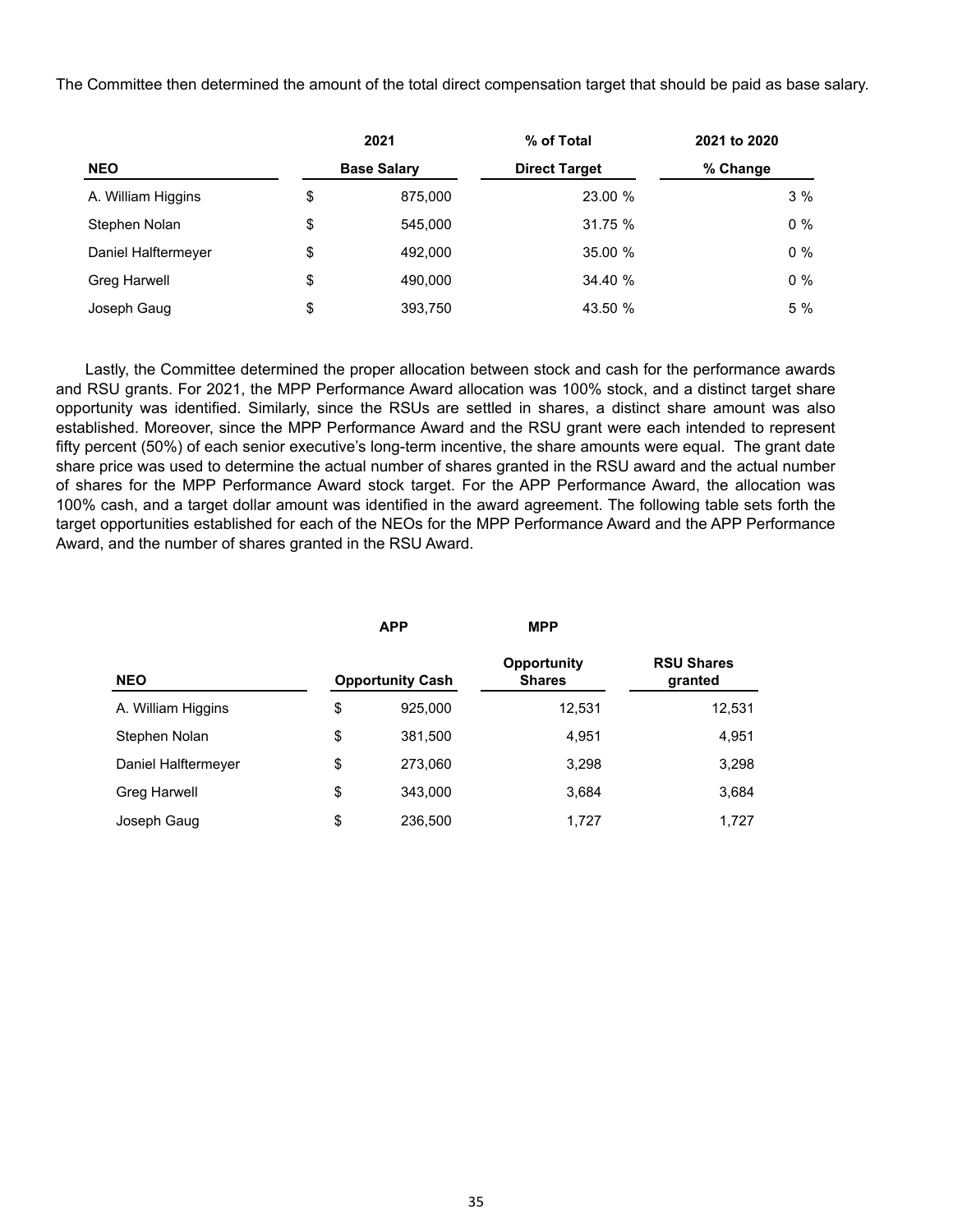# **Performance Award Metrics and Goals**

The 2021 APP Performance Awards granted to NEOs contained performance measurement metrics and goals appropriate to that executive. In some cases, where appropriate, executives may share a metric and its related goal. The following tables set forth the metrics chosen for each NEO's APP Performance Award, and the percentage that each metric counted toward the NEO's overall performance. (The definitions of the listed metrics are contained in Exhibit A to this Proxy Statement.)

| Higgins, Nolan & Gaug              |        |
|------------------------------------|--------|
| <b>Performance Metrics</b>         | Weight |
| 1. 2021 AIN Adjusted EBITDA        | 80%    |
| 2. AIN TRIR                        | 10%    |
| 3. AIN Compliance/Control Failures | 5%     |
| 4. AIN Compliance/Controls Testing | 5%     |
| Halftermeyer                       |        |
| <b>Performance Metrics</b>         | Weight |
| 1. 2021 MC Adjusted EBITDA         | 80%    |
| 3. AIN TRIR                        | 10%    |
| 4. MC Compliance/Control Failures  | 5%     |
| 5. MC Compliance/Controls Testing  | 5%     |
| Harwell                            |        |
| <b>Performance Metrics</b>         | Weight |
| 1. 2021 AEC Adjusted EBITDA        | 80%    |
| 3. AIN TRIR                        | 10%    |
| 4. AEC Compliance/Control Failures | 5%     |
| 5. AEC Compliance/Controls Testing | 5%     |
|                                    |        |

The threshold, target and maximum goals for these metrics were as follows:

| <b>Performance Metric</b>              | <b>Performance Metric Percentage Goals</b> |                                            |              |  |  |  |
|----------------------------------------|--------------------------------------------|--------------------------------------------|--------------|--|--|--|
|                                        | Threshold                                  | Target                                     | Maximum      |  |  |  |
| 2021 AIN Adjusted EBITDA               |                                            |                                            |              |  |  |  |
|                                        | \$163.3M                                   | \$209.4M                                   | \$255.5M     |  |  |  |
| <b>AIN TRIR</b>                        |                                            |                                            |              |  |  |  |
|                                        | 1.5                                        | 1.0                                        | 0.75         |  |  |  |
|                                        | <b>TRIRs</b>                               | <b>TRIRs</b>                               | <b>TRIRS</b> |  |  |  |
| 2021 MC Adjusted EBITDA                | $=$                                        | $=$                                        | $=$          |  |  |  |
|                                        | \$158.8M                                   | \$198.5M                                   | \$238.2M     |  |  |  |
| 2021 AEC Adjusted EBITDA               | $=$                                        |                                            | $=$          |  |  |  |
|                                        | \$42.4M                                    | \$60.5M                                    | \$78.7M      |  |  |  |
| AIN Compliance/Control Failures        |                                            | To Be Calculated as Described in Exhibit A |              |  |  |  |
| AIN Compliance/Controls Testing        |                                            | To Be Calculated as Described in Exhibit A |              |  |  |  |
| MC Compliance/Control Failures         | To Be Calculated as Described in Exhibit A |                                            |              |  |  |  |
| MC Compliance/Controls Testing         | To Be Calculated as Described in Exhibit A |                                            |              |  |  |  |
| <b>AEC Compliance/Control Failures</b> | To Be Calculated as Described in Exhibit A |                                            |              |  |  |  |
| <b>AEC Compliance/Control Testing</b>  |                                            | To Be Calculated as Described in Exhibit A |              |  |  |  |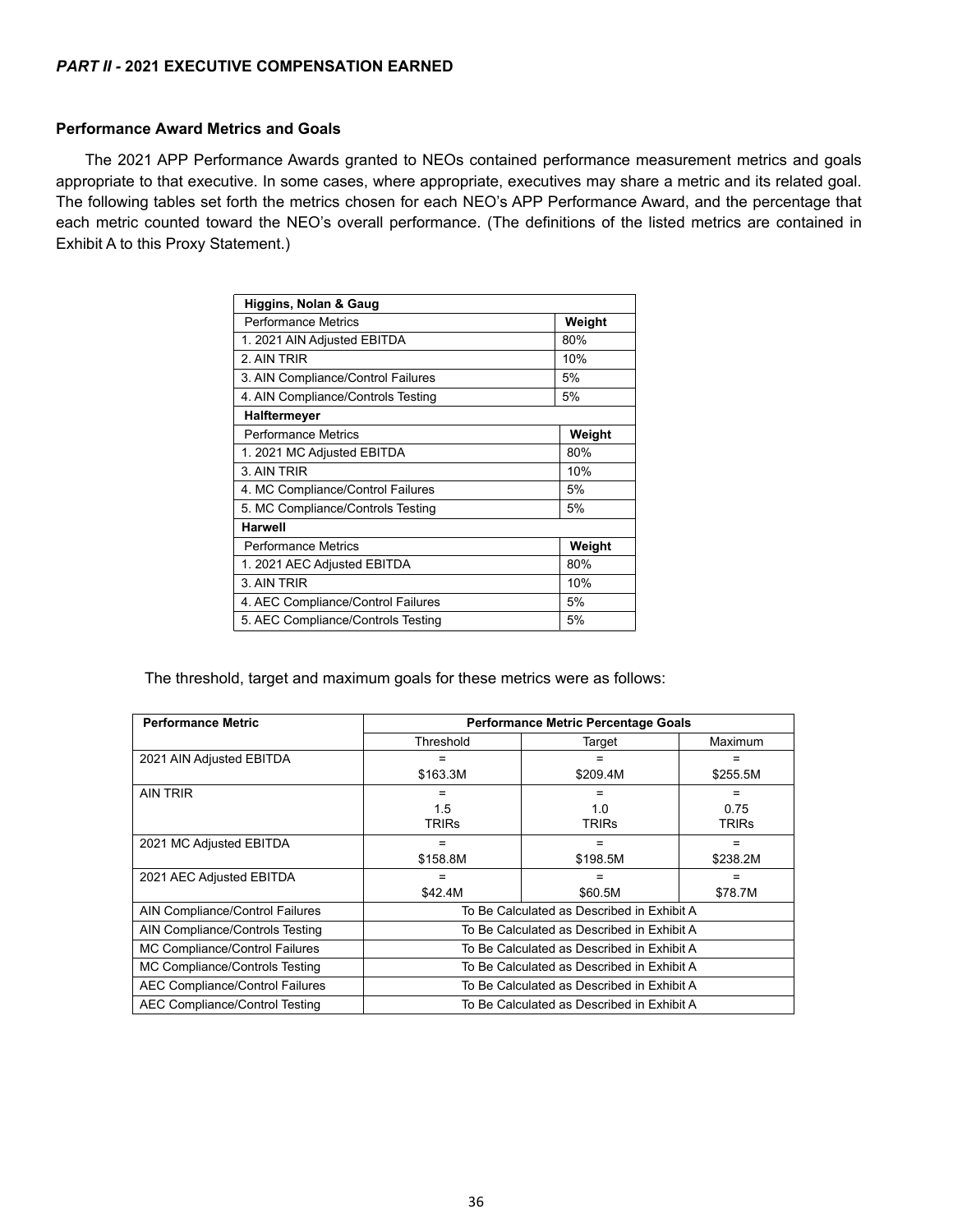The following table sets forth the metrics chosen for each NEO's 2021 MPP Performance Award, and the percentage that each metric counted toward overall performance. In each case, these metrics are aggregated to reflect the three-year performance period, and the goals established as the cumulative projected results for each metric in 2021, 2022, and 2023. The Committee has determined that disclosing actual goals would result in competitive harm to the Company.

| Higgins, Nolan & Gaug            |        |
|----------------------------------|--------|
| Performance Metric               | Weight |
| Aggregate AIN Adjusted EBITDA    | 100%   |
| Halftermeyer                     |        |
| Performance Metric               | Weight |
| 1. Aggregate AIN Adjusted EBITDA | 40%    |
| 2. Aggregate MC Adjusted EBITDA  | 60%    |
| Harwell                          |        |
| Performance Metric               | Weight |
| 1. Aggregate AIN Adjusted EBITDA | 40%    |
| 2. Aggregate AEC Adjusted EBITDA | 60%    |

According to the applicable incentive plan and award agreements, the foregoing goals (including the threshold and maximum goals) are subject to subsequent adjustment in the event of unanticipated business developments during the applicable performance periods, such as acquisition or divestiture of business operations.

The Committee purposefully chose to utilize Adjusted EBITDA metrics in both the short-term and long-term performance incentive grants. It was the Committee's determination that creating an incentive for the senior executive team based on adjusted EBITDA was consistent with the Company's goals and strategies, and that a three-year performance period created sufficient balance against a one-year performance period.

### **Achievement of Goals and Awards Earned**

The Committee is responsible for reviewing performance against goals and establishing final incentive compensation payouts at the end of each performance period. It is at that point when the total direct compensation actually earned by the NEO can be determined. In early 2022, and based on the Company's audited 2021 financial statements, and other corporate records, the Committee determined one-year performance versus threshold, target and maximum goals for each performance metric. The Committee determined:

- ∙ 2021 AIN Adjusted EBITDA was \$255.92 million, representing an achievement of 200.0% of goal;
- The total recordable incident rate at the company-wide level was .68, resulting in an achievement of 200.0% of goal;
- ∙ 2021 MC Adjusted EBITDA was \$234.24 million, representing an achievement of 190.0% of goal; and
- ∙ 2021 AEC Adjusted EBITDA was \$73.13 million, representing an achievement of 169.4% of goal;

Regarding the Compliance metrics identified above, the Committee found that there were no material weaknesses with regard to the Company's financial controls and only one significant deficiency, which occurred within the financial controls of the AEC business segment. And, regarding the identification and remediation of any Medium or High findings within the Company's internal audit reports, the Committee found that there were no Medium or High findings overdue at the end of the year, and that there were no High findings, at all, during the year (see, Exhibit A).

Based upon the level of achievement of the foregoing performance measurement metrics, the Committee determined each NEO's overall performance percentage achieved, and calculated the amount of APP Performance Award targets actually earned, as follows:

| Overall<br>⊦Performance<br>⊦Achievement | <b>Higgins</b><br>197.5% | Nolan<br>197.5% | Halftermeyer<br>192.0% | Harwell<br>170.5% | Gaug<br>197.5% |
|-----------------------------------------|--------------------------|-----------------|------------------------|-------------------|----------------|
| Cash Earned                             | \$1,826,875              | \$753,463       | \$524,275              | \$584,815         | \$466,594      |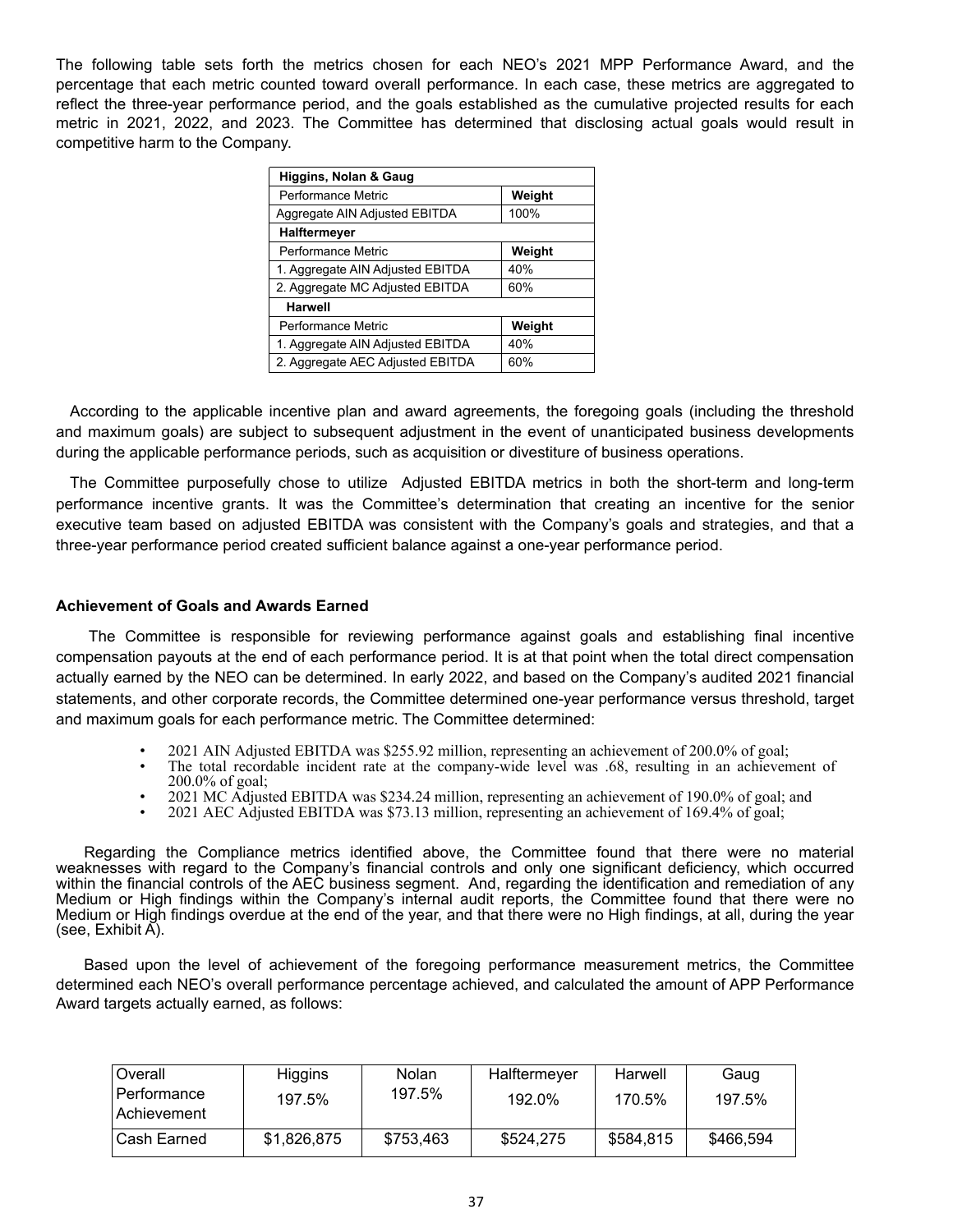Additionally, in accordance with the terms of the award agreement, a portion of the RSUs granted to each of the NEOs as part of their 2021 long-term incentive vested and became payable in February 2022. One-third of each NEO's target vested and was paid in shares. The number of shares paid to each NEO is set forth in the following table:

|                      | <b>Higgins</b> | Nolan | Halftermeyer | Harwell | Gaug |
|----------------------|----------------|-------|--------------|---------|------|
| <b>Shares Earned</b> | 4.177          | 1.650 | 1.099        | 1.228   | 576  |

The performance period for MPP Performance Awards granted in 2021 runs through December 31, 2023. The Company considers compensation earned under an MPP Performance Award to have been earned over the entirety of the performance period. However, 2021 was also the final year of the three-year performance period for MPP Performance Awards granted in 2019. Mr. Halftermeyer was the only current NEO who was granted an MPP Performance Award in 2019. The two metrics chosen for Mr. Halftermeyer's 2019 MPP Performance Award were Aggregate AIN Adjusted EBITDA and Aggregate MC Adjusted Reported EBITDA, and accounted for 40% and 60%, respectively, of his overall performance. The threshold, target and maximum goals for the metrics are presented in the subsequent table.

| <b>Performance</b>                       | <b>Performance Metric Percentage Goals</b> |          |           |  |  |  |
|------------------------------------------|--------------------------------------------|----------|-----------|--|--|--|
| Metric                                   | Threshold                                  | Target   | Maximum   |  |  |  |
| Aggregate AIN<br>Adjusted EBITDA         |                                            |          |           |  |  |  |
|                                          | \$438.3M                                   | \$730.5M | \$1.022B  |  |  |  |
| Aggregate MC<br>Adjusted Reported EBITDA | \$356.28M                                  | \$593.8M | \$831.32M |  |  |  |

In early 2022, based on the Company's audited financial statements for 2019 through 2021 (which include each year in the performance period), the Committee determined performance versus threshold, target and maximum goals for the foregoing performance metric. The Committee determined that:

- ∙ Aggregate AIN Adjusted EBITDA over the three-year period was \$744.50 million, representing an achievement of 115.1% of target;
- ∙ Aggregate MC Adjusted Reported EBITDA was \$668.70 million, representing an achievement of 131.5% of target.

Based on the level of achievement of that performance measurement metrics, the Committee determined that Mr. Halftermeyer's overall performance percentage achieved and calculated the amount of their MPP Performance Award targets actually earned, as follows:

| Overall<br>Performance<br>Achievement | Shares<br>Earned |
|---------------------------------------|------------------|
| 125.0%                                | 6.580            |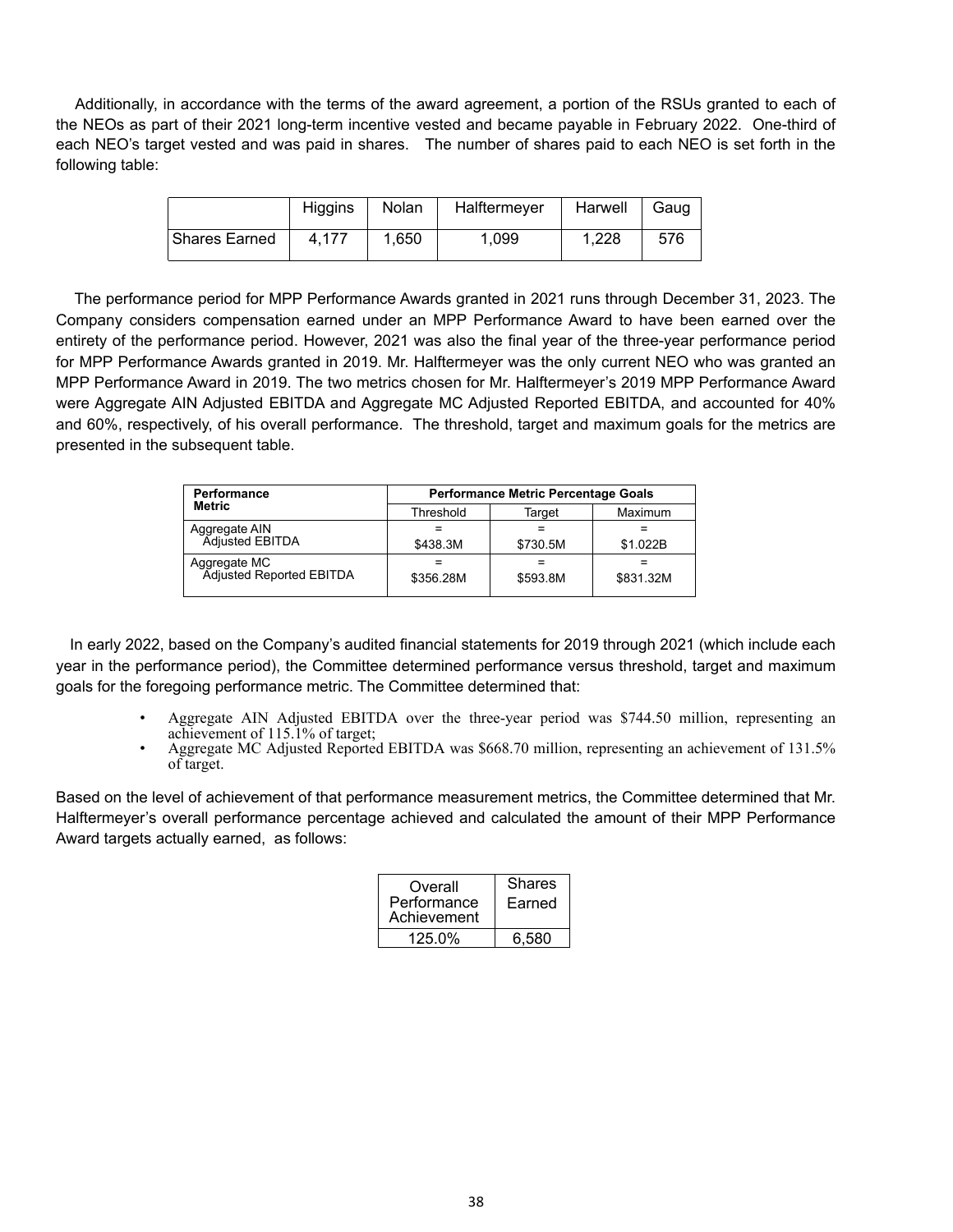# **REQUIRED COMPENSATION TABLES**

# **Summary Compensation Table**

The following table sets forth information concerning the compensation of the Named Executive Officers for 2019, 2020 and 2021.

| Name and<br><b>Principal Position</b> | Year | <b>Salary</b><br>(S)                 | $B_{0}^{n}$ nus <sup>(</sup><br>(S) | $StockAwards(2)$<br><b>(S)</b> | Option<br>$\mathbf{A}\mathbf{w}_3^{\dagger}$<br><b>(S)</b> | Nonequity<br><b>Incentive Plan</b><br>Compensation<br><b>(S)</b> | Change in<br><b>Pension</b><br>Value and<br>Nonqualified<br><b>Deferred</b><br>Compensatio<br>$\mathbf n$<br>Earnings <sup>(4)</sup><br><b>(S)</b> | All Other<br>Compensation<br>(S)         | <b>Total</b><br><b>(S)</b> |
|---------------------------------------|------|--------------------------------------|-------------------------------------|--------------------------------|------------------------------------------------------------|------------------------------------------------------------------|----------------------------------------------------------------------------------------------------------------------------------------------------|------------------------------------------|----------------------------|
|                                       |      |                                      |                                     |                                |                                                            |                                                                  |                                                                                                                                                    |                                          |                            |
| A. William<br>Higgins, President      | 2021 | 868,750                              |                                     | 2,000,000                      |                                                            | $1,838,475^{(5)}$                                                |                                                                                                                                                    | $18,486^{(6)}$                           | 4,725,711                  |
| and CEO                               | 2020 | 808,589                              |                                     | 1,700,000                      | —                                                          | $1,186,118^{(7)}$                                                |                                                                                                                                                    | $19,854^{(8)}$                           | 3,714,562                  |
| Stephen Nolan                         |      |                                      |                                     |                                |                                                            |                                                                  |                                                                                                                                                    |                                          |                            |
| Chief Financial<br>Officer            | 2021 | 545,000                              |                                     | 790,250                        | —                                                          | (9)<br>765,063                                                   |                                                                                                                                                    | (10)<br>14,647                           | 2,114,960                  |
|                                       | 2020 | 545,000                              |                                     | 599,500                        |                                                            | (11)<br>1,320,317                                                |                                                                                                                                                    | $\underline{16,920}$ <sup>(12)</sup>     | 2,481,737                  |
|                                       | 2019 | 408,750                              |                                     | 753,467                        |                                                            | (13)<br>377,806                                                  |                                                                                                                                                    | $\underline{60,}618$ <sup>(14)</sup>     | 1,600,640                  |
|                                       |      |                                      |                                     |                                |                                                            |                                                                  |                                                                                                                                                    |                                          |                            |
| Daniel<br>Halftermeyer,               | 2021 | (15)<br>701,486                      |                                     | 526,440                        |                                                            | 524,275 (16,)                                                    | 38,429                                                                                                                                             | 198,191 (15,17)                          | 1,988,821                  |
| President.<br>Machine Clothing        | 2020 | (18)<br>683,675                      |                                     | 428,040                        |                                                            | (19)<br>415,324                                                  | 115,008                                                                                                                                            | $\underline{208},555$ <sup>(18,20)</sup> | 1,850,602                  |
|                                       | 2019 | $\underbrace{641,350}^{\text{(21)}}$ |                                     | 413,000                        |                                                            | $\frac{309,697}{2}$                                              | 15,636                                                                                                                                             | $348,778$ <sup>(21, 23)</sup>            | 1,728,461                  |
|                                       |      |                                      |                                     |                                |                                                            |                                                                  |                                                                                                                                                    |                                          |                            |
| Greg Harwell,<br>President, Albany    | 2021 | 490,000                              |                                     | 588,000                        |                                                            | (24)<br>596,415                                                  |                                                                                                                                                    | $\frac{15,476}{ }$ <sup>(25)</sup>       | 1,689,891                  |
| Engineered<br>Composites              | 2020 | 499,423                              |                                     | 514,500                        |                                                            | (26)<br>358,609                                                  |                                                                                                                                                    | (27)<br>18,742                           | 1,391,274                  |
|                                       |      |                                      |                                     |                                |                                                            | (28)                                                             |                                                                                                                                                    | (29)                                     |                            |
|                                       | 2019 | 65,961                               |                                     | 300,000                        |                                                            | 175,467                                                          |                                                                                                                                                    | 2,222                                    | 543,650                    |
|                                       |      |                                      |                                     |                                |                                                            |                                                                  |                                                                                                                                                    |                                          |                            |
| Joseph Gaug<br>$VP - General$         | 2021 | 389,062                              |                                     | 275,625                        |                                                            | 478,194 (30)                                                     |                                                                                                                                                    | $15,284$ <sup>(31)</sup>                 | 1,158,165                  |
| Counsel &<br>Secretary                |      |                                      |                                     |                                |                                                            | (32)                                                             |                                                                                                                                                    | (33)                                     |                            |
|                                       | 2020 | 340,710                              |                                     | 299,967                        |                                                            | 306,251                                                          |                                                                                                                                                    | 15,052                                   | 961,980                    |
|                                       | 2019 | 268,495                              | 92,250                              | 125,828                        |                                                            | (34)<br>7,529                                                    |                                                                                                                                                    | $\frac{13,355}{ }$ <sup>(35)</sup>       | 507,457                    |

(1) The figure provided represents the Annual Incentive Plan bonus earned, or any additional discretionary bonus awarded, during that year, if any, for performance during that year, but which was actually paid in the subsequent year.

(2) The figure provided for each year represents the grant date fair value, in dollars, of (a) the target share amounts contained in any Performance Awards granted during that year under the 2017 Incentive Plan, (b) all Restricted Stock Units granted in that year under the Company's Restricted Stock Unit Plan, and (c) all Performance Phantom Stock granted in that year under the Company's Performance Stock Plan. In all cases, the total presented is the aggregate grant date fair value computed in accordance with FASB ASC Item 718.

(3) No options have been granted since 2002.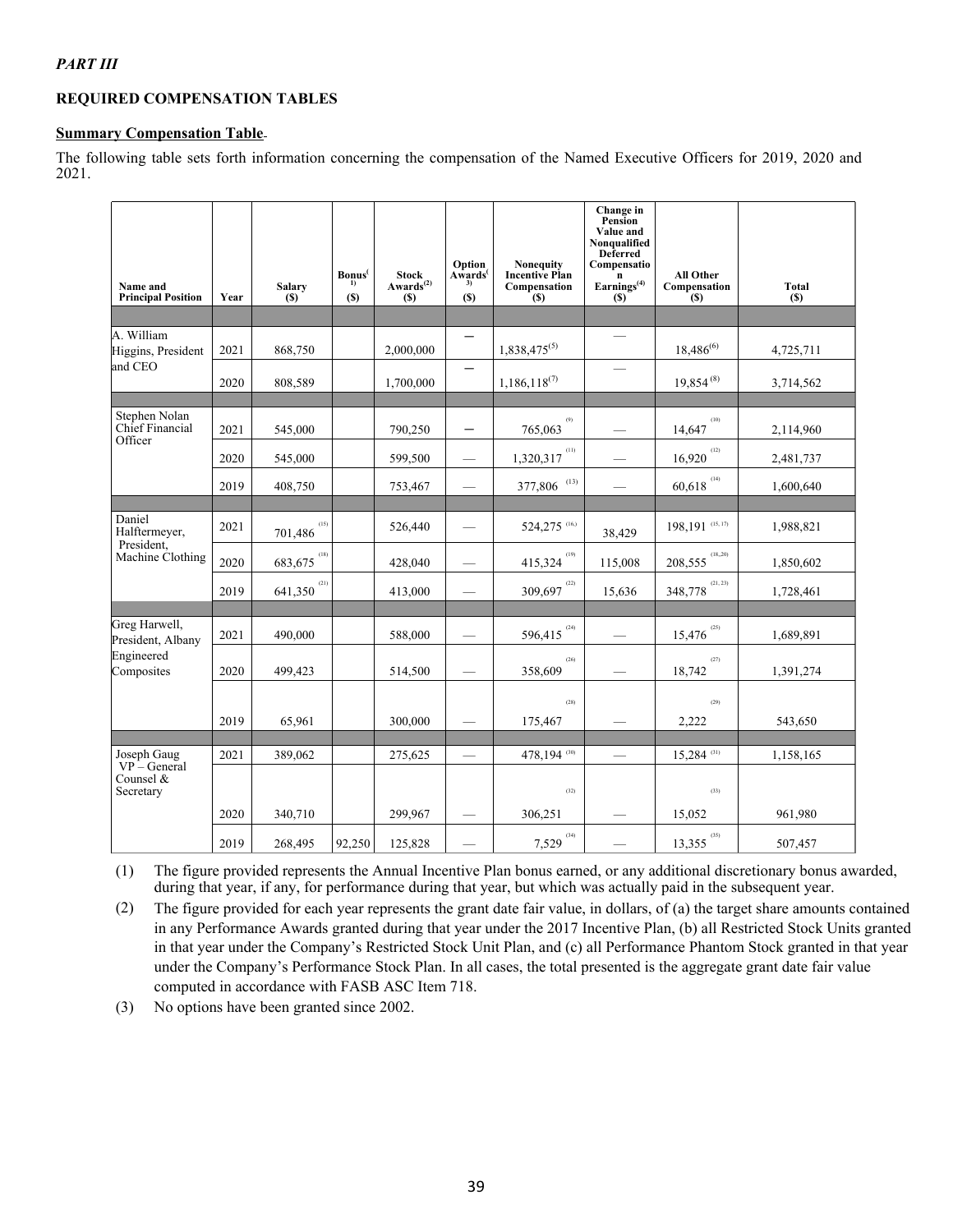- (4) The figure provided for each year, if any, represents the aggregate change in the actuarial present value of each NEO's (except Mr. Halftermeyer's) accumulated benefit under all defined benefit and actuarial pension plans (including supplemental plans) from the prior year. The change is calculated between the pension plan measurement dates used by the Company for financial statement reporting purposes in each year. The figure also reflects any changes in actuarial assumptions. Reference is made to Note 4 of the Notes to Consolidated Financial Statements in the Company's Annual Report on Form 10-K for the fiscal year ended December 31, 2021 for a discussion of these assumptions. The figure provided for Mr. Halftermeyer represents the change in present value of the private pension purchased for Mr. Halftermeyer through a Swiss insurance company in accordance with Swiss law (see footnote 4 to the "Pension Benefits" table on pp. 47). There were no above-market or preferential earnings during 2019, 2020 or 2021 for any of the NEOs under any deferred compensation plans.
- (5) Includes (a) profit-sharing of \$11,600 under the Company's U.S. profit-sharing plan and (b) \$1,826,875, the actual cash award received relative to his APP Performance Award granted under the 2017 Incentive Plan, in each case earned during 2021 and paid during 2022.
- (6) Includes (a) Company-matching contributions of \$14,250 to the officer's account under the Company's ProsperityPlus 401(k) defined contribution plan; (b) a premium of \$1,494 paid by the Company with respect to life or other insurance for the benefit of the officer or beneficiaries designated by the officer; (c) relocation expenses of \$1,685 and (d) a taxable award of \$1,057.
- (7) Includes (a) profit-sharing of \$2,187 under the Company's U.S. profit-sharing plan and (b) \$1,183,931, the actual cash award received relative to his APP Performance Award granted under the 2017 Incentive Plan, in each case earned during 2020 and paid during 2021.
- (8) Includes (a) Company-matching contributions of \$9,237 to the officer's account under the Company's ProsperityPlus 401(k) defined contribution plan; and (b) a premium of \$10,527 paid by the Company with respect to life or other insurance for the benefit of the officer or beneficiaries designated by the officer.
- (9) Includes (a) profit-sharing of \$11,600 under the Company's U.S. profit-sharing plan and (b) \$753,463 the actual cash award received relative to his APP Performance Award granted under the 2017 Incentive Plan, in each case earned during 2021 and paid during 2022.
- (10) Includes (a) Company-matching contributions of \$13,562 to the officer's account under the Company's ProsperityPlus 401(k) defined contribution plan; and (b) a premium of \$1,085 paid by the Company with respect to life or other insurance for the benefit of the officer or beneficiaries designated by the officer.
- (11) Includes (a) profit-sharing of \$8,749 under the Company's U.S. profit-sharing plan; (b) \$561,568, the actual cash award received relative to his APP Performance Award granted under the 2017 Incentive Plan, in each case earned during 2020 and paid during 2021; and (c) \$750,000, the target cash payment of a retention bonus awarded to the officer in 2020.
- (12) Includes (a) Company-matching contributions of \$14,050 to the officer's account under the Company's ProsperityPlus 401(k) defined contribution plan and (b) a premium of \$2,870 paid by the Company with respect to life or other insurance for the benefit of the officer or beneficiaries designated by the officer.
- (13) Includes (a) profit-sharing of \$7,560 under the Company's U.S. profit-sharing plan; (b) \$370,246, the actual cash award received relative to his APP Performance Award granted under the 2017 Incentive Plan, in each case earned during 2019 and paid during 2020.
- (14) Includes (a) Company-matching contributions of \$9,458 to the officer's account under the Company's ProsperityPlus 401(k) defined contribution plan and (b) a premium of \$971 paid by the Company with respect to life or other insurance for the benefit of the officer or beneficiaries designated by the officer and (c) relocation expenses of \$35,631 and (d) tax adjustments \$14,557.
- (15) Represents either the amount paid in euros, translated into U.S. dollars at the rate of 1.18306 dollars per euro, or the amount paid in Swiss francs, translated into U.S. dollars at the rate of 1.09415 dollars per Swiss franc, which are the rates used by the Company in its 2021 Consolidated Statements of Income and Retained Earnings.
- (16) Represents the actual cash award received relative to his APP Performance Award granted under the 2017 Incentive Plan earned during 2021 and paid during 2022.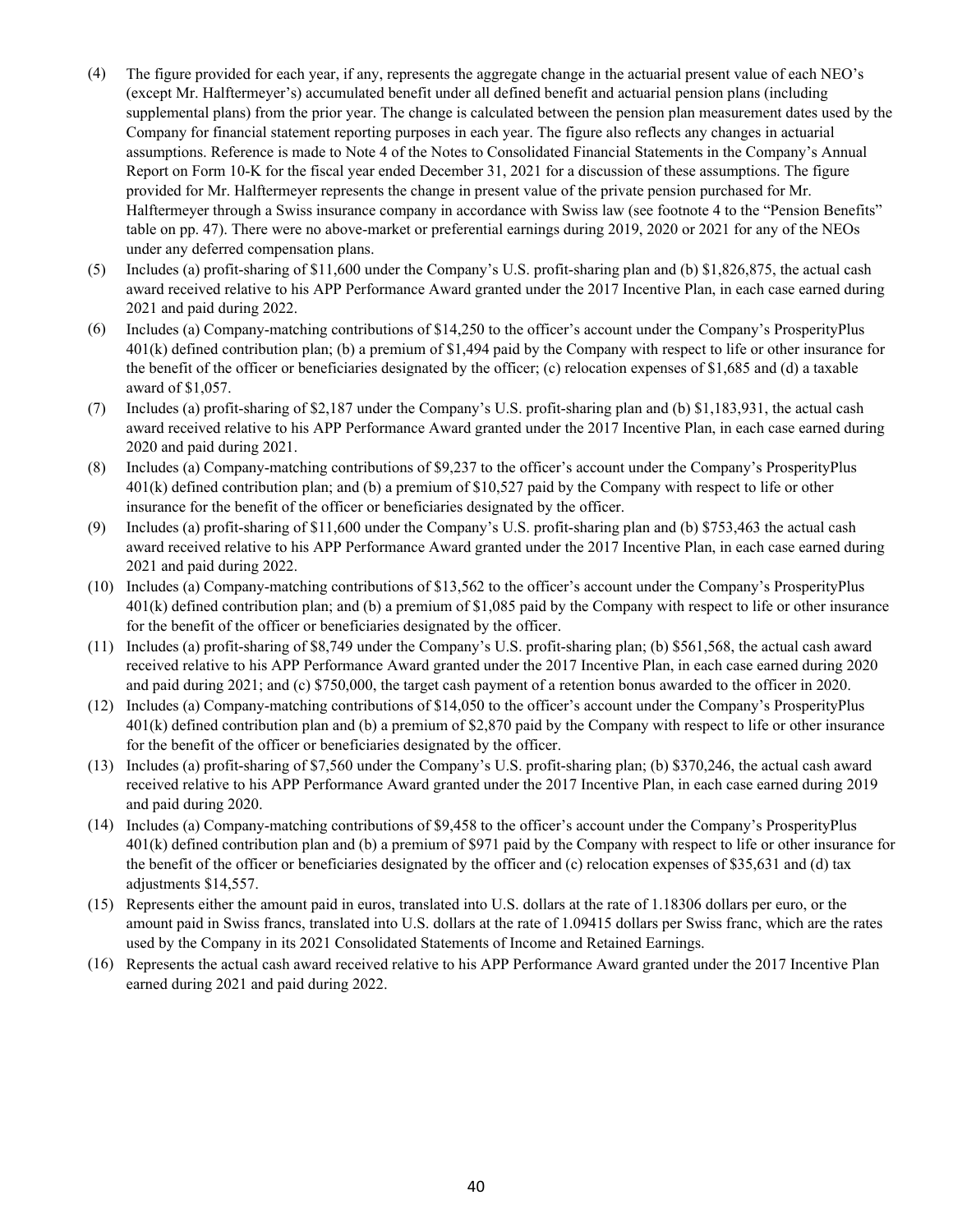- (17) Includes (a) a premium of \$11,641 paid by the Company with respect to maintenance of private Swiss health insurance coverage; (b) contributions of \$92,476 to maintain the NEO in French social programs, including state pension schemes, during his expatriation (of which approximately \$28,985 was the officer's employee contribution paid by the Company); (c) expenses of \$91,983 related to the NEO's international assignment, consisting of housing (\$63,942) and tax adjustments (\$28,041); and (d) perquisites of \$2,090, valued on the basis of the taxable benefit for the private use of a Company car.
- (18) Represents either the amount paid in euros, translated into U.S. dollars at the rate of 1.14157 dollars per euro, or the amount paid in Swiss francs, translated into U.S. dollars at the rate of 1.06637 dollars per Swiss franc, which are the rates used by the Company in its 2020 Consolidated Statements of Income and Retained Earnings.
- (19) Represents the actual cash award received relative to his APP Performance Award granted under the 2017 Incentive Plan earned during 2020 and paid during 2021.
- (20) Includes (a) a premium of \$11,272 paid by the Company with respect to maintenance of private Swiss health insurance coverage; (b) contributions of \$105,673 to maintain the NEO in French social programs, including state pension schemes, during his expatriation (of which approximately \$29,726 was the officer's employee contribution paid by the Company); (c) expenses of \$89,573 related to the NEO's international assignment, consisting of housing (\$62,318) and tax adjustments (\$27,255); and (d) perquisites of \$2,037, valued on the basis of the taxable benefit for the private use of a Company car.
- (21) Represents either the amount paid in euros, translated into U.S. dollars at the rate of 1.11954 dollars per euro, or the amount paid in Swiss francs, translated into U.S. dollars at the rate of 1.00650 dollars per Swiss franc, which are the rates used by the Company in its 2019 Consolidated Statements of Income and Retained Earnings.
- (22) Represents the actual cash award received relative to his APP Performance Award granted under the 2017 Incentive Plan earned during 2019 and paid during 2020.
- (23) Includes (a) a premium of \$21,665 paid by the Company with respect to maintenance of private Swiss health insurance coverage; (b) contributions of \$236,732 to maintain the NEO in French social programs, including state pension schemes, during his expatriation (of which approximately \$36,776 was the officer's employee contribution paid by the Company); (c) expenses of \$88,462 related to the NEO's international assignment, consisting of housing (\$58,820) and tax adjustments (\$29,642); and (d) perquisites of \$1,919, valued on the basis of the taxable benefit for the private use of a Company car.
- (24) Includes (a) profit-sharing of \$11,600 under the Company's U.S. profit-sharing plan and (b) \$584,415, the actual cash award received relative to his APP Performance Award granted under the 2017 Incentive Plan, in each case earned during 2021 and paid during 2022.
- (25) Includes (a) Company-matching contributions of \$14,500 to the officer's account under the Company's ProsperityPlus 401(k) defined contribution plan; and (b) a premium of \$976 paid by the Company with respect to life or other insurance for the benefit of the officer or beneficiaries designated by the officer.
- (26) Includes (a) profit-sharing of \$8,749 under the Company's U.S. profit-sharing plan; and (b) \$349,860, the actual cash award received relative to his APP Performance Award granted under the 2017 Incentive Plan, in each case earned during 2020 and paid during 2021.
- (27) Includes (a) Company-matching contributions of \$14,250 to the officer's account under the Company's ProsperityPlus 401(k) defined contribution plan; and (b) a premium of \$4,492 paid by the Company with respect to life or other insurance for the benefit of the officer or beneficiaries designated by the officer.
- (28) Includes (a) profit-sharing of \$925 under the Company's U.S. profit-sharing plan; and (b) \$75,542, the actual cash award received relative to his APP Performance Award granted under the 2017 Incentive Plan, in each case earned during 2019 and paid during 2020, and (c) a \$100,000 sign on bonus.
- (29) Includes (a) Company-matching contributions of \$1,885 to the officer's account under the Company's ProsperityPlus 401(k) defined contribution plan and (b) a premium of \$337 paid by the Company with respect to life or other insurance for the benefit of the officer or beneficiaries designated by the officer.
- (30) Includes (a) profit-sharing of \$11,600 under the Company's U.S. profit-sharing plan and (b) \$466,594, the actual cash award received relative to his APP Performance Award granted under the 2017 Incentive Plan, in each case earned during 2021 and paid during 2022.
- (31) Includes (a) Company-matching contributions of \$14,500 to the officer's account under the Company's ProsperityPlus 401(k) defined contribution plan; and (b) a premium of \$784 paid by the Company with respect to life or other insurance for the benefit of the officer or beneficiaries designated by the officer.
- (32) Includes (a) profit-sharing of \$8,750 under the Company's U.S. profit-sharing plan; (b) \$172,501, the actual cash award received relative to his APP Performance Award granted under the 2017 Incentive Plan, in each case earned during 2020 and paid during 2021; and (c) \$125,000, the target cash payment of a retention bonus awarded to the officer in 2020.
- (33) Includes (a) Company-matching contributions of \$14,250 to the officer's account under the Company's ProsperityPlus 401(k) defined contribution plan; and (b) a premium of \$802 paid by the Company with respect to life or other insurance for the benefit of the officer or beneficiaries designated by the officer.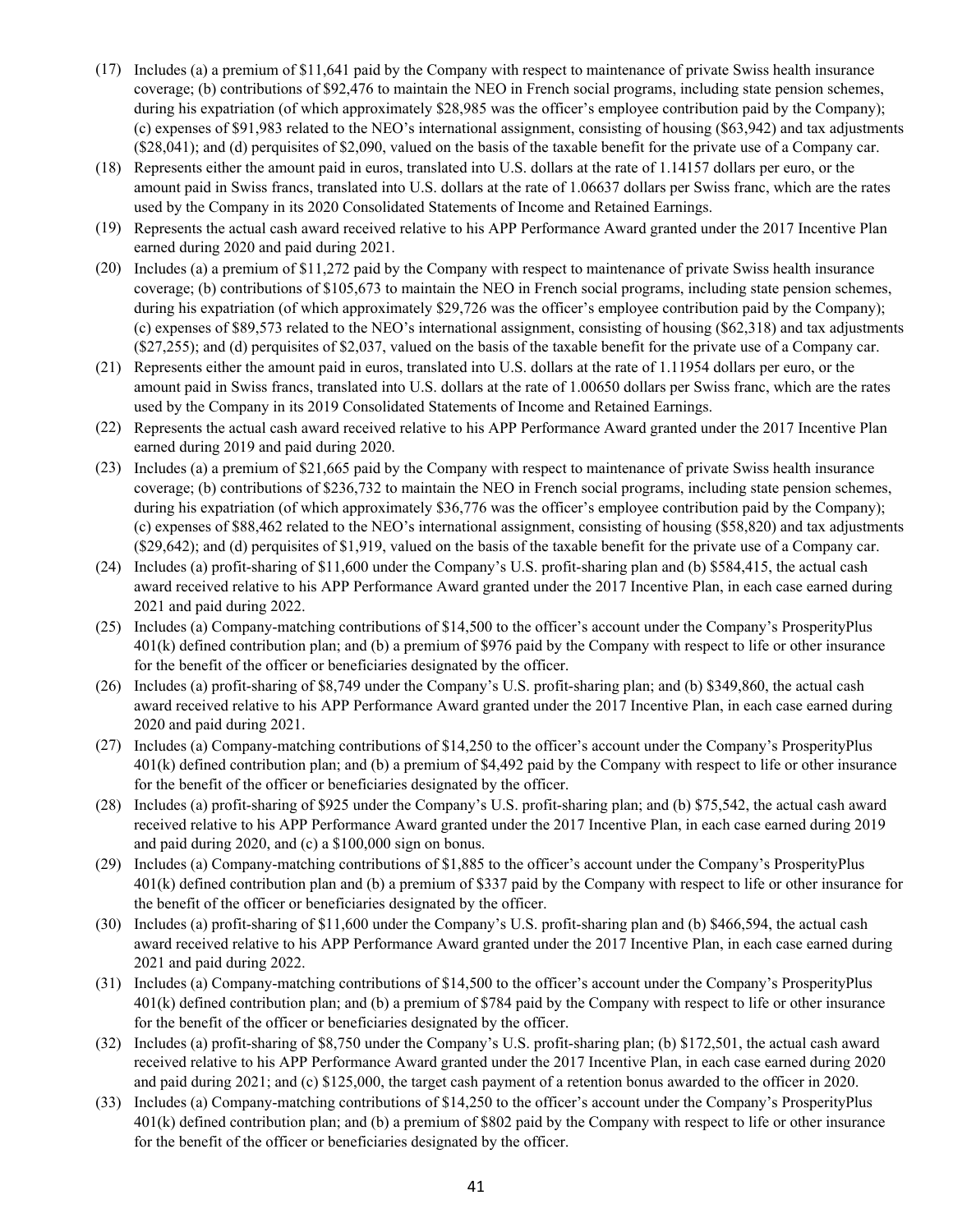- (34) Profit-sharing under the Company's U.S. profit-sharing plan.
- (35) Includes (a) Company-matching contributions of \$12,720 to the officer's account under the Company's ProsperityPlus 401(k) defined contribution plan; and (b) a premium of \$635 paid by the Company with respect to life or other insurance for the benefit of the officer or beneficiaries designated by the officer.

## CEO Pay Ratio

We are required to disclose:

- the median annual total compensation of all of our employees, excluding our CEO;
- the annual total compensation of our CEO; and
- the ratio between those two amounts

Mr. Higgins' total compensation for 2021 as reported in the Summary Compensation Table above was \$4,725,711. Using the same format, the following table presents the annual total compensation of our median employee in 2021 (excluding Mr. Higgins):

| Name and<br><b>Principal Position</b> | Year | Salary<br><b>(S)</b> | Bonus | <b>Stock</b><br>Awards<br>(S) | Option<br>Awards<br><b>(S)</b> | <b>Nonequity</b><br><b>Incentive Plan</b><br>Compensation<br>(S) | Change in<br>Pension<br>Value and<br>Nonqualified<br>Deferred<br>Compensation<br>Earnings<br>(S) | All Other<br>Compensation<br>(S) | Total<br><b>(S)</b> |
|---------------------------------------|------|----------------------|-------|-------------------------------|--------------------------------|------------------------------------------------------------------|--------------------------------------------------------------------------------------------------|----------------------------------|---------------------|
|                                       |      |                      |       |                               |                                |                                                                  |                                                                                                  |                                  |                     |
| <b>Median Employee</b>                | 2021 | 51,087               |       |                               |                                | $2,067$ <sup>(1)</sup>                                           |                                                                                                  | $3.125$ <sup>(2)</sup>           | 56,279              |

(1) Profit-sharing under the Company's U.S. profit-sharing plan.

(2) Includes (a) Company-matching contributions of \$2,584 to the employee's account under the Company's ProsperityPlus 401(k) defined contribution plan, (b) a premium of \$44 paid by the Company with respect to life or other insurance for the benefit of the employee or beneficiaries designated by the employee., and (c) a taxable employee service/recognition award of \$497.

The ratio of the two amounts is 84:1.

To perform the foregoing calculation, we started with the total number of employees working for the Company and its subsidiaries worldwide as of December 1, 2020; we used our entire worldwide employee population and did not use statistical sampling. We then determined total compensation paid to each employee for all of 2020, excluding only changes in value of any vested pension benefits, as we concluded that it would have been extremely burdensome to determine such changes for all employees. Each employee's total compensation was then translated into U.S. dollars using the exchange rate applicable to each employee's country of employment, as used by the Company in its 2020 Consolidated Statements of Income and Retained Earnings. On this basis, we determined that our median employee, for the purposes of this disclosure, was an hourly employee working at the Borne, Texas facility of our Albany Engineered Composites subsidiary, who did not have a defined pension benefit. As is permitted by the applicable regulations, we have used this same employee as the comparator for the purposes of this 2021 disclosure.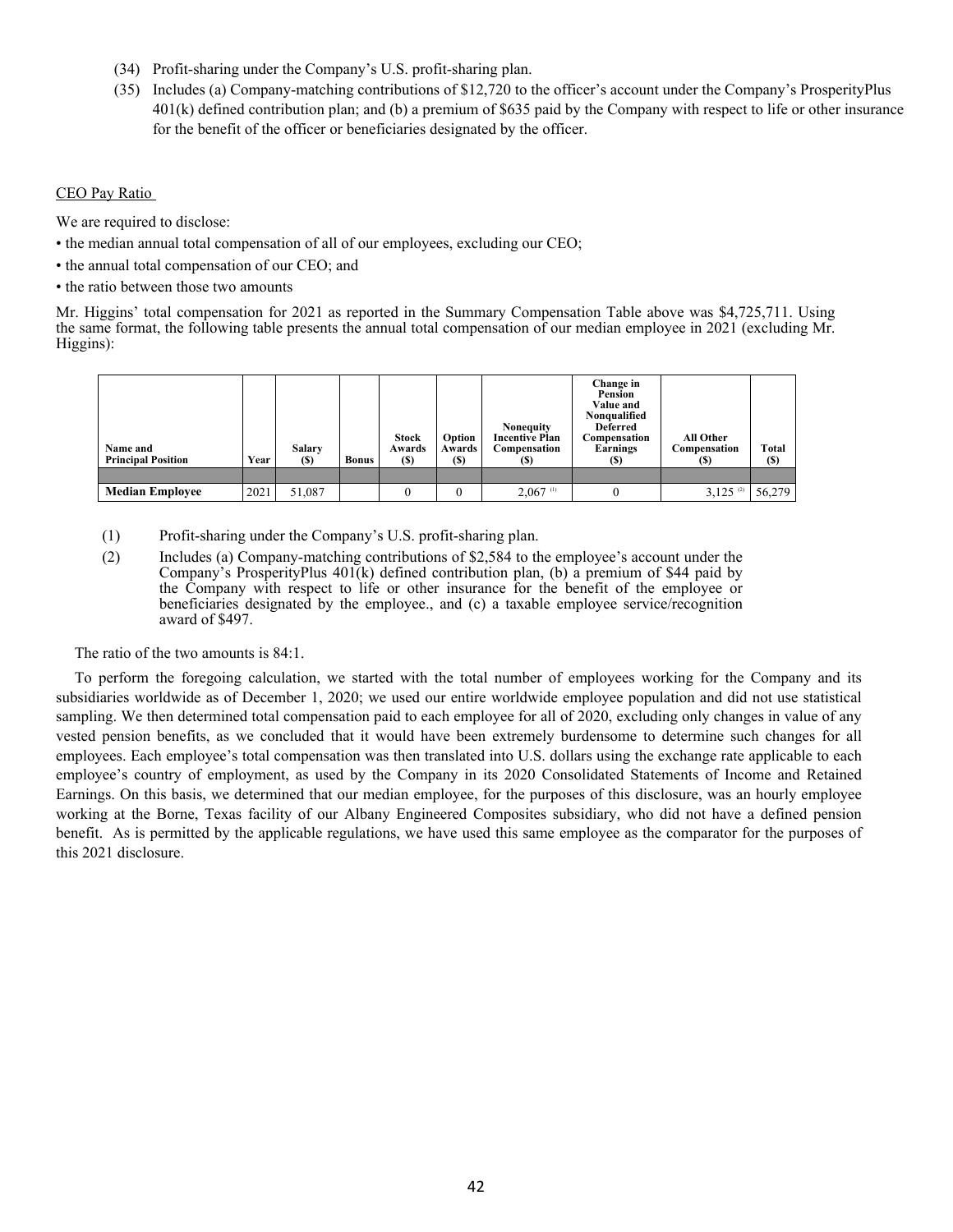|  |  | <b>Grants of Plan-Based Awards</b> |  |
|--|--|------------------------------------|--|
|--|--|------------------------------------|--|

|                     |               |                      | <b>Estimated Future Payouts Under</b><br>Nonequity Incentive Plan Awards <sup>(1)</sup> |                           | <b>Estimated Future Payouts</b><br>Under<br>Equity Incentive Plan Awards <sup>(2)</sup> |                           |                          |                                                                                                                                     |                                                                                                                           |                                                                         |                                                                                      |
|---------------------|---------------|----------------------|-----------------------------------------------------------------------------------------|---------------------------|-----------------------------------------------------------------------------------------|---------------------------|--------------------------|-------------------------------------------------------------------------------------------------------------------------------------|---------------------------------------------------------------------------------------------------------------------------|-------------------------------------------------------------------------|--------------------------------------------------------------------------------------|
| Name                | Grant<br>Date | Thresho<br>ld<br>(S) | <b>Target</b><br>(S)                                                                    | <b>Maximu</b><br>m<br>(S) | <b>Threshold</b><br>$^{(#)}$                                                            | <b>Target</b><br>$^{(#)}$ | Maximu<br>m<br>$($ # $)$ | All<br>Other<br><b>Stock</b><br>Awards:<br><b>Number</b><br>of<br><b>Shares</b> of<br><b>Stock or</b><br>Units $^{(3)}$<br>$^{(#)}$ | <b>All Other</b><br>Option<br>Awards:<br>Number of<br><b>Securities</b><br>0r<br>Underlying<br><b>Options</b><br>$^{(#)}$ | <b>Exercise</b><br>or Base<br>Price of<br>Option<br>Awards<br>$(S/\sh)$ | Value of<br><b>Stock and</b><br><b>Option</b><br>Awards <sup>(4)</sup><br><b>(S)</b> |
| A. Williams Higgins | 2/19/21       | 462,500              | 925,000                                                                                 | 1,850,000                 | 6,266                                                                                   | 12,531                    | 25,063                   | 12,531                                                                                                                              |                                                                                                                           |                                                                         | 2,000,000                                                                            |
|                     |               |                      |                                                                                         |                           |                                                                                         |                           |                          |                                                                                                                                     |                                                                                                                           |                                                                         |                                                                                      |
| Stephen Nolan       | 2/19/21       | 190,750              | 381,500                                                                                 | 763,000                   | 2,476                                                                                   | 4,951                     | 9,903                    | 4,951                                                                                                                               |                                                                                                                           |                                                                         | 790,250                                                                              |
|                     |               |                      |                                                                                         |                           |                                                                                         |                           |                          |                                                                                                                                     |                                                                                                                           |                                                                         |                                                                                      |
| Daniel Halftermeyer | 2/19/21       | 136,530              | 273,060                                                                                 | 546,120                   | 1,649                                                                                   | 3,298                     | 6,597                    | 3,298                                                                                                                               |                                                                                                                           |                                                                         | 526,440                                                                              |
|                     |               |                      |                                                                                         |                           |                                                                                         |                           |                          |                                                                                                                                     |                                                                                                                           |                                                                         |                                                                                      |
| Greg Harwell        | 2/19/21       | 171,500              | 343,000                                                                                 | 686,000                   | 1,842                                                                                   | 3,684                     | 7.368                    | 3,684                                                                                                                               |                                                                                                                           |                                                                         | 588,000                                                                              |
|                     |               |                      |                                                                                         |                           |                                                                                         |                           |                          |                                                                                                                                     |                                                                                                                           |                                                                         |                                                                                      |
| Joseph Gaug         | 2/19/21       | 181,125              | 236,250                                                                                 | 472,500                   | 863                                                                                     | 1,727                     | 3,454                    | 1,727                                                                                                                               |                                                                                                                           |                                                                         | 245,625                                                                              |

- (1) Awards represent the target cash amount established for each officer in early 2021 in the APP Performance Awards granted to that officer under the 2017 Incentive Plan.
- (2) Awards represent the target share amount established for each officer in the MPP Performance Awards granted to the officer under the 2017 Incentive Plan consisting of a target number of shares of Class A Common Stock. Each Performance Award entitled the NEO to receive from 50% (for attaining performance at the threshold level) to as much as 200% (for attaining performance at the maximum level) of such target, based on the extent to which he or she attained certain performance goals during the performance periods. The performance conditions at each of the threshold, target, and maximum levels in the Performance Awards granted to each of the NEOs are described above (see pp. 35).
- (3) Awards represent the number of restricted stock units granted for the officer in the restricted stock award granted under the 2017 Incentive Plan as part of his 2021 multiyear performance incentive award. Under this award, each recipient is awarded a fixed number of number of shares which vests ratably over the three-year period and is paid in Class A common stock upon vesting.
- (4) The grant date fair value of the MPP Performance Award plus the grant date fair value of the restricted stock unit award. In accordance with FASB ASC Topic 718, the grant date fair value of the MPP Performance Award targets was determined to be the product of the target number of shares awarded multiplied by \$79.80, the closing market price on February 19, 2021, the grant date of the Performance Awards, as it was expected that the probable outcome of the performance conditions would lead to the achievement of the target number of shares.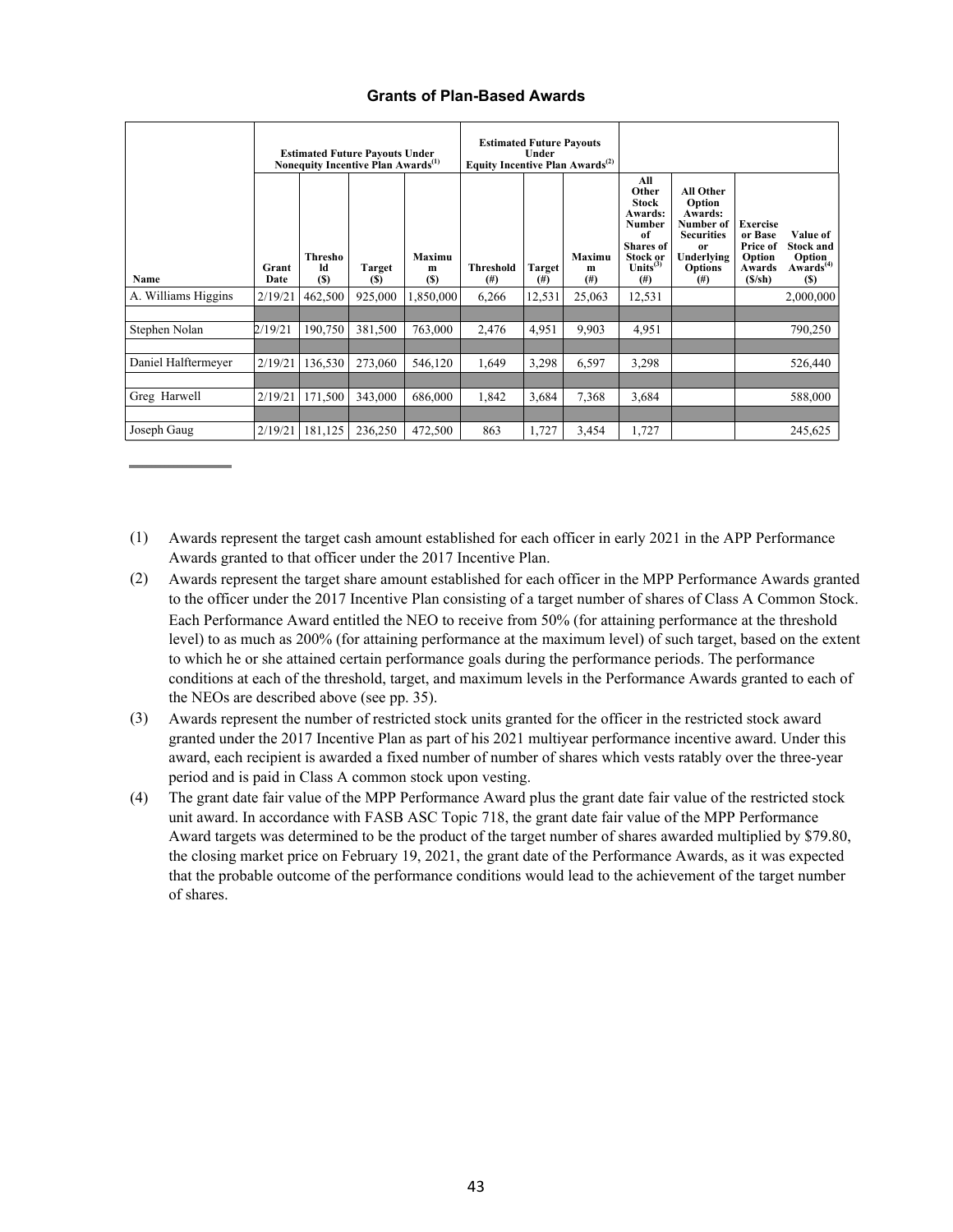### **Outstanding Equity Awards at Fiscal Year-End**

|               | <b>Option Awards</b>                                                                                    |                                                                                                |                                                                                                                                  |                                         |                                            | <b>Stock Awards</b>                                                                                       |                                                                                                                                 |                                                                                                                                                                                |                                                                                                                                                                                                                            |
|---------------|---------------------------------------------------------------------------------------------------------|------------------------------------------------------------------------------------------------|----------------------------------------------------------------------------------------------------------------------------------|-----------------------------------------|--------------------------------------------|-----------------------------------------------------------------------------------------------------------|---------------------------------------------------------------------------------------------------------------------------------|--------------------------------------------------------------------------------------------------------------------------------------------------------------------------------|----------------------------------------------------------------------------------------------------------------------------------------------------------------------------------------------------------------------------|
| Name          | Number of<br><b>Securities</b><br>Underlying<br><b>Unexercised</b><br>Options (#)<br><b>Exercisable</b> | Number of<br><b>Securities</b><br>Underlying<br>Unexercised<br>Options $(\#)$<br>Unexercisable | Equity<br>Incentive<br>Plan<br>Awards:<br>Number of<br><b>Securities</b><br>Underlying<br>Unexercised<br>Unearned<br>Options (#) | Option<br><b>Exercise</b><br>Price (\$) | Option<br>Expiratio<br>$\mathbf n$<br>Date | Number of<br><b>Shares</b> or<br><b>Units of</b><br><b>Stock That</b><br><b>Have Not</b><br>Vested $(\#)$ | Market<br>Value <sup>(1)</sup> of<br><b>Shares</b> or<br><b>Units</b> of<br><b>Stock That</b><br><b>Have Not</b><br>Vested (\$) | <b>Equity</b><br><b>Incentive</b><br>Plan<br>Awards:<br>Number of<br>Unearned<br>Shares,<br><b>Units or</b><br>Other<br><b>Rights That</b><br><b>Have Not</b><br>Vested $(\#)$ | <b>Equity</b><br>Incentive<br>Plan<br>Awards:<br>Market <sup>(1)</sup> or<br>Payout<br>Value of<br>Unearned<br>Shares,<br><b>Units or</b><br>Other<br><b>Rights</b><br><b>That Have</b><br><b>Not Vested</b><br><b>(S)</b> |
|               |                                                                                                         |                                                                                                |                                                                                                                                  |                                         |                                            |                                                                                                           |                                                                                                                                 |                                                                                                                                                                                |                                                                                                                                                                                                                            |
| A. William    | $\overline{\phantom{m}}$                                                                                |                                                                                                |                                                                                                                                  |                                         |                                            |                                                                                                           |                                                                                                                                 | $22,779$ <sup>(2)</sup>                                                                                                                                                        | 2,014,803                                                                                                                                                                                                                  |
| Higgins       |                                                                                                         |                                                                                                |                                                                                                                                  |                                         |                                            |                                                                                                           |                                                                                                                                 | $12,531$ <sup>(3)</sup><br>$12,531$ <sup>(4)</sup>                                                                                                                             | 1,108,367                                                                                                                                                                                                                  |
|               |                                                                                                         |                                                                                                |                                                                                                                                  |                                         |                                            |                                                                                                           |                                                                                                                                 |                                                                                                                                                                                | 1,108,367                                                                                                                                                                                                                  |
| Stephen Nolan |                                                                                                         |                                                                                                |                                                                                                                                  |                                         |                                            |                                                                                                           |                                                                                                                                 |                                                                                                                                                                                |                                                                                                                                                                                                                            |
|               |                                                                                                         |                                                                                                |                                                                                                                                  |                                         |                                            |                                                                                                           |                                                                                                                                 | $8,033^{(2)}$<br>$4,951$ <sup>(3)</sup>                                                                                                                                        | 710,519<br>437,916                                                                                                                                                                                                         |
|               |                                                                                                         |                                                                                                |                                                                                                                                  |                                         |                                            |                                                                                                           |                                                                                                                                 | $4,951^{(4)}$                                                                                                                                                                  |                                                                                                                                                                                                                            |
|               |                                                                                                         |                                                                                                |                                                                                                                                  |                                         |                                            |                                                                                                           |                                                                                                                                 |                                                                                                                                                                                | 437,916                                                                                                                                                                                                                    |
|               |                                                                                                         |                                                                                                |                                                                                                                                  |                                         |                                            |                                                                                                           |                                                                                                                                 | $6,285$ <sup>(5)</sup>                                                                                                                                                         | 555,908                                                                                                                                                                                                                    |
|               |                                                                                                         |                                                                                                |                                                                                                                                  |                                         | $\overline{\phantom{0}}$                   | $1,426$ <sup>(6)</sup>                                                                                    | 126,130                                                                                                                         |                                                                                                                                                                                |                                                                                                                                                                                                                            |
| Daniel        |                                                                                                         |                                                                                                |                                                                                                                                  |                                         | $\overbrace{\phantom{12333}}$              | $\qquad \qquad \longleftarrow$                                                                            |                                                                                                                                 | $6,580$ <sup>(7)</sup>                                                                                                                                                         | 582,001                                                                                                                                                                                                                    |
| Halftermeyer  |                                                                                                         |                                                                                                |                                                                                                                                  |                                         |                                            |                                                                                                           |                                                                                                                                 | $5,735$ <sup>(2)</sup>                                                                                                                                                         | 507,261                                                                                                                                                                                                                    |
|               |                                                                                                         | $\overline{\phantom{0}}$                                                                       |                                                                                                                                  | $\overline{\phantom{0}}$                |                                            | $\overline{\phantom{0}}$                                                                                  |                                                                                                                                 | $3,298$ <sup>(3)</sup>                                                                                                                                                         | 291,708                                                                                                                                                                                                                    |
|               | $\qquad \qquad$                                                                                         |                                                                                                | $\qquad \qquad$                                                                                                                  |                                         | $\overline{\phantom{0}}$                   |                                                                                                           |                                                                                                                                 | $3,298$ <sup>(4)</sup>                                                                                                                                                         | 291,708                                                                                                                                                                                                                    |
|               |                                                                                                         |                                                                                                |                                                                                                                                  |                                         |                                            |                                                                                                           |                                                                                                                                 |                                                                                                                                                                                |                                                                                                                                                                                                                            |
| Greg Harwell  |                                                                                                         |                                                                                                |                                                                                                                                  |                                         |                                            |                                                                                                           |                                                                                                                                 | $6,894$ <sup>(2)</sup>                                                                                                                                                         | 609,774                                                                                                                                                                                                                    |
|               |                                                                                                         |                                                                                                |                                                                                                                                  |                                         | $\overline{\phantom{0}}$                   |                                                                                                           |                                                                                                                                 | $3,684$ <sup>(3)</sup>                                                                                                                                                         | 325,850                                                                                                                                                                                                                    |
|               |                                                                                                         |                                                                                                |                                                                                                                                  |                                         |                                            |                                                                                                           | $\overline{\phantom{0}}$                                                                                                        | $3,684$ <sup>(4)</sup>                                                                                                                                                         | 325,850                                                                                                                                                                                                                    |
|               |                                                                                                         |                                                                                                |                                                                                                                                  |                                         |                                            | (8)<br>3,010                                                                                              | 266,235                                                                                                                         |                                                                                                                                                                                |                                                                                                                                                                                                                            |
|               |                                                                                                         |                                                                                                |                                                                                                                                  |                                         |                                            |                                                                                                           |                                                                                                                                 |                                                                                                                                                                                |                                                                                                                                                                                                                            |
| Joseph Gaug   |                                                                                                         |                                                                                                |                                                                                                                                  |                                         |                                            |                                                                                                           |                                                                                                                                 | $2,512$ <sup>(2)</sup>                                                                                                                                                         | 222,186                                                                                                                                                                                                                    |
|               |                                                                                                         |                                                                                                |                                                                                                                                  |                                         |                                            |                                                                                                           |                                                                                                                                 | (3)<br>1,727                                                                                                                                                                   | 152,753                                                                                                                                                                                                                    |
|               |                                                                                                         |                                                                                                |                                                                                                                                  |                                         |                                            |                                                                                                           |                                                                                                                                 | (4)<br>1,727                                                                                                                                                                   | 152,753                                                                                                                                                                                                                    |
|               |                                                                                                         |                                                                                                |                                                                                                                                  |                                         |                                            | $325$ $^\circ\!\!$                                                                                        | 28,746                                                                                                                          |                                                                                                                                                                                |                                                                                                                                                                                                                            |
|               |                                                                                                         |                                                                                                |                                                                                                                                  |                                         |                                            | $rac{878}{10}$                                                                                            | 77,659                                                                                                                          |                                                                                                                                                                                |                                                                                                                                                                                                                            |
|               |                                                                                                         |                                                                                                |                                                                                                                                  |                                         |                                            | $1,383$ <sup>(11)</sup>                                                                                   | 122,326                                                                                                                         |                                                                                                                                                                                |                                                                                                                                                                                                                            |
|               |                                                                                                         |                                                                                                |                                                                                                                                  |                                         |                                            | $1,852$ <sup>(12)</sup>                                                                                   | 163,809                                                                                                                         |                                                                                                                                                                                |                                                                                                                                                                                                                            |

<sup>(1)</sup> Based on closing market price on December 31, 2021, of \$88.45.

<sup>(2)</sup> Represents the share target opportunity established in the MPP Performance Award granted to the NEO in 2020 under the 2017 Incentive Plan. This share target is earned based on performance during 2020, 2021, and 2022, and paid in 2023. None of the balance reported was earned as of December 31, 2021.

<sup>(3)</sup> Represents the share target opportunity established in the MPP Performance Award granted to the NEO in 2021 under the 2017 Incentive Plan. This share target is earned based on performance during 2021, 2022, and 2023, and paid in 2024. None of the balance reported was earned as of December 31, 2021. These awards are a part of those included in the "Grants of Plan-Based Awards" table on page 43.

<sup>(4)</sup> Restricted Stock shares granted under the 2017 Incentive Plan. One-third of the balance will vest and be payable on February 19, in each 2022, 2023 and 2024. These awards are a part of those included in the "Grants of Plan-Based Awards" table on page 43.

<sup>(5)</sup> Represents the share target opportunity in an Incentive Award granted to the NEO in 2019 under the 2017 Incentive Plan. The award is not performance based, and the shares are earned and paid upon the NEO's continued employment through March 31, 2022. None of the balance reported was earned as of December 31, 2021.

<sup>(6)</sup> Restricted Stock Units granted under the Restricted Stock Unit Plan. The balance will vest and be payable on April 1, 2022.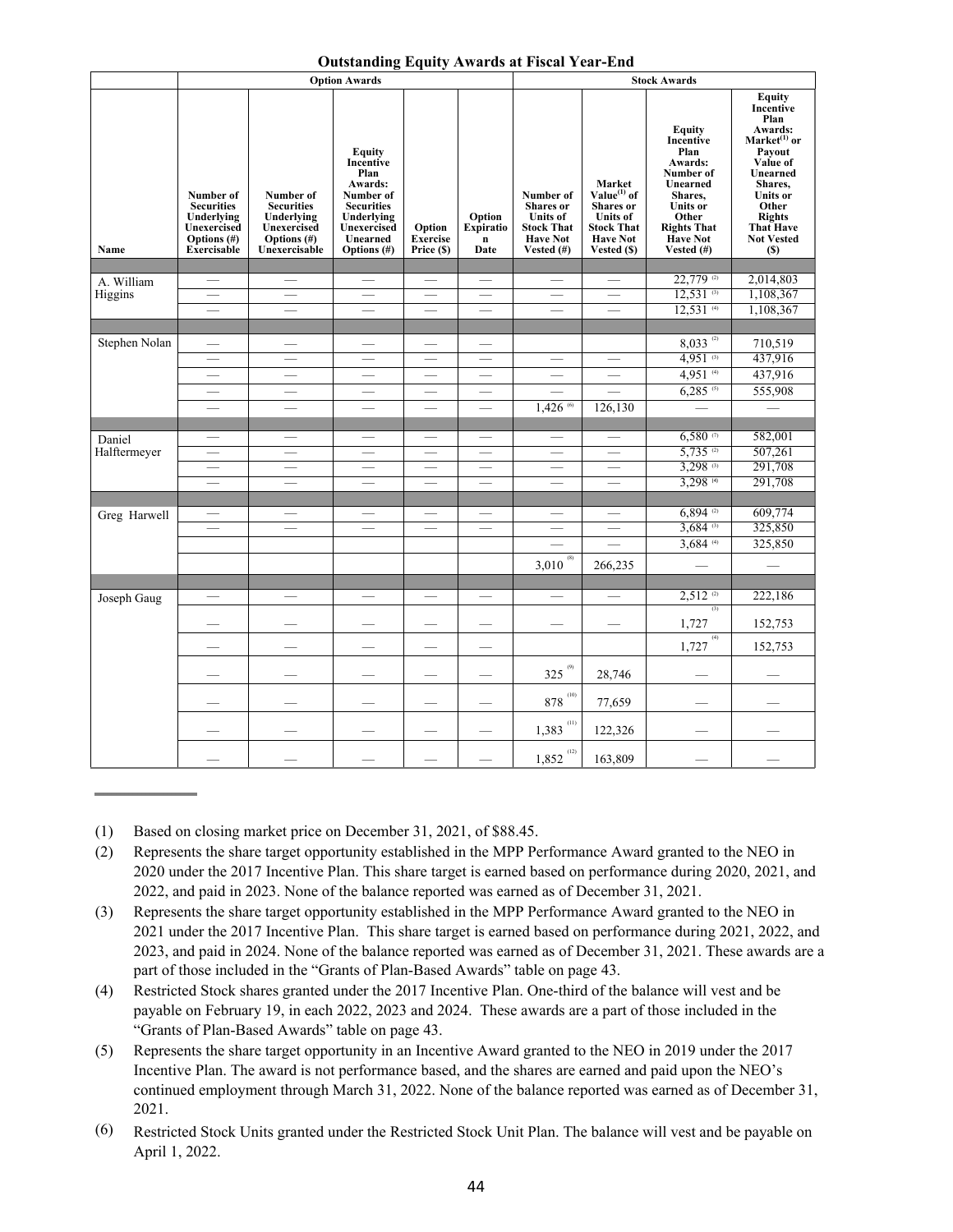- (7) Represents the shares actually earned by the NEO with respect to the MPP Performance Award granted to the NEO in 2019 under the 2017 Incentive Plan. The shares were earned based on performance during 2019, 2020 and 2021, and paid in 2022. None of the balance reported was earned as of December 31, 2021. As of January 1, 2022, 100% of the balance reported became vested, and these balances were distributed, in stock, on or about March 1, 2022.
- (8) Restricted Stock Units granted under the Restricted Stock Unit Plan. The balance will vest and be payable on November 4, 2022.
- (9) Performance Phantom Stock granted under the Performance Stock Plan. The balance reported will vest and be payable on March 15 in each 2022.
- (10) Performance Phantom Stock granted under the Performance Stock Plan. One-half of the balance reported will vest and be payable on March 15 in each 2022 and 2023.
- (11) Performance Phantom Stock granted under the Performance Stock Plan. One-third of the balance reported will vest and be payable on March 15 in each 2022, 2023 and 2024.
- (12) Performance Phantom Stock granted under the Performance Stock Plan. One-fourth of the balance reported will vest and be payable on March 15 in each 2022, 2023, 2024 and 2025.

#### **Description of Equity Awards**

Equity awards referred to in the foregoing table include the following:

**Stock Options.** All of the options in the foregoing table were granted prior to 2002. Each option is fully vested and exercisable. The exercise price of each option is the fair market value of the Company's Class A Common Stock on the date of grant.

**Restricted Stock Units.** RSUs granted under the RSU Plan are, upon vesting, paid in full in cash, in an amount equal to the average closing price of one share of the Company's Class A Common Stock during a specified period preceding the vesting/ payment date. No shares of Class A Common Stock are issued or issuable under the RSU Plan. There is no exercise price. In lieu of cash dividends, a holder of RSUs is credited with additional RSUs equal to the number of shares of Class A Common Stock having the same value on the dividend payment date as the aggregate dividends that would be payable on shares of Class A Common Stock equal in number to the RSUs held by such holder. (The crediting of such dividends is reflected in the above table.) RSU awards generally vest as to 20% of the awarded units on each of the first five anniversaries of the date of grant, but only if the holder is then employed by the Company or a subsidiary. However, differing vesting schedules are permitted under the terms of the RSU Plan and have been used in special circumstances; such was the case with a special executive-retention or recruitment incentives implemented for certain key executives from time to time. In the event of termination of employment, all unvested RSUs terminate without payment, except that in the case of voluntary termination after age 62, death, disability, or involuntary termination, one-half of all unvested RSUs automatically vest and are paid at termination.

**Performance Phantom Stock.** Grants under the Performance Phantom Stock plan are denominated as share targets, but no shares of Class A Common Stock are actually issued or issuable under the Plan, nor is there an exercise price. Instead, upon vesting, the earned shares are paid in full in cash, in an amount equal to the average closing price of one share of the Company's Class A Common Stock during a specified period preceding the vesting/payment date. Each award entitles the recipient to earn and be credited with between 0% and 200% of the target award, based on the extent to which certain company-wide performance goals are achieved during the annual performance period. Once the number of shares earned is determined, the awards generally vest as to 20% of the earned shares on the last day of February in each of the first five years following the performance period, but only if the holder is then employed by the Company or a subsidiary. Award recipients are not credited with additional shares based upon the payment of dividends. The performance period for the 2020 grants runs from January 1, 2020 through December 31, 2020, and payout on earned shares runs through February 2025.

**Performance-based Incentive Awards.** The performance-based incentive awards described in the foregoing table were granted under the Company's 2017 Incentive Plan.

Beginning in 2010, the performance-based incentive awards were structured in the form of the APP and MPP Performance Awards described above. Through 2017, these awards each established both share and cash targets, which were paid out as denominated when earned. However, since 2018 the APP Performance Award is paid completely in cash and the MPP Performance Award is paid completely in equity. Beginning with the grants in 2021, the long-term incentives targets, while still settled in equity, have been divided evenly between the between the performance shares under the MPP Performance Award and restricted stock.

An APP Performance Award is cancelled if the recipient's employment is terminated for any reason during the performance period. If the employment is terminated after the performance period, but prior to distribution of the award, the recipient is entitled to receive 100% of the earned award on the distribution date provided his or her employment is not terminated for "cause." A recipient whose employment is terminated for "cause" forfeits any payments not yet paid, unless the Committee or, if required, a Performance Committee of the Board determines otherwise in its absolute discretion. An MPP Performance Award is cancelled only in the event the recipient's employment is terminated for "cause," in which case he or she would not be entitled to any payments unless the Committee or a Performance Committee of the Board determines otherwise in its absolute discretion. In the event a recipient's employment is terminated for any other reason, the MPP Performance Award is not cancelled but the vesting ceases as of the date of termination. The recipient would then be entitled to a pro-rata payment for the amount that vested. Such payment would be based on achievement of the performance goals at the end of the performance period and would be made on the distribution date established in the award.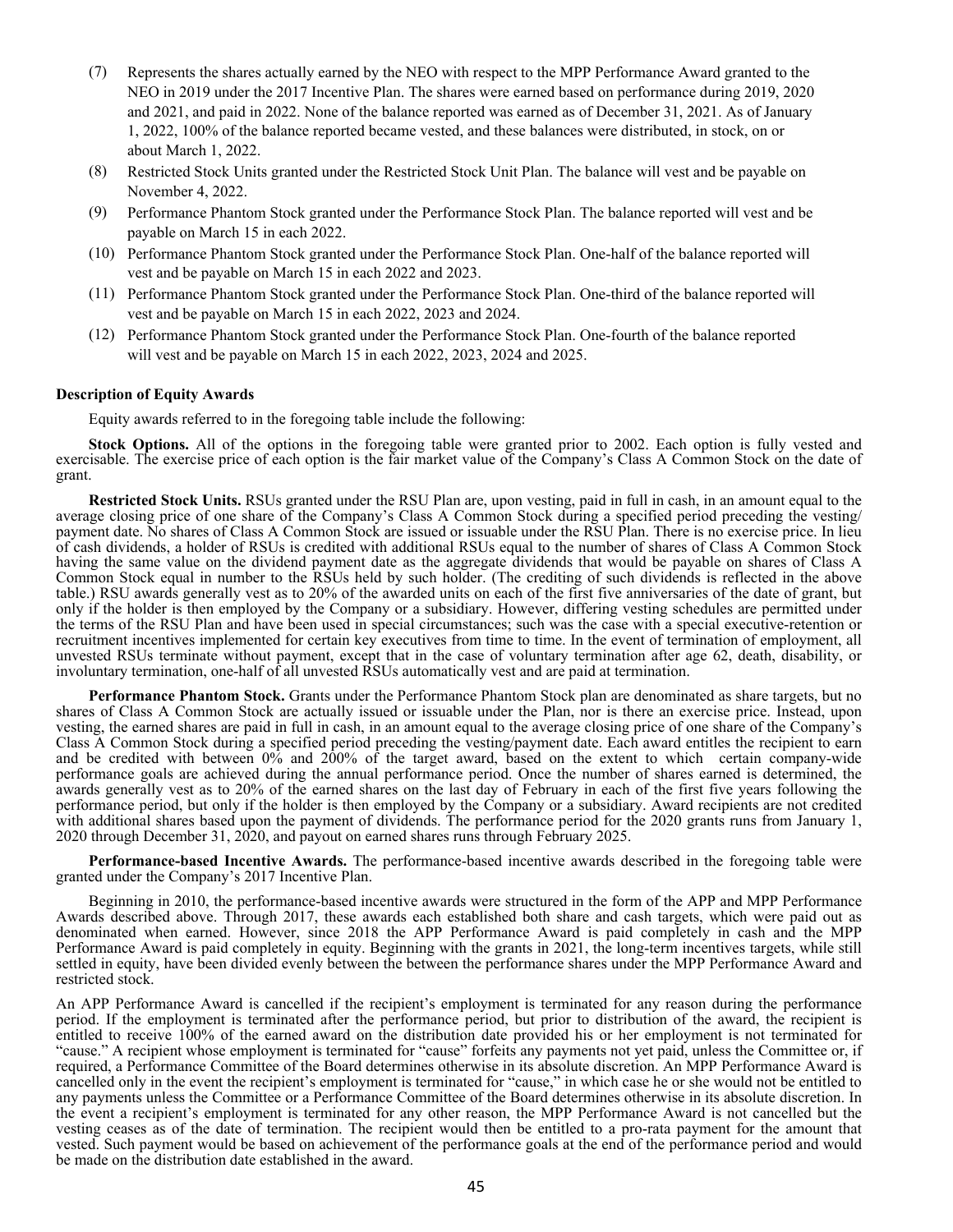**Restricted Stock Shares.** Restricted stock granted under the 2017 Incentive Plan are, upon vesting, are paid in equity. Each restricted stock vesting entitles the recipient to one share of the Company's Class A Common Stock. There is no exercise price and no dividends are paid until the shares vest and are distributed to the recipient. The awards vest as to one-third of the awarded units on each of the first three anniversaries of the date of grant, but only if the holder is then employed by the Company or a subsidiary. In the event of termination of employment, all unvested restricted shares terminate without payment, except that in the case of voluntary termination after age 62, death, disability, or involuntary termination, one-half of all unvested RSUs automatically vest and are paid at termination.

|                     |                                                                   |                                                | <b>Option Exercises and Stock Vested</b>                         |                                               |                                                                  |                                                                |
|---------------------|-------------------------------------------------------------------|------------------------------------------------|------------------------------------------------------------------|-----------------------------------------------|------------------------------------------------------------------|----------------------------------------------------------------|
|                     | <b>Option Awards</b>                                              |                                                | <b>Stock Awards</b>                                              |                                               | <b>Stock Awards</b>                                              |                                                                |
|                     | <b>Number</b><br>of Shares<br>Acquired<br>on Exercise<br>$^{(#)}$ | Value<br><b>Realized</b><br>on Exercise<br>(S) | <b>Number</b><br>of Shares<br>Acquired<br>on Vesting<br>$^{(#)}$ | Value<br><b>Realized</b><br>on Vesting<br>(S) | <b>Number</b><br>of Shares<br>Acquired<br>on Vesting<br>$^{(#)}$ | Value<br><b>Realized</b><br>on<br><b>Vesting</b><br><b>(S)</b> |
|                     |                                                                   |                                                |                                                                  |                                               |                                                                  |                                                                |
| A. William Higgins  |                                                                   |                                                |                                                                  |                                               |                                                                  |                                                                |
|                     |                                                                   |                                                |                                                                  |                                               |                                                                  |                                                                |
| Stephen Nolan       |                                                                   |                                                | $1,426$ <sup>(1)</sup>                                           | 105,838                                       |                                                                  |                                                                |
|                     |                                                                   |                                                |                                                                  |                                               |                                                                  |                                                                |
| Daniel Halftermeyer |                                                                   |                                                | $4,442$ <sup>(1)</sup>                                           | 376,415                                       | $8,882$ <sup>(2)</sup>                                           | 746,088                                                        |
|                     |                                                                   |                                                |                                                                  |                                               |                                                                  |                                                                |
| Greg Harwell        |                                                                   |                                                | $2,649$ <sup>(1)</sup>                                           | 213,721                                       |                                                                  |                                                                |
|                     |                                                                   |                                                |                                                                  |                                               |                                                                  |                                                                |
| Joseph Gaug         |                                                                   |                                                | $2.044$ <sup>(3)</sup>                                           | 151,705                                       |                                                                  |                                                                |

<sup>(1)</sup> Vesting of Restricted Stock Units granted pursuant to the Company's Restricted Stock Unit Plan. Amounts reported as "Value Realized on Vesting" were distributed in cash to the NEO during 2021.

<sup>(2)</sup> Vesting of share target under the MPP Performance Award granted to the NEO in 2018 pursuant to the 2017 Incentive Plan Amounts reported as "Value Realized on Vesting" were distributed in stock to the NEO during 2021.

<sup>(3)</sup> Vesting of Performance Phantom Stock granted pursuant to the Company's Performance Phantom Stock Plan. Amounts reported as "Value Realized on Vesting" were distributed in cash to the NEO during 2021.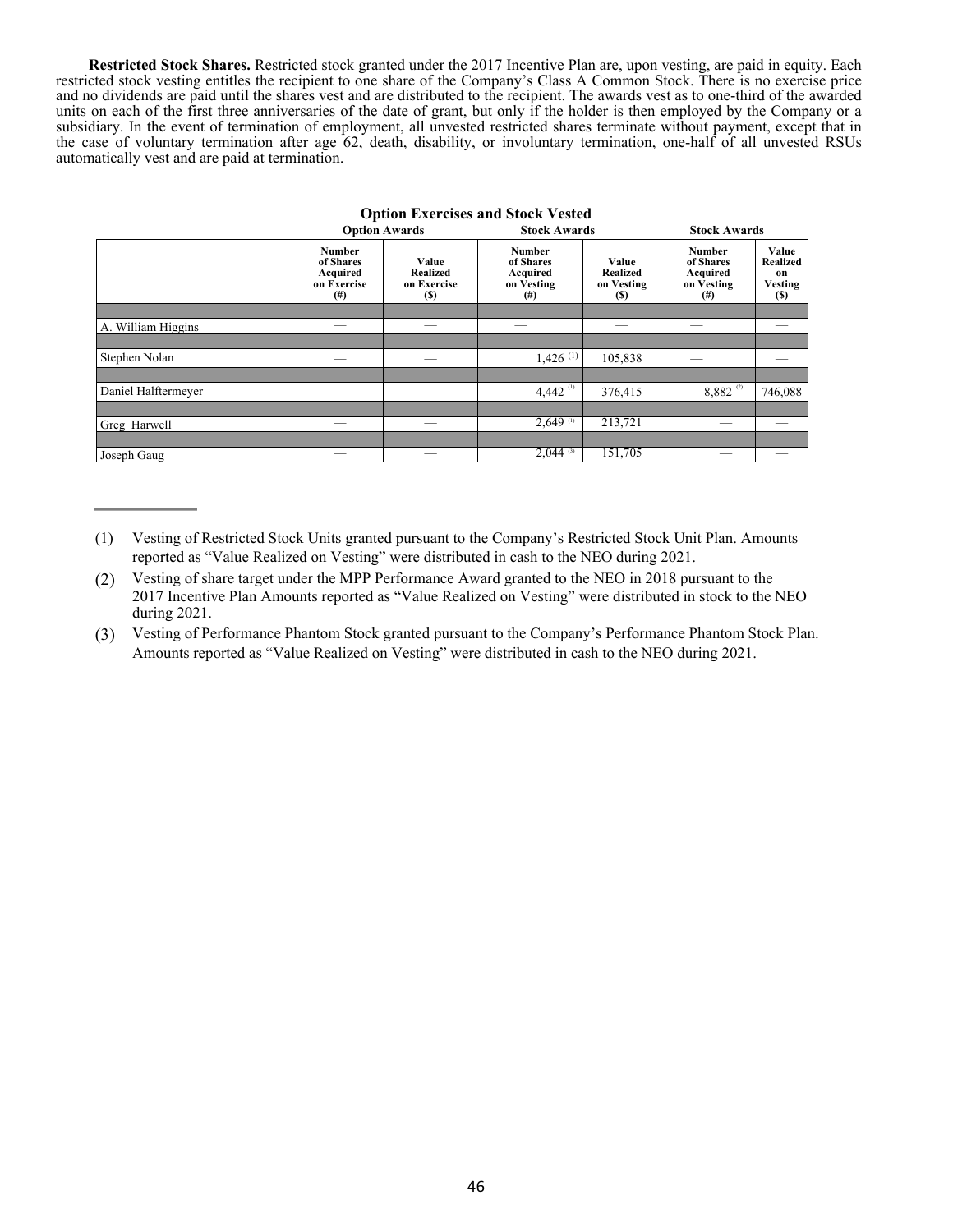#### **Pension Benefits**

| Name <sup>(1)</sup>                   | <b>Plan Name</b> | <b>Number</b><br>of Years<br><b>Credited</b><br><b>Service</b><br>$^{(#)}$ | Present<br>Value of<br>Accumulated<br>Benefit<br>(S) | Payment<br>During<br>Last<br>Fiscal<br>Year<br>(S) |
|---------------------------------------|------------------|----------------------------------------------------------------------------|------------------------------------------------------|----------------------------------------------------|
|                                       |                  |                                                                            |                                                      |                                                    |
| Daniel A. Halftermeyer <sup>(2)</sup> |                  |                                                                            | 305,023                                              |                                                    |
|                                       |                  |                                                                            |                                                      |                                                    |

<sup>(1)</sup> The Company's PensionPlus Plan and Supplemental Executive Retirement Plan were closed to new employees, effective October 1, 1998. Messrs. Higgins, Nolan, Harwell, and Gaug all joined the Company after the plans were closed and have no reportable pension benefits. They are therefore omitted from the table.

(2) As a non-U.S. employee, Mr. Halftermeyer does not participate in the U.S. PensionPlus Plan, the Supplemental Executive Retirement Plan or the Qualified Supplemental Retirement Plan. Instead, as Mr. Halftermeyer is a French citizen working for a company affiliate in Switzerland, the Company is required by Swiss law to maintain a private pension for his benefit. The private pension is purchased through an insurance company. The Company's Swiss subsidiary is required to make defined premium contributions. The premium paid by the Company in 2021 was CHF 7,909 or \$8,653 using the conversion rate of 1.09415 U.S. dollars per Swiss franc, which is the rate used by the Company in its 2021 Consolidated Statements of Income and Retained Earnings. The policy was first purchased in 2007. The present value of the accumulated benefit is set forth in the table above (and has been translated into U.S. dollars at the rate of 1.09547 U.S. dollars per Swiss Franc, which was the applicable conversion rate as of December 31, 2021). In addition, Mr. Halftermeyer continues to participate in a French state-mandated social scheme as an expatriate. The Company contributes both the employer's and employee's share of the legally required contribution under this scheme. In early 2021, the Company paid  $\epsilon$ 78,167, or \$92,476 using the conversion rate of 1.18306 U.S. dollars per euro, which is the rate used by the Company in its 2020 Consolidated Statements of Income and Retained Earnings. This contribution covered the period from October 2020 through September 2021. Of this amount, approximately \$25,985 was the employee's required contribution, which the Company assumed as part of the international assignment

**PensionPlus Plan.** The Company's U.S. PensionPlus Plan, applicable to all salaried and most hourly employees in the United States who began employment on or before October 1, 1998, provides generally that an employee who retires at his or her normal retirement age (age 65) will receive a maximum annual pension equal to the sum of (a) 1% of his or her average annual base compensation for the three most highly compensated consecutive calendar years in his or her last ten years of employment (the "High Three Average") times his or her years of service (up to 30) before April 1, 1994; plus (b) 0.5% of the amount by which his or her High Three Average exceeds a Social Security offset (\$41,623 in 2009) times his or her years of service (up to 30) before March 31, 1994; plus (c) 1% of his or her High Three Average times years of service (up to 30) between March 31, 1994, and January 1, 1999; plus (d) 0.75% of such High Three average times years of service (up to 30) after December 31, 1998; plus (e) 0.25% of such High Three Average times years of service in excess of 30. The Plan was amended effective February 28, 2009, to freeze the accrual of any new benefits. As a result, no participant has accrued any additional pension creditable service after that date, and the High Three Average is now determined in reference to the last ten years of employment prior to February 28, 2009.

Annual base compensation in any year used to determine a participant's High Three Average is the rate of base earnings of such participant as of January 1 of such year. It does not include other cash compensation (such as annual cash bonuses) or noncash compensation.

Section 415 of the Internal Revenue Code places certain limitations on pensions that may be paid under federal income tax qualified plans. Section 401 of the Code also limits the amount of annual compensation that may be used to calculate annual benefits under such plans. The effect of such limits is reflected in the amounts reported as the present value of benefits accumulated under the PensionPlus Plan.

The PensionPlus Plan permits early retirement at or after age 55 with at least ten years of service. In general, provided that payment of benefits does not commence until the normal retirement age of 65, the pension of a participant retiring early will be calculated in the same manner as described above, taking into account years of service up to February 28, 2009, and such participant's High Three Average prior to that date. A participant eligible for early retirement may also elect to commence benefits on or after his or her early retirement date and prior to age 65 in an amount that is the actuarial equivalent of his or her normal retirement benefit.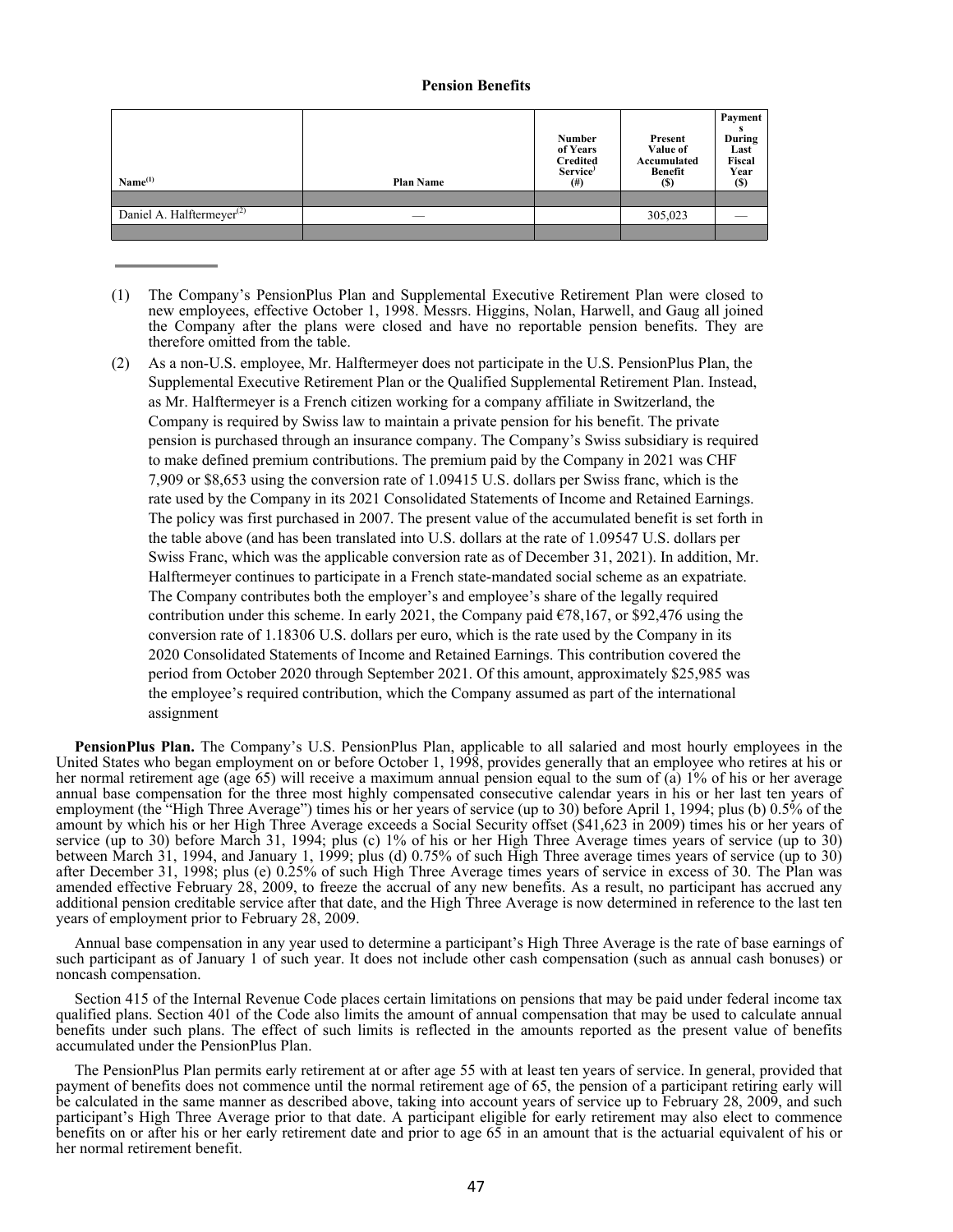**Supplemental Executive Retirement Plan.** The Company's unfunded Supplemental Executive Retirement Plan is intended to replace any PensionPlus benefits that a participant is prevented from receiving due to the Section 415 limits on pensions or the Section 401 limits on annual compensation used to calculate PensionPlus benefits. All plan participants affected by such limitations are eligible to receive benefits under the unfunded Supplemental Executive Retirement Plan. In other words, the pension formula described above is used to determine aggregate benefits under both plans — the portion that is not payable under the PensionPlus Plan due to the foregoing limits is payable under the Supplemental Executive Retirement Plan. The allocation is made on the basis of IRS regulations in effect on the valuation date. The Executive Retirement Plan was also amended effective February 28, 2009 to freeze the accrual of any new benefits.

**Qualified Supplemental Retirement Benefits.** Certain employees of the Company who were active on June 30, 2002, are entitled to receive additional qualified supplemental retirement ("QSR") benefits under the PensionPlus Plan. On June 30, 2002, each covered employee was credited with an initial account balance in a specified amount. Each such participant had participated in deferred compensation plans maintained by the Company on or before such time, pursuant to which he or she could defer the receipt of earned cash compensation until retirement or other events. Amounts deferred earned interest at rates approved from time to time by the Compensation Committee. In each case, the amount initially credited to such employee's QSR account was equal to an amount of deferred compensation (including interest) to which he or she was entitled but which he or she agreed to renounce. Each QSR account is credited with interest at 8.5% annually until retirement, at which time the QSR account value is payable in the form of an actuarially equivalent single life annuity or, at the election of the participant, in a single lump sum.

#### **Nonqualified Deferred Compensation**

There were no executive or Company contributions, or interest or other earnings, during 2021 under any defined contribution or other plan that provides for the deferral of compensation on a basis that is not tax-qualified, nor did any NEO receive any withdrawals or distributions during, or have any account as of the end of, 2021.

#### Plan-based Compensation

**Stock Options.** There were no unexercisable options as of December 31, 2021 that would become exercisable upon the involuntary termination or retirement of any NEO.

**Restricted Stock, Phantom Stock and Performance-based Awards.** The following chart indicates what the effect on RSUs, Phantom Stock and earned performance-based incentive awards in the accounts of each NEO would have been upon the occurrence of (a) termination of employment involuntarily on December 31, 2021, without cause, or (b) in the case of any NEO who had attained age 62 at the time, a voluntary or involuntary termination of employment on such date, without cause. (All of these awards are reported in the table entitled "Outstanding Equity Awards at Fiscal Year-End" on page 44.)

| Name                | <b>Number of Shares or</b><br><b>Units of Stock That</b><br><b>Have Not Vested</b><br>(#) | <b>Number of Shares or</b><br><b>Units of Stock That</b><br><b>Would Vest Upon</b><br><b>Such Termination</b><br>$($ # $)$ | Value of Shares or<br><b>Units of Stock That</b><br><b>Would Vest Upon</b><br>Such Termination <sup>(1)</sup><br>(S) |
|---------------------|-------------------------------------------------------------------------------------------|----------------------------------------------------------------------------------------------------------------------------|----------------------------------------------------------------------------------------------------------------------|
|                     |                                                                                           |                                                                                                                            |                                                                                                                      |
| A. Williams Higgins | 22,779 (2)                                                                                | $15,186$ <sup>(3)</sup>                                                                                                    | 1,343,208                                                                                                            |
|                     | $12,531$ <sup>(4)</sup>                                                                   | $4,177^{(5)}$                                                                                                              | 369,455                                                                                                              |
|                     | 12,531 (6)                                                                                | 6,265                                                                                                                      | 554,183                                                                                                              |
|                     |                                                                                           |                                                                                                                            |                                                                                                                      |
|                     | $8,033$ <sup>(2)</sup>                                                                    | $5,355$ <sup>(3)</sup>                                                                                                     | 473,682                                                                                                              |
| Stephen Nolan       | 4,951 (4)                                                                                 | $1,650$ <sup>(5)</sup>                                                                                                     | 145,972                                                                                                              |
|                     | 4,951 (6)                                                                                 | 2,476                                                                                                                      | 218,958                                                                                                              |
|                     | $6,285$ <sup>(7)</sup>                                                                    | $\theta$                                                                                                                   | $\Omega$                                                                                                             |
|                     | $1,426$ <sup>(8)</sup>                                                                    | 713                                                                                                                        | 63,065                                                                                                               |
|                     |                                                                                           |                                                                                                                            |                                                                                                                      |
| Daniel Halftermeyer | 5,735 (2)                                                                                 | $3,823$ <sup>(3)</sup>                                                                                                     | 338,176                                                                                                              |
|                     | 3,298 (4)                                                                                 | $1,099$ <sup>(5)</sup>                                                                                                     | 97,236                                                                                                               |
|                     | 3,298 (6)                                                                                 | 1,649                                                                                                                      | 145,854                                                                                                              |
|                     | $6,580$ <sup>(9)</sup>                                                                    | 6,580                                                                                                                      | 582,001                                                                                                              |
|                     |                                                                                           |                                                                                                                            |                                                                                                                      |
| Greg Harwell        | $6.894$ <sup>(2)</sup>                                                                    | 4,596 $(3)$                                                                                                                | 406,518                                                                                                              |
|                     | 3,684 (4)                                                                                 | $1,228$ <sup>(5)</sup>                                                                                                     | 108,616                                                                                                              |
|                     | 3,684 (6)                                                                                 | 1,842                                                                                                                      | 162,925                                                                                                              |
|                     | $3,010$ <sup>(8)</sup>                                                                    | 1,505                                                                                                                      | 133,117                                                                                                              |
|                     |                                                                                           |                                                                                                                            |                                                                                                                      |
| Joseph Gaug         | $2.512^{(2)}$                                                                             | $1,675$ <sup>(3)</sup>                                                                                                     | 148,125                                                                                                              |
|                     | $1,727$ <sup>(4)</sup>                                                                    | 576 (5)                                                                                                                    | 50,918                                                                                                               |
|                     | $1,727$ <sup>(6)</sup>                                                                    | 863                                                                                                                        | 76,377                                                                                                               |
|                     | 4,438 (10)                                                                                | 2,219                                                                                                                      | 196,271                                                                                                              |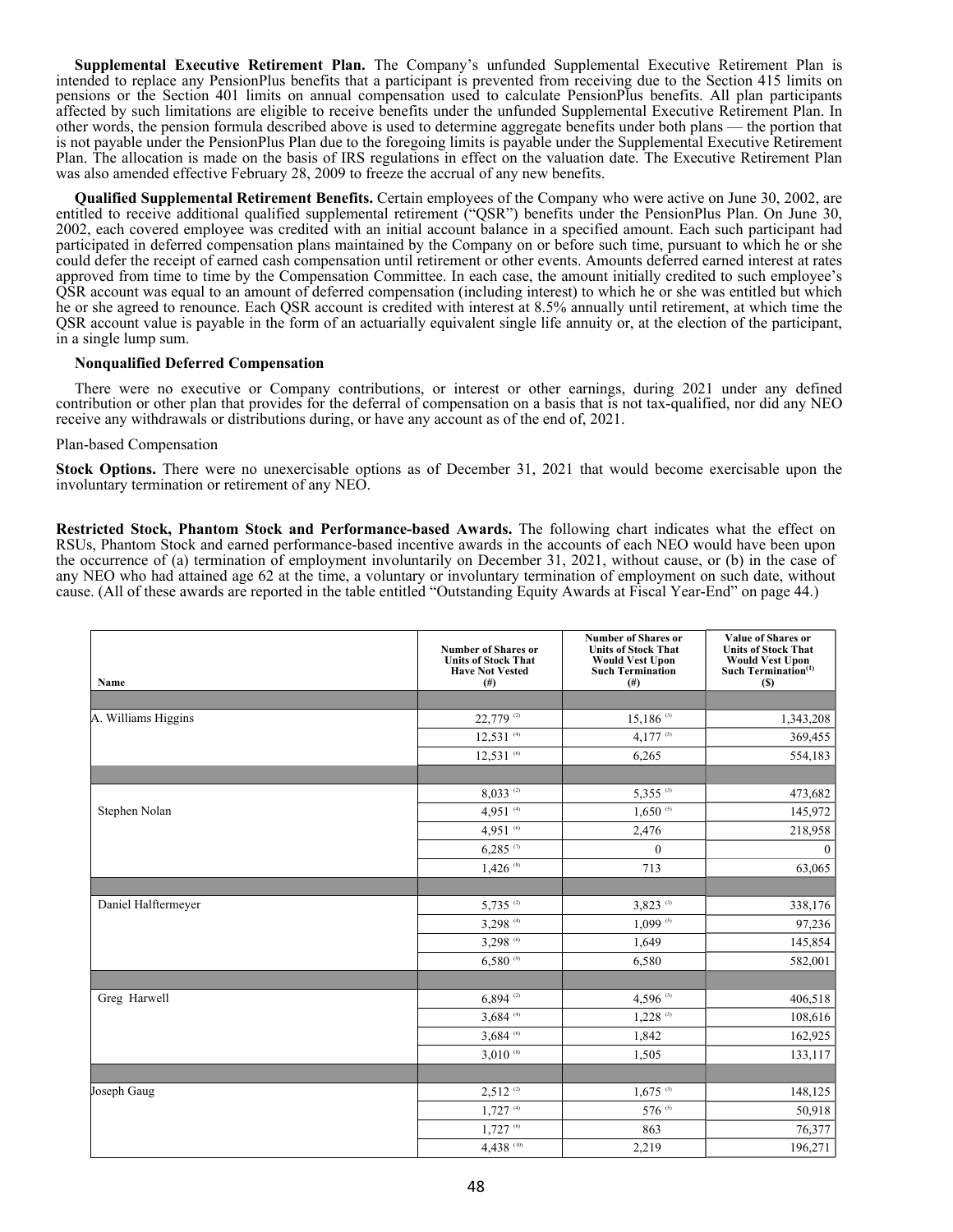- (1) Based on the closing market price on December 31, 2021 of \$88.45.
- (2) Represents the number of shares established as the target share opportunity in the NEO's MPP Performance Award granted in 2020 under the 2017 Incentive Plan. This target share award is earned based on performance during 2020, 2021 and 2022, and paid in 2023. None of the balance reported was earned as of December 31, 2021.
- (3) Represents two-thirds of the target share award in the NEO's MPP Performance Award granted in 2020 under the 2017 Incentive Plan. Although not earned as of December 31, 2021, the award vests pro rata on a daily basis during the three-year performance period. Thus, in the event of termination for any reason other than for cause, this award would not be canceled. Instead, the NEO would be entitled to a payout in 2023 of the shares vested through the date of termination, adjusted to reflect the level of achievement of the performance goals. For the purpose of this disclosure, the Company has assumed 100% achievement of the three-year performance goal and termination as of December 31, 2021.
- (4) Represents the number of shares established as the target share opportunity in the NEO's MPP Performance Award granted in 2021 under the 2017 Incentive Plan. This target share award is earned based on performance during 2021, 2022 and 2023, and paid in 2024. None of the balance reported was earned as of December 31, 2021.
- (5) Represents one-third of the target share award in the NEO's MPP Performance Award granted in 2021 under the 2017 Incentive Plan. Although not earned as of December 31, 2021, the award vests pro rata on a daily basis during the three-year performance period. Thus, in the event of termination for any reason other than for cause, this award would not be canceled. Instead, the NEO would be entitled to a payout in 2024 of the shares vested through the date of termination, adjusted to reflect the level of achievement of the performance goals. For the purpose of this disclosure, the Company has assumed 100% achievement of the three-year performance goal and termination as of December 31, 2021.
- (6) Restricted Stock shares granted to the NEO in 2021 under the 2017 Incentive Plan. For these grants, the number of shares shown as vesting upon termination would be payable at such time.
- (7) Represents the number of shares established as a target opportunity in an Incentive Award granted to the NEO in 2019 under the 2017 Incentive Plan. The award is not performance based, and only requires the NEO's continued employment through March 31, 2022. If employment terminates for any reason before then, the award never vests and is forfeited.
- (8) RSUs granted under the RSU Plan in connection with a special executive retention incentive. For these grants, amounts shown as vesting upon termination are payable at such time, in cash.
- (9) Represents the number of shares actually earned pursuant to the MPP Performance Award granted to the NEO in 2019 under the 2017 Incentive Plan based on performance during 2019, 2020, and 2021. The award vested pro rata on a daily basis during the three-year performance period. Thus, in the event the NEO had been terminated for any reason other than for cause on December 31, 2021, the NEO would nevertheless have been entitled to a payout in 2022 of the shares set forth.
- (10) Performance Phantom Stock granted under the Performance Phantom Stock Plan prior to 2021. For these grants, amounts shown as vesting upon termination are payable at such time, in cash.

#### **Potential Payments upon Termination or Change in Control**

#### **Termination/Severance**

#### *Mr. Higgins*

The Committee believes that under certain circumstances, severance agreements are appropriate for the attraction and retention of executive talent, consistent with the practices of peer companies. This was particularly true in the case of Mr. Higgins. The Committee felt a severance provision was warranted in order to induce Mr. Higgins to leave his position as Chairman of the Board of Directors to become the Company's CEO. His employment agreement (see page 33) provides that in the event his employment is terminated for any reason, he would be entitled to: (a) any unpaid base salary accrued to the effective date of termination; (b) any unpaid but earned and accrued annual cash bonus for the portion of the year in which the termination of employment occurred, and for any completed prior year for which the annual cash bonus has not been paid; (c) benefits or compensation required to be provided after termination pursuant to, and in accordance with the terms of, any employee benefit plans, policies, or arrangements applicable to him; (d) any unreimbursed business expenses incurred prior to termination and required to be reimbursed pursuant to the Company's policy; and (e) any rights to indemnification to which he may be entitled under the Company's Articles of Incorporation or By Laws. In addition, in the case of termination by the Company without Cause, or if the Mr. Higgins' employment is terminated by himself for Good Cause, he would be entitled to receive an amount equal to twice his annual base salary at the time of termination plus twice his APP Performance Award target amount, payable in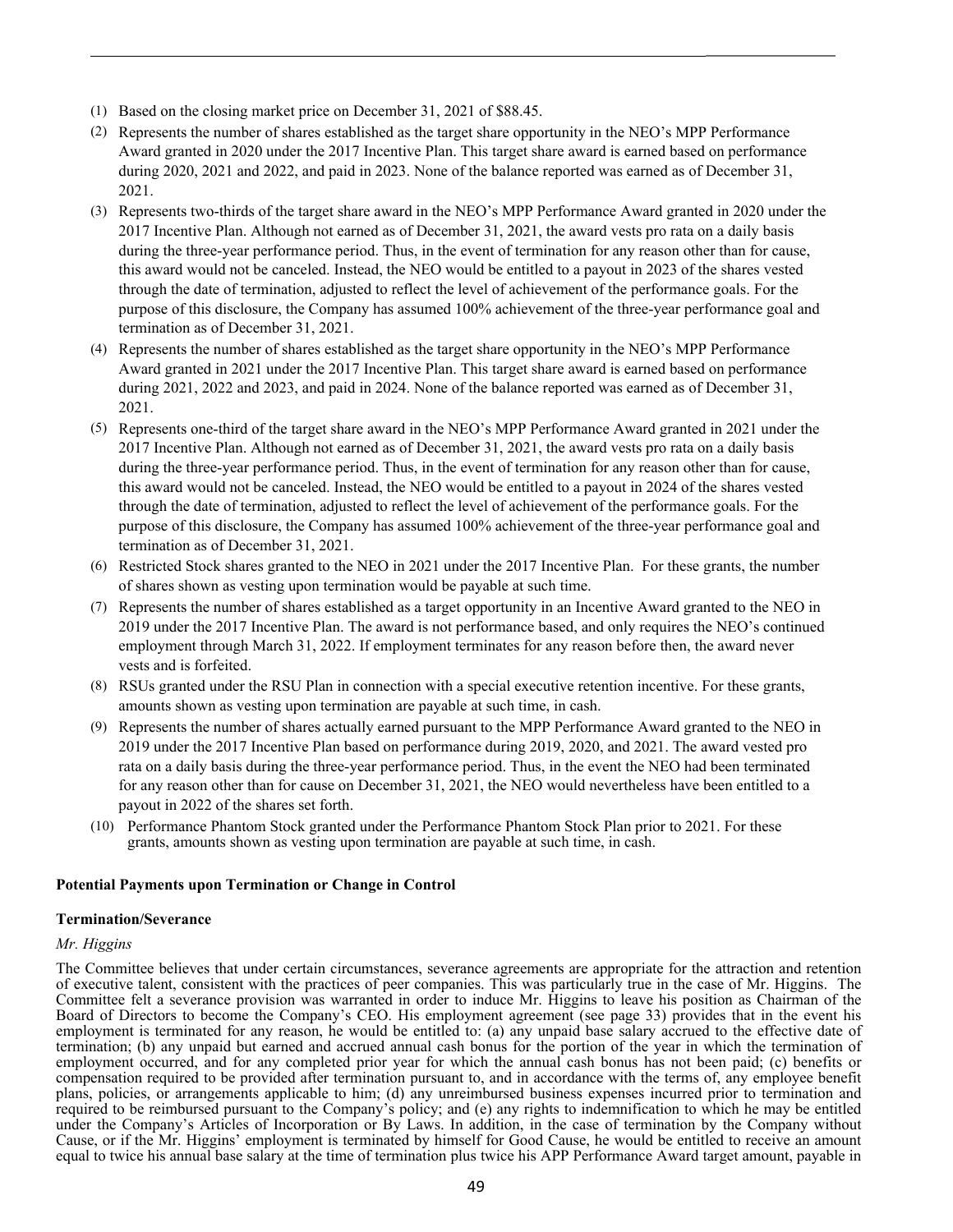24 equal monthly installments. His right to receive these additional severance payments would be contingent upon his continuing compliance with confidentiality and non-disparagement provisions in the agreement, and upon his having executed and delivered to the Company a release of any and all claims relating to his termination. For purposes of the agreement, "cause" would be deemed to exist upon any of the following, if determined by a majority of the members of the Company's Board of Directors in their sole discretion: (i) the indictment of Mr. Higgins for, or the entry of a plea of guilty or nolo contendere by him to, a felony charge or any crime involving moral turpitude; (ii) unlawful conduct on his part that could reasonably be considered to reflect negatively on the Company or compromise the effective performance of his duties as determined by the Board in its sole discretion; (iii) willful misconduct on his part in connection with his duties or willful failure to use reasonable effort to perform substantially his responsibilities in the best interest of the Company (including, without limitation, breach by his employment agreement), except in cases involving mental or physical incapacity or disability; (iv) his willful violation of the Company's Business Ethics Policy, Code of Ethics or any other Company policy that could reasonably be considered to reflect negatively on the Company or compromise the effective performance of his duties as determined by the Board in its sole discretion; (v) fraud, material dishonesty, or gross misconduct in connection with the Company perpetrated by him; (vi) his undertaking of a position or any activity in or in furtherance of competition with Company during his employment with the Company Term; (vii) his having caused substantial harm to the Company with intent to do so or as a result of gross negligence in the performance of his duties; or (viii) his having wrongfully and substantially enriched himself at the expense of the Company. And, also for the purposes of the Agreement, "Good Cause" for termination would exist as a consequence of , and following: (i) a material adverse change in his authority and responsibilities without his consent, (ii) a material reduction in his compensation, not proportionally and similarly affecting other senior executives, without his consent, (iii) the failure of the Company or any successor to fully honor the terms of any contractual agreements with him, or (iv) a Change in Control (as defined in the agreement); provided, that, in the case  $(i)$ ,  $(ii)$  or  $(iii)$ , Mr. Higgins would first be required to deliver written notice to the Company of his intention to terminate his employment for Good Cause within 90 days of the event or events constituting Good Cause, which said notice specifying in reasonable detail the circumstances claimed to give rise to the his right to terminate employment for Good Cause, and the Company having not have cured such circumstances within 30 days following receipt of such notice. There was no sunset included in the severance provision of Mr. Higgins's contract when it was negotiated, drafted and executed. The Committee is aware of this fact but no action was contemplated to incorporate such a provision. The industries in which the Company competes continue to undergo significant changes to which the Company must be responsive. The Company believes that it is important to shareholder value that its CEO leads the Company's response to those changes without concern for the impact on his or her specific position.

#### *Other Executive Officers*

As of January 1, 2016, the Company entered into Severance Agreements with each of the Company's executive officers, other than the CEO, and several other senior managers. These agreements were meant to replace similar agreements expiring December 31, 2015 and were revised and updated to conform to then-current best practices. Executive Officers who joined the Company after January 1, 2016 entered into similar Severance Agreements upon commencement of their employment. The material terms of the Severance Agreements provide that in the event an officer's employment is terminated by the Company at any time before the expiration of the applicable Severance Agreement for any reason other than Cause, or if the officer's employment is terminated by the officer for Good Cause (as those terms are defined in the Severance Agreement, and in either case, a "Qualifying Termination"), the officer would be entitled to receive his or her gross monthly base salary in effect at the time of the Qualifying Termination, less applicable withholdings and deductions, for a period of 24 months. In the event the Qualifying Termination occurs within 12 months of a Change in Control (as defined in the Severance Agreement) the officer would be entitled to receive his or her gross monthly base salary in effect at the time of the Qualifying Termination, less applicable withholdings and deductions, for a period of 36 months, although in that case some of the monthly payments would be accelerated and paid as a lump sum to comply with applicable tax laws. The officer would also remain eligible for a prorated payment of any bonus earned, if any, during the year in which the Qualifying Termination occurs, and 12 months of executive outplacement services. In addition, if elected, the Company would pay the required premium to continue healthcare coverage under the Consolidated Omnibus Budget Reconciliation Act ("COBRA"). In order to receive the severance benefits, the officer would be obligated to execute a release in favor of the Company at the time of termination which would also bind the officer to a restrictive covenant for the period during which the severance benefits are being paid. The initial term of each Severance Agreement is three years, but each will thereafter automatically renew for one-year periods unless the Company timely notifies the executive of its intent not to renew. For the purposes of such agreements, cause is deemed to exist upon (i) the conviction of the executive for, or the entry of a plea of guilty or nolo contendere by the executive to, a felony charge or any crime involving moral turpitude; (ii) unlawful conduct on the part of the executive that may reasonably be considered to reflect negatively on the Company or compromise the effective performance of the executive's duties as determined by the Company in its sole discretion; (iii) the executive's willful misconduct in connection with his or her duties or willful failure to use reasonable effort to perform substantially his or her responsibilities in the best interest of the Company; (iv) the executive's willful violation of the Company's Business Ethics Policy or any other Company policy that may reasonably be considered to reflect negatively on the Company or compromise the effective performance of the executive's duties as determined by the Company in its sole discretion; (v) fraud, material dishonesty, or gross misconduct in connection with the Company perpetrated by the executive; (vi) the executive undertaking a position in competition with the Company; (vii) the executive having caused substantial harm to the Company with intent to do so or as a result of gross negligence in the performance of his or her duties; or (viii) the executive having wrongfully and substantially enriched himself or herself at the expense of the Company. The Severance Agreements also contain a clawback provision which provides that an executive would forfeit any unpaid severance due pursuant to the agreement and would be required, upon demand, to repay any severance already paid if, after the executive's termination: (i) there is a significant restatement of the Company's financial results, caused or substantially caused by the fraud or intentional misconduct of the executive; (ii) the executive breaches any provision of the agreement, including, without limitation, the restrictive covenants, confidentiality and non-disparagement provisions; or (iii) the Company discovers conduct by the executive that would have permitted termination for cause, provided that such conduct occurred prior to the executive's termination.

Mr. Nolan entered into a similar severance agreements when he joined the Company. Due to an oversight, Mr. Harwell did not enter into a similar agreement until February 2021.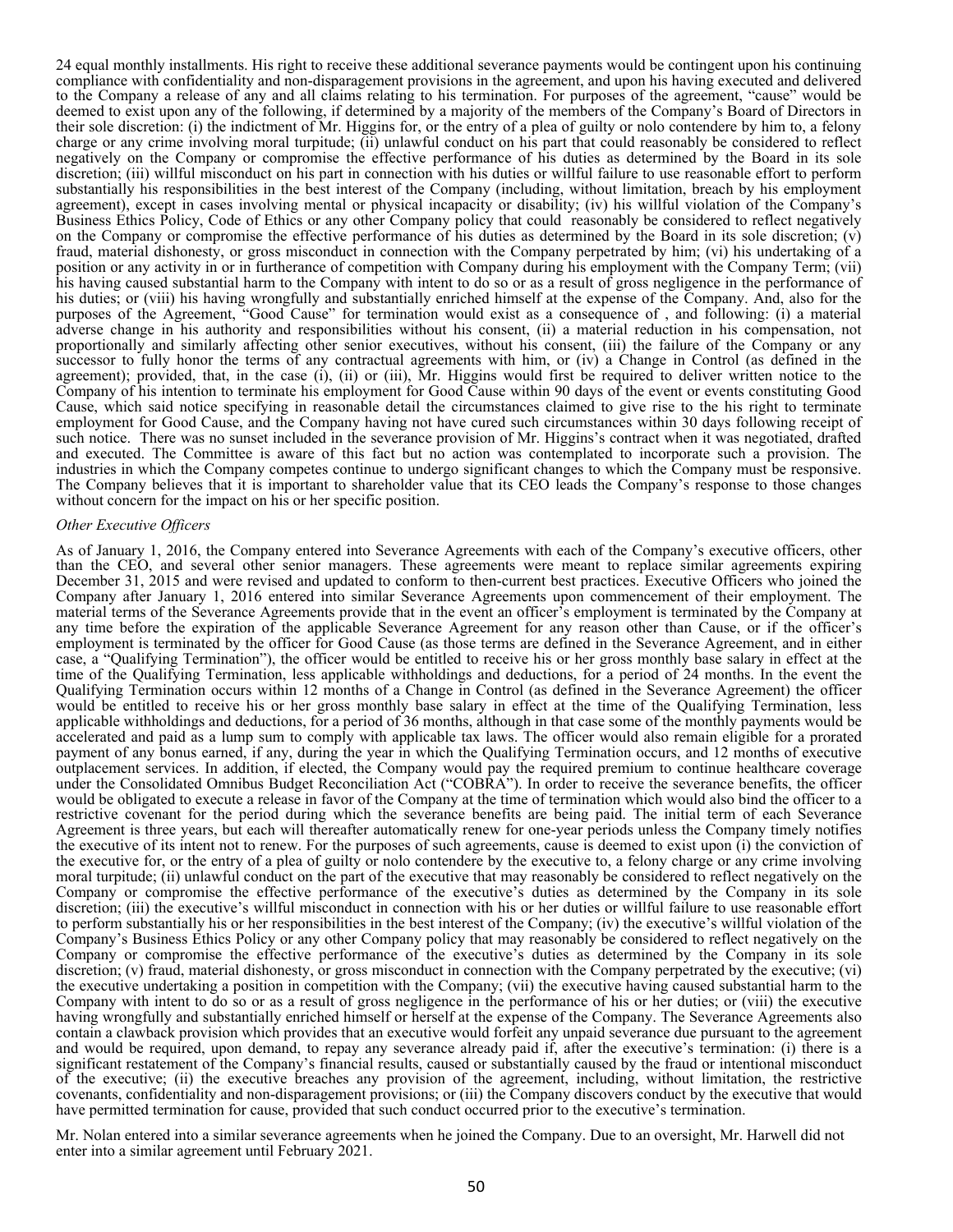The Committee considers severance to serve as a bridge in the event employment is involuntarily terminated without cause. Therefore, the foregoing Severance Periods were deemed to be appropriate in light of the perceived length of time it could take for the affected executive to find an equivalent position. At the time the agreements were approved, the Committee determined that individual executive agreements were superior to an all-inclusive policy because they provided more flexibility to address each officer's situation, and his or her individual perceived importance to the Company and its strategies. It was further determined that the provision of a severance agreement would allow each executive to focus on the needs of the business without concern for his or her own position.

Except as set forth above, the Company has not entered into any other agreement, contract, plan, or arrangement, written or unwritten, to provide payment to any NEO in connection with his retirement, severance, termination or separation.

#### **Change in Control**

Other than the provisions found in the RSU and Phantom Stock Plan, which are applicable to all employees who receive an award under those plans, and the severance agreements described above, the Company has no contract, agreement, plan, or arrangement, whether written or unwritten, that would provide for payment to an NEO at, following, or in connection with a change in control of the Company. The provisions of the RSU and Phantom Stock Plans provide that in the event of termination following a change of control, 100% of an award recipient's unvested grant shall become immediately payable in full.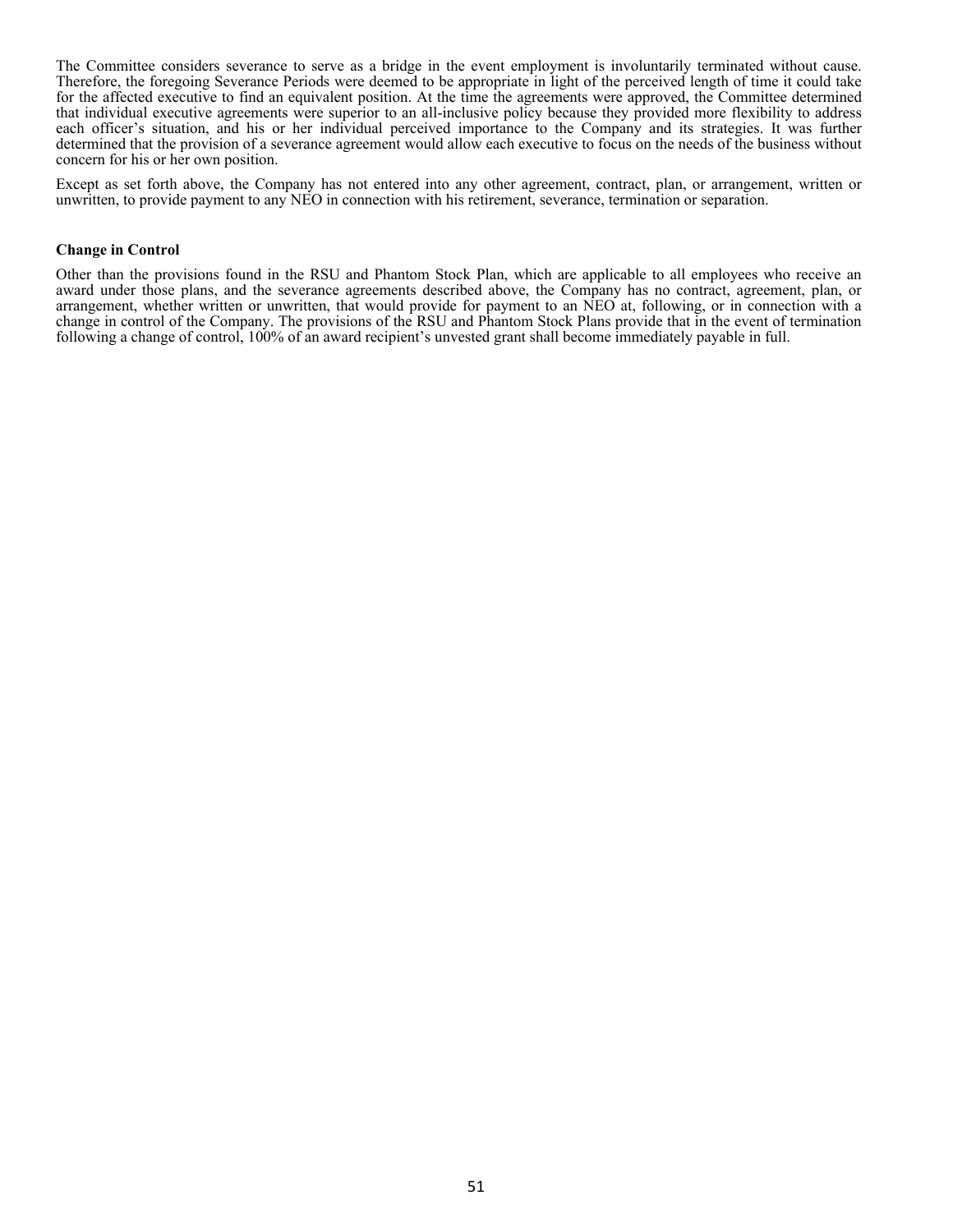# **ITEM 4**

# **ADVISORY VOTE ON EXECUTIVE COMPENSATION**

In accordance with the Dodd-Frank Act, and the related "say-on-pay" rules adopted by the Securities and Exchange Commission, the Company is asking stockholders to vote on the compensation provided to our NEOs, as described in the preceding sections of this proxy statement.

Accordingly, the Board of Directors recommends that stockholders approve such compensation by approving the following advisory resolution:

RESOLVED, that the stockholders of the Company approve, on an advisory basis, the compensation of the Company's Named Executive Officers as disclosed in the Compensation Discussion and Analysis, the accompanying compensation tables, and the related narrative disclosure in this Proxy Statement.

This vote is nonbinding. Although it may not be possible to discern the specific concerns of stockholders that may cause them to cast a negative vote, the Board and the Compensation Committee have in prior years considered the vote, and communications received from holders explaining their voting decisions, as meaningful to the process of determining how Company's executive officers should be compensated.

As described in detail under "Compensation Discussion and Analysis" above, our compensation programs are designed to motivate our NEOs, and other members of management, to manage the Company so that it achieves superior performance and delivers value to our stockholders. We believe that our compensation program, with its balance of short-term cash incentives and long-term incentives (including equity-based awards that vest over multiple years), rewards sustained performance that is aligned with delivering consistent value to our stockholders. Stockholders are encouraged to read the Compensation Discussion and Analysis, the accompanying compensation tables, and the related narrative disclosure.

# THE BOARD OF DIRECTORS RECOMMENDS

# **A VOTE "FOR"**

# THE ADVISORY RESOLUTION APPROVING EXECUTIVE COMPENSATION

## **Section 16(a) Beneficial Ownership Reporting Compliance**

Section 16(a) of the Exchange Act requires our directors and officers, and any persons holding more than 10% of our Class A Common Stock, to file with the Securities and Exchange Commission reports disclosing their initial ownership of the Company's equity securities, as well as subsequent reports disclosing changes in such ownership. To the Company's knowledge, based solely on a review of such reports furnished to us and written representations by such persons that no other reports were required, all persons who were subject to the reporting requirements of Section 16(a) complied with such requirements during the year ended December 31, 2021, except, due to an administrative error, Restricted Stock Unit Awards granted to certain officers of the Company were not reported at the time of grant, February 19, 2021. These awards, granted to A. William Higgins, Stephen M. Nolan, Daniel A. Halftermeyer, Gregory N. Harwell, Alice McCarvill, and Joseph M. Gaug, were reported on February 4, 2022.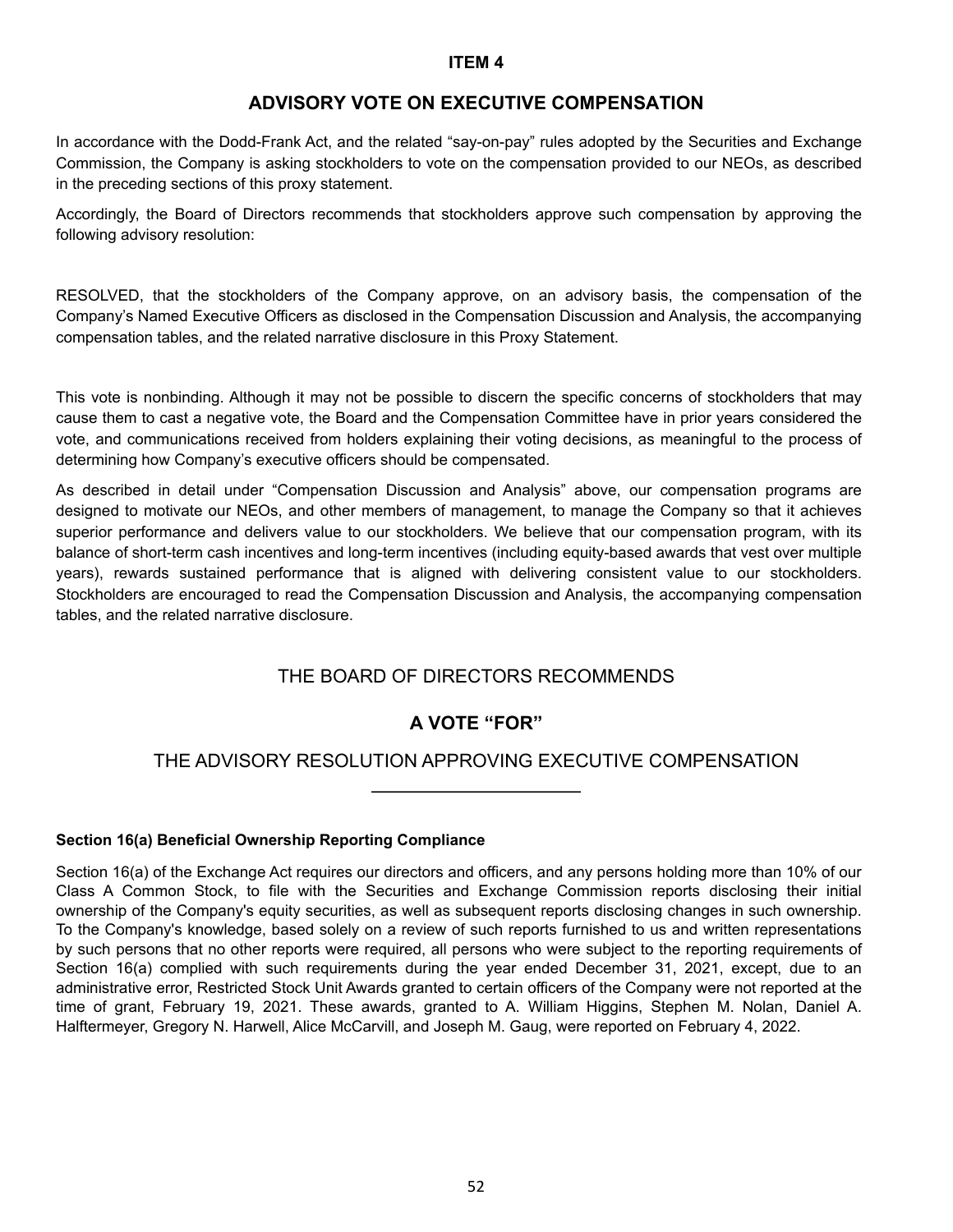## **Share Ownership**

As of the close of business on March 1, 2022, each of the directors, director nominees, and Named Executive Officers, and all current directors and officers as a group, beneficially owned shares of our capital stock as follows:

|                                       | <b>Shares</b> of<br><b>Class A</b><br>Common<br><b>Stock</b><br><b>Beneficially</b><br>Owned |     | Percent of<br>Outstanding<br><b>Class A</b><br>Common<br><b>Stock</b> | <b>Shares</b> of<br><b>Class B</b><br>Common<br><b>Stock</b><br><b>Beneficially</b><br>Owned | Percent of<br>Outstanding<br><b>Class B</b><br>Common<br><b>Stock</b> |
|---------------------------------------|----------------------------------------------------------------------------------------------|-----|-----------------------------------------------------------------------|----------------------------------------------------------------------------------------------|-----------------------------------------------------------------------|
| Erland E. Kailbourne                  | 44,571                                                                                       |     | (a)                                                                   |                                                                                              |                                                                       |
| John R. Scannell                      | 16,735                                                                                       |     | (a)                                                                   |                                                                                              |                                                                       |
| Katherine L. Plourde                  | 13,177                                                                                       |     | (a)                                                                   |                                                                                              |                                                                       |
| A. William Higgins                    | 10,823                                                                                       |     | (a)                                                                   |                                                                                              |                                                                       |
| Kenneth W. Krueger                    | 7,967                                                                                        |     | (a)                                                                   |                                                                                              |                                                                       |
| Mark J. Murphy                        | 5,674                                                                                        |     | (a)                                                                   |                                                                                              |                                                                       |
| J. Michael McQuade                    | 2,972                                                                                        |     | (a)                                                                   |                                                                                              |                                                                       |
| Christina M. Alvord                   |                                                                                              |     | (a)                                                                   |                                                                                              |                                                                       |
| Stephen M. Nolan                      | 7,451                                                                                        | (b) | (a)                                                                   |                                                                                              |                                                                       |
| Daniel A. Halftermeyer                | 47,262                                                                                       |     | (a)                                                                   |                                                                                              |                                                                       |
| Gregory N. Harwell                    | 617                                                                                          |     | (a)                                                                   |                                                                                              |                                                                       |
| Joseph M. Gaug                        | 1,471                                                                                        | (c) | (a)                                                                   |                                                                                              |                                                                       |
| All officers and directors as a group | 173,780                                                                                      |     | (a)                                                                   |                                                                                              |                                                                       |

Each of the individuals named in the preceding table has sole voting and investment power over shares listed as beneficially owned, except as indicated. Each of the directors and officers whose share ownership is reported above has indicated that no such shares are pledged as security.

(a) Ownership is less than 1%.<br>(b) Includes 1,166 shares owner Includes 1,166 shares owned directly and 6,285 shares issuable on April 1, 2022 subject to continued employment.

(c) Includes 344 shares owned directly and 1,127 held in the Company's employee stock ownership plan.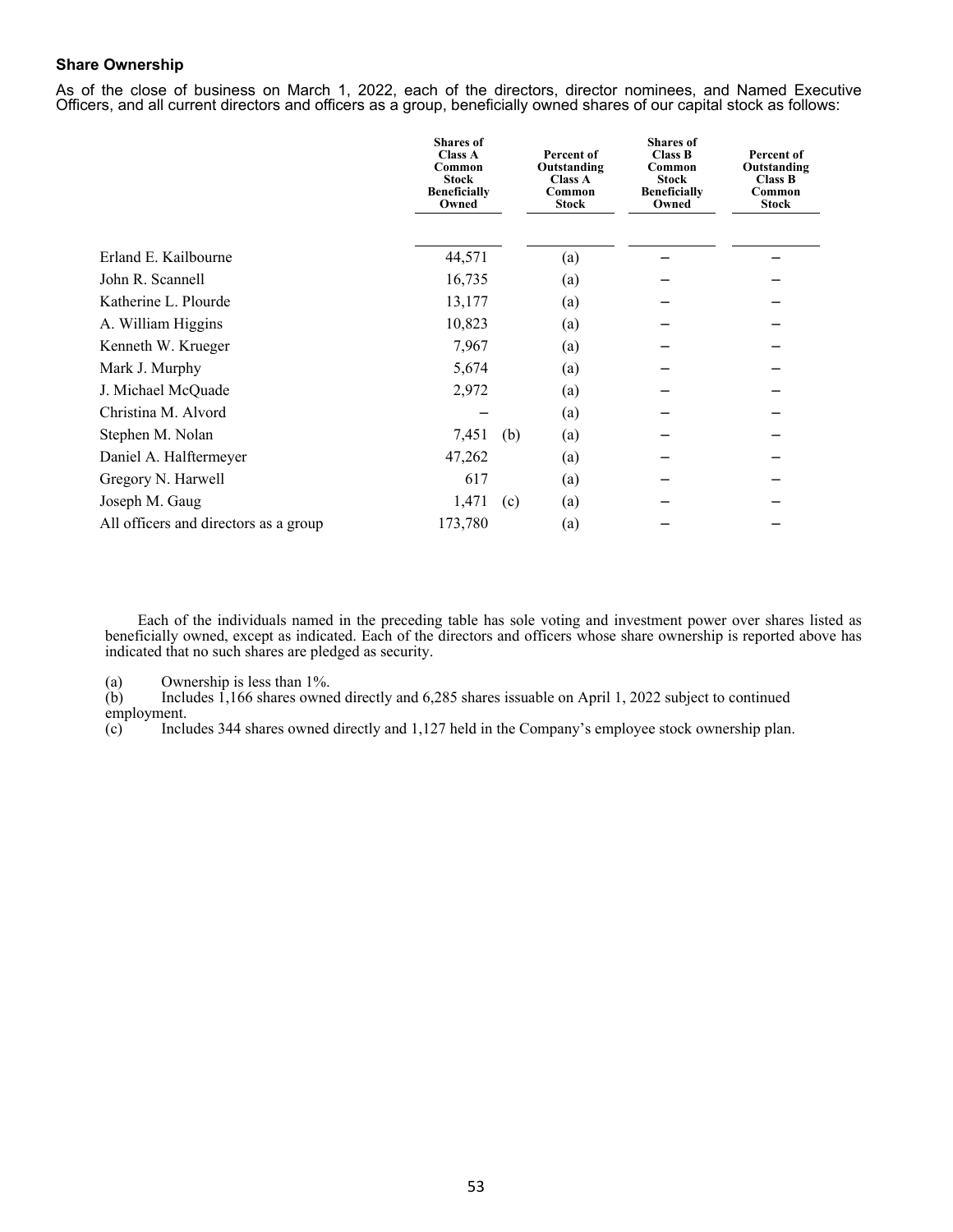The following persons have informed us that they were the beneficial owners of more than five percent of our outstanding shares of Class A Common Stock as of December 31, 2021:

### **5% Beneficial Owners of Class A Common Stock**

| Name $(s)$ <sup>(a)</sup>                         | <b>Reported Shares</b><br>-of<br><b>Company's Class</b><br><b>Common Stock</b><br><b>Beneficially</b><br>Owned* | Percent of<br>Outstandin<br>g<br><b>Class A</b><br>Common<br><b>Stock</b> |        |
|---------------------------------------------------|-----------------------------------------------------------------------------------------------------------------|---------------------------------------------------------------------------|--------|
| BlackRock, Inc.                                   | 4,896,420                                                                                                       | (b)                                                                       | 15.10% |
| The Vanguard<br>Group                             | 3,413,734                                                                                                       | (c)                                                                       | 10.54% |
| <b>EARNEST Partners,</b><br>LLC<br>Anderson       | 2,738,007                                                                                                       | (d)                                                                       | 8.50%  |
| Rudnick<br>Investment<br>Management<br><b>LLC</b> | 1,978,891                                                                                                       | (e)                                                                       | 6.11%  |

(a) Addresses of the beneficial owners listed in the above table are as follows: BlackRock, Inc., 55 East 52nd Street, New York, NY 10055; and The Vanguard Group, 100 Vanguard Boulevard, Malvern, PA 19355; and EARNEST Partners, LLC, 1180 Peachtree Street NE, Suite 2300, Atlanta, GA 30309; and Kayne Anderson Rudnick Investment Management LLC, 1800 Avenue of the Stars, 2nd Floor, Los Angeles, CA 90067.

(b) Represents shares beneficially owned by BlackRock, Inc. and one or more affiliates, including BlackRock Fund Advisors. BlackRock, Inc. and/or one or more of such entities has the sole power to vote or direct the vote of 4,841,220 such shares, and sole power to dispose or direct the disposition of all such shares.

(c) Represents shares reported as beneficially owned by The Vanguard Group, in its capacity as investment adviser. The Vanguard Group has shared voting power as to 32,736 such shares, shared dispositive power with respect to 61,193 such shares, and sole power to dispose or direct the disposition of 3,352,541 such shares.

(d) Represents shares beneficially owned by EARNEST Partners, LLC in its capacity as investment adviser. EARNEST Partners, LLC has sole power to vote or direct the vote of 2,092,609 such shares, and sole power to dispose or direct the disposition of all such shares.

(e) Represents shares beneficially owned by Kayne Anderson Rudnick Investment Management LLC., in its capacity as an investment adviser. Kayne Anderson Rudnick Investment Management LLC has shared power to vote or direct the vote, and to dispose or direct the disposition of 569,267 such shares, sole power to vote or direct the vote of 1,144,280 such shares, and sole power to dispose or direct the disposition of 1,409,624 such shares.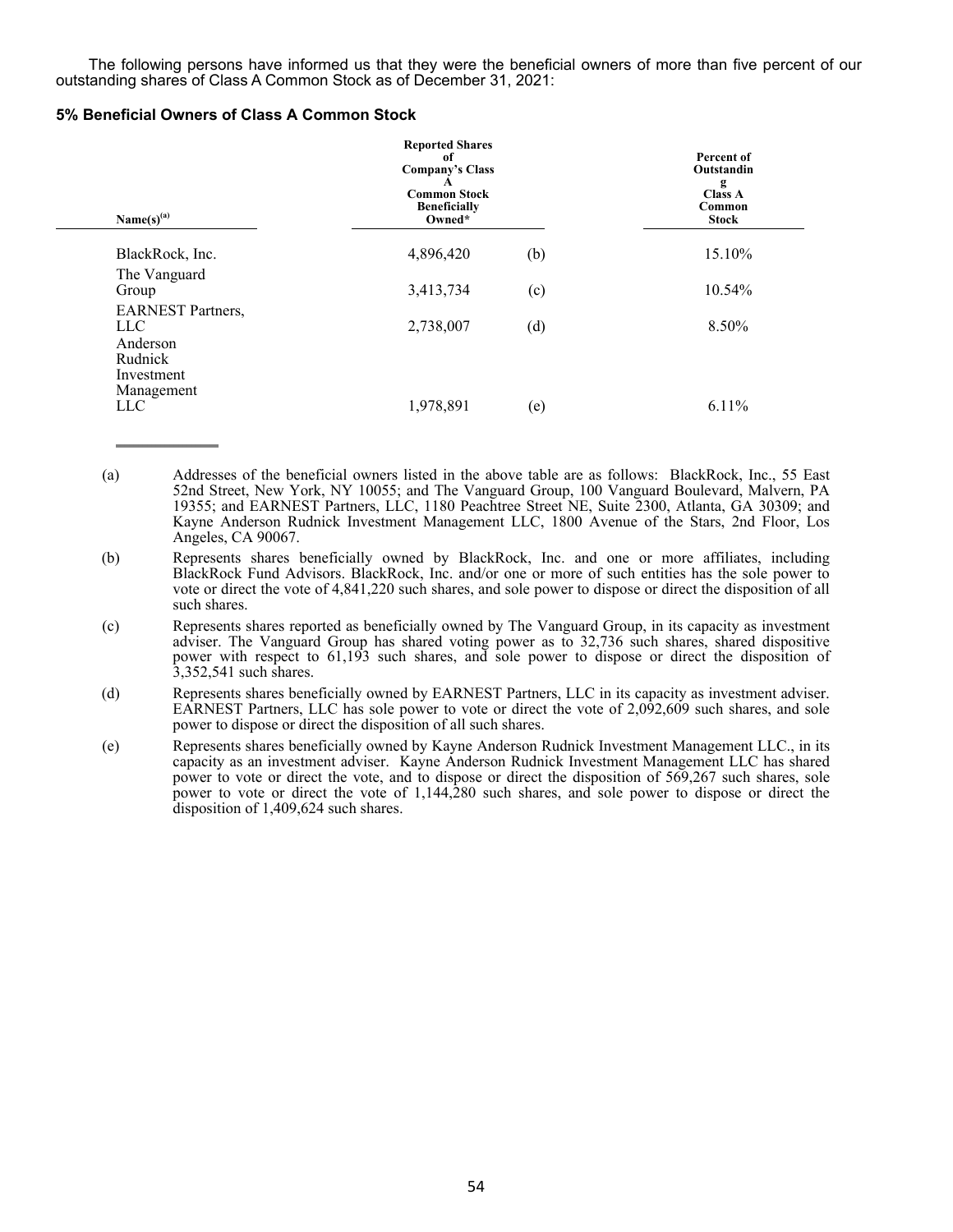The following persons have informed the Company that they are the beneficial owners of more than five percent of the Company's outstanding shares of Class B Common Stock as of March 1, 2022:

## **5% Beneficial Owners of Class B Common Stock**

| Name(s)                                                             | <b>Shares</b> of<br>Company's<br>Class B<br><b>Common Stock</b><br><b>Beneficially</b><br>Owned | Percent<br>of<br>Outsta<br>nding<br>Class B<br>Commo<br>n Stock |
|---------------------------------------------------------------------|-------------------------------------------------------------------------------------------------|-----------------------------------------------------------------|
| Raymond D. Dufresne TR UA<br>04/24/20 Ray & Kathy<br>Dufresne Trust | 104                                                                                             | 100%                                                            |

## **SHAREHOLDER COMMUNICATIONS**

It is our policy to forward to each member of the Board of Directors any communications addressed to the Board of Directors as a group, and to forward to each director any communication addressed specifically to such director. Such communications may be sent to: Albany International Corp., 216 Airport Drive, Rochester, New Hampshire 03867.

### **AVAILABLE INFORMATION**

The Company's Corporate Governance Guidelines, Business Ethics Policy, and Code of Ethics for the Chief Executive Officer, Chief Financial Officer, and Controller, and the charters of the Audit, Compensation, and Governance Committees of the Board of Directors are all available at the Corporate Governance section of the Company's website (*www.albint.com*).

## **CERTAIN BUSINESS RELATIONSHIPS AND RELATED PERSON TRANSACTIONS**

The Company has adopted a written policy requiring review of relationships and transactions in which directors or executive officers, or members of their immediate families, are participants, in order to determine whether such persons have a direct or indirect material interest. The Company's Legal Department is responsible for developing and implementing processes and controls designed to obtain information relating to any such relationship or transaction, and for determining whether disclosure of such relationships or transactions is required. The Audit Committee of the Board of Directors is responsible for reviewing such information, and making recommendations to the disinterested members of the Board regarding the ratification or approval of such relationships or transactions. As set forth in the policy, the Audit Committee considers each transaction in light of relevant factors, including any benefits to the Company, whether the terms are arm's-length and in the ordinary course, the direct or indirect nature of the related person's interest in the transaction, the size and expected term of the transaction, and such other facts and circumstances as may bear on the materiality of the transaction or relationship. No director may participate in the review, ratification, or approval of any transaction in which such director has an interest.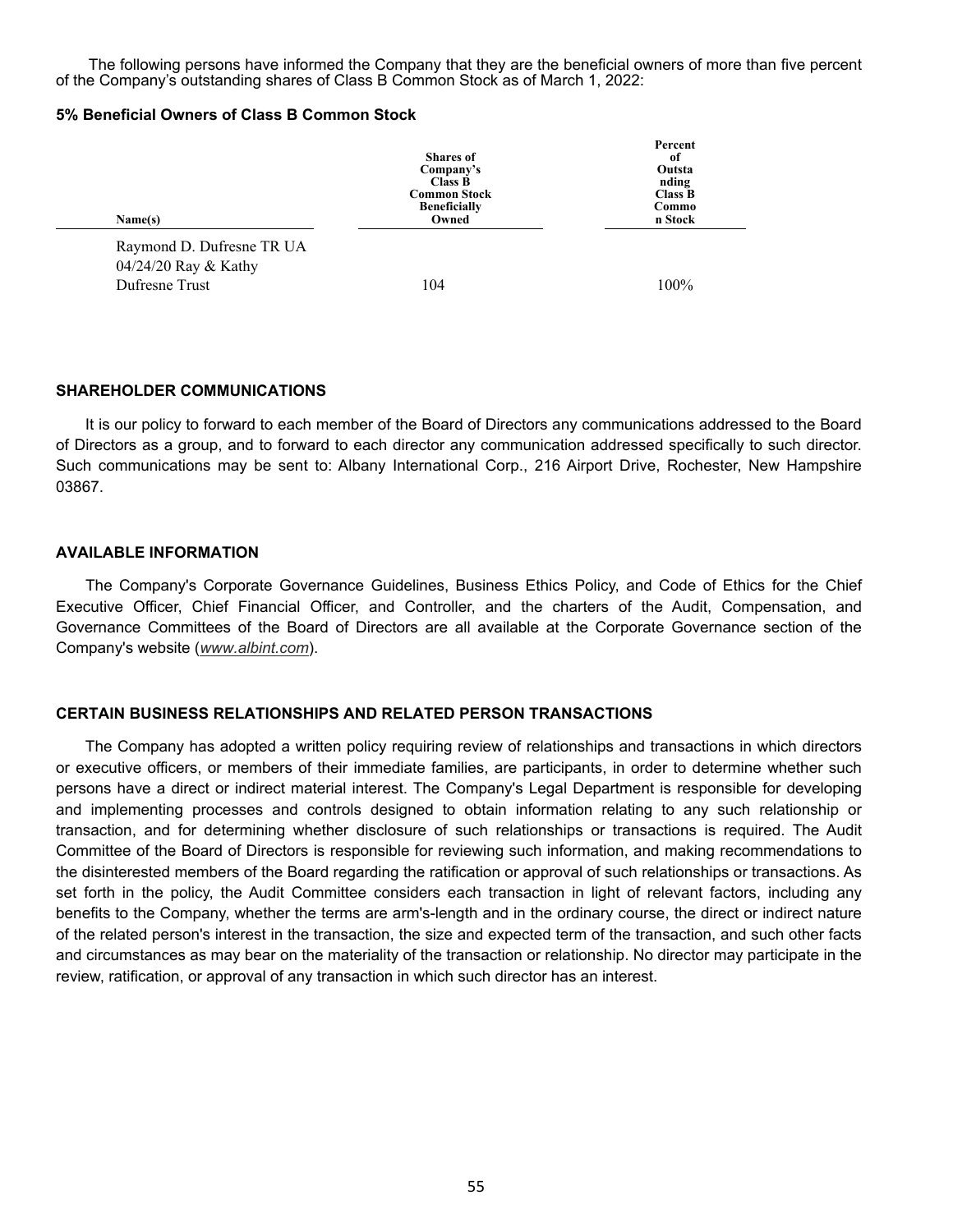# **STOCKHOLDER PROPOSALS**

The Company's By Laws provide that proposals of stockholders, including nominations of persons for election to the Board of Directors of the Company, shall not be presented, considered, or voted upon at an annual meeting of stockholders, or at any adjournment thereof, unless (i) notice of the proposal has been received by mail directed to the Secretary of the Company at the address set forth in the Notice of Meeting not less than 100 days nor more than 180 days prior to the anniversary date of the last preceding annual meeting of stockholders, and (ii) the stockholder giving such notice is a stockholder of record on the date of the giving of such notice and on the record date for the determination of stockholders entitled to vote at such annual meeting. Each such notice shall set forth (i) the proposal desired to be brought before the annual meeting and the reasons for presenting such proposal at the annual meeting, (ii) the name and address, as they appear on the Company's books, of the stockholder making such proposal, (iii) the number and class of shares owned beneficially or of record by such stockholder, (iv) any material interest of such stockholder in the proposal, and (v) such other information with respect to the proposal and such stockholder as is required to be disclosed in solicitation of proxies to vote upon such proposal, or is otherwise required, pursuant to Regulation 14A under the Securities Exchange Act of 1934, as amended ("the Proxy Rules"). In the case of proposed nominations of persons for election to the Board of Directors, each such notice shall also (i) set forth such information with respect to such nominees and the stockholder proposing the nominations as is required to be disclosed in solicitations of proxies for election of directors, or is otherwise required, pursuant to the Proxy Rules, and (ii) be accompanied by the written consent of each proposed nominee to being named in the Company's proxy statement as a nominee and to serving as a director if elected, and by written confirmation by each such nominee of the information relating to such nominee contained in the notice.

Proposals of stockholders that are intended to be presented at the Company's 2023 Annual Meeting of Stockholders must be received by the Company at its principal executive offices at 216 Airport Drive, Rochester, New Hampshire 03867, not later than December 1, 2022 in order to be considered for inclusion in the Company's proxy statement and form of proxy. In addition, to be so included, a proposal must otherwise comply with all applicable proxy rules of the Securities and Exchange Commission.

In addition, management proxies for the 2022 Annual Meeting may confer discretionary authority to vote on a stockholder proposal that is not included in the Company's proxy statement and form of proxy if the Company does not receive notice of such proposal by February 14, 2022, or if such proposal has been properly excluded from such proxy statement and form of proxy.

# **OTHER MATTERS**

The Board knows of no other matters to be presented for consideration at the Annual Meeting. Should any other matters properly come before the meeting, the persons named in the accompanying proxy will vote such proxy thereon in accordance with their best judgment.

The cost of soliciting proxies in the accompanying form will be borne by the Company. In addition to solicitation of proxies by use of the mails, regular employees of the Company, without additional compensation, may solicit proxies personally or by telephone.

Joseph M. Gaug

*Secretary*

April 6, 2022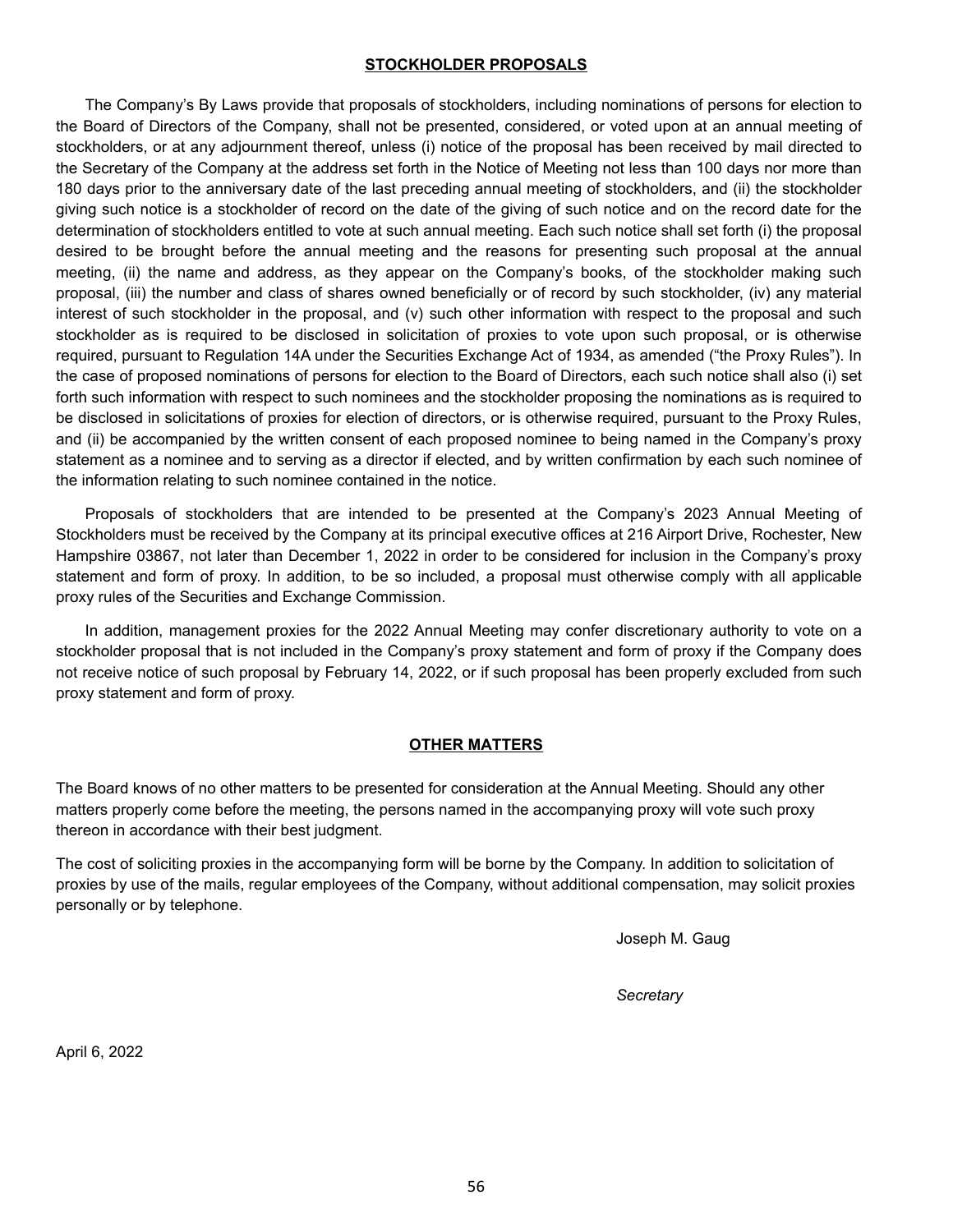# **EXHIBIT A – SUPPLEMENT TO COMPENSATION DISCUSSION AND ANALYSIS**

#### **Supplement to Compensation Discussion and Analysis**

*The following information supplements the disclosures in the Compensation Discussion and Analysis section of the Company's Proxy Statement under the heading "Performance Award Metrics and Goals" beginning on* 

Definitions relating to the 2021 APP and MPP Performance Awards

**"2021 AIN Adjusted EBITDA"** — the amount reported as "Net Income" in the Company's Consolidated Statement of Income for 2021, less any income, or plus any expense, derived from the revaluation of non-functional currency assets and liabilities, adjusted by adding back, to the extent that such item reduced Net Income, or subtracting, to the extent that such item increased Net Income: (A) depreciation and amortization expense; (B) restructuring costs (including pension curtailment gains and losses related to restructuring actions but not reported as part of restructuring expenses in the financial statements), provided however, that the Committee may, in its sole discretion, choose to omit certain restructuring costs from this provision so long as the failure to add back those restructuring costs does not result in a higher Metric Percentage or reduced target goal; (C) any goodwill and intangible impairment; (D) income tax expenses (including any taxes recorded as operating expenses that were not included in the 2021 Operating Plan approved by the Board of Directors); (E) net interest expense; (in each case, as determined in accordance with GAAP and the Company's accounting policies, consistently applied) **provided** that the amount so determined shall then be further adjusted (1) to exclude the effect of any adjustments to the Company's financial statements required to reflect the effect of (a) discontinued operations, or (b) newly effective accounting pronouncements, the effect of which were not incorporated into the Board approved operating plan (in each case, without duplication, as defined by GAAP and as included in the Company's audited financial statements whether or not reflected as a separate line item in such audited financial statements); (2) to exclude (i) any gain or loss attributable to the sale of any business segment, or any real estate, during the Performance Period, net of any expenses incurred in connection with the transaction, or (ii) reallocated overhead costs which were otherwise attributable to any discontinued operations divested during the Performance Period; (3) to exclude any income (or loss) attributable to any business operation acquired during the Performance Period; (4) to exclude the effect on income of any charges incurred in the connection of the settlement of pension benefit funding obligations, or any other pension settlement or curtailment charges or credits that result from a strategic cost reduction initiative; (5) to exclude the effect on income of any deferred bank fee write-offs or interest rate swap buyouts related to any new financing facility established during the Performance Period or any gain or loss associated with the early retirement of any debt instrument; (6) to exclude the effect on income of any expenses, including consulting or professional fees, incurred in connection with any activities undertaken by management at the direction of the Board of Directors to investigate or pursue any strategic acquisitions, combinations, joint ventures or divestitures, regardless of whether such efforts result in the completion of such acquisition, combination, joint venture or divestiture during the Performance Period as the same may be applied to such business segment; (7) to exclude the cost of any lease expense incurred in connection with the sale and leaseback of any real estate; (8) to exclude the cost of any charges required by Revenue Recognition Standard ASC 606 to recognize future losses relating to any new long term contracts awarded during the performance period; (9) to exclude the effect on income of any fixed asset-write-offs related to continued and discontinued programs within the AEC business segment (including ASC), or any write-offs of previously capitalized costs related to non-recurring engineering and tooling for continued and discontinued programs; (10) by adding back or deducting charges or reductions to the reserve for recognized future losses related to the long term agreement for the supply of parts for the Rolls Royce BR725 engine; and (11) by adding back any expense related to machinery and equipment relocations and plant setup costs, or other capital expenditures associated with anticipated or announced plant closings or consolidation of manufacturing capacity and not otherwise considered restructuring costs.

**"AIN TRIR"** — the Total Recordable Incident Rate applicable to the entire Company for 2021. A recordable incident shall be any incident that is work-related and results in injury, illness or death after applying the Occupation Safety and hazard Administration's (OSHA) guidelines for work-relatedness and recordability. The TRIR shall be the number of recordable incidents per hundred employees per year, calculated as the actual number of recordable incidents in the year times the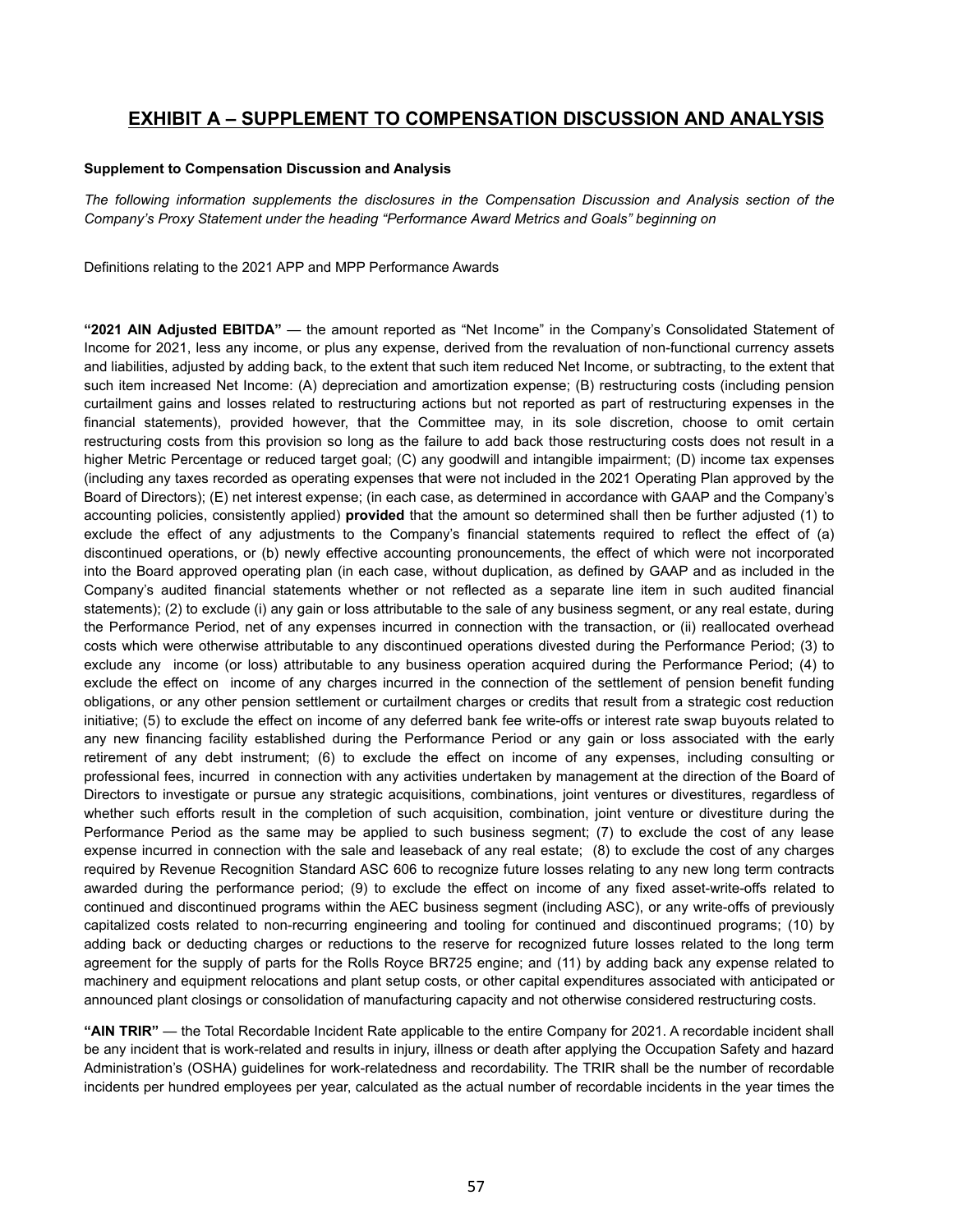quotient of 2000,000 divided by the actual hours worked by all employees in 2021, with 200,000 being the approximated hours worked by 100 employees in a year.

"**AIN Compliance/Control Failures**" - shall refer to the company-wide financial controls report briefed to the Audit Committee each quarter. If, at during any quarter a Material Weakness is identified (for the first time – i.e., not rolled over from a prior quarter), then the Performance Metric Percentage attainment shall be 0%. If no Material Weaknesses are identified for the first time during any quarter, yet two or more Significant Deficiencies are identified for the first time during any quarter, then the Performance Metric Percentage attainment shall be 100%. If no Material Weaknesses are identified for the first time during any quarter, yet only one Significant Deficiency is identified for the first time during any quarter, then the Performance Metric Percentage attainment shall be 150%. If no Material Weaknesses, nor any Significant Deficiencies, are identified for the first time during any quarter, then the Performance Metric Percentage attainment shall be 200%.

"**AIN Compliance/Controls Testing**" - shall refer to the status of the identification and remediation of any company-wide High or Medium findings in the Company's internal audit reports issued during the Performance Period. To achieve a Performance Metric Percentage attainment of 50%, no more than five High/Medium findings shall be behind schedule for remediation (i.e., not overdue) at the end of the year according to the schedule set forth in the audit report. To achieve a Performance Metric Percentage attainment of 100%, no High/Medium findings shall be overdue at the end of the year, irrespective of the number of findings. If there are less than five, but not zero, overdue findings at the end of the year, the Performance Metric Percentage attainment shall be prorated between 50% and 100%. To achieve a Performance Metric Percentage attainment of 200%, no High/Medium findings shall be overdue at the end of the year and there shall have been no High finding identified during the year. If there are less than three, but not zero, High findings during the year and the other requirements for a Performance Metric Percentage attainment of 100% shall have been met, then the Performance Metric Percentage attainment shall be prorated between 100% (three High findings) and 200% (zero High findings).

**"2021 MC Adjusted EBITDA"** — the amount reported as "Net Income" for the Global Machine Clothing business segment in the Company's Consolidated Statement of Income for 2021, less any income, or plus any expense, derived from the revaluation of non-functional currency assets and liabilities, adjusted by adding back, to the extent that such item reduced Net Income, or subtracting, to the extent that such item increased Net Income: (A) depreciation and amortization expense; (B) restructuring costs (including pension curtailment gains and losses related to restructuring actions but not reported as part of restructuring expenses in the financial statements), provided however, that the Committee may, in its sole discretion, choose to omit certain restructuring costs from this provision so long as the failure to add back those restructuring costs does not result in a higher Metric Percentage or reduced target goal; (C) any goodwill and intangible impairment; (D) income tax expenses (including any taxes recorded as operating expenses that were not included in the 2021 Operating Plan approved by the Board of Directors); (E) net interest expense; (in each case, as determined in accordance with GAAP and the Company's accounting policies, consistently applied) **provided** that the amount so determined shall then be further adjusted (1) to exclude the effect of any adjustments to the Company's financial statements required to reflect the effect of (a) discontinued operations, or (b) newly effective accounting pronouncements, the effect of which were not incorporated into the Board approved operating plan (in each case, without duplication, as defined by GAAP and as included in the Company's audited financial statements whether or not reflected as a separate line item in such audited financial statements); (2) to exclude (i) any gain or loss attributable to the sale of any business segment, or any real estate, during the Performance Period, net of any expenses incurred in connection with the transaction, or (ii) reallocated overhead costs which were otherwise attributable to any discontinued operations divested during the Performance Period; (3) to exclude any income (or loss) attributable to any business operation acquired during the Performance Period; (4) to exclude the effect on income of any charges incurred in the connection of the settlement of pension benefit funding obligations, or any other pension settlement or curtailment charges or credits that result from a strategic cost reduction initiative; (5) to exclude the effect on income of any deferred bank fee write-offs or interest rate swap buyouts related to any new financing facility established during the Performance Period or any gain or loss associated with the early retirement of any debt instrument; (6) to exclude the effect on income of any expenses, including consulting or professional fees, incurred in connection with any activities undertaken by management at the direction of the Board of Directors to investigate or pursue any strategic acquisitions, combinations, joint ventures or divestitures, regardless of whether such efforts result in the completion of such acquisition, combination, joint venture or divestiture during the Performance Period as the same may be applied to such business segment; (7) to exclude the cost of any lease expense incurred in connection with the sale and leaseback of any real estate; (8) to exclude the cost of any charges required by Revenue Recognition Standard ASC 606 to recognize future losses relating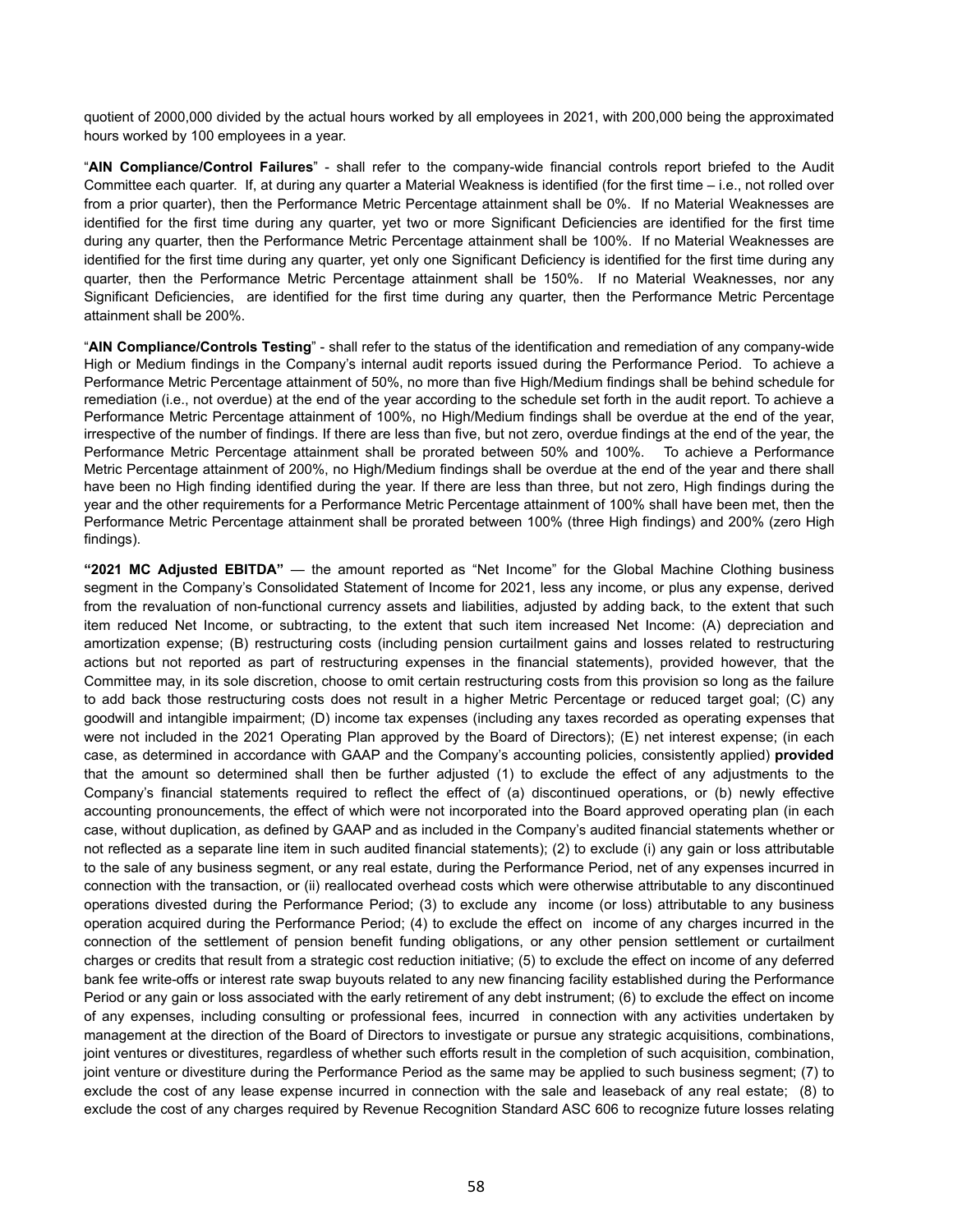to any new long term contracts awarded during the performance period; (9) by adding back any expense related to machinery and equipment relocations and plant setup costs, or other capital expenditures associated with anticipated or announced plant closings or consolidation of manufacturing capacity and not otherwise considered restructuring costs.

"**MC Compliance/Control Failures**" - shall refer to the any failures with in MC financial controls report briefed to the Audit Committee each quarter. If, at during any quarter a Material Weakness is identified (for the first time – i.e., not rolled over from a prior quarter), then the Performance Metric Percentage attainment shall be 0%. If no Material Weaknesses are identified for the first time during any quarter, yet one or more Significant Deficiencies are identified for the first time during any quarter, then the Performance Metric Percentage attainment shall be 100%. If no Material Weaknesses, nor any Significant Deficiencies, are identified for the first time during any quarter, then the Performance Metric Percentage attainment shall be 200%.

"**MC Compliance/Controls Testing**" - shall refer to the status of the identification and remediation of any High or Medium findings withing MC in the Company's internal audit reports issued during the Performance Period. To achieve a Performance Metric Percentage attainment of 50%, no more than three High/Medium findings shall be behind schedule for remediation (i.e., not overdue) at the end of the year according to the schedule set forth in the audit report. To achieve a Performance Metric Percentage attainment of 100%, no High/Medium findings shall be overdue at the end of the year, irrespective of the number of findings. If there are less than three, but not zero, overdue findings at the end of the year, the Performance Metric Percentage attainment shall be prorated between 50% and 100%. To achieve a Performance Metric Percentage attainment of 200%, no High/Medium findings shall be overdue at the end of the year and there shall have been no High findings identified during the year. If there are less than two, but not zero, High findings during the year and the other requirements for a Performance Metric Percentage attainment of 100% shall have been met, then the Performance Metric Percentage attainment shall be prorated between 100% (two High findings) and 200% (zero High findings).

"**2021 AEC ADJUSTED EBITDA**" - the amount reported as "Net Income" in the Company's Consolidated Statement of Income for 2021 attributable to the AEC business segment, less any income, or plus any expense, derived from the revaluation of non-functional currency assets and liabilities, adjusted by adding back, to the extent that such item reduced Net Income, or subtracting, to the extent that such item increased Net Income: (A) depreciation and amortization expense; (B) restructuring costs (including pension curtailment gains and losses related to restructuring actions but not reported as part of restructuring expenses in the financial statements), provided however, that the Committee may, in its sole discretion, choose to omit certain restructuring costs from this provision so long as the failure to add back those restructuring costs does not result in a higher Metric Percentage or reduced target goal; (C) any goodwill and intangible impairment; (D) income tax expenses (including any taxes recorded as operating expenses that were not included in the 2021 Operating Plan approved by the Board of Directors); (E) net interest expense; (in each case, as determined in accordance with GAAP and the Company's accounting policies, consistently applied) **provided** that the amount so determined shall then be further adjusted (1) to exclude the effect of any adjustments to the Company's financial statements required to reflect the effect of (a) discontinued operations, or (b) newly effective accounting pronouncements, the effect of which were not incorporated into the Board approved operating plan (in each case, without duplication, as defined by GAAP and as included in the Company's audited financial statements whether or not reflected as a separate line item in such audited financial statements); (2) to exclude (i) any gain or loss attributable to the sale of any business segment, or any real estate, during the Performance Period, net of any expenses incurred in connection with the transaction, or (ii) reallocated overhead costs which were otherwise attributable to any discontinued operations divested during the Performance Period; (3) to exclude any income (or loss) attributable to any business operation acquired during the Performance Period; (4) to exclude the effect on income of any charges incurred in the connection of the settlement of pension benefit funding obligations, or any other pension settlement or curtailment charges or credits that result from a strategic cost reduction initiative; (5) to exclude the effect on income of any deferred bank fee write-offs or interest rate swap buyouts related to any new financing facility established during the Performance Period or any gain or loss associated with the early retirement of any debt instrument; (6) to exclude the effect on income of any expenses, including consulting or professional fees, incurred in connection with any activities undertaken by management at the direction of the Board of Directors to investigate or pursue any strategic acquisitions, combinations, joint ventures or divestitures, regardless of whether such efforts result in the completion of such acquisition, combination, joint venture or divestiture during the Performance Period as the same may be applied to such business segment; (7) to exclude the cost of any lease expense incurred in connection with the sale and leaseback of any real estate; (8) to exclude the cost of any charges required by Revenue Recognition Standard ASC 606 to recognize future losses relating to any new long term contracts awarded during the performance period; (9) to exclude the effect on income of any fixed asset-write-offs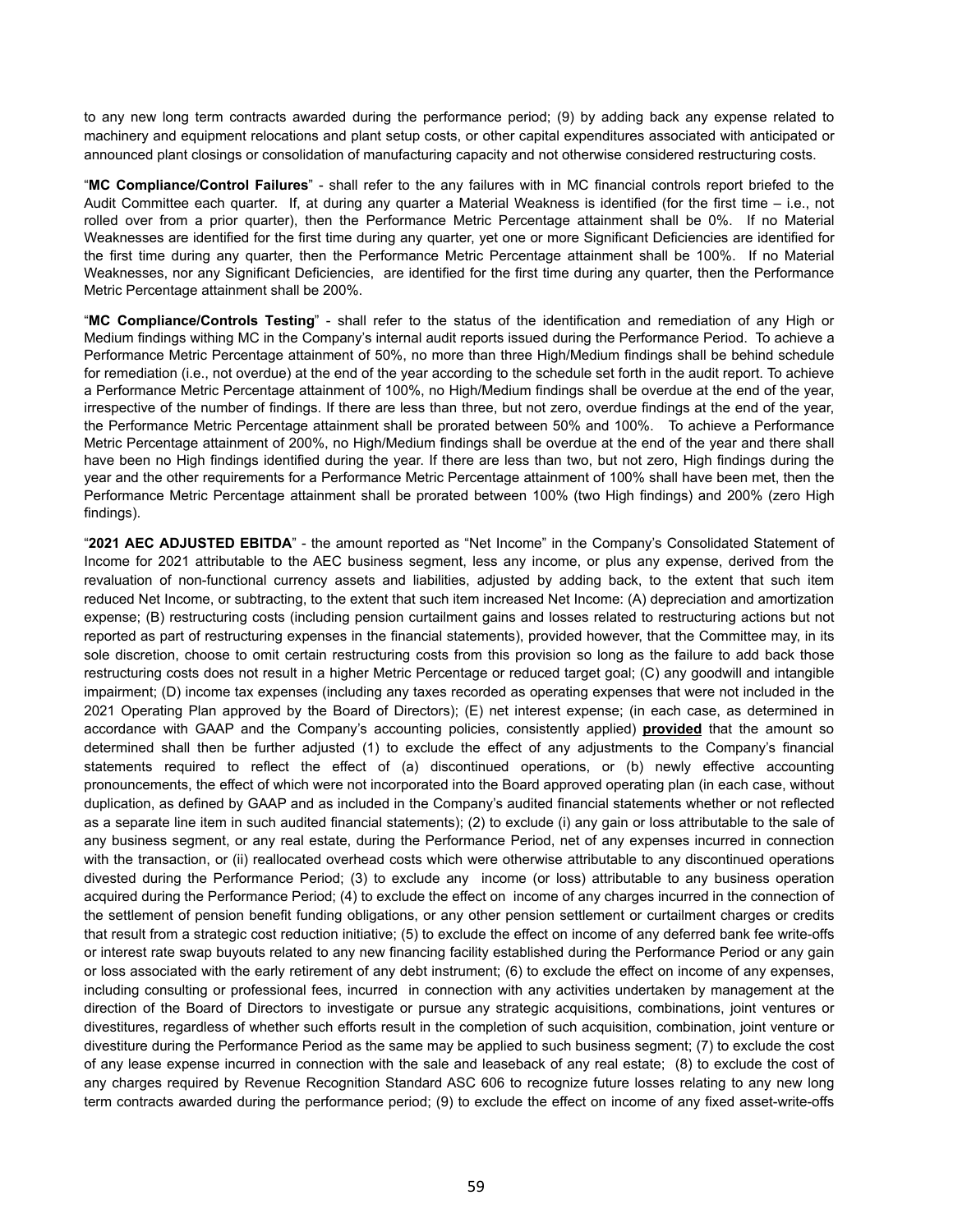related to continued and discontinued programs within the AEC business segment (including ASC), or any write-offs of previously capitalized costs related to non-recurring engineering and tooling for continued and discontinued programs; (10) by adding back or deducting charges or reductions to the reserve for recognized future losses related to the long term agreement for the supply of parts for the Rolls Royce BR725 engine; and (11) by adding back any expense related to machinery and equipment relocations and plant setup costs, or other capital expenditures associated with anticipated or announced plant closings or consolidation of manufacturing capacity and not otherwise considered restructuring costs.

"**AEC Compliance/Control Failures**" - shall refer to the any failures within AEC financial controls report briefed to the Audit Committee each quarter. If, at during any quarter a Material Weakness is identified (for the first time – i.e., not rolled over from a prior quarter), then the Performance Metric Percentage attainment shall be 0%. If no Material Weaknesses are identified for the first time during any quarter, yet one or more Significant Deficiencies are identified for the first time during any quarter, then the Performance Metric Percentage attainment shall be 100%. If no Material Weaknesses, nor any Significant Deficiencies, are identified for the first time during any quarter, then the Performance Metric Percentage attainment shall be 200%.

 "**AEC Compliance/Controls Testing**" - shall refer to the status of the identification and remediation of any High or Medium findings withing AEC in the Company's internal audit reports issued during the Performance Period. To achieve a Performance Metric Percentage attainment of 50%, no more than three High/Medium findings shall be behind schedule for remediation (i.e., not overdue) at the end of the year according to the schedule set forth in the audit report. To achieve a Performance Metric Percentage attainment of 100%, no High/Medium findings shall be overdue at the end of the year, irrespective of the number of findings. If there are less than three, but not zero, overdue findings at the end of the year, the Performance Metric Percentage attainment shall be prorated between 50% and 100%. To achieve a Performance Metric Percentage attainment of 200%, no High/Medium findings shall be overdue at the end of the year and there shall have been no High findings identified during the year. If there are less than two, but not zero, High findings during the year and the other requirements for a Performance Metric Percentage attainment of 100% shall have been met, then the Performance Metric Percentage attainment shall be prorated between 100% (two High findings) and 200% (zero High findings).

 **"Aggregate AIN Adjusted EBITDA"** — the aggregate of amount of AIN Adjusted EBITDA (as defined above) reported in 2021, 2022, and 2023.

**"Aggregate MC Adjusted Reported EBITDA"** — the aggregate amount of MC Adjusted Reported EBITDA (as defined above) reported in 2021, 2022, and 2023.

**"Aggregate AEC Adjusted EBITDA"** - the aggregate amount of AEC Adjusted Reported EBITDA (as defined above) reported in 202, 2022, and 2023.

#### Definitions relating to the 2019 MPP Awards

"**Aggregate AIN Adjusted EBITDA**" - shall equal the total of AIN Adjusted EBITDA in 2019, plus AIN Adjusted EBITDA in 2020, plus AIN Adjusted EBITDA in 2021. For the purposes of this metric, AIN Adjusted EBITDA for each year shall be equal to the amount reported as "Net Income" in the Company's Consolidated Statement of Income for the applicable year, less any income, or plus any expense, derived from the revaluation of non-functional currency assets and liabilities, adjusted by adding back, to the extent that such item reduced Net Income, or subtracting, to the extent that such item increased Net Income: (A) depreciation and amortization expense; (B) restructuring costs (including pension curtailment gains and losses related to restructuring actions but not reported as part of restructuring expenses in the financial statements), provided however, that the Committee may, in its sole discretion, choose to omit certain restructuring costs from this provision so long as the failure to add back those restructuring costs does not result in a higher Metric Percentage or reduced target goal; (C) any goodwill and intangible impairment; (D) income tax expenses (including any taxes recorded as operating expenses that were not included in the 2019 Operating Plan approved by the Board of Directors); (E) net interest expense; (in each case, as determined in accordance with GAAP and the Company's accounting policies, consistently applied) **provided** that the amount so determined shall then be further adjusted (1) to exclude the effect of any adjustments to the Company's financial statements required to reflect the effect of (a) discontinued operations, or (b) newly effective accounting pronouncements, the effect of which were not incorporated into the Board approved operating plan (in each case, without duplication, as defined by GAAP and as included in the Company's audited financial statements whether or not reflected as a separate line item in such audited financial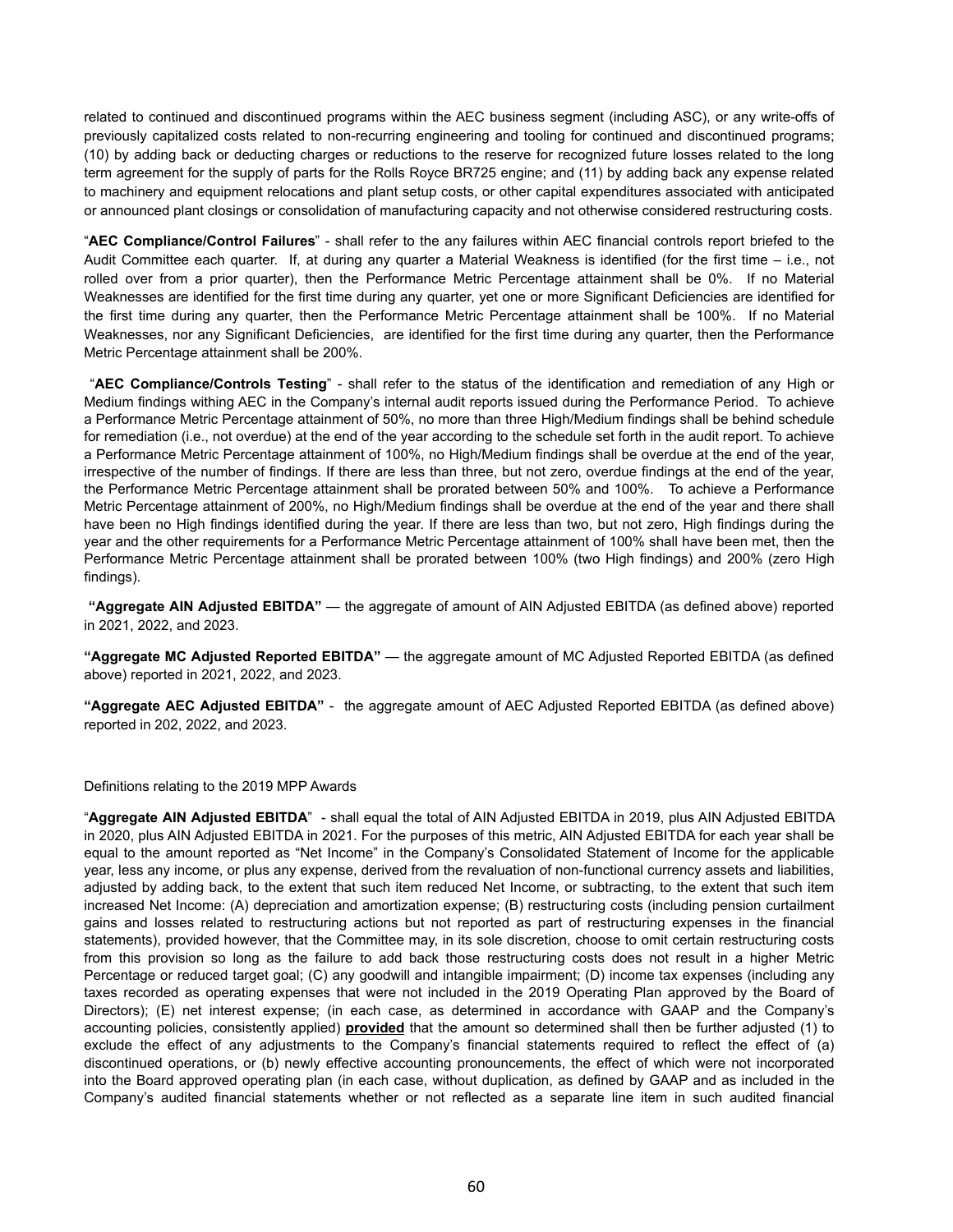statements); (2) to exclude (i) any gain or loss attributable to the sale of any business segment, or any real estate, during the Performance Period, net of any expenses incurred in connection with the transaction, or (ii) reallocated overhead costs which were otherwise attributable to any discontinued operations divested during the Performance Period; (3) to exclude any income (or loss) attributable to any business operation acquired during the Performance Period; (4) to exclude the effect on income of any charges incurred in the connection of the settlement of pension benefit funding obligations, or any other pension settlement or curtailment charges or credits that result from a strategic cost reduction initiative; (5) to exclude the effect on income of any deferred bank fee write-offs or interest rate swap buyouts related to any new financing facility established during the Performance Period or any gain or loss associated with the early retirement of any debt instrument; (6) to exclude the effect on income of any expenses, including consulting or professional fees, incurred in connection with any activities undertaken by management at the direction of the Board of Directors to investigate or pursue any strategic acquisitions, combinations, joint ventures or divestitures, regardless of whether such efforts result in the completion of such acquisition, combination, joint venture or divestiture during the Performance Period as the same may be applied to such business segment; (7) to exclude the cost of any lease expense incurred in connection with the sale and leaseback of any real estate; (8) to exclude the cost of any charges required by Revenue Recognition Standard ASC 606 to recognize future losses relating to any new long term contracts awarded during the performance period; (9) to exclude the effect on income of any fixed asset-write-offs related to continued and discontinued programs within the AEC business segment (including ASC), or any write-offs of previously capitalized costs related to non-recurring engineering and tooling for continued and discontinued programs; (10) by adding back or deducting charges or reductions to the reserve for recognized future losses related to the long term agreement for the supply of parts for the Rolls Royce BR725 engine; and (11) by adding back any expense related to machinery and equipment relocations and plant setup costs, or other capital expenditures associated with anticipated or announced plant closings or consolidation of manufacturing capacity and not otherwise considered restructuring costs (collectively, the "Adjustments").

"**Aggregate MC Adjusted Reported EBITDA**" - shall equal the total of MC Adjusted Reported EBITDA in 2019, plus MC Adjusted Reported EBITDA in 2020, plus MC Adjusted Reported EBITDA in 2021. For the purposes of this metric, MC Adjusted Reported EBITDA for each year shall be equal to the amount reported as "Net Income" for the Global Machine Clothing business segment for the applicable year in the Company's Consolidated Statement of Income, less any income, or plus any expense, derived from the revaluation of non-functional currency assets and liabilities, adjusted according to the Adjustments stated above, as applicable.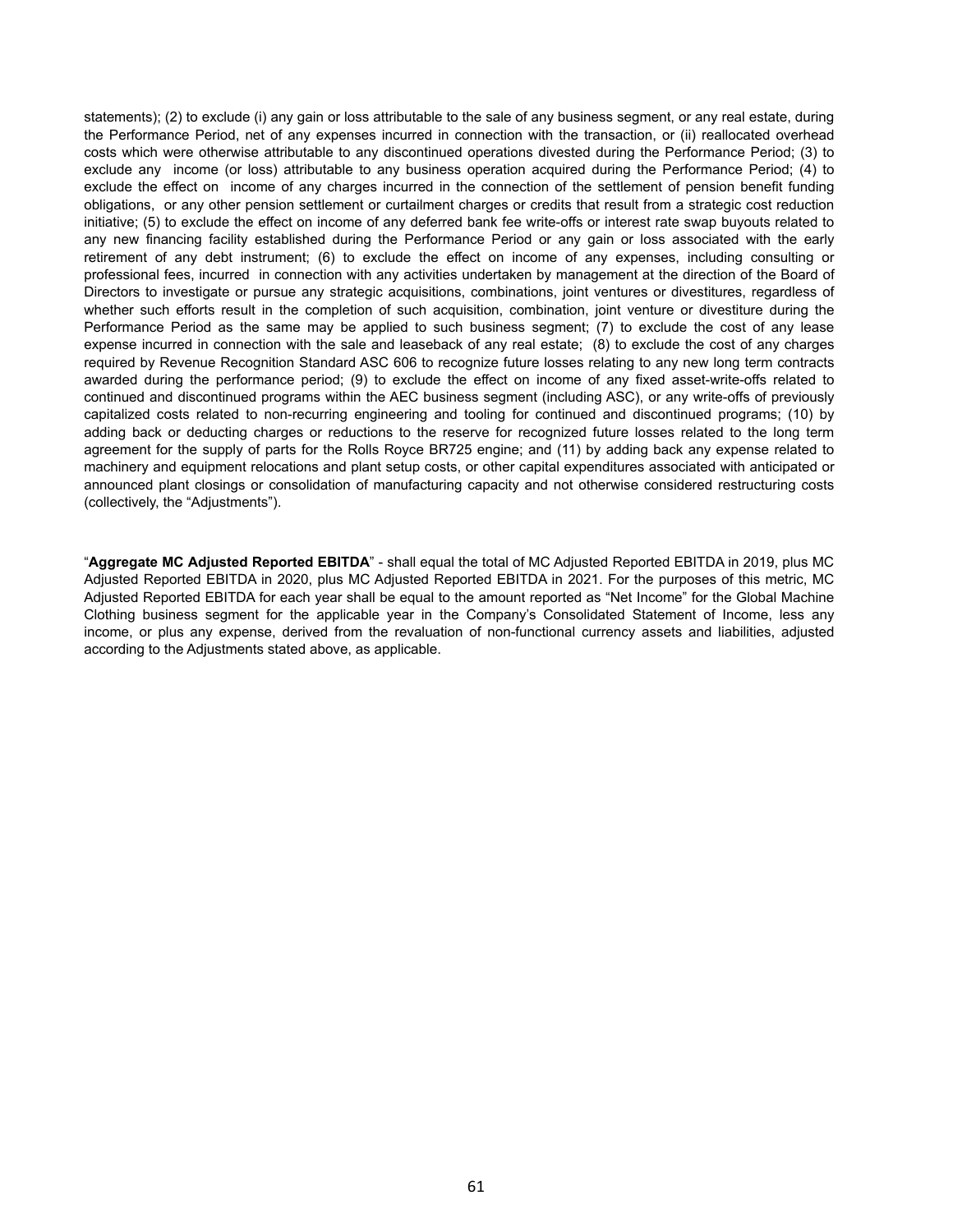# **EXHIBIT B – DIRECTORS' ANNUAL RETAINER PLAN**

*As approved by the Board August 25, 2021*

1. This plan shall govern the annual retainer and quarterly meeting fees payable for service as a member of the Board of Directors of Albany International Corp. ("the Company") during the period from the Annual Meeting of Stockholders of the Company in 2022 until it is amended or terminated by the Board of Directors; provided, that in no event shall any shares be paid under this plan after May 14, 2029. This Plan shall affect only the portion of the annual retainer or meeting fees to be paid in shares of Class A Common Stock ("Shares") of the Company.

2. A portion of the amounts payable for service as a member of the Board of Directors each year shall be paid in Shares. The total number of shares to be paid to each director each year shall be determined by dividing \$120,000 by the closing price of a share of such stock on the day of the Annual Meeting at which the election of directors for such year occurs ("the Valuation Price"), as such Valuation Price is reported for such day in the *Wall Street Journal*, rounded down to the nearest whole number. Any directors may elect to have any withholding tax obligation arising from the distribution of Shares under this Plan be satisfied by directing the Company to withhold Shares with a value equal to such obligation from the Shares that would otherwise be issuable. Any election pursuant to this paragraph shall be made no later than 10 business days prior to the date of the Company's Annual Meeting of Stockholders.

3. The portion of the annual retainer not paid in Shares — that is, the aggregate dollar amount of the annual retainer for the year, as determined from time to time by the Board of Directors, less (i) the Valuation Price times (ii) the number of whole Shares payable to a director for the year — shall be paid to the directors in cash at such time or times during the year as the Board of Directors shall from time to time determine. Any director may also elect to receive all or any part of the unpaid cash portion of the annual retainer in Shares. The number of Shares shall be determined by dividing the dollar amount of such election by the closing price of a Share of such stock on the day of election as reported in the *Wall Street Journal*, rounded down to the nearest whole number. Such Shares shall be fully vested and transferable, subject to any applicable share ownership, restriction or retention guidelines or policies of the Company. Any election pursuant to this paragraph shall accompany any election for share withholding under paragraph 2 above.

4. Any Shares payable to a director under this Plan shall be delivered to the director as promptly as practicable after each Annual Meeting. Upon delivery to the director, such Shares shall be fully paid, nonassessable and not subject to forfeiture.

5. This Plan may be terminated or amended by the Board of Directors at any time, subject to any applicable rules or regulations requiring approval by stockholders of the Company.